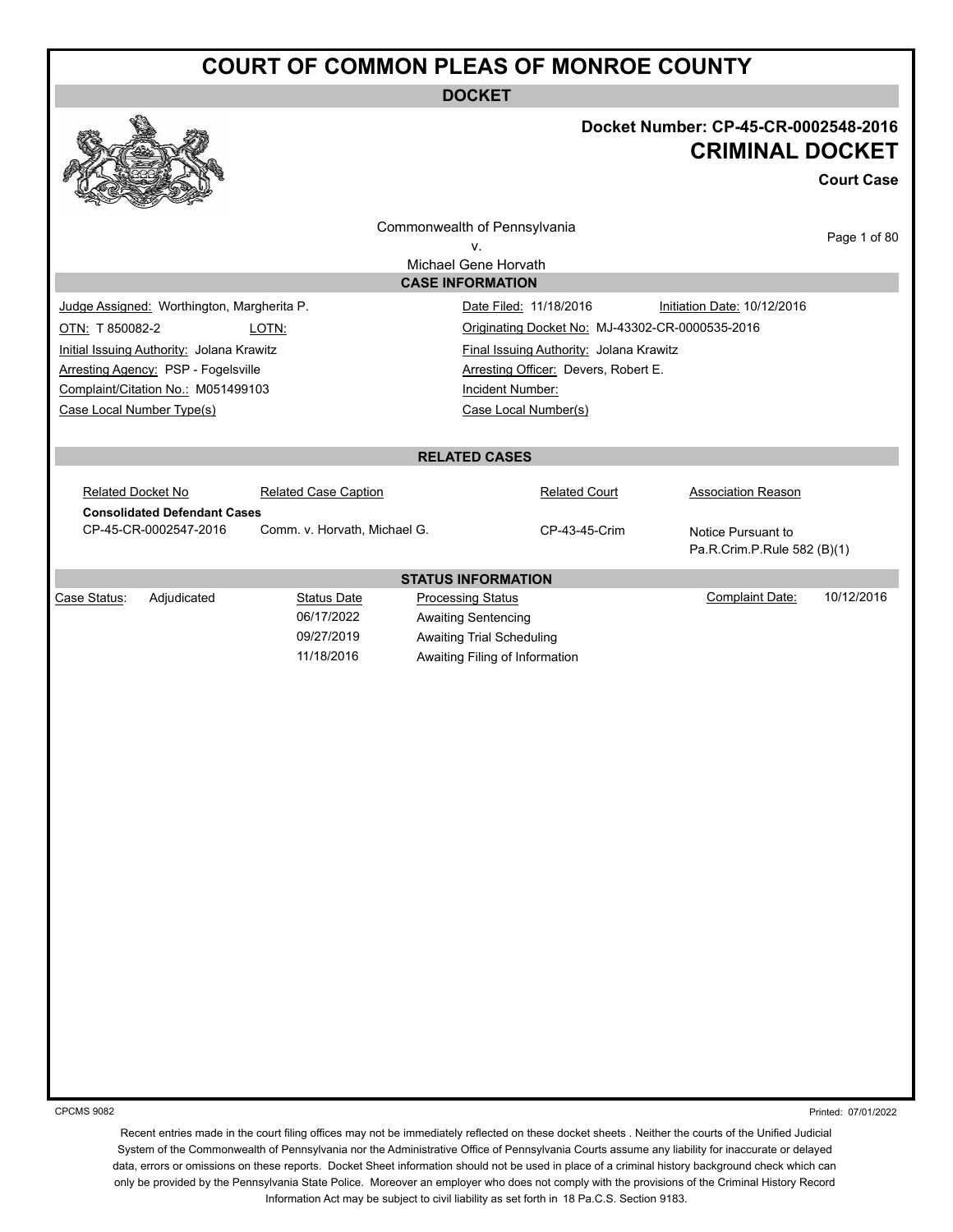**DOCKET**

#### **Docket Number: CP-45-CR-0002548-2016 CRIMINAL DOCKET**

**Court Case**

|                                    |                               |                      | Commonwealth of Pennsylvania |                                              | Page 2 of 80              |
|------------------------------------|-------------------------------|----------------------|------------------------------|----------------------------------------------|---------------------------|
| v.                                 |                               |                      |                              |                                              |                           |
|                                    |                               |                      | Michael Gene Horvath         |                                              |                           |
|                                    |                               |                      | <b>CALENDAR EVENTS</b>       |                                              |                           |
| Case Calendar<br><b>Event Type</b> | Schedule<br><b>Start Date</b> | <b>Start</b><br>Time | Room                         | Judge Name                                   | Schedule<br><b>Status</b> |
| Motion to Compel                   | 08/14/2017                    | $11:00$ am           | Courtroom 1                  | President Judge Margherita<br>P. Worthington | Scheduled                 |
| Omnibus                            | 11/06/2017                    | 2:30 pm              | Courtroom 1                  | President Judge Margherita<br>P. Worthington | Scheduled                 |
| Motion                             | 09/21/2018                    | 1:30 pm              | Courtroom 1                  | President Judge Margherita<br>P. Worthington | Scheduled                 |
| Motion                             | 10/29/2018                    | 10:30 am             | Courtroom 4                  | President Judge Margherita<br>P. Worthington | Scheduled                 |
| Motion                             | 11/19/2018                    | 10:00 am             | Courtroom 1                  | President Judge Margherita<br>P. Worthington | Scheduled                 |
| Motion in Limine                   | 01/07/2019                    | 10:00 am             | Courtroom 1                  | President Judge Margherita<br>P. Worthington | Scheduled                 |
| Motion                             | 08/02/2019                    | 10:00 am             | Courtroom 1                  | President Judge Margherita<br>P. Worthington | Scheduled                 |
| Motion in Limine                   | 09/06/2019                    | 1:30 pm              | Courtroom 1                  | President Judge Margherita<br>P. Worthington | Scheduled                 |
| Pre-Trial<br>Conference            | 09/30/2019                    | 1:30 pm              | Courtroom 1                  | President Judge Margherita<br>P. Worthington | Scheduled                 |
| Motion                             | 11/12/2019                    | 3:00 pm              | Courtroom 2                  | President Judge Margherita<br>P. Worthington | Scheduled                 |
| Motion                             | 11/15/2019                    | $9:00$ am            | Courtroom 6                  | President Judge Margherita<br>P. Worthington | Scheduled                 |
| Withdrawal of<br>Counsel           | 01/13/2020                    | 1:30 pm              | Courtroom 1                  | President Judge Margherita<br>P. Worthington | Scheduled                 |
| Pre-Trial<br>Conference            | 02/03/2020                    | 1:30 pm              | Courtroom 3                  | President Judge Margherita<br>P. Worthington | Scheduled                 |
| <b>Status Conference</b>           | 02/20/2020                    | $11:00$ am           | Courtroom 1                  | President Judge Margherita<br>P. Worthington | Scheduled                 |
| <b>Status Conference</b>           | 12/07/2020                    | $9:30$ am            | Courtroom 1                  | President Judge Margherita<br>P. Worthington | Scheduled                 |
| Motion                             | 04/07/2021                    | 2:30 pm              | Judge's<br>Chambers          | President Judge Margherita<br>P. Worthington | Scheduled                 |
| Motion                             | 04/07/2021                    | 2:30 pm              | Judge's<br>Chambers          | President Judge Margherita<br>P. Worthington | Scheduled                 |
| Pre-Trial<br>Conference            | 04/23/2021                    | $1:15$ pm            | Judge's<br>Chambers          | President Judge Margherita<br>P. Worthington | Scheduled                 |
| Pre-Trial<br>Conference            | 12/07/2021                    | $9:30$ am            | Courtroom 1                  | President Judge Margherita<br>P. Worthington | Scheduled                 |

CPCMS 9082

Printed: 07/01/2022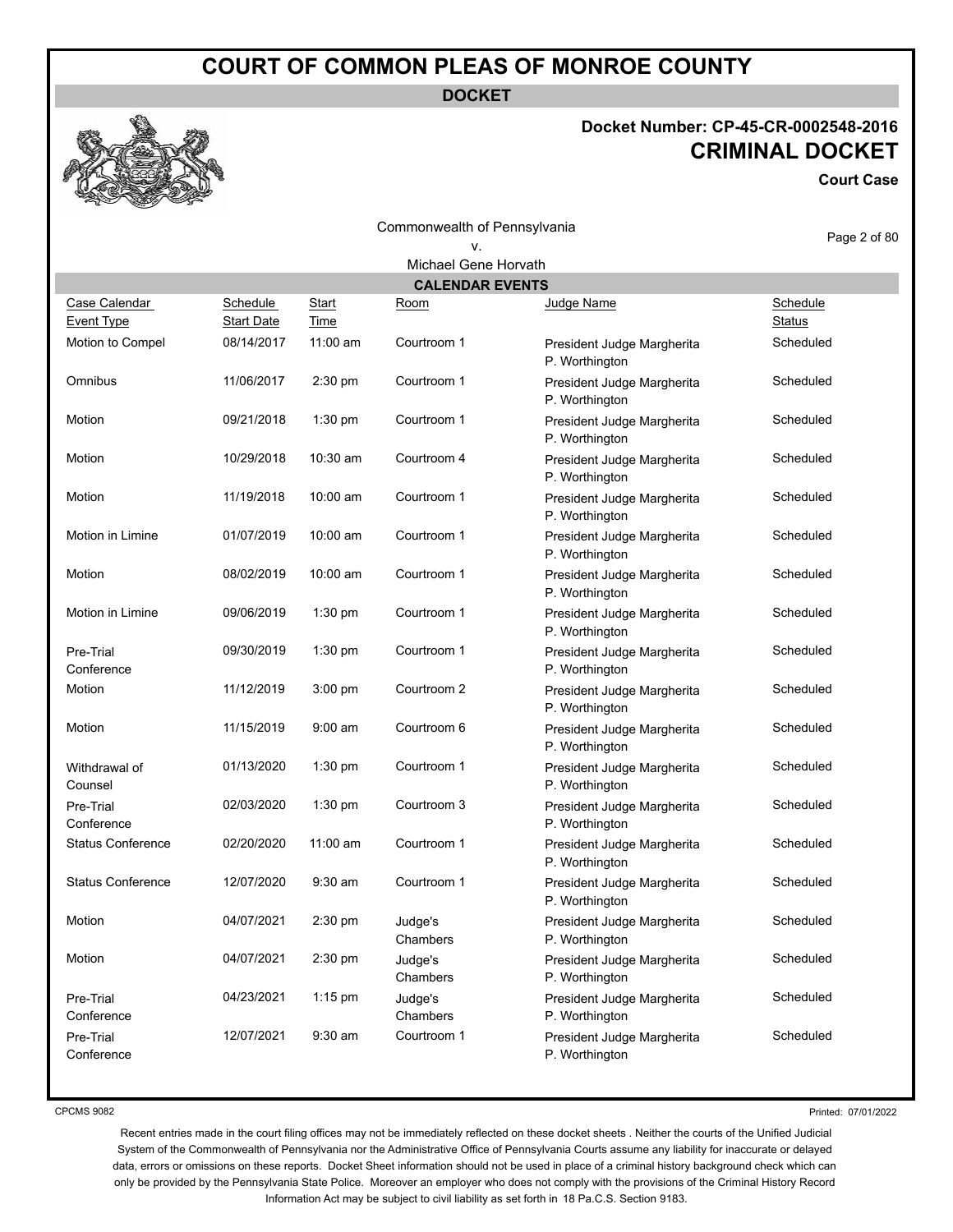**DOCKET**

#### **Docket Number: CP-45-CR-0002548-2016 CRIMINAL DOCKET**

**Court Case**

|                         |                   |              | Commonwealth of Pennsylvania |                                              | Page 3 of 80  |
|-------------------------|-------------------|--------------|------------------------------|----------------------------------------------|---------------|
| ٧.                      |                   |              |                              |                                              |               |
|                         |                   |              | Michael Gene Horvath         |                                              |               |
|                         |                   |              | <b>CALENDAR EVENTS</b>       |                                              |               |
| Case Calendar           | Schedule          | <b>Start</b> | Room                         | Judge Name                                   | Schedule      |
| Event Type              | <b>Start Date</b> | Time         |                              |                                              | <b>Status</b> |
| Motion                  | 02/16/2022        | 10:00 am     | Courtroom 3                  | President Judge Margherita<br>P. Worthington | Scheduled     |
| Pre-Trial<br>Conference | 04/06/2022        | 10:00 am     | Courtroom 2                  | President Judge Margherita<br>P. Worthington | Moved         |
| Pre-Trial<br>Conference | 04/06/2022        | 10:00 am     | Judge's<br>Chambers          | President Judge Margherita<br>P. Worthington | Scheduled     |
| Pre-Trial<br>Conference | 04/08/2022        | 10:00 am     | Courtroom 1                  | President Judge Margherita<br>P. Worthington | Moved         |
| Pre-Trial<br>Conference | 05/04/2022        | 1:30 pm      | Judge's<br>Chambers          | President Judge Margherita<br>P. Worthington | Scheduled     |
| Pre-Trial<br>Conference | 05/11/2022        | 11:00 am     | Courtroom 3                  | President Judge Margherita<br>P. Worthington | Moved         |
| Pre-Trial<br>Conference | 05/11/2022        | 11:00 am     | Judge's<br>Chambers          | President Judge Margherita<br>P. Worthington | Scheduled     |
| <b>Bench Trial</b>      | 05/18/2022        | $9:00$ am    | Courtroom 7                  | President Judge Margherita<br>P. Worthington | Scheduled     |
| <b>Bench Trial</b>      | 05/19/2022        | 8:30 am      | Courtroom 7                  | President Judge Margherita<br>P. Worthington | Scheduled     |
| <b>Bench Trial</b>      | 05/23/2022        | 8:30 am      | Courtroom 2                  | President Judge Margherita<br>P. Worthington | Scheduled     |
| <b>Bench Trial</b>      | 05/24/2022        | $8:30$ am    | Courtroom 2                  | President Judge Margherita<br>P. Worthington | Scheduled     |
| <b>Bench Trial</b>      | 05/25/2022        | 8:30 am      | Courtroom 2                  | President Judge Margherita<br>P. Worthington | Scheduled     |
| <b>Bench Trial</b>      | 05/26/2022        | 8:30 am      | Courtroom 2                  | President Judge Margherita<br>P. Worthington | Scheduled     |
| <b>Bench Trial</b>      | 05/27/2022        | 8:30 am      | Courtroom 2                  | President Judge Margherita<br>P. Worthington | Scheduled     |
| <b>Bench Trial</b>      | 05/31/2022        | 8:30 am      | Courtroom 2                  | President Judge Margherita<br>P. Worthington | Scheduled     |
| <b>Bench Trial</b>      | 06/01/2022        | 8:30 am      | Courtroom 2                  | President Judge Margherita<br>P. Worthington | Scheduled     |
| <b>Bench Trial</b>      | 06/02/2022        | $1:30$ pm    | Courtroom 2                  | President Judge Margherita<br>P. Worthington | Scheduled     |
| <b>Bench Trial</b>      | 06/03/2022        | $9:00$ am    | Courtroom 2                  | President Judge Margherita<br>P. Worthington | Scheduled     |
| <b>Special Event</b>    | 06/17/2022        | $9:30$ am    | Courtroom 1                  | President Judge Margherita<br>P. Worthington | Scheduled     |

CPCMS 9082

Printed: 07/01/2022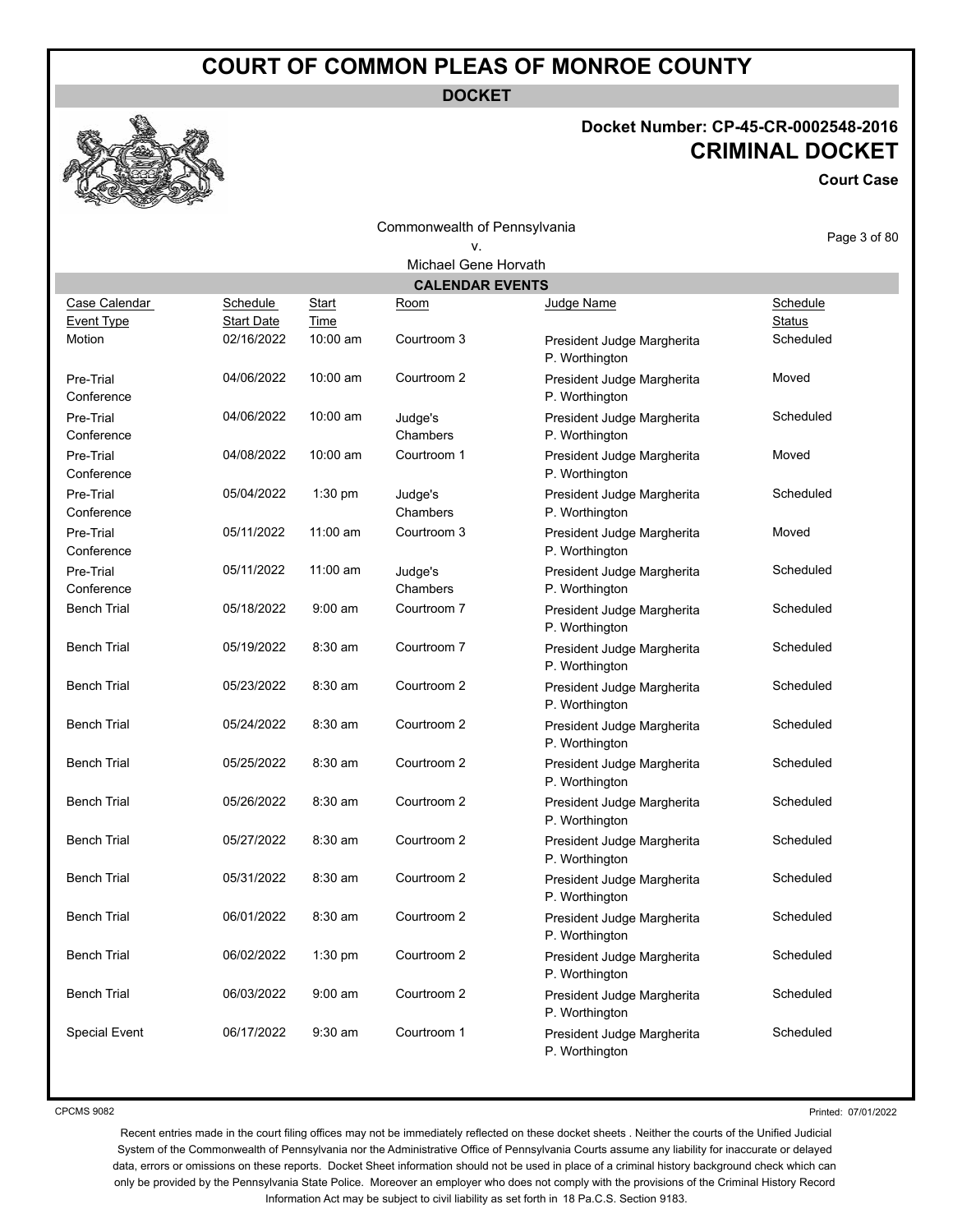**DOCKET**

| Docket Number: CP-45-CR-0002548-2016 |  |
|--------------------------------------|--|
| <b>CRIMINAL DOCKET</b>               |  |

|                                     |                                   |                                                                    |                                     |                       |                                                            |             |                                   |                               | <b>Court Case</b> |
|-------------------------------------|-----------------------------------|--------------------------------------------------------------------|-------------------------------------|-----------------------|------------------------------------------------------------|-------------|-----------------------------------|-------------------------------|-------------------|
|                                     |                                   |                                                                    |                                     |                       | Commonwealth of Pennsylvania<br>ν.<br>Michael Gene Horvath |             |                                   |                               | Page 4 of 80      |
|                                     |                                   |                                                                    |                                     |                       | <b>CONFINEMENT INFORMATION</b>                             |             |                                   |                               |                   |
|                                     |                                   |                                                                    |                                     |                       |                                                            | Confinement |                                   |                               | Still in          |
| Confinement<br>Known As Of          | <b>Type</b>                       | Confinement                                                        |                                     |                       | <b>Destination</b><br>Location                             | Reason      |                                   |                               | Custody           |
| 10/13/2016                          |                                   |                                                                    | <b>County Correctional Facility</b> |                       | Monroe County Prison                                       |             |                                   |                               | Yes               |
|                                     |                                   |                                                                    |                                     |                       | <b>DEFENDANT INFORMATION</b>                               |             |                                   |                               |                   |
| Date Of Birth:                      |                                   |                                                                    | 10/26/1966                          |                       | City/State/Zip: Saylorsburg, PA 18353                      |             |                                   |                               |                   |
|                                     |                                   |                                                                    |                                     |                       |                                                            |             |                                   |                               |                   |
| Alias Name                          |                                   |                                                                    |                                     |                       |                                                            |             |                                   |                               |                   |
| Horvath, Michael G.                 |                                   |                                                                    |                                     |                       |                                                            |             |                                   |                               |                   |
|                                     |                                   |                                                                    |                                     |                       |                                                            |             |                                   |                               |                   |
| <b>Participant Type</b>             |                                   |                                                                    | <b>Name</b>                         |                       | <b>CASE PARTICIPANTS</b>                                   |             |                                   |                               |                   |
| Defendant                           |                                   |                                                                    |                                     | Horvath, Michael Gene |                                                            |             |                                   |                               |                   |
|                                     |                                   |                                                                    |                                     |                       |                                                            |             |                                   |                               |                   |
|                                     |                                   |                                                                    |                                     |                       | <b>CHARGES</b>                                             |             |                                   |                               |                   |
| Seq.                                | Orig Seq.                         | Grade                                                              | <b>Statute</b>                      |                       | <b>Statute Description</b>                                 |             |                                   | Offense Dt.                   | $OTN$             |
| 1                                   | $\mathbf 1$                       | F <sub>1</sub><br>Kidnap To Facilitate A Felony<br>18 § 2901 §§ A2 |                                     |                       |                                                            | 11/22/2013  | T 850082-2                        |                               |                   |
| 2                                   | $\overline{2}$                    | F <sub>1</sub>                                                     | 18 § 2901 §§ A3                     |                       | Kidnap To Inflict Inj/Terror                               |             |                                   | 11/22/2013                    | T 850082-2        |
|                                     |                                   |                                                                    |                                     |                       | <b>DISPOSITION SENTENCING/PENALTIES</b>                    |             |                                   |                               |                   |
| <b>Disposition</b>                  |                                   |                                                                    |                                     |                       |                                                            |             |                                   |                               |                   |
| Case Event                          |                                   |                                                                    |                                     |                       | <b>Disposition Date</b>                                    |             | <b>Final Disposition</b><br>Grade |                               |                   |
|                                     | Sequence/Description              |                                                                    |                                     |                       | Offense Disposition                                        |             |                                   | <b>Section</b>                |                   |
|                                     | Sentencing Judge                  |                                                                    |                                     |                       | Sentence Date<br><b>Incarceration/Diversionary Period</b>  |             |                                   | <b>Credit For Time Served</b> |                   |
|                                     | Sentence/Diversion Program Type   |                                                                    |                                     |                       |                                                            |             |                                   | <b>Start Date</b>             |                   |
|                                     |                                   | <b>Sentence Conditions</b>                                         |                                     |                       |                                                            |             |                                   |                               |                   |
| <b>Held for Court (Lower Court)</b> |                                   |                                                                    |                                     | Defendant Was Present |                                                            |             |                                   |                               |                   |
| Lower Court Disposition             |                                   |                                                                    |                                     |                       | 11/14/2016                                                 |             | Not Final                         |                               |                   |
|                                     | 1 / Kidnap To Facilitate A Felony |                                                                    |                                     |                       | Held for Court (Lower Court)                               |             | F <sub>1</sub>                    |                               | 18 § 2901 §§ A2   |
|                                     | 2 / Kidnap To Inflict Inj/Terror  |                                                                    |                                     |                       | Held for Court (Lower Court)                               |             | F <sub>1</sub>                    |                               | 18 § 2901 §§ A3   |
| Guilty                              |                                   |                                                                    |                                     |                       |                                                            |             |                                   |                               |                   |
| <b>Bench Trial</b>                  |                                   |                                                                    |                                     |                       | 06/17/2022                                                 |             | <b>Final Disposition</b>          |                               |                   |
|                                     | 1 / Kidnap To Facilitate A Felony |                                                                    |                                     |                       | Guilty                                                     |             | F <sub>1</sub>                    |                               | 18 § 2901 §§ A2   |
|                                     | 2 / Kidnap To Inflict Inj/Terror  |                                                                    |                                     |                       | Guilty                                                     |             | F <sub>1</sub>                    |                               | 18 § 2901 §§ A3   |
|                                     |                                   |                                                                    |                                     |                       |                                                            |             |                                   |                               |                   |
|                                     |                                   |                                                                    |                                     |                       |                                                            |             |                                   |                               |                   |
|                                     |                                   |                                                                    |                                     |                       |                                                            |             |                                   |                               |                   |
|                                     |                                   |                                                                    |                                     |                       |                                                            |             |                                   |                               |                   |
|                                     |                                   |                                                                    |                                     |                       |                                                            |             |                                   |                               |                   |

CPCMS 9082

**BA** 

Printed: 07/01/2022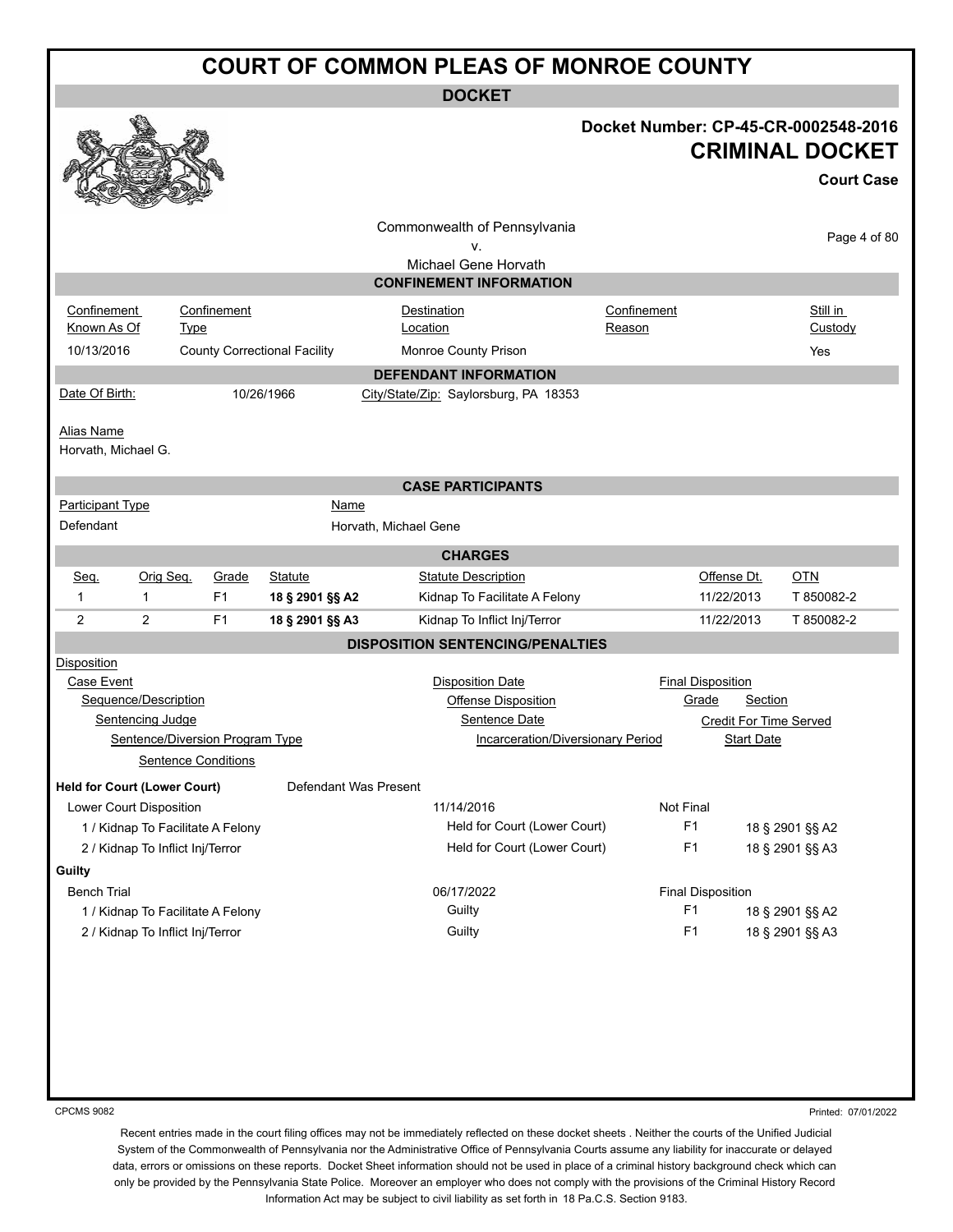**DOCKET**

|                                                                  | Docket Number: CP-45-CR-0002548-2016<br><b>CRIMINAL DOCKET</b><br><b>Court Case</b> |
|------------------------------------------------------------------|-------------------------------------------------------------------------------------|
| Commonwealth of Pennsylvania                                     | Page 5 of 80                                                                        |
| ۷.                                                               |                                                                                     |
| Michael Gene Horvath<br><b>COMMONWEALTH INFORMATION</b>          | <b>ATTORNEY INFORMATION</b>                                                         |
| Michael Mancuso<br>Name:                                         | Janet Jackson<br>Name:                                                              |
| <b>District Attorney</b>                                         | Court Appointed - Private                                                           |
| 065509<br>Supreme Court No:                                      | 042627<br>Supreme Court No:                                                         |
| Phone Number(s):                                                 | Active<br>Rep. Status:                                                              |
| 570-517-3052<br>(Phone)                                          | Phone Number(s):                                                                    |
| Address:                                                         | 570-421-1066<br>(Phone)                                                             |
| Monroe County Office of the District Attorney                    | Address:                                                                            |
| 610 Monroe St Ste #126                                           | 607 Monroe St                                                                       |
| Stroudsburg, PA 18360                                            | Stroudsburg, PA 18360                                                               |
| Monroe County District Attorney's<br>Name:                       | Representing: Horvath, Michael Gene                                                 |
| Office                                                           |                                                                                     |
| <b>District Attorney</b>                                         |                                                                                     |
| Supreme Court No:                                                |                                                                                     |
| Phone Number(s):<br>570-517-3052                                 |                                                                                     |
| (Phone)<br>Address:                                              |                                                                                     |
| 701 Main Street                                                  |                                                                                     |
| Suite 200                                                        |                                                                                     |
| Stroudsburg, PA 18360                                            |                                                                                     |
| Michael T. Rakaczewski                                           |                                                                                     |
| Name:<br><b>District Attorney</b>                                |                                                                                     |
| 081290<br>Supreme Court No:                                      |                                                                                     |
| Phone Number(s):                                                 |                                                                                     |
| 570-420-3470<br>(Phone)                                          |                                                                                     |
| Address:                                                         |                                                                                     |
| Monroe Co Da's Office                                            |                                                                                     |
| 610 Monroe St Ste 126                                            |                                                                                     |
| Stroudsburg, PA 18360-2275<br><b>ENTRIES</b>                     |                                                                                     |
| Sequence Number<br>CP Filed Date<br>Document Date                | Filed By                                                                            |
| 1<br>11/18/2016                                                  | Court of Common Pleas - Monroe                                                      |
| Original Papers Received from Lower Court                        | County                                                                              |
|                                                                  |                                                                                     |
| 12/06/2016<br>1                                                  | Mancuso, Michael                                                                    |
| Entry of Appearance                                              |                                                                                     |
| Monroe County District Attorney's Office                         |                                                                                     |
| eService<br>12/06/2016                                           | Served                                                                              |
| Monroe County Public Defender's Office<br>eService<br>12/06/2016 | Served                                                                              |

CPCMS 9082

Printed: 07/01/2022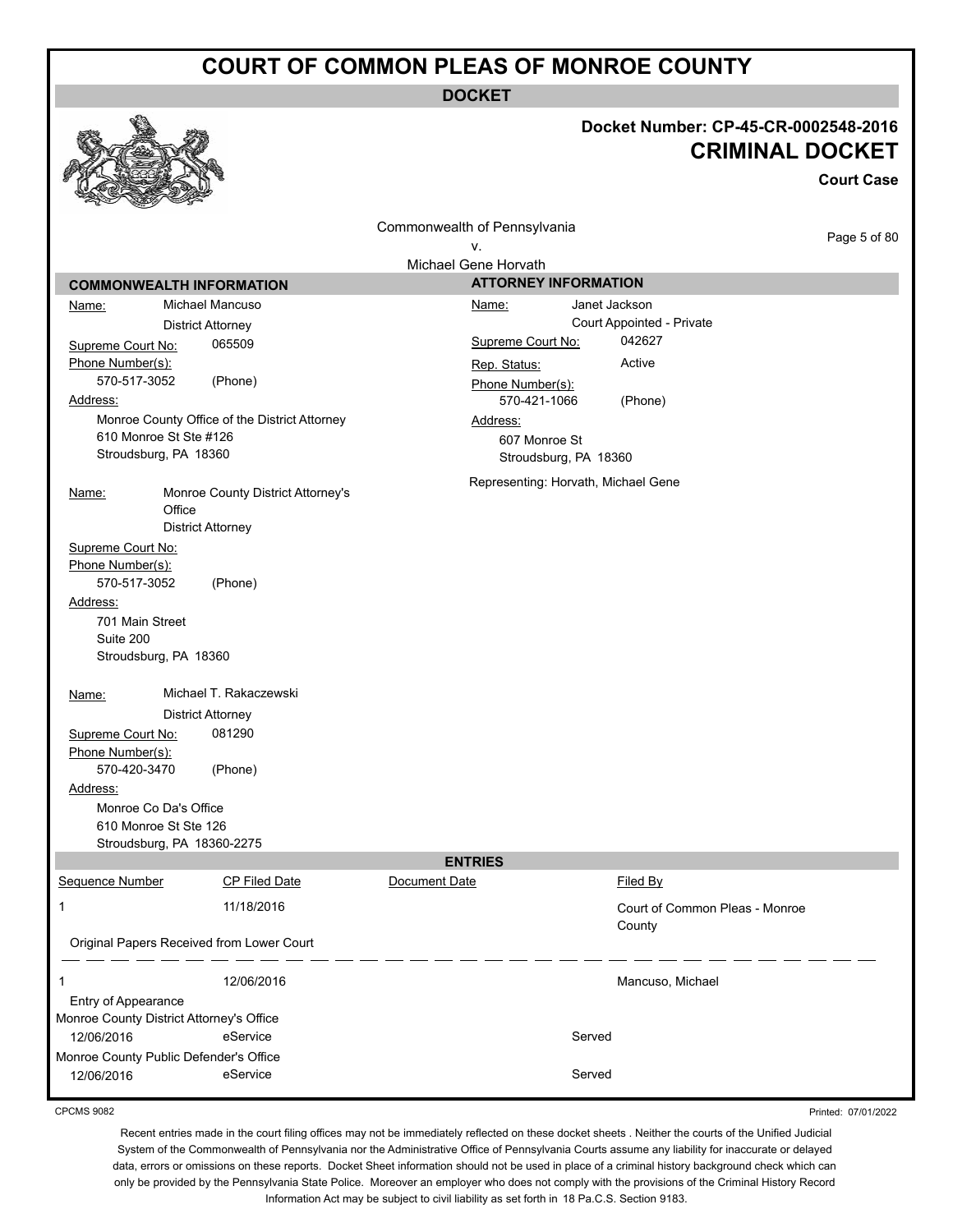**DOCKET**

|                                                        |                                                                                                                   |                                 | Docket Number: CP-45-CR-0002548-2016      | <b>CRIMINAL DOCKET</b><br><b>Court Case</b> |
|--------------------------------------------------------|-------------------------------------------------------------------------------------------------------------------|---------------------------------|-------------------------------------------|---------------------------------------------|
|                                                        |                                                                                                                   | Commonwealth of Pennsylvania    |                                           |                                             |
|                                                        |                                                                                                                   | v.                              |                                           | Page 6 of 80                                |
|                                                        |                                                                                                                   | Michael Gene Horvath            |                                           |                                             |
| <b>Sequence Number</b>                                 | <b>CP Filed Date</b>                                                                                              | <b>ENTRIES</b><br>Document Date | <u>Filed By</u>                           |                                             |
| Service To                                             |                                                                                                                   | Service By                      |                                           |                                             |
|                                                        |                                                                                                                   |                                 |                                           |                                             |
| <b>Issue Date</b>                                      | Service Type                                                                                                      | <b>Status Date</b>              | Service Status                            |                                             |
| 2                                                      | 12/06/2016                                                                                                        |                                 | Mancuso, Michael                          |                                             |
|                                                        | Notice Pursuant to Pa.R.Crim.P.Rule 582 (B)(1)                                                                    |                                 |                                           |                                             |
| Monroe County District Attorney's Office               |                                                                                                                   |                                 |                                           |                                             |
| 12/06/2016<br>Monroe County Public Defender's Office   | eService                                                                                                          |                                 | Served                                    |                                             |
| 12/06/2016                                             | eService                                                                                                          |                                 | Served                                    |                                             |
| 3                                                      | 12/06/2016                                                                                                        |                                 | Mancuso, Michael                          |                                             |
| <b>Criminal Information Filed</b>                      |                                                                                                                   |                                 |                                           |                                             |
| Monroe County District Attorney's Office<br>12/06/2016 | eService                                                                                                          |                                 | Served                                    |                                             |
| Monroe County Public Defender's Office                 |                                                                                                                   |                                 |                                           |                                             |
| 12/06/2016                                             | eService                                                                                                          |                                 | Served                                    |                                             |
| 1<br>Motion for Discovery                              | 07/20/2017                                                                                                        |                                 | Monroe County Public Defender's<br>Office |                                             |
|                                                        |                                                                                                                   |                                 |                                           |                                             |
| 2                                                      | 07/20/2017<br>Order Motion to Compel Discovery Hearing 8/14/17 @ 11am CR#1                                        | 07/20/2017                      | Worthington, Margherita P.                |                                             |
| Monroe County District Attorney's Office               |                                                                                                                   |                                 |                                           |                                             |
| 07/20/2017                                             | eService                                                                                                          |                                 | Served                                    |                                             |
| Monroe County Public Defender's Office                 |                                                                                                                   |                                 |                                           |                                             |
| 07/20/2017                                             | eService                                                                                                          |                                 | Served                                    |                                             |
| Monroe County Court Administration<br>07/21/2017       | Clerk of Court's Boxes                                                                                            |                                 |                                           |                                             |
| Monroe County District Attorney's Office               | <b>Clerk of Court's Boxes</b>                                                                                     |                                 |                                           |                                             |
| 07/21/2017<br>Monroe County Public Defender's Office   |                                                                                                                   |                                 |                                           |                                             |
| 07/21/2017                                             | <b>Clerk of Court's Boxes</b>                                                                                     |                                 |                                           |                                             |
| Monroe County Sheriff's Department                     |                                                                                                                   |                                 |                                           |                                             |
| 07/21/2017                                             | Clerk of Court's Boxes                                                                                            |                                 |                                           |                                             |
| 1                                                      | 08/15/2017                                                                                                        | 08/14/2017                      | Worthington, Margherita P.                |                                             |
| Monroe County Correctional Facility<br>08/16/2017      | Order- Defense Discovery Motion Moot / Last Date to File Pretrial Motion 11/1/17<br><b>Clerk of Court's Boxes</b> |                                 |                                           |                                             |
| <b>CPCMS 9082</b>                                      |                                                                                                                   |                                 |                                           | Printed: 07/01/2022                         |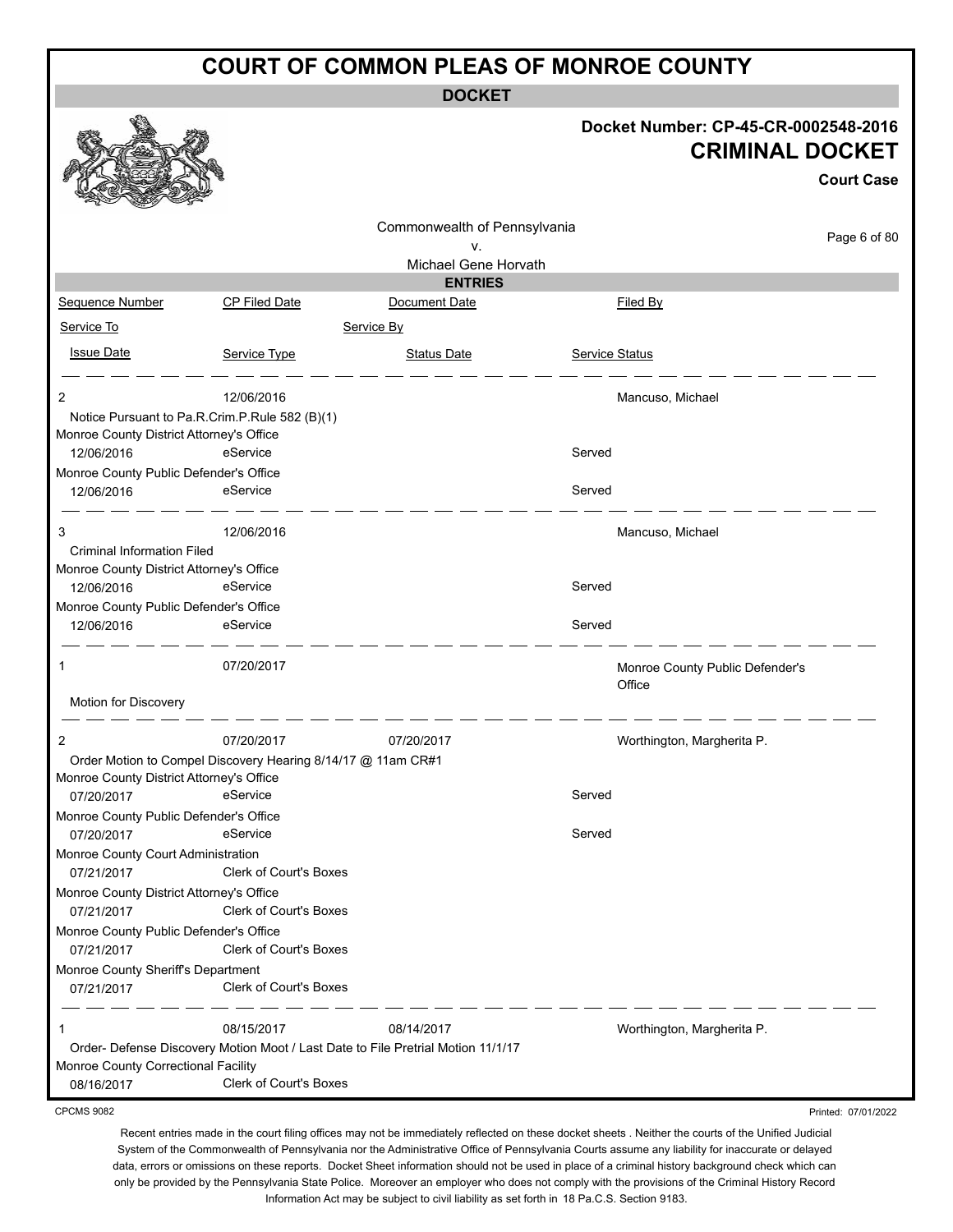**DOCKET**

|                                                                        |                                                                    |                                                                              |                       | Docket Number: CP-45-CR-0002548-2016<br><b>CRIMINAL DOCKET</b><br><b>Court Case</b> |
|------------------------------------------------------------------------|--------------------------------------------------------------------|------------------------------------------------------------------------------|-----------------------|-------------------------------------------------------------------------------------|
|                                                                        |                                                                    | Commonwealth of Pennsylvania                                                 |                       | Page 7 of 80                                                                        |
|                                                                        |                                                                    | v.<br>Michael Gene Horvath                                                   |                       |                                                                                     |
|                                                                        |                                                                    | <b>ENTRIES</b>                                                               |                       |                                                                                     |
| Sequence Number                                                        | <b>CP Filed Date</b>                                               | Document Date                                                                |                       | Filed By                                                                            |
| Service To                                                             |                                                                    | Service By                                                                   |                       |                                                                                     |
| <b>Issue Date</b>                                                      | Service Type                                                       | <b>Status Date</b>                                                           | <b>Service Status</b> |                                                                                     |
| Monroe County Court Administration<br>08/16/2017                       | <b>Clerk of Court's Boxes</b>                                      |                                                                              |                       |                                                                                     |
| Monroe County District Attorney's Office<br>08/16/2017                 | Clerk of Court's Boxes                                             |                                                                              |                       |                                                                                     |
| Monroe County Probation<br>08/16/2017                                  | <b>Clerk of Court's Boxes</b>                                      |                                                                              |                       |                                                                                     |
| Monroe County Public Defender's Office<br>08/16/2017                   | <b>Clerk of Court's Boxes</b>                                      |                                                                              |                       |                                                                                     |
| Monroe County Sheriff<br>08/16/2017                                    | <b>Clerk of Court's Boxes</b>                                      |                                                                              |                       |                                                                                     |
| Monroe County District Attorney's Office<br>08/17/2017                 | eService                                                           |                                                                              | Served                |                                                                                     |
| Monroe County Public Defender's Office<br>08/17/2017                   | eService                                                           |                                                                              | Served                |                                                                                     |
| 1                                                                      | 09/18/2017                                                         |                                                                              |                       | Warden, George J.                                                                   |
| Case Correspondence                                                    |                                                                    |                                                                              |                       |                                                                                     |
| Monroe County District Attorney's Office<br>09/19/2017                 | eService                                                           |                                                                              | Served                |                                                                                     |
| Monroe County Public Defender's Office                                 |                                                                    |                                                                              |                       |                                                                                     |
| 09/19/2017                                                             | eService                                                           |                                                                              | Served                |                                                                                     |
| 1                                                                      | 10/23/2017                                                         |                                                                              |                       | Monroe County Public Defender's<br>Office                                           |
| Motion to Compel Discovery<br>Monroe County District Attorney's Office |                                                                    |                                                                              |                       |                                                                                     |
| 10/24/2017                                                             | eService                                                           |                                                                              | Served                |                                                                                     |
| 2                                                                      | 10/23/2017                                                         |                                                                              |                       | Monroe County Public Defender's<br>Office                                           |
| Monroe County District Attorney's Office                               |                                                                    | Motion to Extend Omnibus Deadline & Remove Mr. Horvath from March Trial Term |                       |                                                                                     |
| 10/23/2017                                                             | eService                                                           |                                                                              | Served                |                                                                                     |
| 3                                                                      | 10/23/2017                                                         |                                                                              |                       | Monroe County Public Defender's<br>Office                                           |
| Monroe County District Attorney's Office                               | Defendant Michael Horvath's Motion for Appoiontment of New Counsel |                                                                              |                       |                                                                                     |
| <b>CPCMS 9082</b>                                                      |                                                                    |                                                                              |                       | Printed: 07/01/2022                                                                 |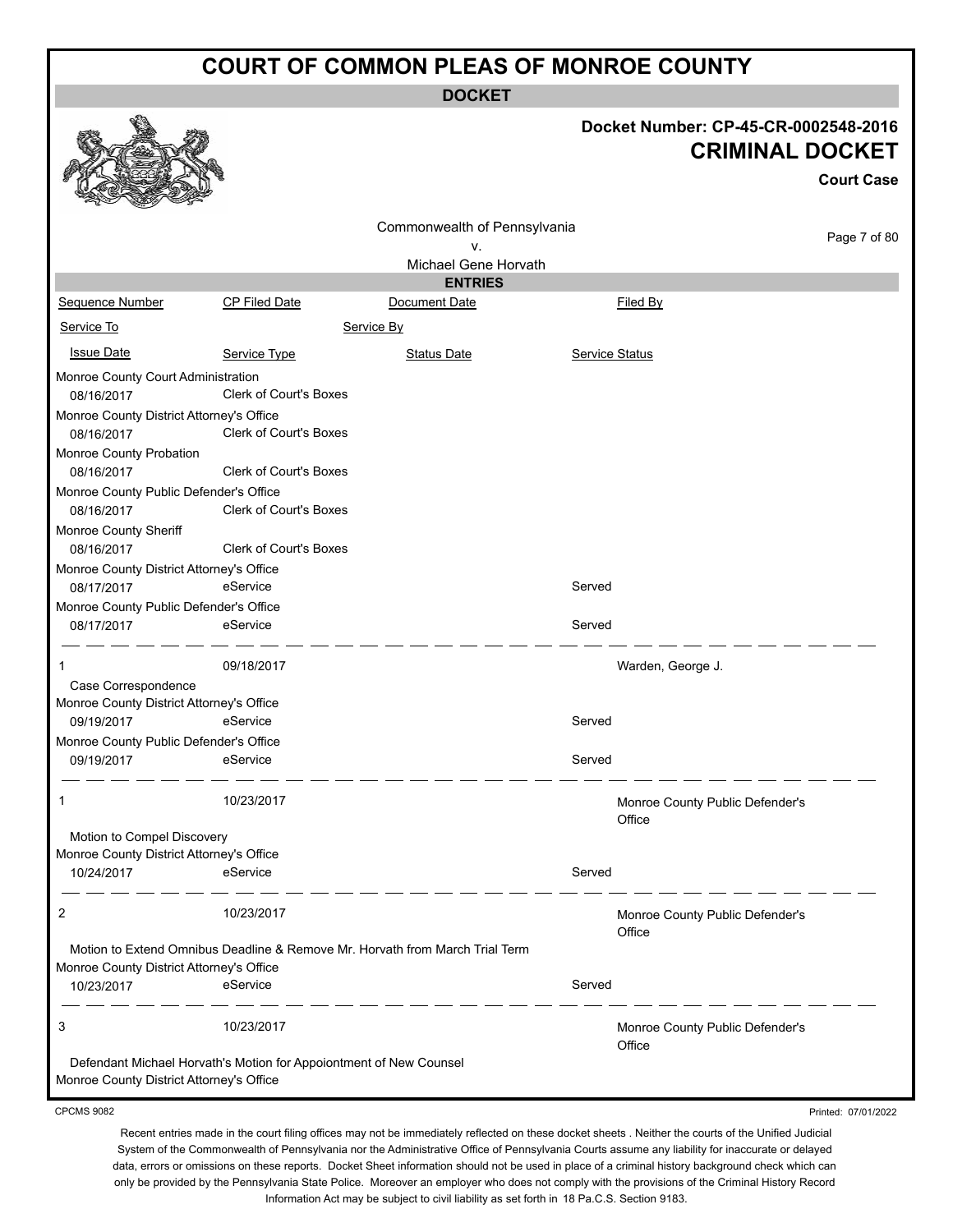**DOCKET**

|                                                        |                                                               | <b>DUUNEI</b>                |                                      |                        |
|--------------------------------------------------------|---------------------------------------------------------------|------------------------------|--------------------------------------|------------------------|
|                                                        |                                                               |                              | Docket Number: CP-45-CR-0002548-2016 | <b>CRIMINAL DOCKET</b> |
|                                                        |                                                               |                              |                                      | <b>Court Case</b>      |
|                                                        |                                                               | Commonwealth of Pennsylvania |                                      |                        |
|                                                        |                                                               | ٧.                           |                                      | Page 8 of 80           |
|                                                        |                                                               | Michael Gene Horvath         |                                      |                        |
|                                                        |                                                               | <b>ENTRIES</b>               |                                      |                        |
| Sequence Number                                        | CP Filed Date                                                 | Document Date                | Filed By                             |                        |
| Service To                                             |                                                               | Service By                   |                                      |                        |
| <b>Issue Date</b>                                      | Service Type                                                  | <b>Status Date</b>           | Service Status                       |                        |
| 10/23/2017                                             | eService                                                      |                              | Served                               |                        |
| 1                                                      | 10/24/2017                                                    |                              | Worthington, Margherita P.           |                        |
|                                                        | Order- Motion to Extend Hearing Scheduled 11/6/17 2:30PM CR#1 |                              |                                      |                        |
| Monroe County Correctional Facility<br>10/25/2017      | Clerk of Court's Boxes                                        |                              |                                      |                        |
| Monroe County Court Administration<br>10/25/2017       | Clerk of Court's Boxes                                        |                              |                                      |                        |
| Monroe County District Attorney's Office<br>10/25/2017 | Clerk of Court's Boxes                                        |                              |                                      |                        |
| Monroe County Public Defender's Office<br>10/25/2017   | Clerk of Court's Boxes                                        |                              |                                      |                        |
| Monroe County Sheriff                                  |                                                               |                              |                                      |                        |
| 10/25/2017                                             | Clerk of Court's Boxes                                        |                              |                                      |                        |
| Gregor, James Paul                                     |                                                               |                              |                                      |                        |
| 10/26/2017                                             | eService                                                      |                              | Served                               |                        |
| Monroe County District Attorney's Office               |                                                               |                              |                                      |                        |
| 10/26/2017                                             | eService                                                      |                              | Served                               |                        |
| Monroe County Public Defender's Office                 |                                                               |                              |                                      |                        |
| 10/26/2017                                             | eService                                                      |                              | Served                               |                        |
| 2                                                      | 10/24/2017                                                    |                              | Worthington, Margherita P.           |                        |
| Order Denying Motion for Change of Counsel             |                                                               |                              |                                      |                        |
| Gregor, James Paul                                     | eService                                                      |                              | Served                               |                        |
| 10/26/2017<br>Monroe County Court Administration       |                                                               |                              |                                      |                        |
| 10/26/2017                                             | <b>Clerk of Court's Boxes</b>                                 |                              |                                      |                        |
| Monroe County District Attorney's Office               |                                                               |                              |                                      |                        |
| 10/26/2017                                             | <b>Clerk of Court's Boxes</b>                                 |                              |                                      |                        |
| Monroe County District Attorney's Office               |                                                               |                              |                                      |                        |
| 10/26/2017                                             | eService                                                      |                              | Served                               |                        |
| Monroe County Public Defender's Office<br>10/26/2017   | <b>Clerk of Court's Boxes</b>                                 |                              |                                      |                        |
| Monroe County Public Defender's Office                 |                                                               |                              |                                      |                        |
| 10/26/2017                                             | eService                                                      |                              | Served                               |                        |
| Other                                                  |                                                               |                              |                                      |                        |
| 10/26/2017                                             | <b>First Class</b>                                            |                              |                                      |                        |
|                                                        |                                                               |                              |                                      |                        |

CPCMS 9082

Printed: 07/01/2022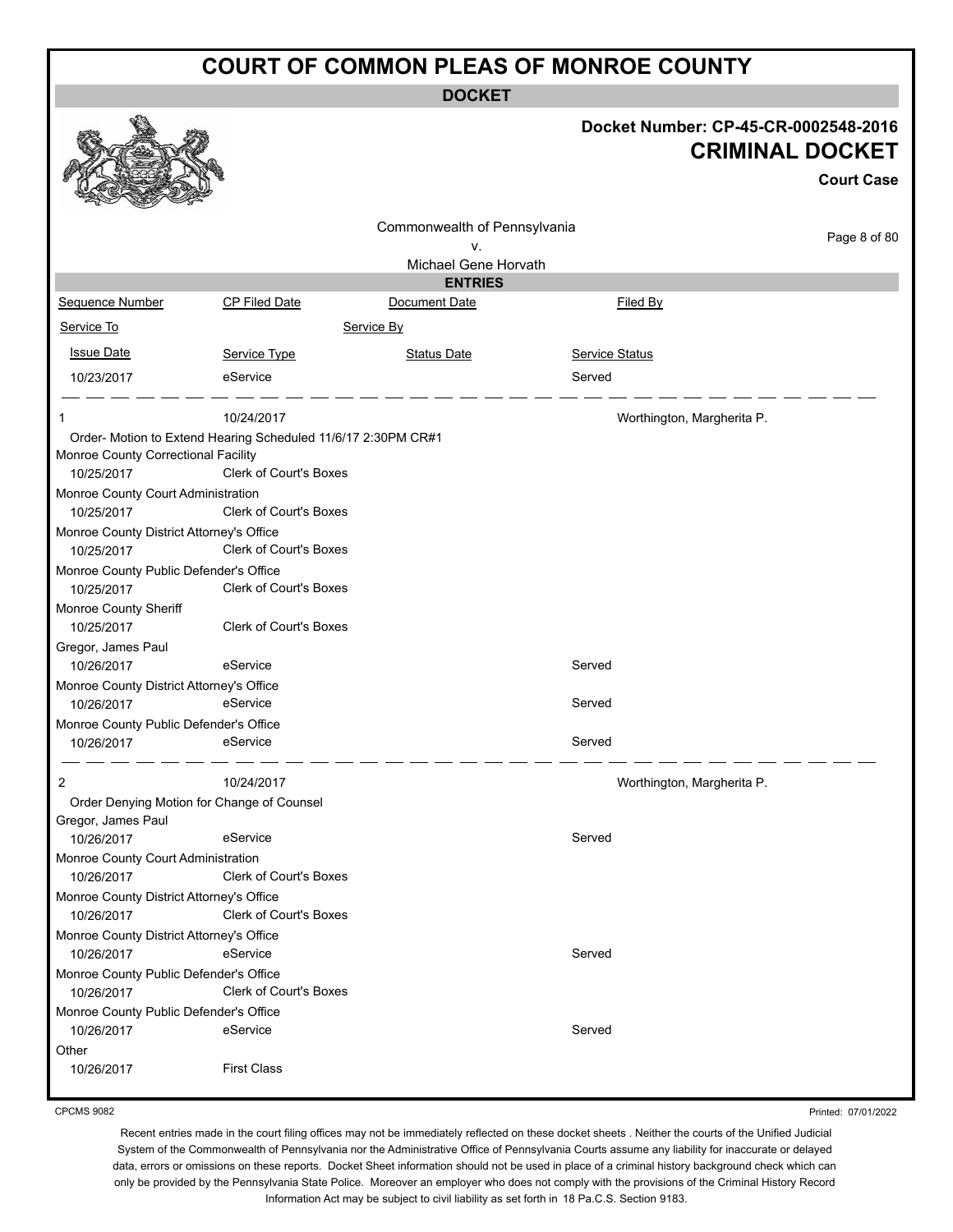**DOCKET**

|                                                      |                                                   |                              |                | Docket Number: CP-45-CR-0002548-2016<br><b>CRIMINAL DOCKET</b><br><b>Court Case</b> |
|------------------------------------------------------|---------------------------------------------------|------------------------------|----------------|-------------------------------------------------------------------------------------|
|                                                      |                                                   | Commonwealth of Pennsylvania |                | Page 9 of 80                                                                        |
|                                                      |                                                   | v.<br>Michael Gene Horvath   |                |                                                                                     |
|                                                      |                                                   | <b>ENTRIES</b>               |                |                                                                                     |
| Sequence Number                                      | <b>CP Filed Date</b>                              | Document Date                |                | Filed By                                                                            |
| Service To                                           |                                                   | Service By                   |                |                                                                                     |
| <b>Issue Date</b>                                    | Service Type                                      | <b>Status Date</b>           | Service Status |                                                                                     |
|                                                      | 10/26/2017                                        | 10/24/2017                   |                | Worthington, Margherita P.                                                          |
| Order- Hearing Scheduled 11/6/17 2:30PM CR#1         |                                                   |                              |                |                                                                                     |
| Monroe County Correctional Facility                  |                                                   |                              |                |                                                                                     |
| 10/25/2017                                           | Clerk of Court's Boxes                            |                              |                |                                                                                     |
| Monroe County Court Administration                   |                                                   |                              |                |                                                                                     |
| 10/25/2017                                           | <b>Clerk of Court's Boxes</b>                     |                              |                |                                                                                     |
| Monroe County District Attorney's Office             | Clerk of Court's Boxes                            |                              |                |                                                                                     |
| 10/25/2017                                           |                                                   |                              |                |                                                                                     |
| Monroe County Public Defender's Office<br>10/25/2017 | <b>Clerk of Court's Boxes</b>                     |                              |                |                                                                                     |
| Monroe County Sheriff                                |                                                   |                              |                |                                                                                     |
| 10/25/2017                                           | Clerk of Court's Boxes                            |                              |                |                                                                                     |
| Gregor, James Paul                                   |                                                   |                              |                |                                                                                     |
| 10/26/2017                                           | eService                                          |                              | Served         |                                                                                     |
| Monroe County District Attorney's Office             |                                                   |                              |                |                                                                                     |
| 10/26/2017                                           | eService                                          |                              | Served         |                                                                                     |
| Monroe County Public Defender's Office               |                                                   |                              |                |                                                                                     |
| 10/26/2017                                           | eService                                          |                              | Served         |                                                                                     |
|                                                      | 11/09/2017                                        |                              |                | Monroe County Public Defender's<br>Office                                           |
|                                                      | Motion To Schedule Hearing on Defense Continuance |                              |                |                                                                                     |
| Gregor, James Paul                                   |                                                   |                              |                |                                                                                     |
| 11/09/2017                                           | eService                                          |                              | Served         |                                                                                     |
| Monroe County District Attorney's Office             |                                                   |                              |                |                                                                                     |
| 11/09/2017                                           | eService                                          |                              | Served         |                                                                                     |
|                                                      | 11/22/2017                                        |                              |                | Worthington, Margherita P.                                                          |
| Order Denying Motion for Continuance                 |                                                   |                              |                |                                                                                     |
| Monroe County Correctional Facility                  |                                                   |                              |                |                                                                                     |
| 11/27/2017                                           | <b>Clerk of Court's Boxes</b>                     |                              |                |                                                                                     |
| Monroe County Court Administration                   |                                                   |                              |                |                                                                                     |
| 11/27/2017                                           | Clerk of Court's Boxes                            |                              |                |                                                                                     |
| Monroe County District Attorney's Office             | Clerk of Court's Boxes                            |                              |                |                                                                                     |
| 11/27/2017                                           |                                                   |                              |                |                                                                                     |
| Monroe County Probation Department<br>11/27/2017     | Clerk of Court's Boxes                            |                              |                |                                                                                     |
| <b>CPCMS 9082</b>                                    |                                                   |                              |                | Printed: 07/01/2022                                                                 |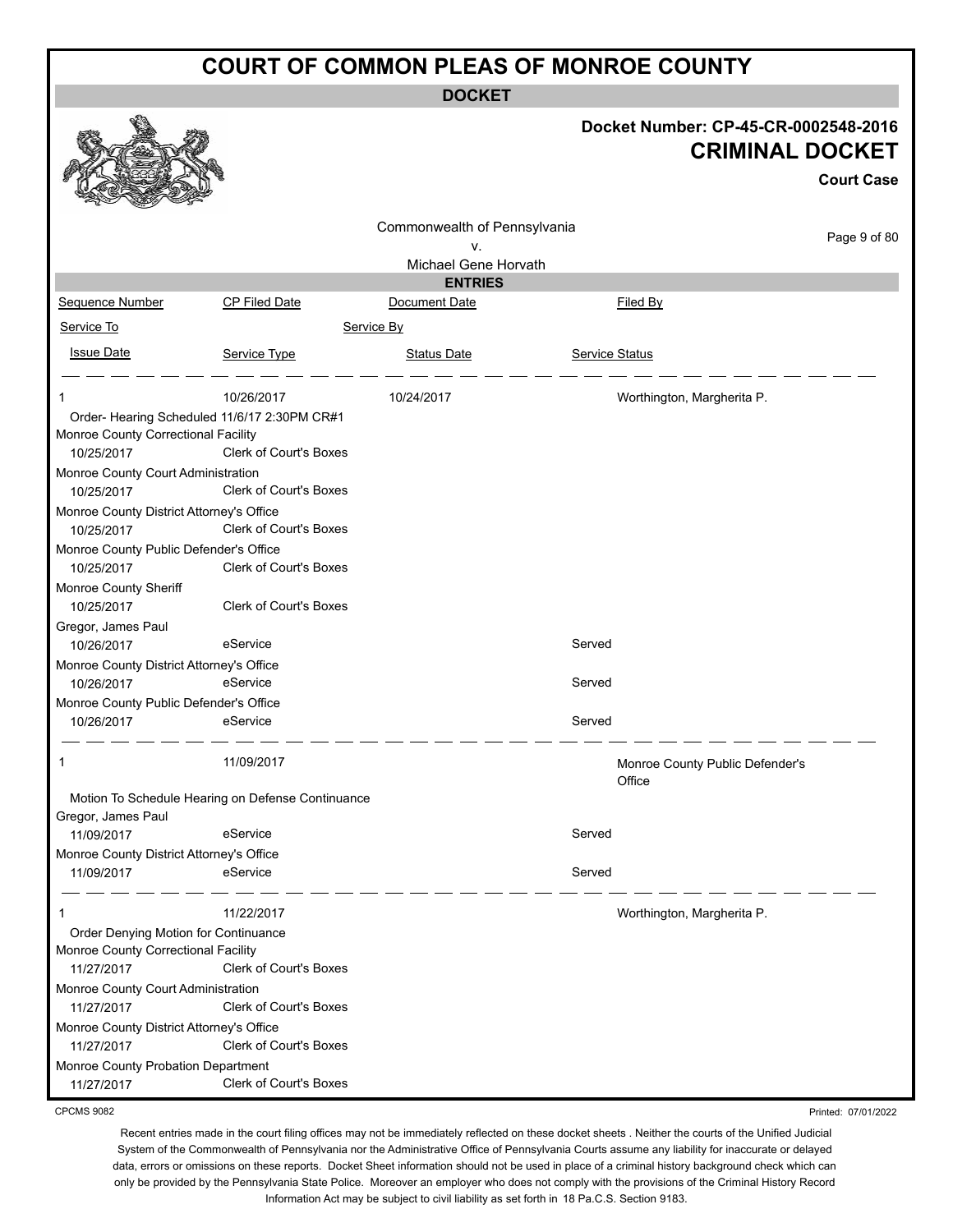**DOCKET**

#### **Docket Number: CP-45-CR-0002548-2016 CRIMINAL DOCKET**

|                                                        |                                                            | ו שווואר שטטאנוו                                                                |                                           |                   |
|--------------------------------------------------------|------------------------------------------------------------|---------------------------------------------------------------------------------|-------------------------------------------|-------------------|
|                                                        |                                                            |                                                                                 |                                           | <b>Court Case</b> |
|                                                        |                                                            | Commonwealth of Pennsylvania                                                    |                                           |                   |
|                                                        |                                                            | v.                                                                              |                                           | Page 10 of 80     |
|                                                        |                                                            | Michael Gene Horvath                                                            |                                           |                   |
|                                                        |                                                            | <b>ENTRIES</b>                                                                  |                                           |                   |
| Sequence Number                                        | <b>CP Filed Date</b>                                       | Document Date                                                                   | Filed By                                  |                   |
| Service To                                             |                                                            | Service By                                                                      |                                           |                   |
| <b>Issue Date</b>                                      | Service Type                                               | <b>Status Date</b>                                                              | Service Status                            |                   |
| Gregor, James Paul                                     |                                                            |                                                                                 |                                           |                   |
| 11/28/2017                                             | eService                                                   |                                                                                 | Served                                    |                   |
| Monroe County District Attorney's Office               |                                                            |                                                                                 |                                           |                   |
| 11/28/2017                                             | eService                                                   |                                                                                 | Served                                    |                   |
| Monroe County Public Defender's Office                 |                                                            |                                                                                 |                                           |                   |
| 11/28/2017                                             | eService                                                   |                                                                                 | Served                                    |                   |
| 2                                                      | 11/22/2017                                                 |                                                                                 | Worthington, Margherita P.                |                   |
|                                                        |                                                            | Order Denying Motion to Compel Discovery / Granting Omnibus Extension to 1/5/18 |                                           |                   |
| Gregor, James Paul                                     |                                                            |                                                                                 |                                           |                   |
| 11/27/2017                                             | eService                                                   |                                                                                 | Served                                    |                   |
| Monroe County District Attorney's Office<br>11/27/2017 | <b>Clerk of Court's Boxes</b>                              |                                                                                 |                                           |                   |
| Monroe County District Attorney's Office               |                                                            |                                                                                 |                                           |                   |
| 11/27/2017                                             | eService                                                   |                                                                                 | Served                                    |                   |
| Monroe County Public Defender's Office<br>11/27/2017   | Clerk of Court's Boxes                                     |                                                                                 |                                           |                   |
| Monroe County Public Defender's Office                 |                                                            |                                                                                 |                                           |                   |
| 11/27/2017                                             | eService                                                   |                                                                                 | Served                                    |                   |
| 1                                                      | 12/14/2017                                                 |                                                                                 | Monroe County Public Defender's<br>Office |                   |
|                                                        | Motion for Extension of Time to Provide Ballistics Reports |                                                                                 |                                           |                   |
| Monroe County District Attorney's Office               |                                                            |                                                                                 |                                           |                   |
| 12/14/2017                                             | eService                                                   |                                                                                 | Served                                    |                   |
| Monroe County Public Defender's Office                 |                                                            |                                                                                 |                                           |                   |
| 12/14/2017                                             | eService                                                   |                                                                                 | Served                                    |                   |
| 1                                                      | 12/15/2017                                                 |                                                                                 | Worthington, Margherita P.                |                   |
| Order Scheduled Hearing 1/15/2018                      |                                                            |                                                                                 |                                           |                   |
| Gregor, James Paul                                     |                                                            |                                                                                 |                                           |                   |
| 12/18/2017                                             | eService                                                   |                                                                                 | Served                                    |                   |
| Horvath, Michael Gene                                  |                                                            |                                                                                 |                                           |                   |
| 12/18/2017                                             | <b>First Class</b>                                         |                                                                                 |                                           |                   |
| Monroe County Court Administration                     |                                                            |                                                                                 |                                           |                   |
| 12/18/2017                                             | <b>Clerk of Court's Boxes</b>                              |                                                                                 |                                           |                   |
| Monroe County District Attorney's Office               |                                                            |                                                                                 |                                           |                   |
| 12/18/2017                                             | Clerk of Court's Boxes                                     |                                                                                 |                                           |                   |

CPCMS 9082

 $\sim$   $\sim$   $\alpha$ 

Recent entries made in the court filing offices may not be immediately reflected on these docket sheets . Neither the courts of the Unified Judicial System of the Commonwealth of Pennsylvania nor the Administrative Office of Pennsylvania Courts assume any liability for inaccurate or delayed data, errors or omissions on these reports. Docket Sheet information should not be used in place of a criminal history background check which can only be provided by the Pennsylvania State Police. Moreover an employer who does not comply with the provisions of the Criminal History Record Information Act may be subject to civil liability as set forth in 18 Pa.C.S. Section 9183.

Printed: 07/01/2022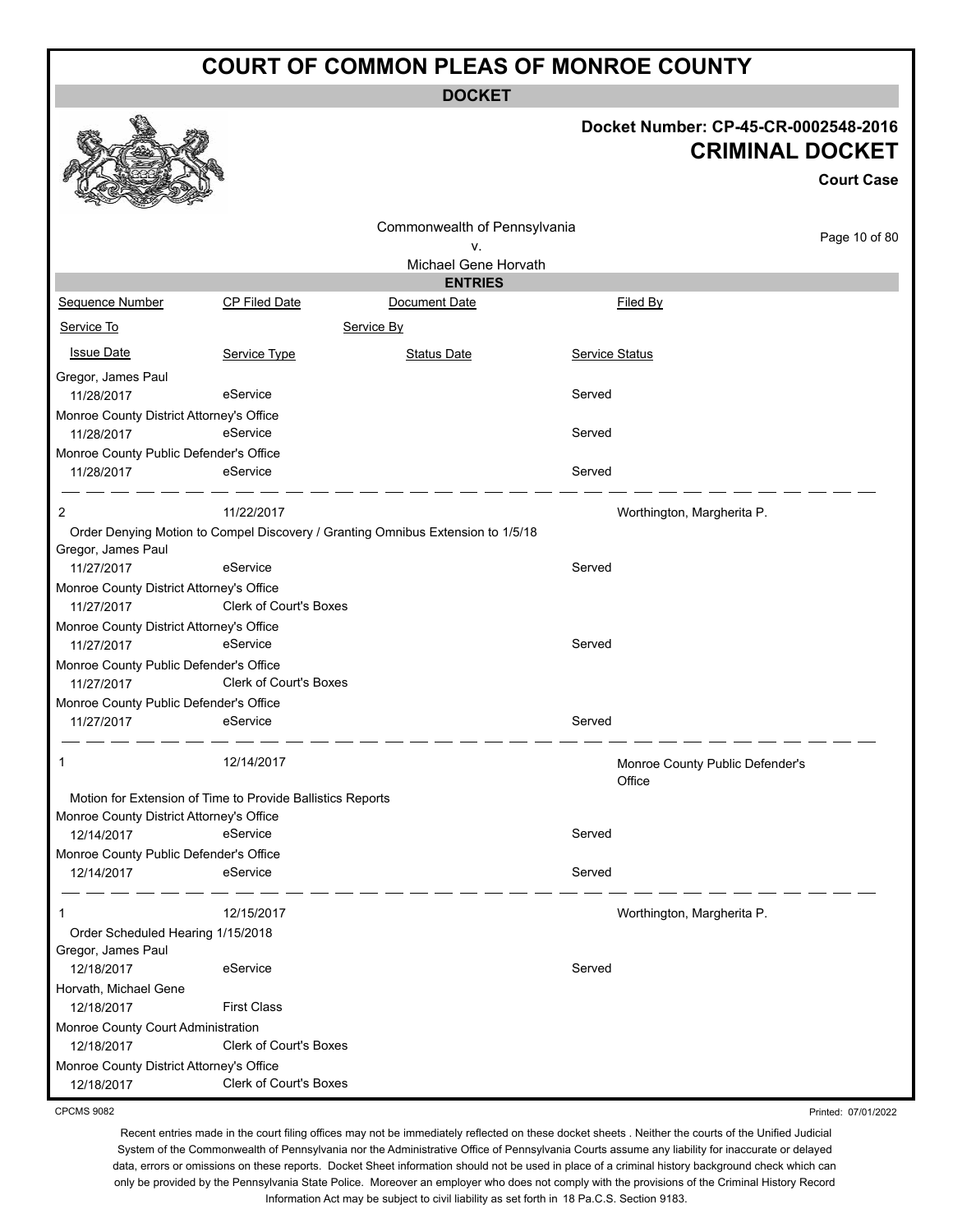**DOCKET**

 $\mathcal{L}$ 

|                                                      |                        | Docket Number: CP-45-CR-0002548-2016<br><b>CRIMINAL DOCKET</b> |                |                                           |                     |
|------------------------------------------------------|------------------------|----------------------------------------------------------------|----------------|-------------------------------------------|---------------------|
|                                                      |                        |                                                                |                |                                           | <b>Court Case</b>   |
|                                                      |                        | Commonwealth of Pennsylvania                                   |                |                                           |                     |
|                                                      |                        | ۷.                                                             |                |                                           | Page 11 of 80       |
|                                                      |                        | Michael Gene Horvath<br><b>ENTRIES</b>                         |                |                                           |                     |
| Sequence Number                                      | CP Filed Date          | Document Date                                                  |                | Filed By                                  |                     |
| Service To                                           |                        | Service By                                                     |                |                                           |                     |
| <b>Issue Date</b>                                    | Service Type           | <b>Status Date</b>                                             | Service Status |                                           |                     |
| Monroe County District Attorney's Office             |                        |                                                                |                |                                           |                     |
| 12/18/2017                                           | eService               |                                                                | Served         |                                           |                     |
| Monroe County Public Defender's Office<br>12/18/2017 | Clerk of Court's Boxes |                                                                |                |                                           |                     |
| Monroe County Public Defender's Office               |                        |                                                                |                |                                           |                     |
| 12/18/2017                                           | eService               |                                                                | Served         |                                           |                     |
| Monroe County Sheriff's Department<br>12/18/2017     | Clerk of Court's Boxes |                                                                |                |                                           |                     |
| $\mathbf{1}$                                         | 01/05/2018             |                                                                |                | Monroe County Public Defender's<br>Office |                     |
| Motion in Limine                                     |                        |                                                                |                |                                           |                     |
| Gregor, James Paul<br>01/05/2018                     | eService               |                                                                | Served         |                                           |                     |
| 2                                                    | 01/05/2018             |                                                                |                | Monroe County Public Defender's<br>Office |                     |
| Motion in Limine                                     |                        |                                                                |                |                                           |                     |
| Gregor, James Paul                                   |                        |                                                                |                |                                           |                     |
| 01/05/2018                                           | eService               |                                                                | Served         |                                           |                     |
| 3                                                    | 01/05/2018             |                                                                |                | Monroe County Public Defender's<br>Office |                     |
| Motion in Limine                                     |                        |                                                                |                |                                           |                     |
| Gregor, James Paul<br>01/05/2018                     | eService               |                                                                | Served         |                                           |                     |
| 4                                                    | 01/05/2018             |                                                                |                | Monroe County Public Defender's<br>Office |                     |
| Motion in Limine<br>Gregor, James Paul               |                        |                                                                |                |                                           |                     |
| 01/05/2018                                           | eService               |                                                                | Served         |                                           |                     |
| 5                                                    | 01/05/2018             |                                                                |                | Monroe County Public Defender's<br>Office |                     |
| Motion in Limine                                     |                        |                                                                |                |                                           |                     |
| Gregor, James Paul<br>01/05/2018                     | eService               |                                                                | Served         |                                           |                     |
| <b>CPCMS 9082</b>                                    |                        |                                                                |                |                                           | Printed: 07/01/2022 |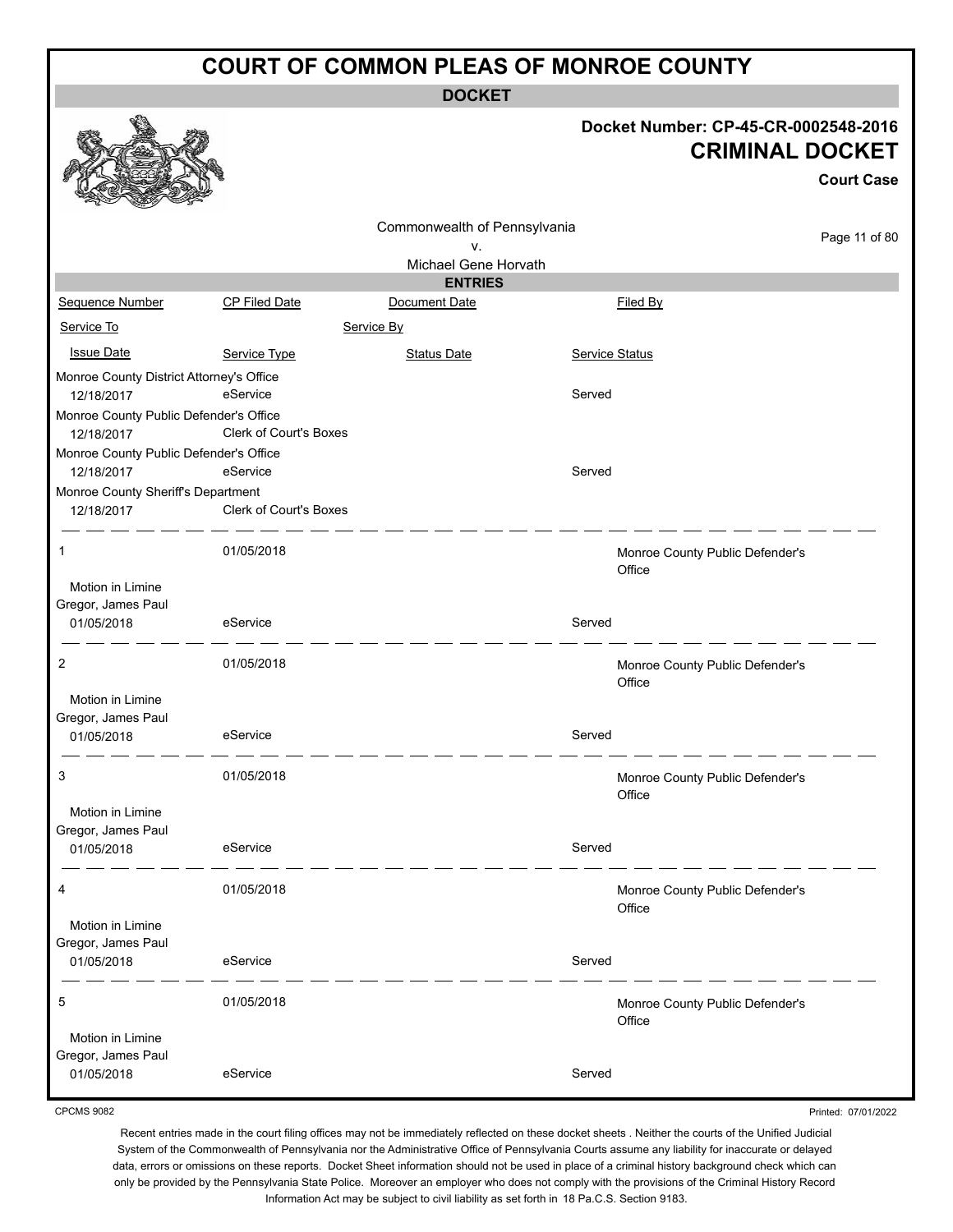**DOCKET**

|                                                      |               |                              |                       | Docket Number: CP-45-CR-0002548-2016<br><b>CRIMINAL DOCKET</b> | <b>Court Case</b> |
|------------------------------------------------------|---------------|------------------------------|-----------------------|----------------------------------------------------------------|-------------------|
|                                                      |               |                              |                       |                                                                |                   |
|                                                      |               | Commonwealth of Pennsylvania |                       |                                                                | Page 12 of 80     |
|                                                      |               | ٧.<br>Michael Gene Horvath   |                       |                                                                |                   |
|                                                      |               | <b>ENTRIES</b>               |                       |                                                                |                   |
| Sequence Number                                      | CP Filed Date | Document Date                |                       | Filed By                                                       |                   |
| Service To                                           |               | Service By                   |                       |                                                                |                   |
| <b>Issue Date</b>                                    | Service Type  | <b>Status Date</b>           | <b>Service Status</b> |                                                                |                   |
| 6                                                    | 01/05/2018    |                              |                       | Monroe County Public Defender's<br>Office                      |                   |
| Motion in Limine<br>Gregor, James Paul<br>01/05/2018 | eService      |                              | Served                |                                                                |                   |
| $\overline{7}$                                       | 01/05/2018    |                              |                       | Monroe County Public Defender's                                |                   |
| Motion in Limine<br>Gregor, James Paul<br>01/05/2018 | eService      |                              | Served                | Office                                                         |                   |
| 8                                                    | 01/05/2018    |                              |                       | Monroe County Public Defender's<br>Office                      |                   |
| Motion in Limine<br>Gregor, James Paul<br>01/05/2018 | eService      |                              | Served                |                                                                |                   |
| 9                                                    | 01/05/2018    |                              |                       | Monroe County Public Defender's<br>Office                      |                   |
| Motion in Limine<br>Gregor, James Paul<br>01/05/2018 | eService      |                              | Served                |                                                                |                   |
| 10                                                   | 01/05/2018    |                              |                       | Monroe County Public Defender's<br>Office                      |                   |
| Motion in Limine<br>Gregor, James Paul<br>01/05/2018 | eService      |                              | Served                |                                                                |                   |
| 11                                                   | 01/05/2018    |                              |                       | Monroe County Public Defender's                                |                   |
| Motion to Quash                                      |               |                              |                       | Office                                                         |                   |
| 12                                                   | 01/05/2018    |                              |                       | Monroe County Public Defender's<br>Office                      |                   |
| <b>Omnibus Pre-Trial Motion</b>                      |               |                              |                       |                                                                |                   |

CPCMS 9082

Printed: 07/01/2022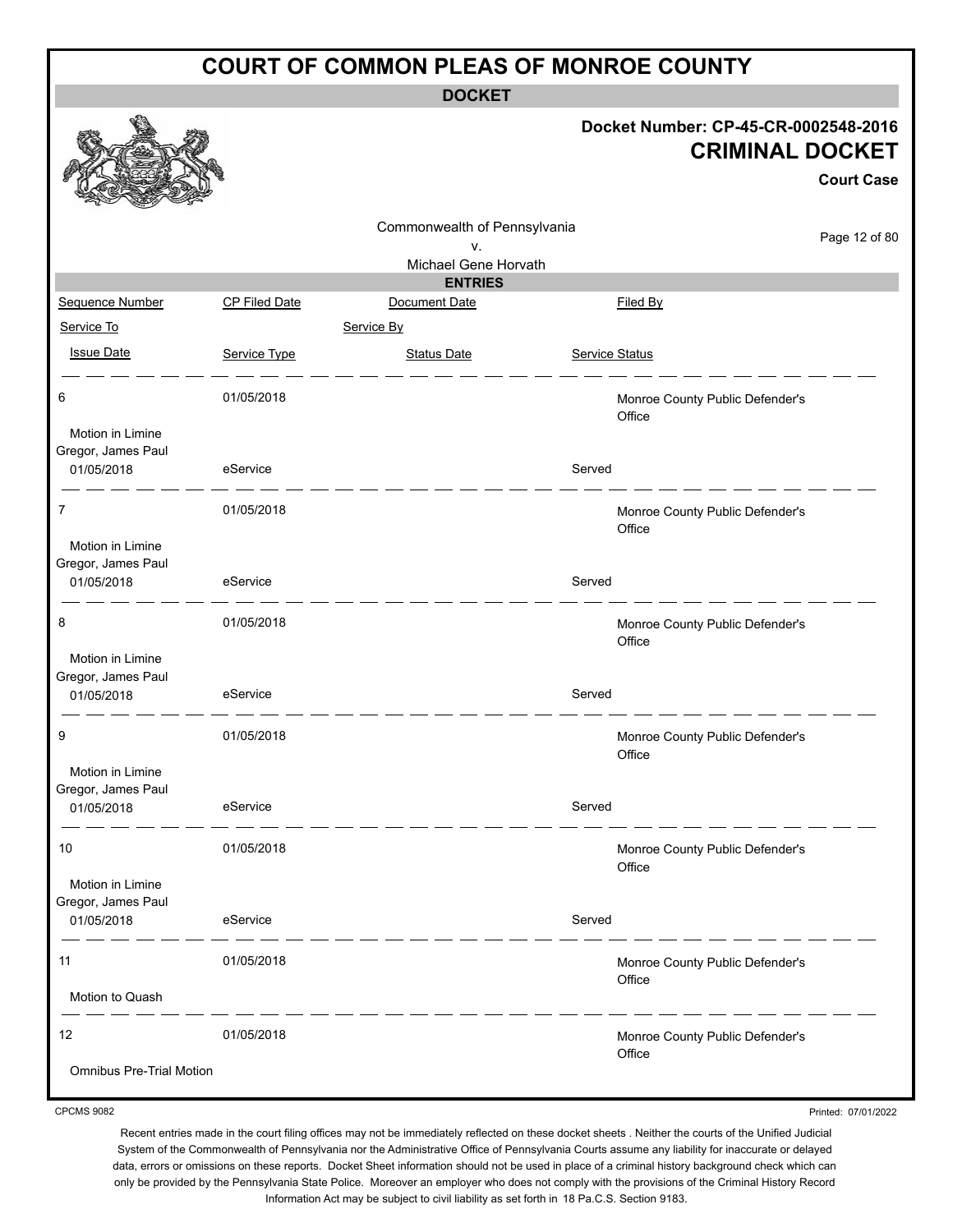**DOCKET**

#### **Docket Number: CP-45-CR-0002548-2016 CRIMINAL DOCKET**

|                                                        |                                                                                   |                                    |                       |                                           | <b>Court Case</b> |
|--------------------------------------------------------|-----------------------------------------------------------------------------------|------------------------------------|-----------------------|-------------------------------------------|-------------------|
|                                                        |                                                                                   | Commonwealth of Pennsylvania<br>٧. |                       |                                           | Page 13 of 80     |
|                                                        |                                                                                   | Michael Gene Horvath               |                       |                                           |                   |
|                                                        |                                                                                   | <b>ENTRIES</b>                     |                       |                                           |                   |
| Sequence Number                                        | <b>CP Filed Date</b>                                                              | Document Date                      |                       | Filed By                                  |                   |
| Service To                                             |                                                                                   | Service By                         |                       |                                           |                   |
| <b>Issue Date</b>                                      | Service Type                                                                      | <b>Status Date</b>                 | <b>Service Status</b> |                                           |                   |
| Gregor, James Paul<br>01/05/2018                       | eService                                                                          |                                    | Served                |                                           |                   |
| 13                                                     | 01/05/2018                                                                        |                                    |                       | Monroe County Public Defender's<br>Office |                   |
| Motion in Limine<br>Gregor, James Paul                 |                                                                                   |                                    | Served                |                                           |                   |
| 01/05/2018                                             | eService                                                                          |                                    |                       |                                           |                   |
| 14                                                     | 01/05/2018                                                                        |                                    |                       | Monroe County Public Defender's<br>Office |                   |
| Motion in Limine<br>Gregor, James Paul                 |                                                                                   |                                    |                       |                                           |                   |
| 01/05/2018                                             | eService                                                                          |                                    | Served                |                                           |                   |
| 15                                                     | 01/05/2018                                                                        |                                    |                       | Monroe County Public Defender's<br>Office |                   |
| Motion in Limine                                       |                                                                                   |                                    |                       |                                           |                   |
| 16                                                     | 01/05/2018                                                                        |                                    |                       | Monroe County Public Defender's<br>Office |                   |
| <b>Omnibus Pre-Trial Motion</b>                        |                                                                                   |                                    |                       |                                           |                   |
| 17                                                     | 01/05/2018                                                                        |                                    |                       | Monroe County Public Defender's<br>Office |                   |
| Motion for Continuance<br>Gregor, James Paul           |                                                                                   |                                    |                       |                                           |                   |
| 01/05/2018                                             | eService                                                                          |                                    | Served                |                                           |                   |
| 1                                                      | 01/08/2018                                                                        |                                    |                       | Worthington, Margherita P.                |                   |
| Monroe County Court Administration<br>01/08/2018       | Order Pre-Trial Conference on 2/4/19 at 11:00 a.m. Ct#1<br>Clerk of Court's Boxes |                                    |                       |                                           |                   |
| Monroe County District Attorney's Office<br>01/08/2018 | Clerk of Court's Boxes                                                            |                                    |                       |                                           |                   |
| Monroe County Public Defender's Office<br>01/08/2018   | Clerk of Court's Boxes                                                            |                                    |                       |                                           |                   |
| Monroe County Sheriff's Department                     |                                                                                   |                                    |                       |                                           |                   |

CPCMS 9082

Printed: 07/01/2022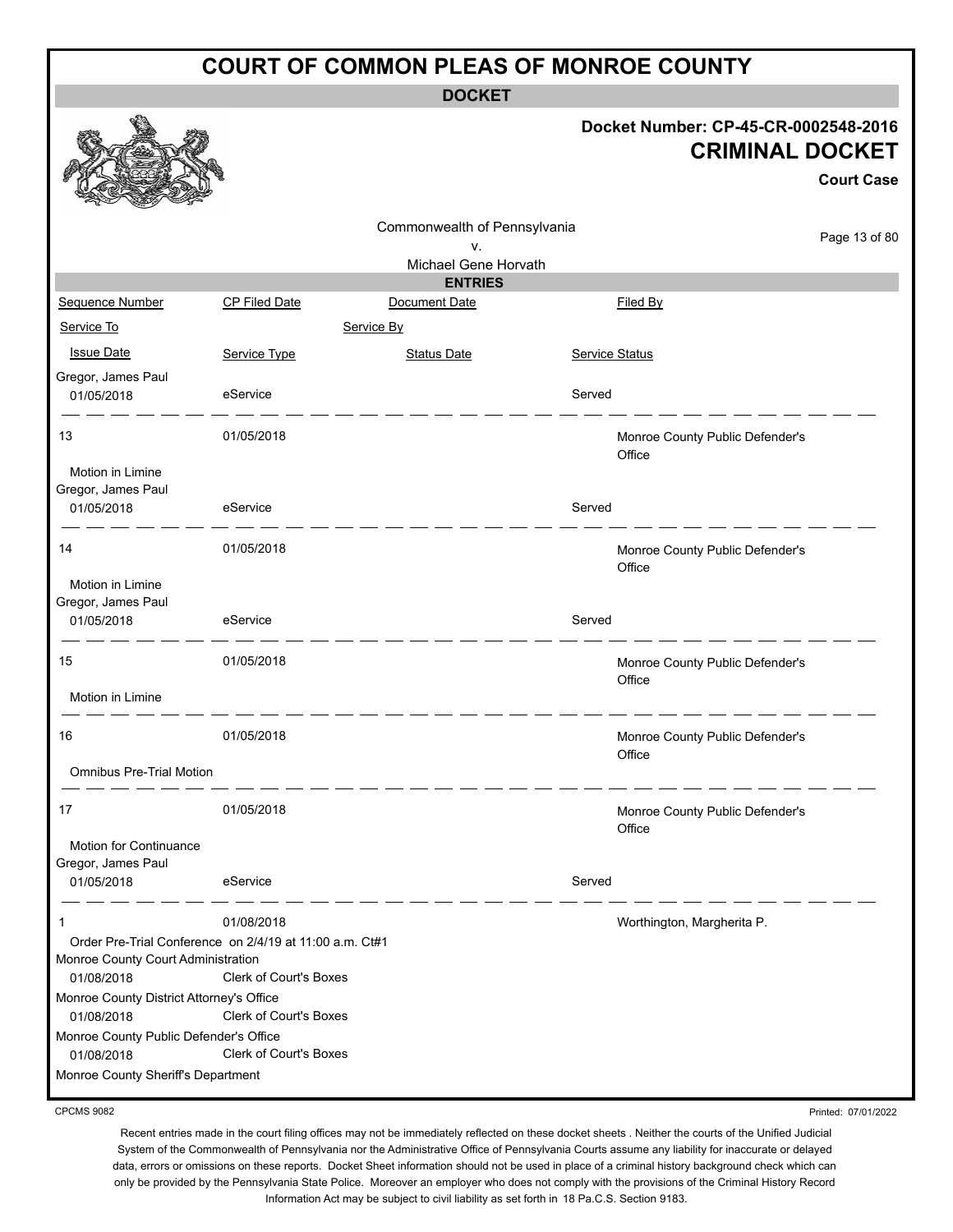**DOCKET**

#### **Docket Number: CP-45-CR-0002548-2016 CRIMINAL DOCKET**

**Court Case**

| no<br><b>COLUMN 200</b><br>Contract of the Contract of |                               |                                                                                        |                |                            |
|--------------------------------------------------------|-------------------------------|----------------------------------------------------------------------------------------|----------------|----------------------------|
|                                                        |                               | Commonwealth of Pennsylvania                                                           |                |                            |
|                                                        |                               | ٧.                                                                                     |                | Page 14 of 80              |
|                                                        |                               | Michael Gene Horvath                                                                   |                |                            |
|                                                        |                               | <b>ENTRIES</b>                                                                         |                |                            |
| <b>Sequence Number</b>                                 | <b>CP Filed Date</b>          | Document Date                                                                          | Filed By       |                            |
| Service To                                             |                               | Service By                                                                             |                |                            |
| <b>Issue Date</b>                                      | Service Type                  | <b>Status Date</b>                                                                     | Service Status |                            |
| 01/08/2018                                             | <b>Clerk of Court's Boxes</b> |                                                                                        |                |                            |
| Other                                                  |                               |                                                                                        |                |                            |
| 01/08/2018                                             | <b>Clerk of Court's Boxes</b> |                                                                                        |                |                            |
| Gregor, James Paul                                     |                               |                                                                                        |                |                            |
| 02/23/2018                                             | eService                      |                                                                                        | Served         |                            |
| Monroe County District Attorney's Office               |                               |                                                                                        |                |                            |
| 02/23/2018                                             | eService                      |                                                                                        | Served         |                            |
| Monroe County Public Defender's Office                 |                               |                                                                                        |                |                            |
| 02/23/2018                                             | eService                      |                                                                                        | Served         |                            |
| -1                                                     | 01/29/2018                    |                                                                                        |                | Worthington, Margherita P. |
|                                                        |                               | Order- Motion to Continue Trial Granted/ Pre-Trial Conference Scheduled 2/4/19 11:00AM |                |                            |
| Gregor, James Paul                                     |                               |                                                                                        |                |                            |
| 01/30/2018                                             | eService                      |                                                                                        | Served         |                            |
| Monroe County Court Administration                     |                               |                                                                                        |                |                            |
| 01/30/2018                                             | <b>Clerk of Court's Boxes</b> |                                                                                        |                |                            |
| Monroe County District Attorney's Office               |                               |                                                                                        |                |                            |
| 01/30/2018                                             | <b>Clerk of Court's Boxes</b> |                                                                                        |                |                            |
| Monroe County District Attorney's Office               |                               |                                                                                        |                |                            |
| 01/30/2018                                             | eService                      |                                                                                        | Served         |                            |
| Monroe County Public Defender's Office                 |                               |                                                                                        |                |                            |
| 01/30/2018                                             | <b>Clerk of Court's Boxes</b> |                                                                                        |                |                            |
| Monroe County Public Defender's Office                 |                               |                                                                                        |                |                            |
| 01/30/2018                                             | eService                      |                                                                                        | Served         |                            |
| Monroe County Sheriff                                  |                               |                                                                                        |                |                            |
| 01/30/2018                                             | Clerk of Court's Boxes        |                                                                                        |                |                            |
| Other                                                  |                               |                                                                                        |                |                            |
| 01/30/2018                                             | <b>Clerk of Court's Boxes</b> |                                                                                        |                |                            |
| -1                                                     | 03/09/2018                    |                                                                                        |                | Warden, George J.          |
| Case Correspondence                                    |                               |                                                                                        |                |                            |
| Gregor, James Paul                                     |                               |                                                                                        |                |                            |
| 03/09/2018                                             | eService                      |                                                                                        | Served         |                            |
| Monroe County District Attorney's Office               |                               |                                                                                        |                |                            |
| 03/09/2018                                             | eService                      |                                                                                        | Served         |                            |
| Monroe County Public Defender's Office                 |                               |                                                                                        |                |                            |
| 03/09/2018                                             | eService                      |                                                                                        | Served         |                            |
|                                                        |                               |                                                                                        |                |                            |

CPCMS 9082

Printed: 07/01/2022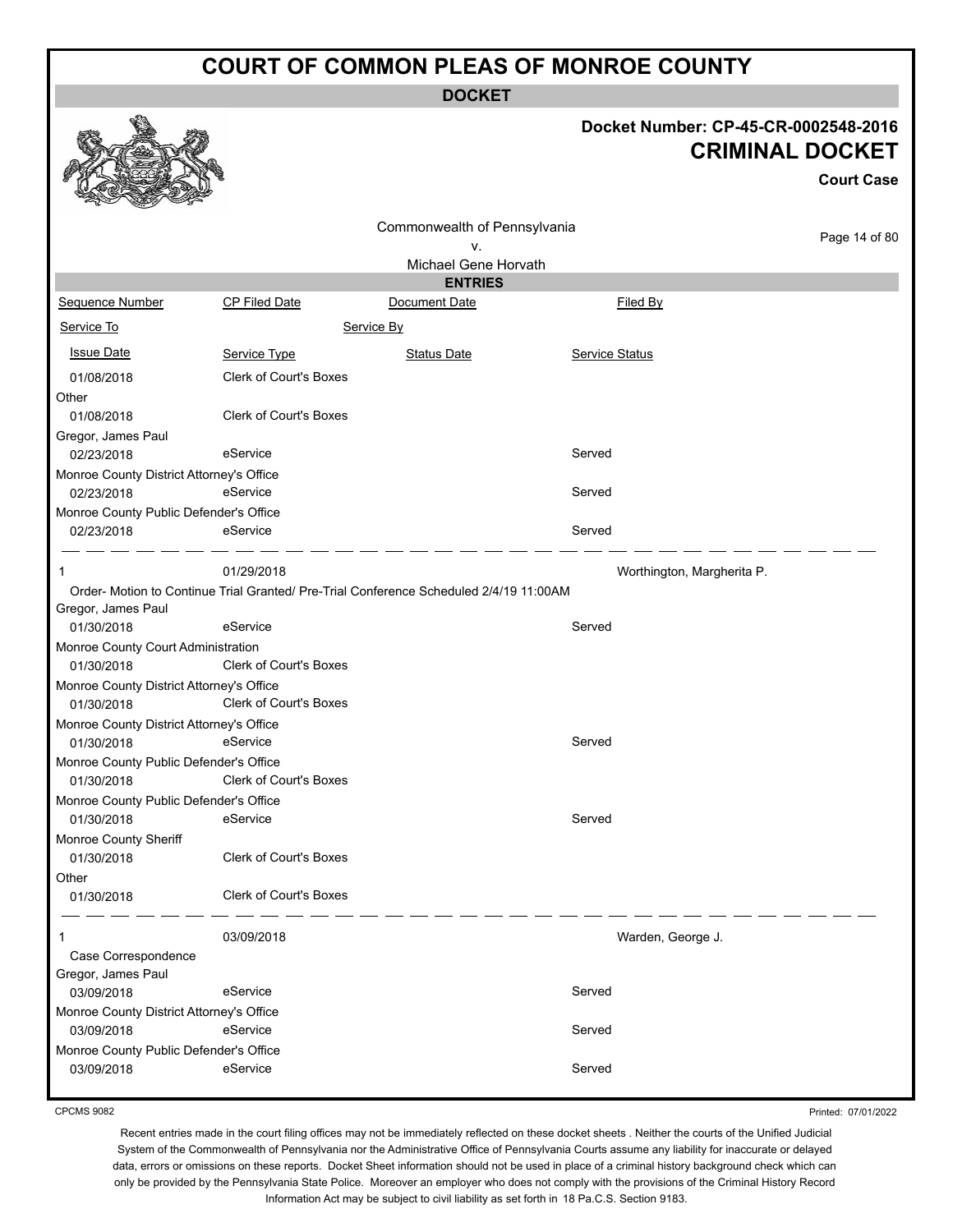**DOCKET**

#### **Docket Number: CP-45-CR-0002548-2016 CRIMINAL DOCKET**

**Court Case**

|                                                               |                                                                  | Commonwealth of Pennsylvania |                |                                 |               |
|---------------------------------------------------------------|------------------------------------------------------------------|------------------------------|----------------|---------------------------------|---------------|
|                                                               |                                                                  | v.                           |                |                                 | Page 15 of 80 |
|                                                               |                                                                  | Michael Gene Horvath         |                |                                 |               |
|                                                               |                                                                  | <b>ENTRIES</b>               |                |                                 |               |
| Sequence Number                                               | CP Filed Date                                                    | Document Date                |                | Filed By                        |               |
| Service To                                                    |                                                                  | Service By                   |                |                                 |               |
| <b>Issue Date</b>                                             | Service Type                                                     | <b>Status Date</b>           | Service Status |                                 |               |
| 2                                                             | 03/09/2018                                                       |                              |                | Monroe County Court Reporters   |               |
| Transcript of Proceedings Filed 2/26/18<br>Gregor, James Paul |                                                                  |                              |                |                                 |               |
| 03/09/2018                                                    | eService                                                         |                              | Served         |                                 |               |
| Monroe County District Attorney's Office                      |                                                                  |                              |                |                                 |               |
| 03/09/2018                                                    | eService                                                         |                              | Served         |                                 |               |
| Monroe County Public Defender's Office                        |                                                                  |                              |                |                                 |               |
| 03/09/2018                                                    | eService                                                         |                              | Served         |                                 |               |
| 3                                                             | 03/09/2018                                                       |                              |                | Monroe County Court Reporters   |               |
| Notice of Completion of Transcript<br>Gregor, James Paul      |                                                                  |                              |                |                                 |               |
| 03/09/2018                                                    | eService                                                         |                              | Served         |                                 |               |
| Monroe County District Attorney's Office                      |                                                                  |                              |                |                                 |               |
| 03/09/2018                                                    | eService                                                         |                              | Served         |                                 |               |
| Monroe County Public Defender's Office                        |                                                                  |                              |                |                                 |               |
| 03/09/2018                                                    | eService                                                         |                              | Served         |                                 |               |
| 4                                                             | 03/09/2018                                                       |                              |                | Monroe County Court Reporters   |               |
| Gregor, James Paul                                            | Transcript of Proceedings Filed 2/26/18 9:30AM                   |                              |                |                                 |               |
| 03/09/2018                                                    | eService                                                         |                              | Served         |                                 |               |
| Monroe County District Attorney's Office                      |                                                                  |                              |                |                                 |               |
| 03/09/2018                                                    | eService                                                         |                              | Served         |                                 |               |
| Monroe County Public Defender's Office                        |                                                                  |                              |                |                                 |               |
| 03/09/2018                                                    | eService                                                         |                              | Served         |                                 |               |
| 1                                                             | 05/01/2018                                                       |                              |                | Monroe County Public Defender's |               |
| Motion for Extension of Time                                  |                                                                  |                              |                | Office                          |               |
| Gregor, James Paul                                            |                                                                  |                              |                |                                 |               |
| 05/01/2018                                                    | eService                                                         |                              | Served         |                                 |               |
| 1                                                             | 05/02/2018                                                       |                              |                | Mark, Jonathan                  |               |
| Gregor, James Paul                                            | Order Granting Extension of Time/Briefs Due on/or before 5/14/18 |                              |                | Worthington, Margherita P.      |               |
|                                                               |                                                                  |                              |                |                                 |               |

CPCMS 9082

Printed: 07/01/2022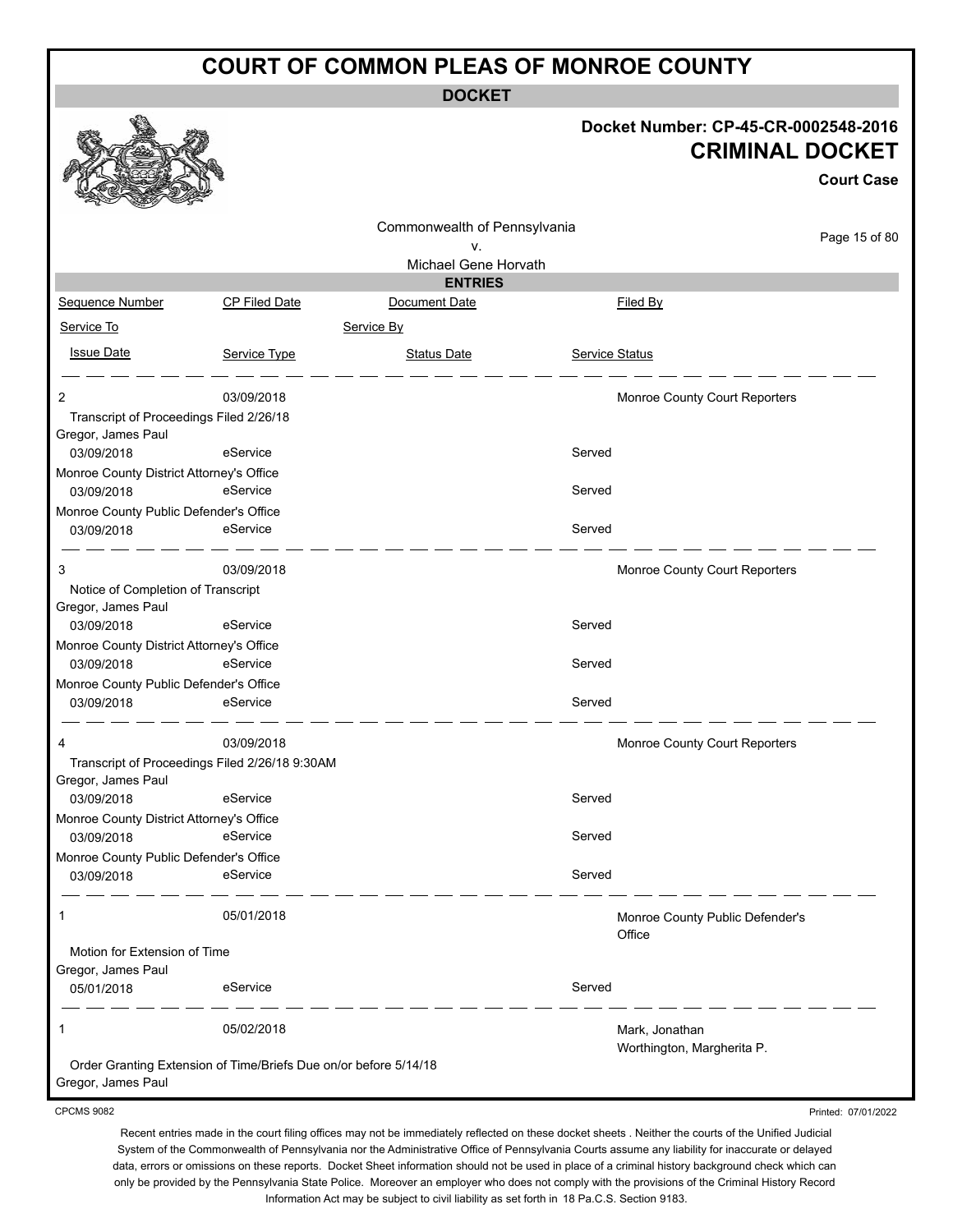**DOCKET**

### **Docket Number: CP-45-CR-0002548-2016 CRIMINAL DOCKET**

**Court Case**

Printed: 07/01/2022

| ឃ<br><b>COLORADO</b><br><b>Contractions</b> |                                                                            |                              |                |                                   |               |
|---------------------------------------------|----------------------------------------------------------------------------|------------------------------|----------------|-----------------------------------|---------------|
|                                             |                                                                            | Commonwealth of Pennsylvania |                |                                   |               |
|                                             |                                                                            | ۷.                           |                |                                   | Page 16 of 80 |
|                                             |                                                                            | Michael Gene Horvath         |                |                                   |               |
|                                             |                                                                            | <b>ENTRIES</b>               |                |                                   |               |
| <b>Sequence Number</b>                      | <b>CP Filed Date</b>                                                       | Document Date                |                | Filed By                          |               |
| Service To                                  |                                                                            | Service By                   |                |                                   |               |
| <b>Issue Date</b>                           | Service Type                                                               | <b>Status Date</b>           | Service Status |                                   |               |
| 05/03/2018                                  | <b>Clerk of Court's Boxes</b>                                              |                              |                |                                   |               |
| Gregor, James Paul                          |                                                                            |                              |                |                                   |               |
| 05/03/2018                                  | eService                                                                   |                              | Served         |                                   |               |
| Horvath, Michael Gene                       |                                                                            |                              |                |                                   |               |
| 05/03/2018                                  | <b>First Class</b>                                                         |                              |                |                                   |               |
| Mancuso, Michael                            |                                                                            |                              |                |                                   |               |
| 05/03/2018                                  | <b>Clerk of Court's Boxes</b>                                              |                              |                |                                   |               |
| Monroe County Court Administration          |                                                                            |                              |                |                                   |               |
| 05/03/2018                                  | <b>Clerk of Court's Boxes</b>                                              |                              |                |                                   |               |
| Monroe County District Attorney's Office    |                                                                            |                              |                |                                   |               |
| 05/03/2018                                  | eService                                                                   |                              | Served         |                                   |               |
| Monroe County Public Defender's Office      |                                                                            |                              |                |                                   |               |
| 05/03/2018                                  | eService                                                                   |                              | Served         |                                   |               |
| Monroe County Sheriff's Department          |                                                                            |                              |                |                                   |               |
| 05/03/2018                                  | Clerk of Court's Boxes                                                     |                              |                |                                   |               |
| 1                                           | 05/14/2018                                                                 |                              |                | Gregor, James Paul                |               |
|                                             | Brief in Support of Michael Horvath's Omnibus Motion                       |                              |                |                                   |               |
| Monroe County District Attorney's Office    |                                                                            |                              |                |                                   |               |
| 05/14/2018                                  | eService                                                                   |                              | Served         |                                   |               |
| Monroe County Public Defender's Office      |                                                                            |                              |                |                                   |               |
| 05/14/2018                                  | eService                                                                   |                              | Served         |                                   |               |
| 1                                           | 05/29/2018                                                                 |                              |                | Monroe County District Attorney's |               |
|                                             |                                                                            |                              |                | Office                            |               |
|                                             | Commonwealth's Brief in Opposition to Defendant's Omnibus Pretrial Motions |                              |                |                                   |               |
| Gregor, James Paul                          |                                                                            |                              |                |                                   |               |
| 05/29/2018                                  | eNotice                                                                    |                              | Notified       |                                   |               |
| Monroe County Public Defender's Office      |                                                                            |                              |                |                                   |               |
| 05/29/2018                                  | eNotice                                                                    |                              | Notified       |                                   |               |
| 1                                           | 09/14/2018                                                                 |                              |                | Monroe County Public Defender's   |               |
|                                             |                                                                            |                              |                | Office                            |               |
|                                             | Defendant David Horvath's Motion for Supplemental Discovery                |                              |                |                                   |               |
| Gregor, James Paul                          |                                                                            |                              |                |                                   |               |
| 09/14/2018                                  | eNotice                                                                    |                              | Notified       |                                   |               |
| Monroe County District Attorney's Office    |                                                                            |                              |                |                                   |               |
| 09/14/2018                                  | eNotice                                                                    |                              | Notified       |                                   |               |

CPCMS 9082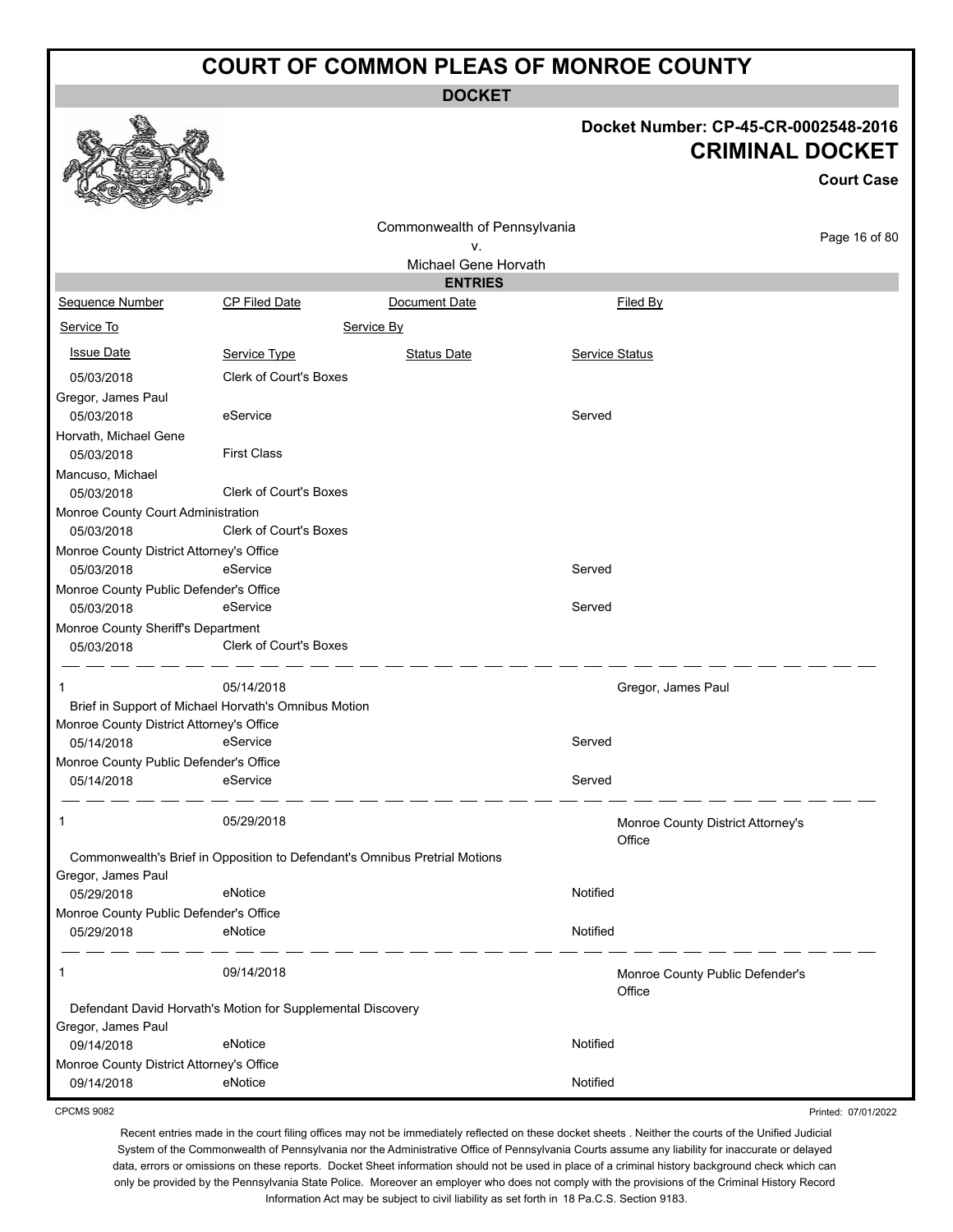**DOCKET**

|                                                                   |                               |                              |                            | Docket Number: CP-45-CR-0002548-2016<br><b>CRIMINAL DOCKET</b> |
|-------------------------------------------------------------------|-------------------------------|------------------------------|----------------------------|----------------------------------------------------------------|
|                                                                   |                               |                              |                            | <b>Court Case</b>                                              |
|                                                                   |                               |                              |                            |                                                                |
|                                                                   |                               | Commonwealth of Pennsylvania |                            | Page 17 of 80                                                  |
|                                                                   |                               | v.<br>Michael Gene Horvath   |                            |                                                                |
|                                                                   |                               | <b>ENTRIES</b>               |                            |                                                                |
| Sequence Number                                                   | CP Filed Date                 | Document Date                | Filed By                   |                                                                |
| Service To                                                        |                               | Service By                   |                            |                                                                |
| <b>Issue Date</b>                                                 |                               |                              |                            |                                                                |
|                                                                   | Service Type                  | <b>Status Date</b>           | Service Status             |                                                                |
| 1                                                                 | 09/17/2018                    | 09/17/2018                   | Worthington, Margherita P. |                                                                |
| Order- Motion for Discovery Hearing Scheduled 9/21/18 1:30PM CR#1 |                               |                              |                            |                                                                |
| Gregor, James Paul                                                |                               |                              |                            |                                                                |
| 09/17/2018                                                        | eService                      |                              | Served                     |                                                                |
| Monroe County Correctional Facility                               |                               |                              |                            |                                                                |
| 09/17/2018                                                        | Clerk of Court's Boxes        |                              |                            |                                                                |
| Monroe County Court Administration                                |                               |                              |                            |                                                                |
| 09/17/2018                                                        | <b>Clerk of Court's Boxes</b> |                              |                            |                                                                |
| Monroe County District Attorney's Office                          |                               |                              |                            |                                                                |
| 09/17/2018                                                        | Clerk of Court's Boxes        |                              |                            |                                                                |
| Monroe County District Attorney's Office                          |                               |                              |                            |                                                                |
| 09/17/2018                                                        | eService                      |                              | Served                     |                                                                |
| Monroe County Probation<br>09/17/2018                             | <b>Clerk of Court's Boxes</b> |                              |                            |                                                                |
| Monroe County Public Defender's Office                            |                               |                              |                            |                                                                |
| 09/17/2018                                                        | <b>Clerk of Court's Boxes</b> |                              |                            |                                                                |
| Monroe County Public Defender's Office                            |                               |                              |                            |                                                                |
| 09/17/2018                                                        | eService                      |                              | Served                     |                                                                |
| Monroe County Sheriff                                             |                               |                              |                            |                                                                |
| 09/17/2018                                                        | Clerk of Court's Boxes        |                              |                            |                                                                |
|                                                                   | 09/21/2018                    |                              | Worthington, Margherita P. |                                                                |
| Order Granting Motion for Discovery                               |                               |                              |                            |                                                                |
| Gregor, James Paul                                                |                               |                              |                            |                                                                |
| 09/24/2018                                                        | eService                      |                              | Served                     |                                                                |
| Monroe County Correctional Facility                               | Clerk of Court's Boxes        |                              |                            |                                                                |
| 09/24/2018<br>Monroe County Court Administration                  |                               |                              |                            |                                                                |
| 09/24/2018                                                        | Clerk of Court's Boxes        |                              |                            |                                                                |
| Monroe County District Attorney's Office                          |                               |                              |                            |                                                                |
| 09/24/2018                                                        | Clerk of Court's Boxes        |                              |                            |                                                                |
| Monroe County District Attorney's Office                          |                               |                              |                            |                                                                |
| 09/24/2018                                                        | eService                      |                              | Served                     |                                                                |
| Monroe County Probation                                           |                               |                              |                            |                                                                |
| 09/24/2018                                                        | Clerk of Court's Boxes        |                              |                            |                                                                |
| Monroe County Public Defender's Office                            |                               |                              |                            |                                                                |
|                                                                   |                               |                              |                            |                                                                |

CPCMS 9082

Printed: 07/01/2022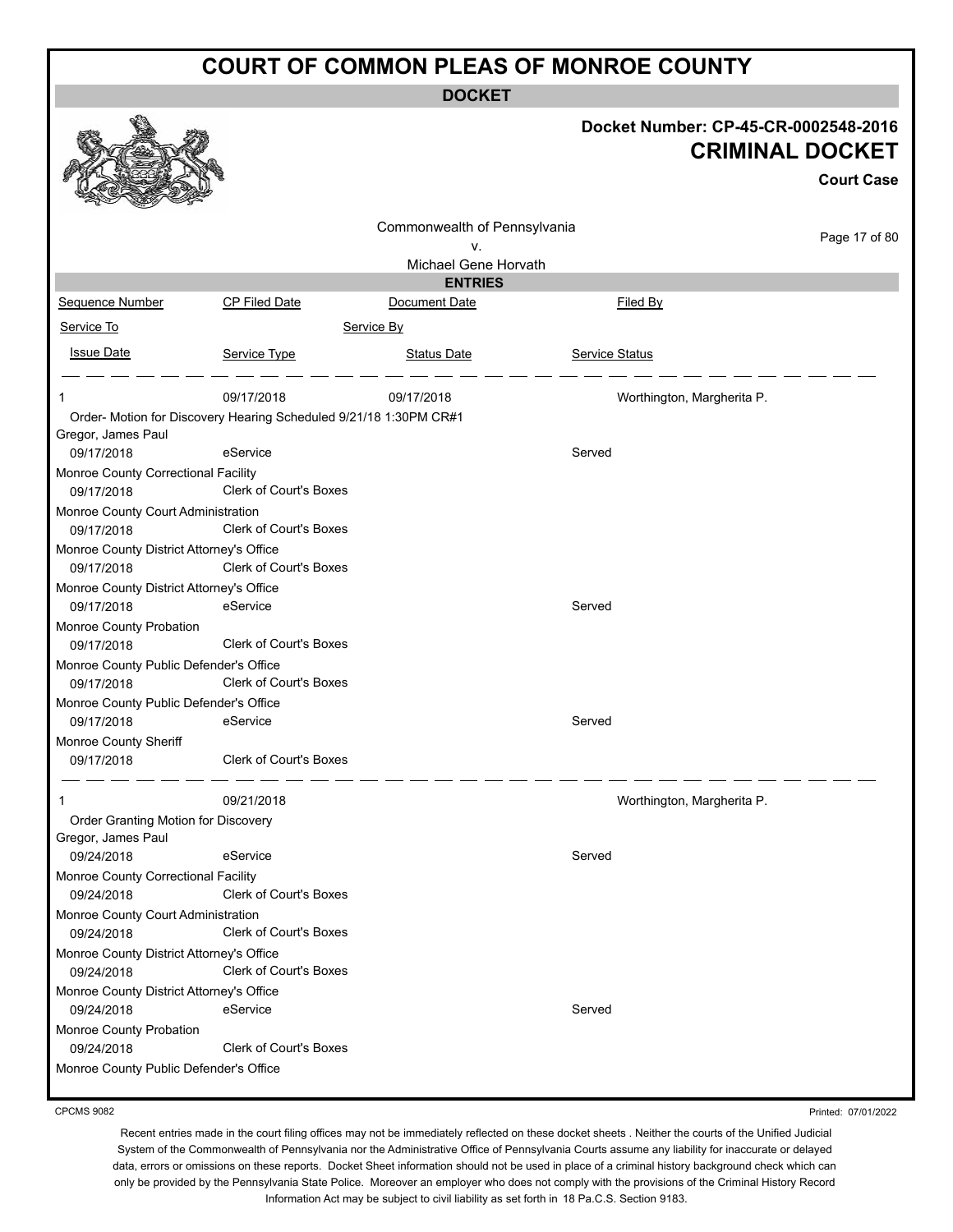**DOCKET**

#### **Docket Number: CP-45-CR-0002548-2016 CRIMINAL DOCKET**

**Court Case**

Printed: 07/01/2022

|                                                        |                                                    | Commonwealth of Pennsylvania |                                 |               |
|--------------------------------------------------------|----------------------------------------------------|------------------------------|---------------------------------|---------------|
|                                                        |                                                    | ٧.                           |                                 | Page 18 of 80 |
|                                                        |                                                    | Michael Gene Horvath         |                                 |               |
|                                                        |                                                    | <b>ENTRIES</b>               |                                 |               |
| Sequence Number                                        | <b>CP Filed Date</b>                               | Document Date                | Filed By                        |               |
| Service To                                             |                                                    | Service By                   |                                 |               |
| <b>Issue Date</b>                                      | Service Type                                       | <b>Status Date</b>           | <b>Service Status</b>           |               |
| 09/24/2018                                             | Clerk of Court's Boxes                             |                              |                                 |               |
| Monroe County Public Defender's Office                 |                                                    |                              |                                 |               |
| 09/24/2018                                             | eService                                           |                              | Served                          |               |
| Monroe County Sheriff                                  |                                                    |                              |                                 |               |
| 09/24/2018                                             | <b>Clerk of Court's Boxes</b>                      |                              |                                 |               |
| -1                                                     | 09/27/2018                                         |                              | Monroe County Public Defender's |               |
|                                                        |                                                    |                              | Office                          |               |
| Motion for Continuance                                 |                                                    |                              |                                 |               |
| Gregor, James Paul                                     |                                                    |                              |                                 |               |
| 09/27/2018                                             | eNotice                                            |                              | Notified                        |               |
| Monroe County District Attorney's Office               |                                                    |                              |                                 |               |
| 09/27/2018                                             | eNotice                                            |                              | Notified                        |               |
| -1                                                     | 10/05/2018                                         | 10/05/2018                   | Worthington, Margherita P.      |               |
|                                                        | Order- Scheduling Conference 10/29/18 10:30AM CR#1 |                              |                                 |               |
| Gregor, James Paul                                     |                                                    |                              |                                 |               |
| 10/05/2018                                             | eService                                           |                              | Served                          |               |
| Monroe County Correctional Facility                    |                                                    |                              |                                 |               |
| 10/05/2018                                             | <b>Clerk of Court's Boxes</b>                      |                              |                                 |               |
| Monroe County Court Administration                     | <b>Clerk of Court's Boxes</b>                      |                              |                                 |               |
| 10/05/2018                                             |                                                    |                              |                                 |               |
| Monroe County District Attorney's Office<br>10/05/2018 | <b>Clerk of Court's Boxes</b>                      |                              |                                 |               |
| Monroe County District Attorney's Office               |                                                    |                              |                                 |               |
| 10/05/2018                                             | eService                                           |                              | Served                          |               |
| Monroe County Probation                                |                                                    |                              |                                 |               |
| 10/05/2018                                             | Clerk of Court's Boxes                             |                              |                                 |               |
| Monroe County Public Defender's Office                 |                                                    |                              |                                 |               |
| 10/05/2018                                             | Clerk of Court's Boxes                             |                              |                                 |               |
| Monroe County Public Defender's Office                 |                                                    |                              |                                 |               |
| 10/05/2018                                             | eService                                           |                              | Served                          |               |
| Monroe County Sheriff                                  |                                                    |                              |                                 |               |
| 10/05/2018                                             | <b>Clerk of Court's Boxes</b>                      |                              |                                 |               |
| 1                                                      | 10/30/2018                                         |                              | Worthington, Margherita P.      |               |
|                                                        | Order- Pre-Trial Conf Scheduled 9/6/19 1:30PM CR#1 |                              |                                 |               |
| Monroe County Court Administration                     |                                                    |                              |                                 |               |

CPCMS 9082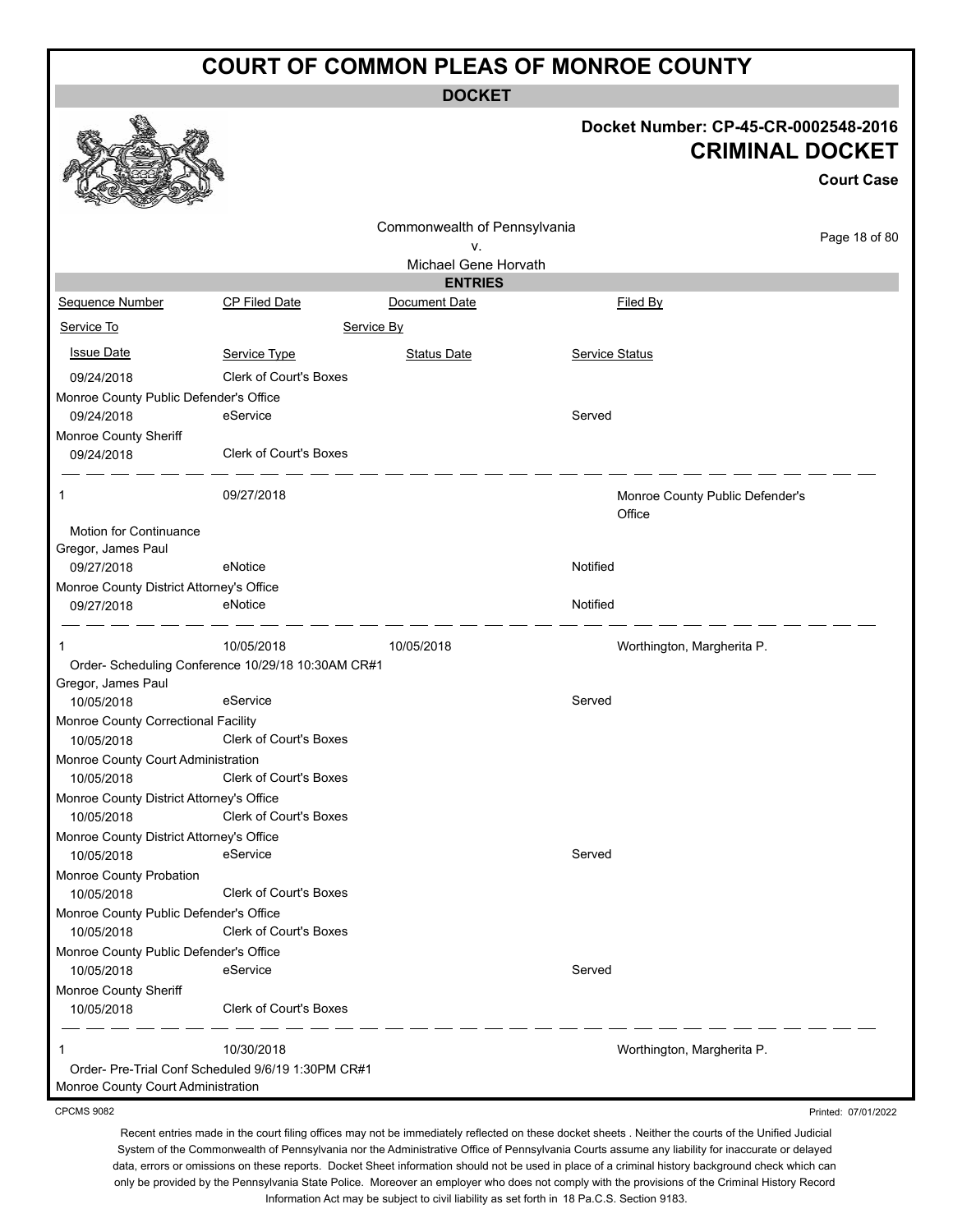**DOCKET**

|                                          |                                                   |                              | Doc     |
|------------------------------------------|---------------------------------------------------|------------------------------|---------|
|                                          |                                                   | Commonwealth of Pennsylvania |         |
|                                          |                                                   | v.                           |         |
|                                          |                                                   | Michael Gene Horvath         |         |
|                                          |                                                   | <b>ENTRIES</b>               |         |
| <b>Sequence Number</b>                   | <b>CP Filed Date</b>                              | Document Date                |         |
| Service To                               |                                                   | Service By                   |         |
| <b>Issue Date</b>                        | Service Type                                      | <b>Status Date</b>           | Service |
| 10/31/2018                               | <b>Clerk of Court's Boxes</b>                     |                              |         |
| Monroe County District Attorney's Office |                                                   |                              |         |
| 10/31/2018                               | <b>Clerk of Court's Boxes</b>                     |                              |         |
| Monroe County Public Defender's Office   |                                                   |                              |         |
| 10/31/2018                               | <b>Clerk of Court's Boxes</b>                     |                              |         |
| Monroe County Sheriff                    |                                                   |                              |         |
| 10/31/2018                               | <b>Clerk of Court's Boxes</b>                     |                              |         |
| Other                                    |                                                   |                              |         |
| 10/31/2018                               | <b>Attorney Box</b>                               |                              |         |
| Gregor, James Paul                       |                                                   |                              |         |
| 11/06/2018                               | eService                                          |                              | Served  |
| Monroe County District Attorney's Office |                                                   |                              |         |
| 11/06/2018                               | eService                                          |                              | Served  |
| Monroe County Public Defender's Office   |                                                   |                              |         |
| 11/06/2018                               | eService                                          |                              | Served  |
| 1                                        | 11/19/2018                                        |                              |         |
|                                          | Order- Frye Hearing Scheduled 1/7/19 10:00AM CR#1 |                              |         |
| Monroe County Court Administration       |                                                   |                              |         |
| 11/20/2018                               | <b>Clerk of Court's Boxes</b>                     |                              |         |
| Monroe County District Attorney's Office |                                                   |                              |         |
| 11/20/2018                               | <b>Clerk of Court's Boxes</b>                     |                              |         |
| Monroe County Public Defender's Office   |                                                   |                              |         |
| 11/20/2018                               | Clerk of Court's Boxes                            |                              |         |
| Monroe County Sheriff                    |                                                   |                              |         |

**Docket Number: CP-45-CR-0002548-2016 CRIMINAL DOCKET**

**Court Case**

Page 19 of 80

|                                          |                                                   | ٧.                   |                            | ayo to or ou |
|------------------------------------------|---------------------------------------------------|----------------------|----------------------------|--------------|
|                                          |                                                   | Michael Gene Horvath |                            |              |
|                                          |                                                   | <b>ENTRIES</b>       |                            |              |
| Sequence Number                          | CP Filed Date                                     | Document Date        | Filed By                   |              |
| Service To                               |                                                   | Service By           |                            |              |
| <b>Issue Date</b>                        | Service Type                                      | <b>Status Date</b>   | <b>Service Status</b>      |              |
| 10/31/2018                               | <b>Clerk of Court's Boxes</b>                     |                      |                            |              |
| Monroe County District Attorney's Office |                                                   |                      |                            |              |
| 10/31/2018                               | Clerk of Court's Boxes                            |                      |                            |              |
| Monroe County Public Defender's Office   |                                                   |                      |                            |              |
| 10/31/2018                               | <b>Clerk of Court's Boxes</b>                     |                      |                            |              |
| Monroe County Sheriff                    |                                                   |                      |                            |              |
| 10/31/2018                               | Clerk of Court's Boxes                            |                      |                            |              |
| Other                                    |                                                   |                      |                            |              |
| 10/31/2018                               | <b>Attorney Box</b>                               |                      |                            |              |
| Gregor, James Paul                       |                                                   |                      |                            |              |
| 11/06/2018                               | eService                                          |                      | Served                     |              |
| Monroe County District Attorney's Office |                                                   |                      |                            |              |
| 11/06/2018                               | eService                                          |                      | Served                     |              |
| Monroe County Public Defender's Office   |                                                   |                      |                            |              |
| 11/06/2018                               | eService                                          |                      | Served                     |              |
| 1                                        | 11/19/2018                                        |                      | Worthington, Margherita P. |              |
|                                          | Order- Frye Hearing Scheduled 1/7/19 10:00AM CR#1 |                      |                            |              |
| Monroe County Court Administration       |                                                   |                      |                            |              |
| 11/20/2018                               | <b>Clerk of Court's Boxes</b>                     |                      |                            |              |
| Monroe County District Attorney's Office |                                                   |                      |                            |              |
| 11/20/2018                               | <b>Clerk of Court's Boxes</b>                     |                      |                            |              |
| Monroe County Public Defender's Office   |                                                   |                      |                            |              |
| 11/20/2018                               | Clerk of Court's Boxes                            |                      |                            |              |
| Monroe County Sheriff                    |                                                   |                      |                            |              |
| 11/20/2018                               | Clerk of Court's Boxes                            |                      |                            |              |
| Gregor, James Paul                       |                                                   |                      |                            |              |
| 11/21/2018                               | eService                                          |                      | Served                     |              |
| Monroe County District Attorney's Office |                                                   |                      |                            |              |
| 11/21/2018                               | eService                                          |                      | Served                     |              |
| Monroe County Public Defender's Office   |                                                   |                      |                            |              |
| 11/21/2018                               | eService                                          |                      | Served                     |              |
| 1                                        | 11/21/2018                                        |                      | Worthington, Margherita P. |              |
|                                          | Opinion & Order Denying Omnibus Motion in Limine  |                      |                            |              |
| Gregor, James Paul                       |                                                   |                      |                            |              |
| 11/26/2018                               | eService                                          |                      | Served                     |              |

CPCMS 9082

Recent entries made in the court filing offices may not be immediately reflected on these docket sheets . Neither the courts of the Unified Judicial System of the Commonwealth of Pennsylvania nor the Administrative Office of Pennsylvania Courts assume any liability for inaccurate or delayed data, errors or omissions on these reports. Docket Sheet information should not be used in place of a criminal history background check which can only be provided by the Pennsylvania State Police. Moreover an employer who does not comply with the provisions of the Criminal History Record Information Act may be subject to civil liability as set forth in 18 Pa.C.S. Section 9183.

Printed: 07/01/2022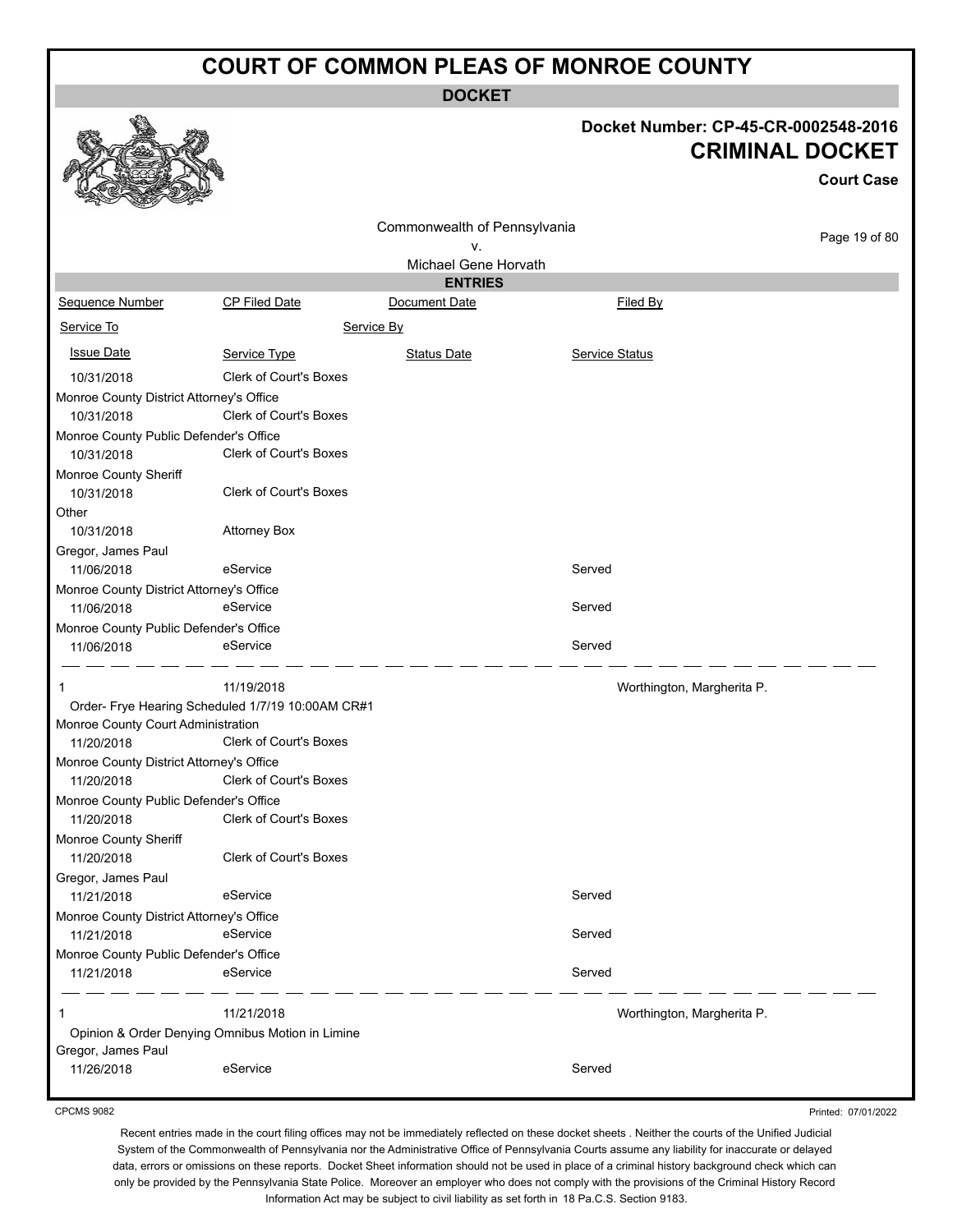**DOCKET**

**Docket Number: CP-45-CR-0002548-2016**

|                                                                                          |                               |                                                                                                 | DOCKEL NUITIDEL. CF-45-CR-0002546-2016<br><b>CRIMINAL DOCKET</b> |                                   |                     |  |
|------------------------------------------------------------------------------------------|-------------------------------|-------------------------------------------------------------------------------------------------|------------------------------------------------------------------|-----------------------------------|---------------------|--|
|                                                                                          |                               |                                                                                                 |                                                                  |                                   | <b>Court Case</b>   |  |
|                                                                                          |                               | Commonwealth of Pennsylvania                                                                    |                                                                  |                                   | Page 20 of 80       |  |
|                                                                                          |                               | ν.                                                                                              |                                                                  |                                   |                     |  |
|                                                                                          |                               | Michael Gene Horvath<br><b>ENTRIES</b>                                                          |                                                                  |                                   |                     |  |
| Sequence Number                                                                          | CP Filed Date                 | Document Date                                                                                   |                                                                  | Filed By                          |                     |  |
| Service To                                                                               |                               | Service By                                                                                      |                                                                  |                                   |                     |  |
| <b>Issue Date</b>                                                                        | Service Type                  | <b>Status Date</b>                                                                              | Service Status                                                   |                                   |                     |  |
| Monroe County District Attorney's Office<br>11/26/2018                                   | eService                      |                                                                                                 | Served                                                           |                                   |                     |  |
| Monroe County Public Defender's Office<br>11/26/2018                                     | eService                      |                                                                                                 | Served                                                           |                                   |                     |  |
| 1                                                                                        | 01/30/2019                    |                                                                                                 | Office                                                           | Monroe County District Attorney's |                     |  |
| <b>Brief in Opposition</b><br>Gregor, James Paul                                         |                               |                                                                                                 |                                                                  |                                   |                     |  |
| 01/30/2019                                                                               | eNotice                       |                                                                                                 | Notified                                                         |                                   |                     |  |
| Monroe County Public Defender's Office<br>01/30/2019                                     | eNotice                       |                                                                                                 | Notified                                                         |                                   |                     |  |
| 1                                                                                        | 02/06/2019                    |                                                                                                 |                                                                  | Worthington, Margherita P.        |                     |  |
| Order Denying Motion in Limine<br>Monroe County District Attorney's Office<br>02/04/2019 | <b>Clerk of Court's Boxes</b> |                                                                                                 |                                                                  |                                   |                     |  |
| Monroe County Public Defender's Office<br>02/04/2019                                     | Clerk of Court's Boxes        |                                                                                                 |                                                                  |                                   |                     |  |
| Gregor, James Paul                                                                       |                               |                                                                                                 |                                                                  |                                   |                     |  |
| 02/07/2019                                                                               | eService                      |                                                                                                 | Served                                                           |                                   |                     |  |
| Monroe County District Attorney's Office<br>02/07/2019                                   | eService                      |                                                                                                 | Served                                                           |                                   |                     |  |
| Monroe County Public Defender's Office                                                   |                               |                                                                                                 |                                                                  |                                   |                     |  |
| 02/07/2019                                                                               | eService                      |                                                                                                 | Served                                                           |                                   |                     |  |
| 1                                                                                        | 07/26/2019                    |                                                                                                 | Office                                                           | Monroe County Public Defender's   |                     |  |
| Gregor, James Paul                                                                       |                               | Motion to Stay Trial until Resolution of King's Bench Motion on the Constituionality of Capital |                                                                  |                                   |                     |  |
| 07/26/2019                                                                               | eNotice                       |                                                                                                 | Notified                                                         |                                   |                     |  |
| Monroe County District Attorney's Office<br>07/26/2019                                   | eNotice                       |                                                                                                 | Notified                                                         |                                   |                     |  |
| 1                                                                                        | 07/30/2019                    | 07/29/2019                                                                                      |                                                                  | Worthington, Margherita P.        |                     |  |
| Order Denying Motion to Stay<br>Monroe County Court Administration<br>07/30/2019         | Clerk of Court's Boxes        |                                                                                                 |                                                                  |                                   |                     |  |
| <b>CPCMS 9082</b>                                                                        |                               |                                                                                                 |                                                                  |                                   | Printed: 07/01/2022 |  |

♦

线盘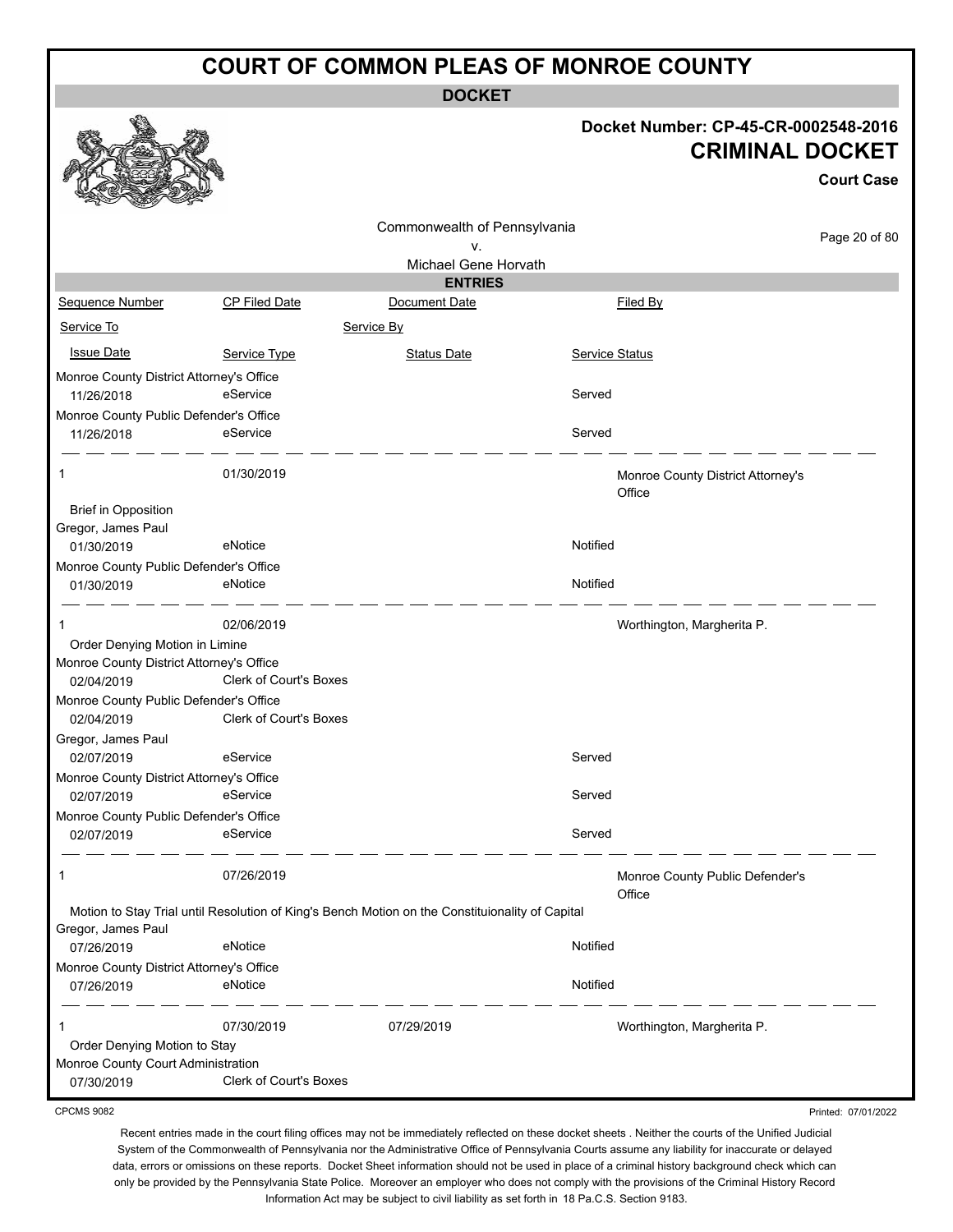**DOCKET**

|                                                                         |                               | ו שטש                                                                                               |                                      |                                             |
|-------------------------------------------------------------------------|-------------------------------|-----------------------------------------------------------------------------------------------------|--------------------------------------|---------------------------------------------|
|                                                                         |                               |                                                                                                     | Docket Number: CP-45-CR-0002548-2016 | <b>CRIMINAL DOCKET</b><br><b>Court Case</b> |
|                                                                         |                               | Commonwealth of Pennsylvania                                                                        |                                      |                                             |
|                                                                         |                               | v.                                                                                                  |                                      | Page 21 of 80                               |
|                                                                         |                               | Michael Gene Horvath                                                                                |                                      |                                             |
|                                                                         |                               | <b>ENTRIES</b>                                                                                      |                                      |                                             |
| Sequence Number                                                         | <b>CP Filed Date</b>          | Document Date                                                                                       | Filed By                             |                                             |
| Service To                                                              |                               | Service By                                                                                          |                                      |                                             |
| <b>Issue Date</b>                                                       | Service Type                  | <b>Status Date</b>                                                                                  | <b>Service Status</b>                |                                             |
| Monroe County District Attorney's Office<br>07/30/2019                  | <b>Clerk of Court's Boxes</b> |                                                                                                     |                                      |                                             |
| Monroe County Probation Department<br>07/30/2019                        | <b>Clerk of Court's Boxes</b> |                                                                                                     |                                      |                                             |
| Monroe County Public Defender's Office<br>07/30/2019                    | <b>Clerk of Court's Boxes</b> |                                                                                                     |                                      |                                             |
| Gregor, James Paul<br>08/02/2019                                        | eService                      |                                                                                                     | Served                               |                                             |
| Monroe County District Attorney's Office<br>08/02/2019                  | eService                      |                                                                                                     | Served                               |                                             |
| Monroe County Public Defender's Office<br>08/02/2019                    | eService                      |                                                                                                     | Served                               |                                             |
| 2<br>Order- Hearing Scheduled 8/2/19 10:00AM CR#1<br>Gregor, James Paul | 08/01/2019                    | 08/01/2019                                                                                          | Worthington, Margherita P.           |                                             |
| 08/01/2019                                                              | eService                      |                                                                                                     | Served                               |                                             |
| Monroe County Court Administration<br>08/01/2019                        | <b>Clerk of Court's Boxes</b> |                                                                                                     |                                      |                                             |
| Monroe County District Attorney's Office<br>08/01/2019                  | Clerk of Court's Boxes        |                                                                                                     |                                      |                                             |
| Monroe County District Attorney's Office                                |                               |                                                                                                     |                                      |                                             |
| 08/01/2019                                                              | eService                      |                                                                                                     | Served                               |                                             |
| Monroe County Probation                                                 |                               |                                                                                                     |                                      |                                             |
| 08/01/2019                                                              | <b>Clerk of Court's Boxes</b> |                                                                                                     |                                      |                                             |
| Monroe County Public Defender's Office<br>08/01/2019                    | <b>Clerk of Court's Boxes</b> |                                                                                                     |                                      |                                             |
| Monroe County Public Defender's Office                                  |                               |                                                                                                     |                                      |                                             |
| 08/01/2019                                                              | eService                      |                                                                                                     | Served                               |                                             |
| Monroe County Sheriff<br>08/01/2019                                     | <b>Clerk of Court's Boxes</b> |                                                                                                     |                                      |                                             |
| Other                                                                   |                               |                                                                                                     |                                      |                                             |
| 08/01/2019                                                              | <b>First Class</b>            |                                                                                                     |                                      |                                             |
| 1                                                                       | 08/05/2019                    |                                                                                                     | Worthington, Margherita P.           |                                             |
| Monroe County Court Administration                                      |                               | Order Requesting all Motions Filed by 08/26/2019   Hearing Scheduled on 09/06/2019 at 1:30PM in CR1 |                                      |                                             |

CPCMS 9082

Printed: 07/01/2022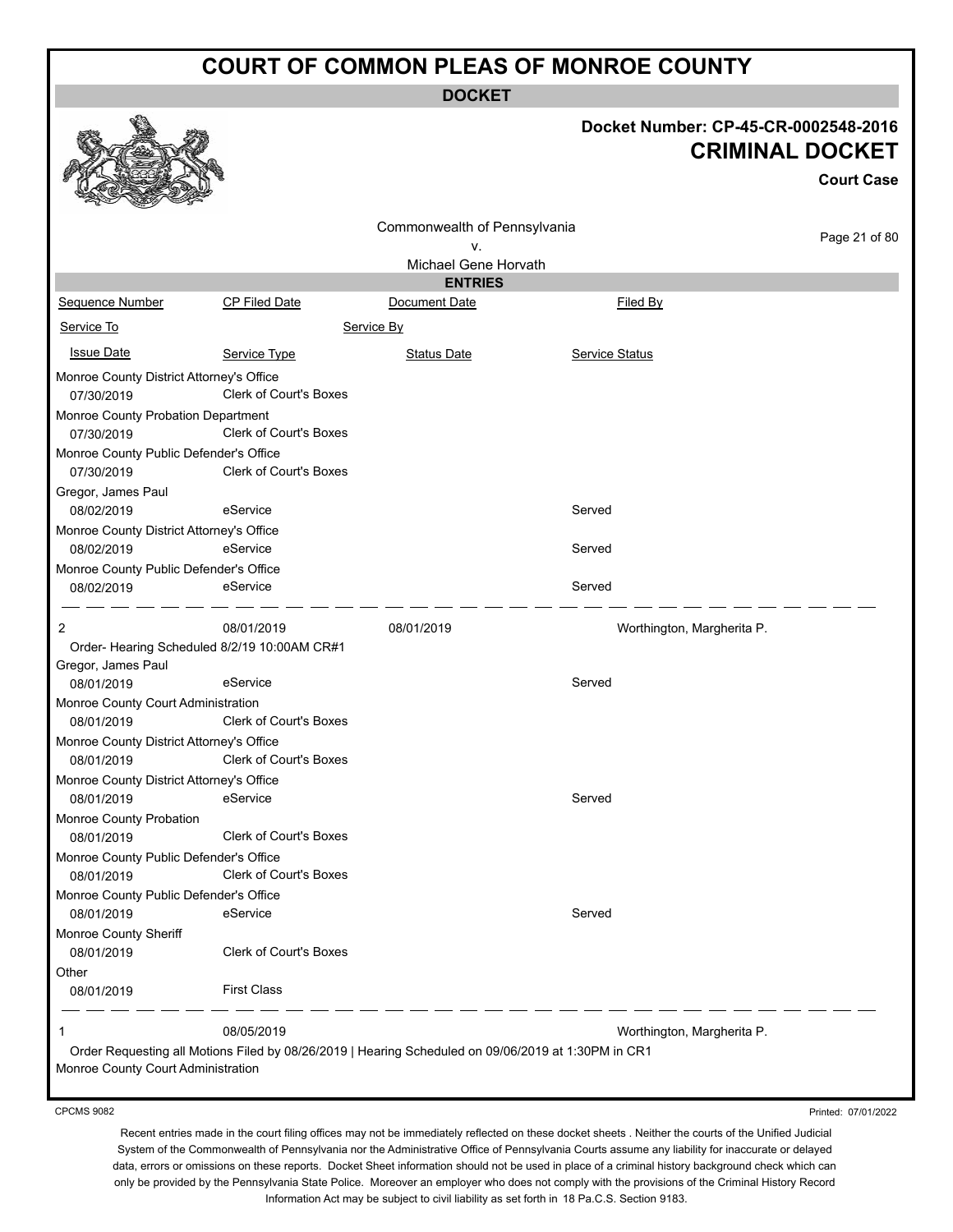**DOCKET**

**Docket Number: CP-45-CR-0002548-2016**

**CRIMINAL DOCKET**

**Court Case**

|                                                        |                               | Comm       |
|--------------------------------------------------------|-------------------------------|------------|
|                                                        |                               | М          |
|                                                        |                               |            |
| Sequence Number                                        | <b>CP Filed Date</b>          | Docu       |
| Service To                                             |                               | Service By |
| <b>Issue Date</b>                                      | Service Type                  | St         |
| 08/05/2019<br>Monroe County District Attorney's Office | <b>Clerk of Court's Boxes</b> |            |
|                                                        |                               |            |

|                                                      |                                                                                 | Commonwealth of Pennsylvania           |                                 |                     |
|------------------------------------------------------|---------------------------------------------------------------------------------|----------------------------------------|---------------------------------|---------------------|
|                                                      |                                                                                 | ν.                                     |                                 | Page 22 of 80       |
|                                                      |                                                                                 | Michael Gene Horvath<br><b>ENTRIES</b> |                                 |                     |
| <b>Sequence Number</b>                               | <b>CP Filed Date</b>                                                            | Document Date                          | Filed By                        |                     |
| Service To                                           |                                                                                 | Service By                             |                                 |                     |
| <u>Issue Date</u>                                    | Service Type                                                                    | <b>Status Date</b>                     | <b>Service Status</b>           |                     |
| 08/05/2019                                           | Clerk of Court's Boxes                                                          |                                        |                                 |                     |
| Monroe County District Attorney's Office             |                                                                                 |                                        |                                 |                     |
| 08/05/2019                                           | <b>Clerk of Court's Boxes</b>                                                   |                                        |                                 |                     |
| Monroe County Probation Department                   |                                                                                 |                                        |                                 |                     |
| 08/05/2019                                           | <b>Clerk of Court's Boxes</b>                                                   |                                        |                                 |                     |
| Monroe County Public Defender's Office               |                                                                                 |                                        |                                 |                     |
| 08/05/2019                                           | <b>Clerk of Court's Boxes</b>                                                   |                                        |                                 |                     |
| Monroe County Sheriff's Department                   |                                                                                 |                                        |                                 |                     |
| 08/05/2019                                           | <b>Clerk of Court's Boxes</b>                                                   |                                        |                                 |                     |
| Gregor, James Paul                                   |                                                                                 |                                        |                                 |                     |
| 08/06/2019                                           | eService                                                                        |                                        | Served                          |                     |
| Monroe County District Attorney's Office             |                                                                                 |                                        |                                 |                     |
| 08/06/2019                                           | eService                                                                        |                                        | Served                          |                     |
| Monroe County Public Defender's Office<br>08/06/2019 | eService                                                                        |                                        | Served                          |                     |
|                                                      |                                                                                 |                                        |                                 |                     |
| 1                                                    | 08/30/2019                                                                      |                                        | Cutaio, Frederick Mark          |                     |
| Motion in Limine to Preclude Expert                  |                                                                                 |                                        |                                 |                     |
| Gregor, James Paul                                   |                                                                                 |                                        |                                 |                     |
| 08/30/2019                                           | eService                                                                        |                                        | Served                          |                     |
| Monroe County District Attorney's Office             |                                                                                 |                                        |                                 |                     |
| 08/30/2019                                           | eService                                                                        |                                        | Served                          |                     |
| Monroe County Public Defender's Office               |                                                                                 |                                        |                                 |                     |
| 08/30/2019                                           | eService                                                                        |                                        | Served                          |                     |
| 1                                                    | 09/03/2019                                                                      |                                        | Monroe County Public Defender's |                     |
|                                                      |                                                                                 |                                        | Office                          |                     |
| Motion for Continuance                               |                                                                                 |                                        |                                 |                     |
| Gregor, James Paul                                   |                                                                                 |                                        |                                 |                     |
| 09/03/2019                                           | eNotice                                                                         |                                        | Notified                        |                     |
| Monroe County District Attorney's Office             |                                                                                 |                                        |                                 |                     |
| 09/03/2019                                           | eNotice                                                                         |                                        | Notified                        |                     |
| 1                                                    | 09/05/2019                                                                      |                                        | Warden, George J.               |                     |
|                                                      | Case Correspondence - Letter forwarded to attorney re; concerning investigation |                                        |                                 |                     |
| Gregor, James Paul                                   |                                                                                 |                                        |                                 |                     |
| 09/05/2019                                           | eService                                                                        |                                        | Served                          |                     |
| Monroe County District Attorney's Office             |                                                                                 |                                        |                                 |                     |
| <b>CPCMS 9082</b>                                    |                                                                                 |                                        |                                 | Printed: 07/01/2022 |

CPCMS 9082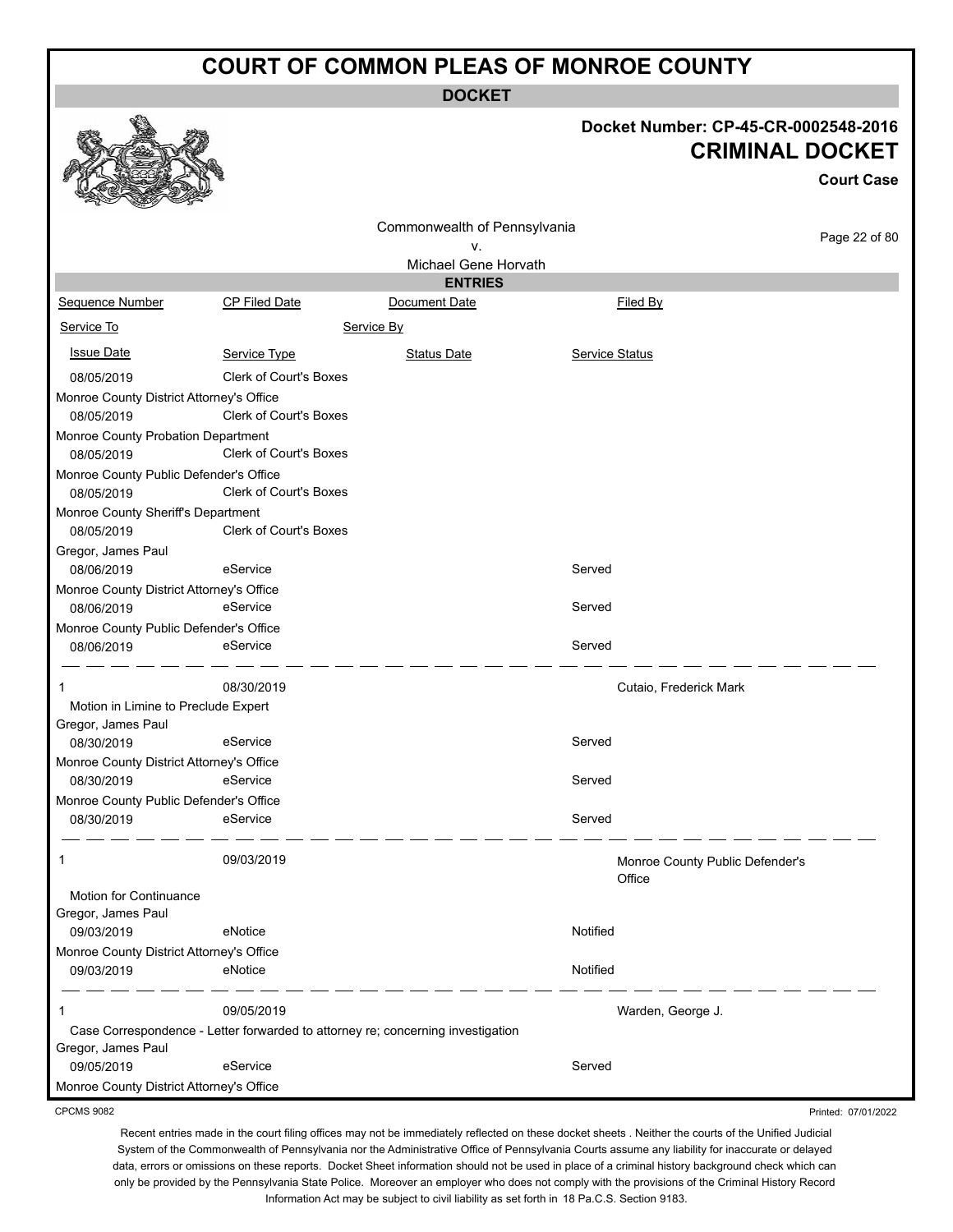**DOCKET**

#### **Docket Number: CP-45-CR-0002548-2016 CRIMINAL DOCKET**

**Court Case**

|                                                                 |                                                            | Commonwealth of Pennsylvania                                                               |                         |               |
|-----------------------------------------------------------------|------------------------------------------------------------|--------------------------------------------------------------------------------------------|-------------------------|---------------|
|                                                                 |                                                            | ۷.                                                                                         |                         | Page 23 of 80 |
|                                                                 |                                                            | Michael Gene Horvath                                                                       |                         |               |
|                                                                 |                                                            | <b>ENTRIES</b>                                                                             |                         |               |
| Sequence Number                                                 | <b>CP Filed Date</b>                                       | Document Date                                                                              | Filed By                |               |
| Service To                                                      |                                                            | Service By                                                                                 |                         |               |
| <b>Issue Date</b>                                               | Service Type                                               | <b>Status Date</b>                                                                         | Service Status          |               |
| 09/05/2019                                                      | eService                                                   |                                                                                            | Served                  |               |
| Monroe County Public Defender's Office                          |                                                            |                                                                                            |                         |               |
| 09/05/2019                                                      | eService                                                   |                                                                                            | Served                  |               |
| 1                                                               | 09/12/2019                                                 |                                                                                            | Mancuso, Michael        |               |
|                                                                 | Commonwealth's Brief Re: Various Defense Motions in Limine |                                                                                            |                         |               |
| Gregor, James Paul<br>09/12/2019                                | eService                                                   |                                                                                            | Served                  |               |
| Monroe County District Attorney's Office                        |                                                            |                                                                                            |                         |               |
| 09/12/2019                                                      | eService                                                   |                                                                                            | Served                  |               |
| Monroe County Public Defender's Office                          |                                                            |                                                                                            |                         |               |
| 09/12/2019                                                      | eService                                                   |                                                                                            | Served                  |               |
| 1                                                               | 09/23/2019                                                 |                                                                                            | Gregor, James Paul      |               |
|                                                                 |                                                            | Defendant Michael Horvath's Brief in Support of Motions in Limine & Support of Continuance |                         |               |
| Monroe County District Attorney's Office                        |                                                            |                                                                                            |                         |               |
| 09/23/2019                                                      | eService                                                   |                                                                                            | Served                  |               |
| Monroe County Public Defender's Office                          |                                                            |                                                                                            | Served                  |               |
| 09/23/2019                                                      | eService                                                   |                                                                                            |                         |               |
| 1                                                               | 09/25/2019                                                 |                                                                                            | Bleice, Chandra Vitelli |               |
| Sealed Entry                                                    |                                                            |                                                                                            |                         |               |
| Gregor, James Paul                                              |                                                            |                                                                                            |                         |               |
| 09/25/2019                                                      | eService                                                   |                                                                                            | Served                  |               |
| Labar, Jason Allen                                              | eService                                                   |                                                                                            | Served                  |               |
| 09/25/2019                                                      |                                                            |                                                                                            |                         |               |
| Monroe County District Attorney's Office<br>09/25/2019 eService |                                                            |                                                                                            | Served                  |               |
| Monroe County Public Defender's Office                          |                                                            |                                                                                            |                         |               |
| 09/25/2019                                                      | eService                                                   |                                                                                            | Served                  |               |
| 2                                                               | 09/25/2019                                                 |                                                                                            | Bleice, Chandra Vitelli |               |
|                                                                 | Motion to Proceed Ex Parte on Request for Continuance      |                                                                                            |                         |               |
| Gregor, James Paul                                              |                                                            |                                                                                            |                         |               |
| 09/25/2019                                                      | eNotice                                                    |                                                                                            | Notified                |               |
| Labar, Jason Allen                                              |                                                            |                                                                                            |                         |               |
| 09/25/2019                                                      | eNotice                                                    |                                                                                            | Notified                |               |
|                                                                 |                                                            |                                                                                            |                         |               |

CPCMS 9082

Printed: 07/01/2022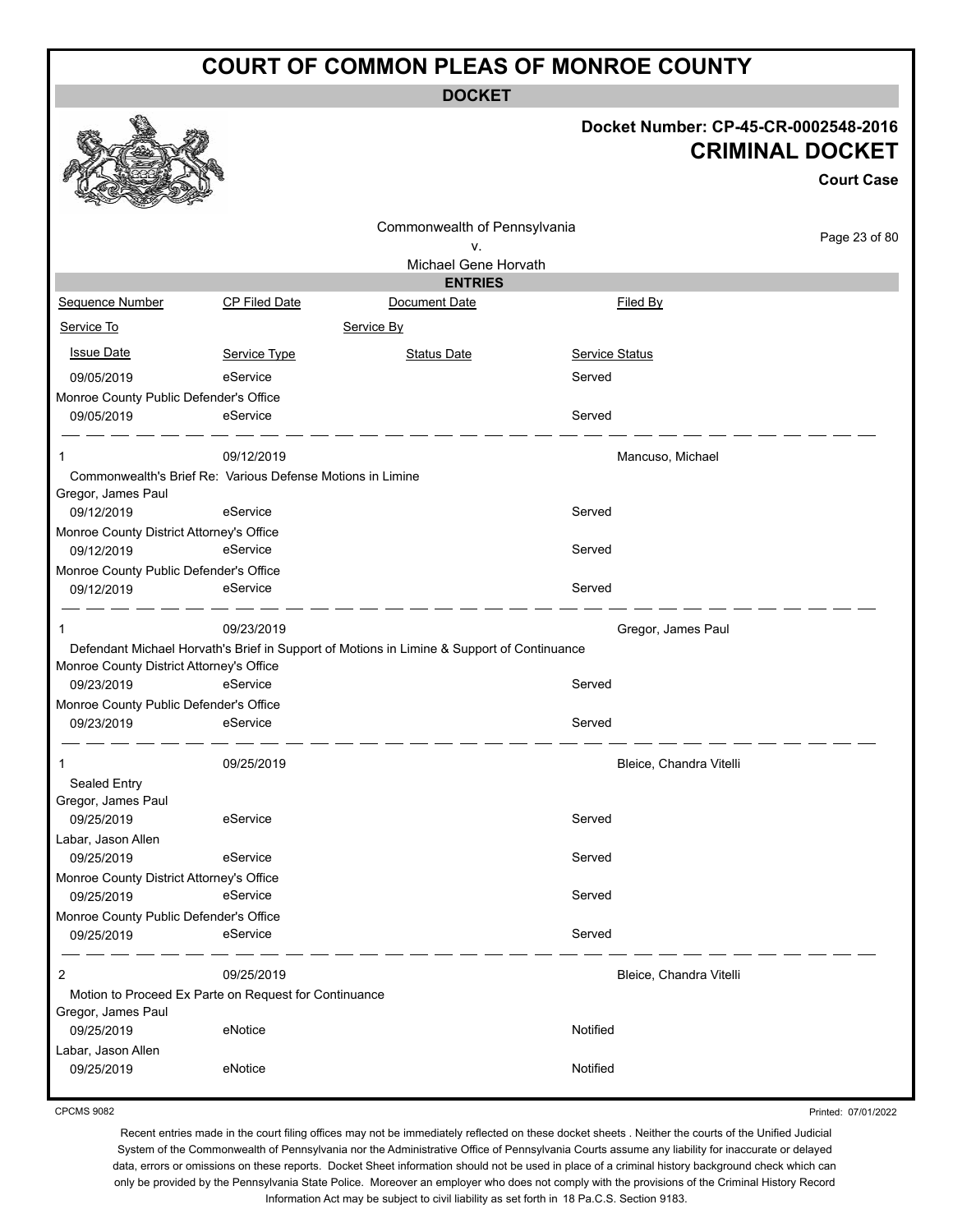**DOCKET**

| Docket Number: CP-45-CR-0002548-2016 |
|--------------------------------------|
| <b>CRIMINAL DOCKET</b>               |

**Court Case**

|                                                        |                                                                                                     |                              |                                             | <b>Court Case</b> |
|--------------------------------------------------------|-----------------------------------------------------------------------------------------------------|------------------------------|---------------------------------------------|-------------------|
|                                                        |                                                                                                     | Commonwealth of Pennsylvania |                                             |                   |
|                                                        |                                                                                                     | ٧.                           |                                             | Page 24 of 80     |
|                                                        |                                                                                                     | Michael Gene Horvath         |                                             |                   |
|                                                        |                                                                                                     | <b>ENTRIES</b>               |                                             |                   |
| Sequence Number                                        | CP Filed Date                                                                                       | Document Date                | Filed By                                    |                   |
| Service To                                             |                                                                                                     | Service By                   |                                             |                   |
| <b>Issue Date</b>                                      | Service Type                                                                                        | <b>Status Date</b>           | Service Status                              |                   |
| Monroe County District Attorney's Office               |                                                                                                     |                              |                                             |                   |
| 09/25/2019                                             | eNotice                                                                                             |                              | Notified                                    |                   |
| Monroe County Public Defender's Office                 |                                                                                                     |                              |                                             |                   |
| 09/25/2019                                             | eNotice                                                                                             |                              | Notified                                    |                   |
|                                                        |                                                                                                     |                              |                                             |                   |
| $\mathbf 1$                                            | 09/26/2019                                                                                          |                              | Worthington, Margherita P.                  |                   |
| Bleice, Chandra Vitelli                                | Order Granting in Part / Denying in Part Motion in Limine / Pre-Trial Scheduled 9/30/19 1:30PM CR#1 |                              |                                             |                   |
| 09/26/2019                                             | eService                                                                                            |                              | Served                                      |                   |
| Gregor, James Paul                                     |                                                                                                     |                              |                                             |                   |
| 09/26/2019                                             | eService                                                                                            |                              | Served                                      |                   |
| Labar, Jason Allen                                     |                                                                                                     |                              |                                             |                   |
| 09/26/2019                                             | eService                                                                                            |                              | Served                                      |                   |
| Monroe County Court Administration                     |                                                                                                     |                              |                                             |                   |
| 09/26/2019                                             | <b>Clerk of Court's Boxes</b>                                                                       |                              |                                             |                   |
| Monroe County District Attorney's Office               |                                                                                                     |                              |                                             |                   |
| 09/26/2019                                             | Clerk of Court's Boxes                                                                              |                              |                                             |                   |
| Monroe County District Attorney's Office<br>09/26/2019 | eService                                                                                            |                              | Served                                      |                   |
| Monroe County Public Defender's Office                 |                                                                                                     |                              |                                             |                   |
| 09/26/2019                                             | Clerk of Court's Boxes                                                                              |                              |                                             |                   |
| Monroe County Public Defender's Office                 |                                                                                                     |                              |                                             |                   |
| 09/26/2019                                             | eService                                                                                            |                              | Served                                      |                   |
| Monroe County Sheriff                                  |                                                                                                     |                              |                                             |                   |
| 09/26/2019                                             | <b>Clerk of Court's Boxes</b>                                                                       |                              |                                             |                   |
|                                                        | 10/01/2019                                                                                          |                              | Monroe County District Attorney's<br>Office |                   |
|                                                        | Commonwealth's Motion to Disqualify Counsel for Defendant                                           |                              |                                             |                   |
| Bleice, Chandra Vitelli                                |                                                                                                     |                              |                                             |                   |
| 10/01/2019                                             | eService                                                                                            |                              | Served                                      |                   |
| Gregor, James Paul                                     |                                                                                                     |                              |                                             |                   |
| 10/01/2019                                             | eService                                                                                            |                              | Served                                      |                   |
| Labar, Jason Allen                                     |                                                                                                     |                              |                                             |                   |
| 10/01/2019                                             | eService                                                                                            |                              | Served                                      |                   |
| Monroe County Public Defender's Office                 |                                                                                                     |                              |                                             |                   |
| 10/01/2019                                             | eService                                                                                            |                              | Served                                      |                   |

CPCMS 9082

Recent entries made in the court filing offices may not be immediately reflected on these docket sheets . Neither the courts of the Unified Judicial System of the Commonwealth of Pennsylvania nor the Administrative Office of Pennsylvania Courts assume any liability for inaccurate or delayed data, errors or omissions on these reports. Docket Sheet information should not be used in place of a criminal history background check which can only be provided by the Pennsylvania State Police. Moreover an employer who does not comply with the provisions of the Criminal History Record Information Act may be subject to civil liability as set forth in 18 Pa.C.S. Section 9183.

Printed: 07/01/2022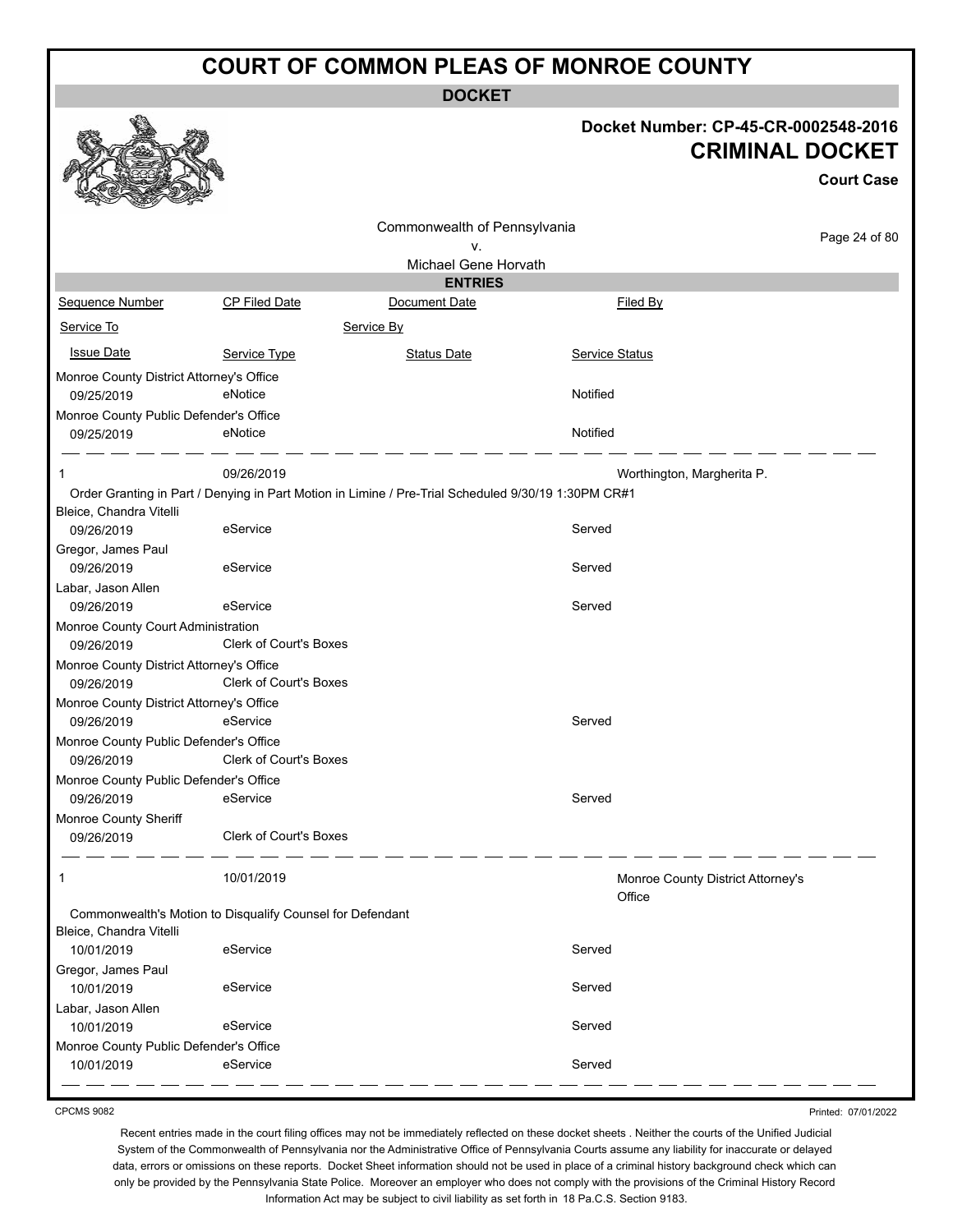**DOCKET**

|                                          |                                                                                           |                              |                            | Docket Number: CP-45-CR-0002548-2016<br><b>CRIMINAL DOCKET</b><br><b>Court Case</b> |
|------------------------------------------|-------------------------------------------------------------------------------------------|------------------------------|----------------------------|-------------------------------------------------------------------------------------|
|                                          |                                                                                           | Commonwealth of Pennsylvania |                            |                                                                                     |
|                                          |                                                                                           | v.                           |                            | Page 25 of 80                                                                       |
|                                          |                                                                                           | Michael Gene Horvath         |                            |                                                                                     |
|                                          |                                                                                           | <b>ENTRIES</b>               |                            |                                                                                     |
| Sequence Number                          | CP Filed Date                                                                             | Document Date                | Filed By                   |                                                                                     |
| Service To                               |                                                                                           | Service By                   |                            |                                                                                     |
| <b>Issue Date</b>                        | Service Type                                                                              | <b>Status Date</b>           | <b>Service Status</b>      |                                                                                     |
| $\mathbf 1$                              | 10/02/2019                                                                                | 09/30/2019                   | Worthington, Margherita P. |                                                                                     |
|                                          | Order Defendants Motion to Continue Granted / Pretrial Conference 2/3/2020 @1:30p.m. Cr#1 |                              |                            |                                                                                     |
| Monroe County Court Administration       |                                                                                           |                              |                            |                                                                                     |
| 10/02/2019                               | <b>Clerk of Court's Boxes</b>                                                             |                              |                            |                                                                                     |
| Monroe County District Attorney's Office |                                                                                           |                              |                            |                                                                                     |
| 10/02/2019                               | <b>Clerk of Court's Boxes</b>                                                             |                              |                            |                                                                                     |
| Monroe County Public Defender's Office   |                                                                                           |                              |                            |                                                                                     |
| 10/02/2019                               | Clerk of Court's Boxes                                                                    |                              |                            |                                                                                     |
| Monroe County Sheriff's Department       |                                                                                           |                              |                            |                                                                                     |
| 10/02/2019                               | Clerk of Court's Boxes                                                                    |                              |                            |                                                                                     |
| Other                                    |                                                                                           |                              |                            |                                                                                     |
| 10/02/2019                               | Clerk of Court's Boxes                                                                    |                              |                            |                                                                                     |
| Bleice, Chandra Vitelli                  |                                                                                           |                              |                            |                                                                                     |
| 10/03/2019                               | eService                                                                                  |                              | Served                     |                                                                                     |
| Gregor, James Paul                       |                                                                                           |                              |                            |                                                                                     |
| 10/03/2019                               | eService                                                                                  |                              | Served                     |                                                                                     |
| Labar, Jason Allen                       |                                                                                           |                              |                            |                                                                                     |
| 10/03/2019                               | eService                                                                                  |                              | Served                     |                                                                                     |
| Monroe County District Attorney's Office |                                                                                           |                              |                            |                                                                                     |
| 10/03/2019                               | eService                                                                                  |                              | Served                     |                                                                                     |
| Monroe County Public Defender's Office   |                                                                                           |                              |                            |                                                                                     |
| 10/03/2019                               | eService                                                                                  |                              | Served                     |                                                                                     |
| 1                                        | 10/03/2019                                                                                |                              | Rakaczewski, Michael T.    |                                                                                     |
| Entry of Appearance                      |                                                                                           |                              |                            |                                                                                     |
| Bleice, Chandra Vitelli                  |                                                                                           |                              |                            |                                                                                     |
| 10/03/2019                               | eService                                                                                  |                              | Served                     |                                                                                     |
| Gregor, James Paul                       |                                                                                           |                              |                            |                                                                                     |
| 10/03/2019                               | eService                                                                                  |                              | Served                     |                                                                                     |
| Labar, Jason Allen                       |                                                                                           |                              |                            |                                                                                     |
| 10/03/2019                               | eService                                                                                  |                              | Served                     |                                                                                     |
| Monroe County District Attorney's Office |                                                                                           |                              |                            |                                                                                     |
| 10/03/2019                               | eService                                                                                  |                              | Served                     |                                                                                     |
| Monroe County Public Defender's Office   |                                                                                           |                              |                            |                                                                                     |
| 10/03/2019                               | eService                                                                                  |                              | Served                     |                                                                                     |

CPCMS 9082

Printed: 07/01/2022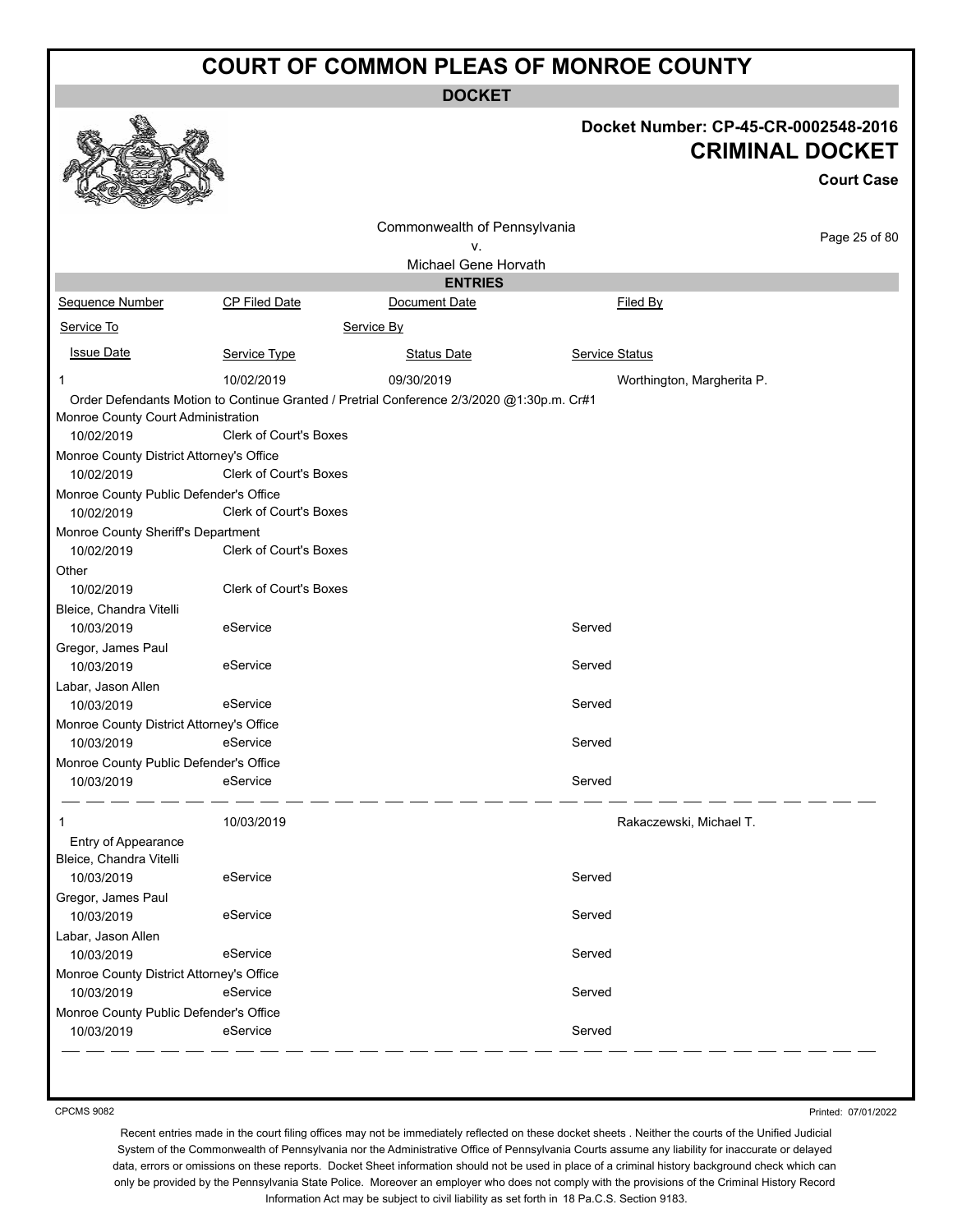**DOCKET**

#### **Docket Number: CP-45-CR-0002548-2016 CRIMINAL DOCKET**

**Court Case**

|                                          |                                              | Commonwealth of Pennsylvania |                               |               |
|------------------------------------------|----------------------------------------------|------------------------------|-------------------------------|---------------|
|                                          |                                              | ۷.                           |                               | Page 26 of 80 |
|                                          |                                              | Michael Gene Horvath         |                               |               |
|                                          |                                              | <b>ENTRIES</b>               |                               |               |
| <b>Sequence Number</b>                   | <b>CP Filed Date</b>                         | Document Date                | Filed By                      |               |
| Service To                               |                                              | Service By                   |                               |               |
| <u>Issue Date</u>                        | Service Type                                 | <b>Status Date</b>           | Service Status                |               |
| $\overline{2}$                           | 10/03/2019                                   | 10/03/2019                   | Worthington, Margherita P.    |               |
|                                          | Order-Hearing Scheduled 11/12/19 1:30PM CR#1 |                              |                               |               |
| Bleice, Chandra Vitelli                  |                                              |                              |                               |               |
| 10/03/2019                               | eService                                     |                              | Served                        |               |
| Gregor, James Paul                       |                                              |                              |                               |               |
| 10/03/2019                               | eService                                     |                              | Served                        |               |
| Labar, Jason Allen                       |                                              |                              |                               |               |
| 10/03/2019                               | eService                                     |                              | Served                        |               |
| Monroe County District Attorney's Office |                                              |                              |                               |               |
| 10/03/2019                               | eService                                     |                              | Served                        |               |
| Monroe County Public Defender's Office   |                                              |                              |                               |               |
| 10/03/2019                               | eService                                     |                              | Served                        |               |
| Rakaczewski, Michael T.                  |                                              |                              |                               |               |
| 10/03/2019                               | eService                                     |                              | Served                        |               |
| Monroe County Court Administration       |                                              |                              |                               |               |
| 10/04/2019                               | <b>Clerk of Court's Boxes</b>                |                              |                               |               |
| Monroe County District Attorney's Office |                                              |                              |                               |               |
| 10/04/2019                               | Clerk of Court's Boxes                       |                              |                               |               |
| Monroe County Probation                  |                                              |                              |                               |               |
| 10/04/2019                               | <b>Clerk of Court's Boxes</b>                |                              |                               |               |
| Monroe County Public Defender's Office   |                                              |                              |                               |               |
| 10/04/2019                               | Clerk of Court's Boxes                       |                              |                               |               |
| Monroe County Sheriff                    |                                              |                              |                               |               |
| 10/04/2019                               | <b>Clerk of Court's Boxes</b>                |                              |                               |               |
| 1                                        | 10/09/2019                                   |                              | Monroe County Court Reporters |               |
| <b>Transcript of Proceedings Filed</b>   |                                              |                              |                               |               |
| Bleice, Chandra Vitelli                  |                                              |                              |                               |               |
| 10/09/2019                               | eService                                     |                              | Served                        |               |
| Gregor, James Paul                       |                                              |                              |                               |               |
| 10/09/2019                               | eService                                     |                              | Served                        |               |
| Labar, Jason Allen                       |                                              |                              |                               |               |
| 10/09/2019                               | eService                                     |                              | Served                        |               |
| Monroe County District Attorney's Office |                                              |                              |                               |               |
| 10/09/2019                               | eService                                     |                              | Served                        |               |
| Monroe County Public Defender's Office   |                                              |                              |                               |               |
| 10/09/2019                               | eService                                     |                              | Served                        |               |

CPCMS 9082

Printed: 07/01/2022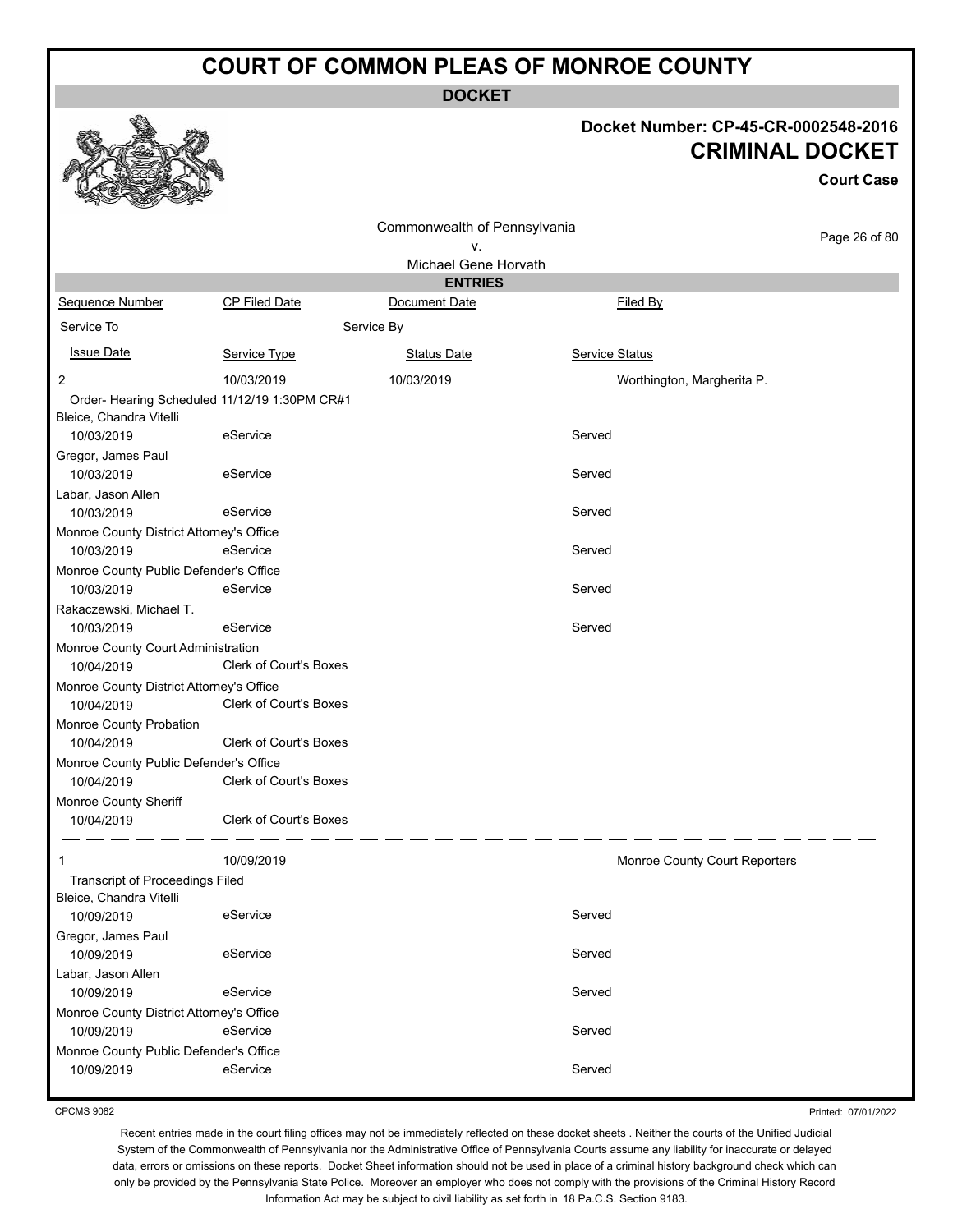**DOCKET**

|                                          |               |                                    |                | Docket Number: CP-45-CR-0002548-2016<br><b>CRIMINAL DOCKET</b> |
|------------------------------------------|---------------|------------------------------------|----------------|----------------------------------------------------------------|
|                                          |               |                                    |                | <b>Court Case</b>                                              |
|                                          |               | Commonwealth of Pennsylvania<br>ν. |                | Page 27 of 80                                                  |
|                                          |               | Michael Gene Horvath               |                |                                                                |
|                                          |               | <b>ENTRIES</b>                     |                |                                                                |
| Sequence Number                          | CP Filed Date | Document Date                      |                | Filed By                                                       |
| Service To                               |               | Service By                         |                |                                                                |
| <b>Issue Date</b>                        | Service Type  | <b>Status Date</b>                 | Service Status |                                                                |
| Rakaczewski, Michael T.                  |               |                                    |                |                                                                |
| 10/09/2019                               | eService      |                                    | Served         |                                                                |
| 2                                        | 10/09/2019    |                                    |                | Monroe County Court Administration                             |
| Notice of Completion of Transcript       |               |                                    |                |                                                                |
| Bleice, Chandra Vitelli                  |               |                                    |                |                                                                |
| 10/09/2019                               | eService      |                                    | Served         |                                                                |
| Gregor, James Paul                       | eService      |                                    | Served         |                                                                |
| 10/09/2019<br>Labar, Jason Allen         |               |                                    |                |                                                                |
| 10/09/2019                               | eService      |                                    | Served         |                                                                |
| Monroe County District Attorney's Office |               |                                    |                |                                                                |
| 10/09/2019                               | eService      |                                    | Served         |                                                                |
| Monroe County Public Defender's Office   |               |                                    |                |                                                                |
| 10/09/2019                               | eService      |                                    | Served         |                                                                |
| Rakaczewski, Michael T.                  |               |                                    |                |                                                                |
| 10/09/2019                               | eService      |                                    | Served         |                                                                |
| 3                                        | 10/09/2019    |                                    | Office         | Monroe County Public Defender's                                |
| Motion for Transcripts                   |               |                                    |                |                                                                |
| Bleice, Chandra Vitelli                  |               |                                    |                |                                                                |
| 10/09/2019                               | eService      |                                    | Served         |                                                                |
| Gregor, James Paul<br>10/09/2019         | eService      |                                    | Served         |                                                                |
| Labar, Jason Allen                       |               |                                    |                |                                                                |
| 10/09/2019                               | eService      |                                    | Served         |                                                                |
| Monroe County District Attorney's Office |               |                                    |                |                                                                |
| 10/09/2019                               | eNotice       |                                    | Notified       |                                                                |
| Rakaczewski, Michael T.<br>10/09/2019    | eNotice       |                                    | Notified       |                                                                |
|                                          |               |                                    |                |                                                                |
| 1                                        | 10/10/2019    |                                    | Office         | Monroe County District Attorney's                              |
| Motion for Transcripts                   |               |                                    |                |                                                                |
| Bleice, Chandra Vitelli                  |               |                                    |                |                                                                |
| 10/10/2019                               | eNotice       |                                    | Notified       |                                                                |
| Gregor, James Paul                       |               |                                    |                |                                                                |

CPCMS 9082

Recent entries made in the court filing offices may not be immediately reflected on these docket sheets . Neither the courts of the Unified Judicial System of the Commonwealth of Pennsylvania nor the Administrative Office of Pennsylvania Courts assume any liability for inaccurate or delayed data, errors or omissions on these reports. Docket Sheet information should not be used in place of a criminal history background check which can only be provided by the Pennsylvania State Police. Moreover an employer who does not comply with the provisions of the Criminal History Record Information Act may be subject to civil liability as set forth in 18 Pa.C.S. Section 9183.

Printed: 07/01/2022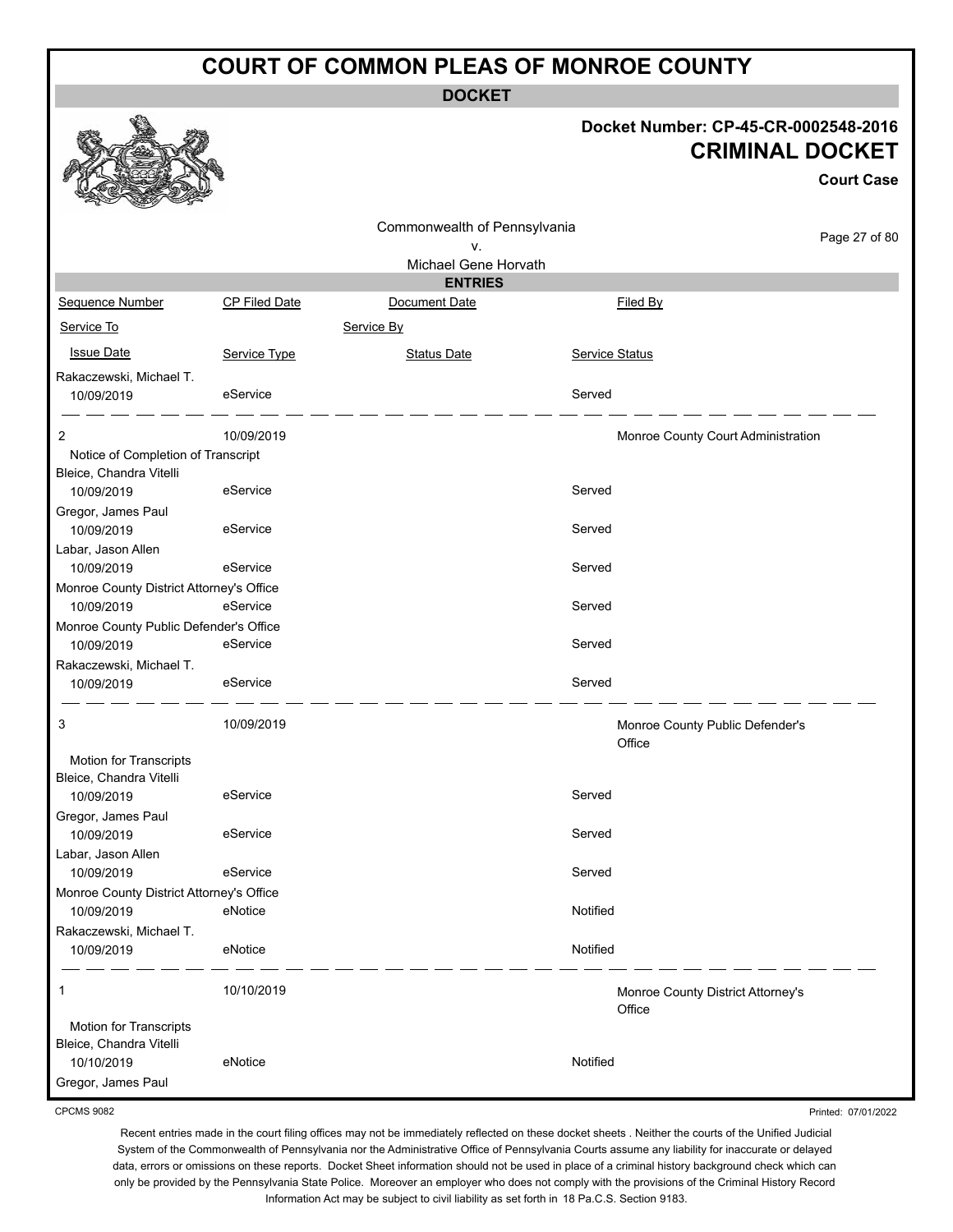**DOCKET**

#### **Docket Number: CP-45-CR-0002548-2016 CRIMINAL DOCKET**

|                                                      |                        |                                        |                                   | <b>Court Case</b> |
|------------------------------------------------------|------------------------|----------------------------------------|-----------------------------------|-------------------|
|                                                      |                        | Commonwealth of Pennsylvania           |                                   | Page 28 of 80     |
|                                                      |                        | ۷.                                     |                                   |                   |
|                                                      |                        | Michael Gene Horvath<br><b>ENTRIES</b> |                                   |                   |
| Sequence Number                                      | CP Filed Date          | Document Date                          | Filed By                          |                   |
| Service To                                           |                        | Service By                             |                                   |                   |
|                                                      |                        |                                        |                                   |                   |
| <b>Issue Date</b>                                    | Service Type           | <b>Status Date</b>                     | <b>Service Status</b>             |                   |
| 10/10/2019                                           | eNotice                |                                        | Notified                          |                   |
| Labar, Jason Allen                                   |                        |                                        |                                   |                   |
| 10/10/2019                                           | eNotice                |                                        | Notified                          |                   |
| Monroe County Public Defender's Office<br>10/10/2019 | eNotice                |                                        | Notified                          |                   |
| Rakaczewski, Michael T.                              |                        |                                        |                                   |                   |
| 10/10/2019                                           | eService               |                                        | Served                            |                   |
| 2                                                    | 10/10/2019             |                                        | Monroe County District Attorney's |                   |
|                                                      |                        |                                        | Office                            |                   |
| Motion for Transcripts                               |                        |                                        |                                   |                   |
| Bleice, Chandra Vitelli                              |                        |                                        |                                   |                   |
| 10/10/2019                                           | eNotice                |                                        | Notified                          |                   |
| Gregor, James Paul<br>10/10/2019                     | eNotice                |                                        | Notified                          |                   |
| Labar, Jason Allen                                   |                        |                                        |                                   |                   |
| 10/10/2019                                           | eNotice                |                                        | Notified                          |                   |
| Monroe County Public Defender's Office               |                        |                                        |                                   |                   |
| 10/10/2019                                           | eNotice                |                                        | Notified                          |                   |
| Rakaczewski, Michael T.                              | eService               |                                        | Served                            |                   |
| 10/10/2019                                           |                        |                                        |                                   |                   |
| 3                                                    | 10/10/2019             | 10/10/2019                             | Worthington, Margherita P.        |                   |
| Order to Transcribe Notes of Testimony               |                        |                                        |                                   |                   |
| Bleice, Chandra Vitelli                              |                        |                                        |                                   |                   |
| 10/10/2019                                           | eService               |                                        | Served                            |                   |
| Gregor, James Paul                                   |                        |                                        |                                   |                   |
| 10/10/2019                                           | Clerk of Court's Boxes |                                        |                                   |                   |
| Gregor, James Paul                                   |                        |                                        |                                   |                   |
| 10/10/2019                                           | eService               |                                        | Served                            |                   |
| Labar, Jason Allen                                   |                        |                                        | Served                            |                   |
| 10/10/2019                                           | eService               |                                        |                                   |                   |
| Monroe County Court Administration<br>10/10/2019     | Clerk of Court's Boxes |                                        |                                   |                   |
| Monroe County Court Reporters                        |                        |                                        |                                   |                   |
| 10/10/2019                                           | Clerk of Court's Boxes |                                        |                                   |                   |
| Monroe County District Attorney's Office             |                        |                                        |                                   |                   |
|                                                      |                        |                                        |                                   |                   |

CPCMS 9082

Printed: 07/01/2022

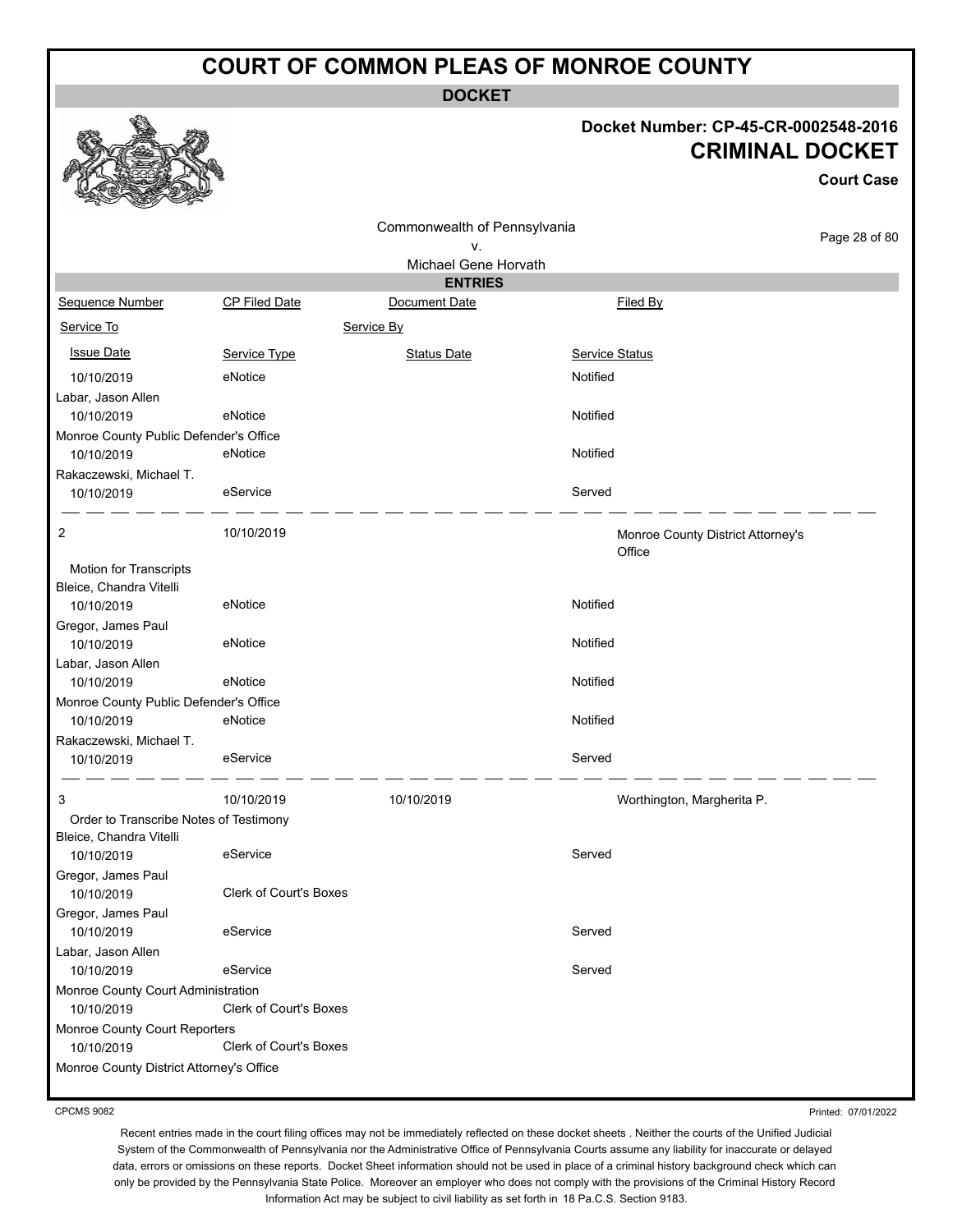**DOCKET**

#### **Docket Number: CP-45-CR-0002548-2016 CRIMINAL DOCKET**

|                                            |                               |                                    |                |                                           | <b>Court Case</b> |
|--------------------------------------------|-------------------------------|------------------------------------|----------------|-------------------------------------------|-------------------|
|                                            |                               | Commonwealth of Pennsylvania<br>V. |                |                                           | Page 29 of 80     |
|                                            |                               | Michael Gene Horvath               |                |                                           |                   |
| Sequence Number                            | CP Filed Date                 | <b>ENTRIES</b><br>Document Date    |                | Filed By                                  |                   |
|                                            |                               |                                    |                |                                           |                   |
| Service To                                 |                               | Service By                         |                |                                           |                   |
| <b>Issue Date</b>                          | Service Type                  | <b>Status Date</b>                 | Service Status |                                           |                   |
| 10/10/2019                                 | eService                      |                                    | Served         |                                           |                   |
| Monroe County Public Defender's Office     |                               |                                    |                |                                           |                   |
| 10/10/2019                                 | eService                      |                                    | Served         |                                           |                   |
| Rakaczewski, Michael T.                    |                               |                                    |                |                                           |                   |
| 10/10/2019                                 | <b>Clerk of Court's Boxes</b> |                                    |                |                                           |                   |
| Rakaczewski, Michael T.                    |                               |                                    |                |                                           |                   |
| 10/10/2019                                 | eService                      |                                    | Served         |                                           |                   |
| 1                                          | 10/11/2019                    |                                    |                | Monroe County Court Reporters             |                   |
| Form A: Notice of Completion of Transcript |                               |                                    |                |                                           |                   |
| Bleice, Chandra Vitelli                    |                               |                                    |                |                                           |                   |
| 10/11/2019                                 | eService                      |                                    | Served         |                                           |                   |
| Gregor, James Paul                         |                               |                                    |                |                                           |                   |
| 10/11/2019                                 | eService                      |                                    | Served         |                                           |                   |
| Labar, Jason Allen                         |                               |                                    |                |                                           |                   |
| 10/11/2019                                 | eService                      |                                    | Served         |                                           |                   |
| Monroe County District Attorney's Office   |                               |                                    |                |                                           |                   |
| 10/11/2019                                 | eService                      |                                    | Served         |                                           |                   |
| Monroe County Public Defender's Office     |                               |                                    |                |                                           |                   |
| 10/11/2019                                 | eService                      |                                    | Served         |                                           |                   |
| Rakaczewski, Michael T.                    |                               |                                    | Served         |                                           |                   |
| 10/11/2019                                 | eService                      |                                    |                |                                           |                   |
| 1                                          | 10/15/2019                    |                                    |                | Monroe County Public Defender's<br>Office |                   |
| Motion for Transcripts                     |                               |                                    |                |                                           |                   |
| Bleice, Chandra Vitelli                    |                               |                                    |                |                                           |                   |
| 10/15/2019                                 | eNotice                       |                                    | Notified       |                                           |                   |
| Gregor, James Paul                         |                               |                                    |                |                                           |                   |
| 10/15/2019                                 | eNotice                       |                                    | Notified       |                                           |                   |
| Labar, Jason Allen                         |                               |                                    |                |                                           |                   |
| 10/15/2019                                 | eNotice                       |                                    | Notified       |                                           |                   |
| Monroe County District Attorney's Office   |                               |                                    |                |                                           |                   |
| 10/15/2019                                 | eNotice                       |                                    | Notified       |                                           |                   |
| Rakaczewski, Michael T.<br>10/15/2019      | eNotice                       |                                    | Notified       |                                           |                   |
|                                            |                               |                                    |                |                                           |                   |

CPCMS 9082

Printed: 07/01/2022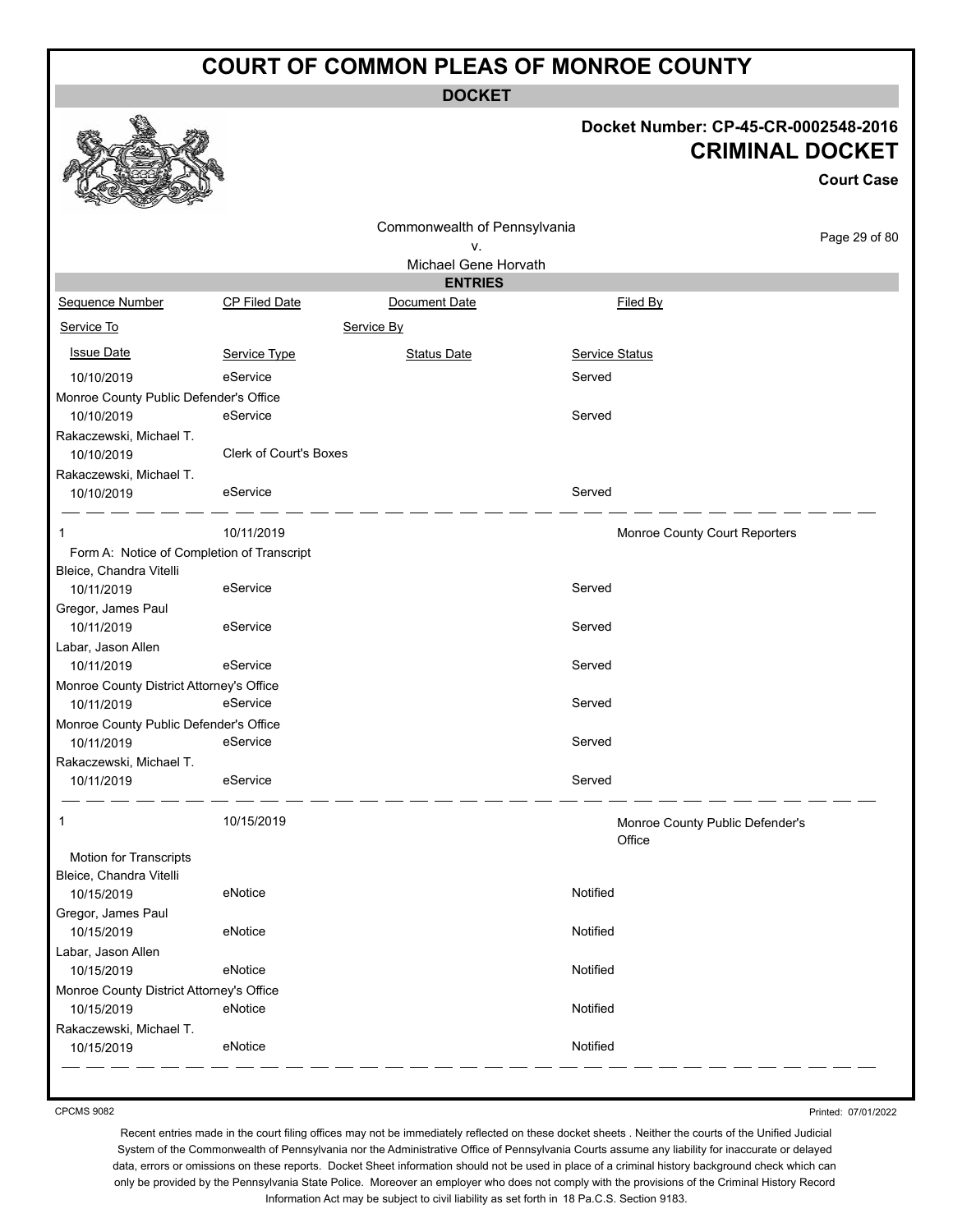**DOCKET**

#### **Docket Number: CP-45-CR-0002548-2016 CRIMINAL DOCKET**

**Court Case**

|                                          |                               | Commonwealth of Pennsylvania |                            |               |
|------------------------------------------|-------------------------------|------------------------------|----------------------------|---------------|
|                                          |                               | ٧.                           |                            | Page 30 of 80 |
|                                          |                               | Michael Gene Horvath         |                            |               |
|                                          |                               | <b>ENTRIES</b>               |                            |               |
| Sequence Number                          | <b>CP Filed Date</b>          | Document Date                | Filed By                   |               |
| Service To                               |                               | Service By                   |                            |               |
| <b>Issue Date</b>                        | Service Type                  | <b>Status Date</b>           | Service Status             |               |
| 2                                        | 10/15/2019                    | 10/15/2019                   | Worthington, Margherita P. |               |
| Order to Transcribe Notes of Testimony   |                               |                              |                            |               |
| Bleice, Chandra Vitelli                  |                               |                              |                            |               |
| 10/15/2019                               | eService                      |                              | Served                     |               |
| Gregor, James Paul                       |                               |                              |                            |               |
| 10/15/2019                               | eService                      |                              | Served                     |               |
| Labar, Jason Allen                       |                               |                              |                            |               |
| 10/15/2019                               | eService                      |                              | Served                     |               |
| Monroe County Court Administration       |                               |                              |                            |               |
| 10/15/2019                               | <b>Clerk of Court's Boxes</b> |                              |                            |               |
| Monroe County Court Reporters            |                               |                              |                            |               |
| 10/15/2019                               | <b>Clerk of Court's Boxes</b> |                              |                            |               |
| Monroe County District Attorney's Office |                               |                              |                            |               |
| 10/15/2019                               | <b>Clerk of Court's Boxes</b> |                              |                            |               |
| Monroe County District Attorney's Office |                               |                              |                            |               |
| 10/15/2019                               | eService                      |                              | Served                     |               |
| Monroe County Public Defender's Office   |                               |                              |                            |               |
| 10/15/2019                               | Clerk of Court's Boxes        |                              |                            |               |
| Monroe County Public Defender's Office   |                               |                              |                            |               |
| 10/15/2019                               | eService                      |                              | Served                     |               |
| Rakaczewski, Michael T.                  |                               |                              |                            |               |
| 10/15/2019                               | eService                      |                              | Served                     |               |
| 3                                        | 10/15/2019                    | 10/11/2019                   | Worthington, Margherita P. |               |
| Order Granting Motion for Transcripts    |                               |                              |                            |               |
| Bleice, Chandra Vitelli                  |                               |                              |                            |               |
| 10/15/2019                               | eService                      |                              | Served                     |               |
| Gregor, James Paul                       |                               |                              |                            |               |
| 10/15/2019                               | eService                      |                              | Served                     |               |
| Labar, Jason Allen                       |                               |                              |                            |               |
| 10/15/2019                               | eService                      |                              | Served                     |               |
| Monroe County Court Administration       |                               |                              |                            |               |
| 10/15/2019                               | <b>Clerk of Court's Boxes</b> |                              |                            |               |
| Monroe County Court Reporters            |                               |                              |                            |               |
| 10/15/2019                               | Clerk of Court's Boxes        |                              |                            |               |
| Monroe County District Attorney's Office |                               |                              |                            |               |
| 10/15/2019                               | <b>Clerk of Court's Boxes</b> |                              |                            |               |

CPCMS 9082

Printed: 07/01/2022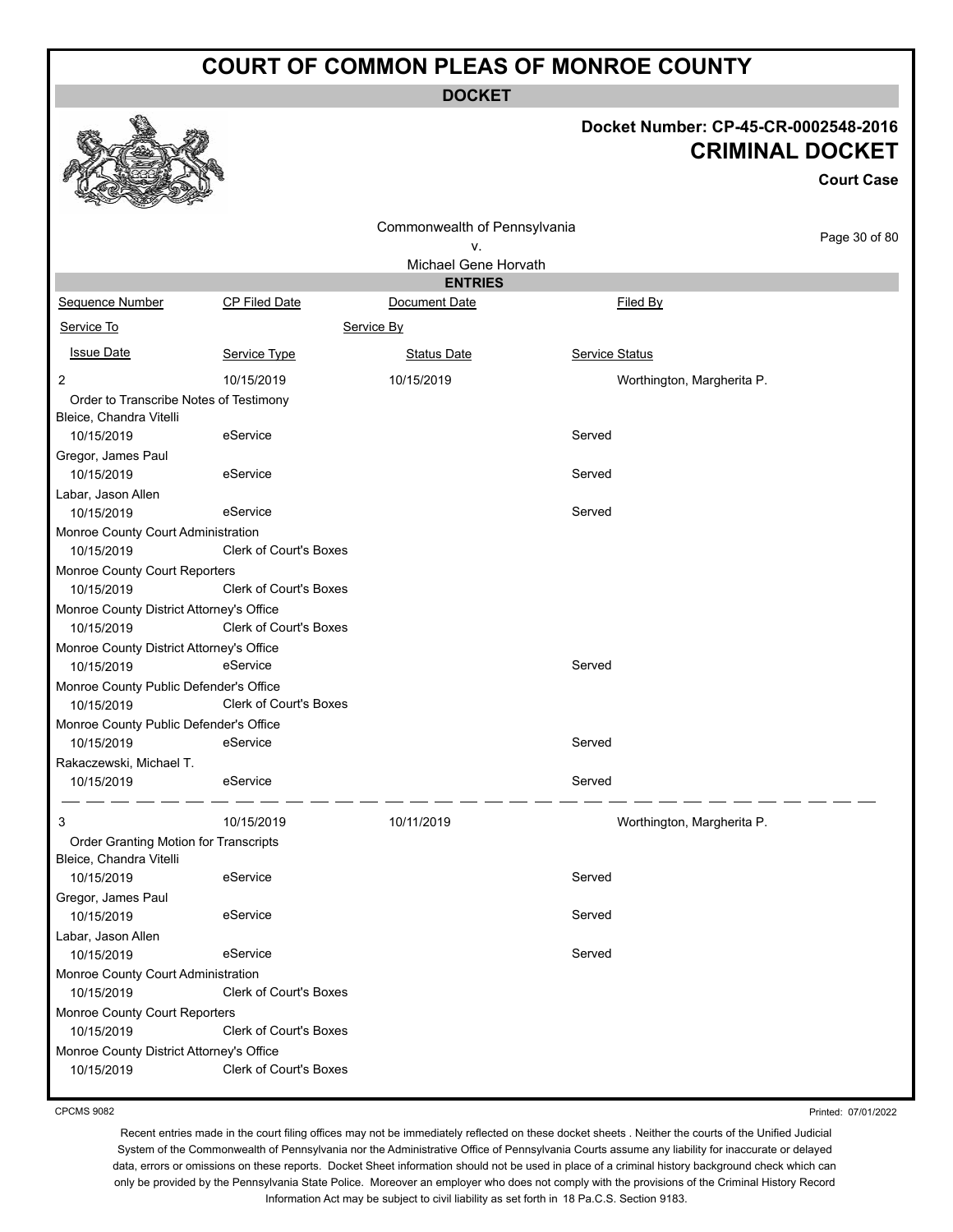**DOCKET**

# **Docket Number: CP-45-CR-0002548-2016**

|                                                                       |                                                 | Docket Number: CP-45-CR-0002548-2016<br><b>CRIMINAL DOCKET</b> |                               |                   |  |
|-----------------------------------------------------------------------|-------------------------------------------------|----------------------------------------------------------------|-------------------------------|-------------------|--|
|                                                                       |                                                 |                                                                |                               | <b>Court Case</b> |  |
|                                                                       |                                                 | Commonwealth of Pennsylvania<br>۷.                             |                               | Page 31 of 80     |  |
|                                                                       |                                                 | Michael Gene Horvath                                           |                               |                   |  |
|                                                                       |                                                 | <b>ENTRIES</b>                                                 |                               |                   |  |
| <b>Sequence Number</b>                                                | CP Filed Date                                   | Document Date                                                  | Filed By                      |                   |  |
| Service To                                                            |                                                 | Service By                                                     |                               |                   |  |
| <b>Issue Date</b>                                                     | Service Type                                    | <b>Status Date</b>                                             | <b>Service Status</b>         |                   |  |
| Monroe County District Attorney's Office                              |                                                 |                                                                |                               |                   |  |
| 10/15/2019                                                            | eService                                        |                                                                | Served                        |                   |  |
| Monroe County Public Defender's Office<br>10/15/2019                  | <b>Clerk of Court's Boxes</b>                   |                                                                |                               |                   |  |
| Monroe County Public Defender's Office                                |                                                 |                                                                |                               |                   |  |
| 10/15/2019                                                            | eService                                        |                                                                | Served                        |                   |  |
| Rakaczewski, Michael T.<br>10/15/2019                                 | eService                                        |                                                                | Served                        |                   |  |
| 1                                                                     | 10/18/2019                                      |                                                                | Monroe County Court Reporters |                   |  |
| Form A: Notice of Completion of Transcript<br>Bleice, Chandra Vitelli |                                                 |                                                                | Served                        |                   |  |
| 10/18/2019<br>Gregor, James Paul                                      | eService                                        |                                                                |                               |                   |  |
| 10/18/2019                                                            | eService                                        |                                                                | Served                        |                   |  |
| Labar, Jason Allen                                                    |                                                 |                                                                |                               |                   |  |
| 10/18/2019                                                            | eService                                        |                                                                | Served                        |                   |  |
| Monroe County District Attorney's Office                              |                                                 |                                                                |                               |                   |  |
| 10/18/2019                                                            | eService                                        |                                                                | Served                        |                   |  |
| Monroe County Public Defender's Office                                |                                                 |                                                                |                               |                   |  |
| 10/18/2019                                                            | eService                                        |                                                                | Served                        |                   |  |
| Rakaczewski, Michael T.<br>10/18/2019                                 | eService                                        |                                                                | Served                        |                   |  |
| $\overline{2}$                                                        | 10/18/2019                                      |                                                                | Monroe County Court Reporters |                   |  |
| Bleice, Chandra Vitelli                                               | Form A: Notice of Completion of Transcript Copy |                                                                |                               |                   |  |
| 10/18/2019                                                            | eService                                        |                                                                | Served                        |                   |  |
| Gregor, James Paul<br>10/18/2019                                      | eService                                        |                                                                | Served                        |                   |  |
| Labar, Jason Allen                                                    |                                                 |                                                                |                               |                   |  |
| 10/18/2019                                                            | eService                                        |                                                                | Served                        |                   |  |
| Monroe County District Attorney's Office<br>10/18/2019                | eService                                        |                                                                | Served                        |                   |  |
| Monroe County Public Defender's Office<br>10/18/2019                  | eService                                        |                                                                | Served                        |                   |  |
| Rakaczewski, Michael T.                                               |                                                 |                                                                |                               |                   |  |

CPCMS 9082

 $\mathcal{P}$ 

Printed: 07/01/2022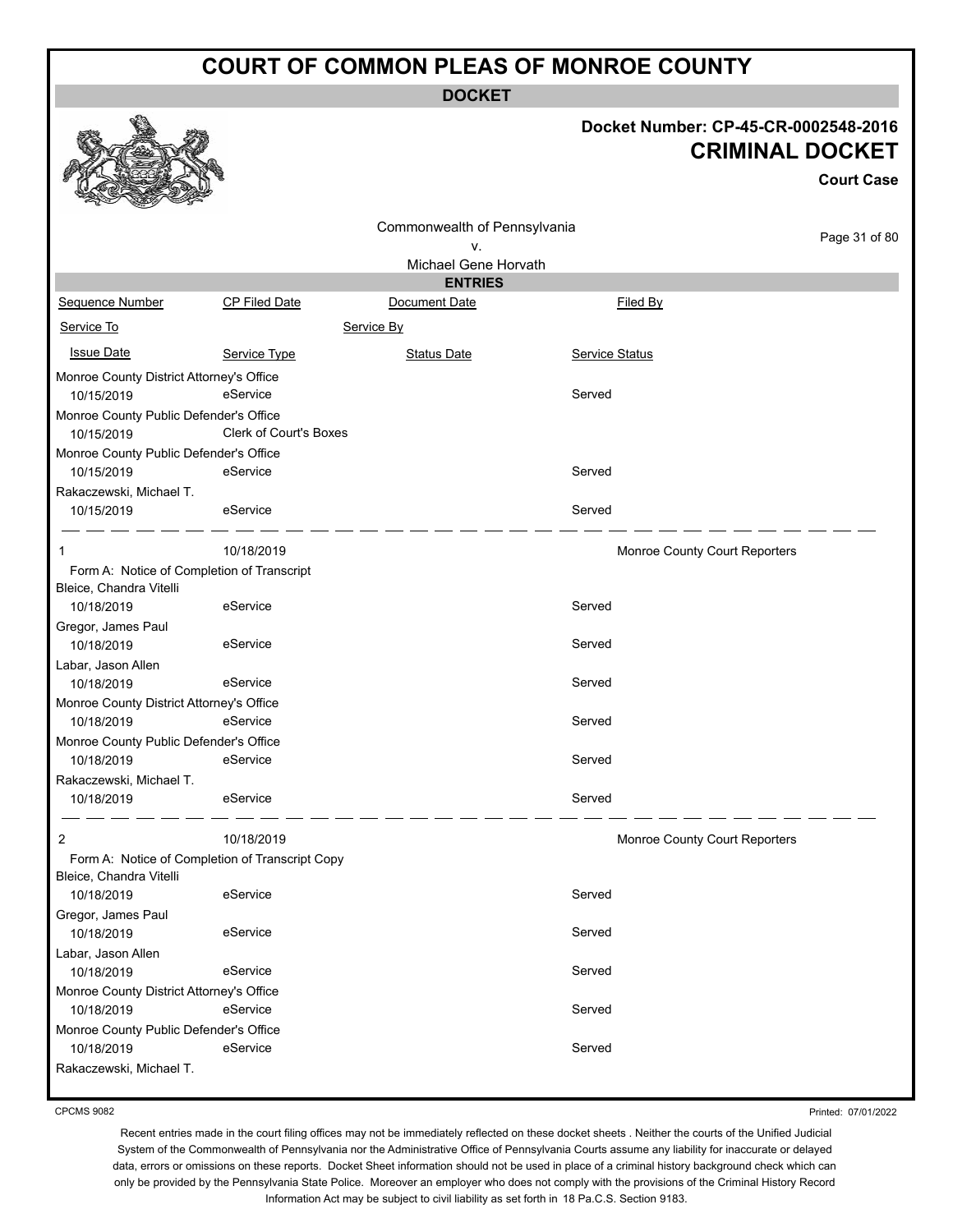**DOCKET**

#### **Docket Number: CP-45-CR-0002548-2016 CRIMINAL DOCKET**

**Court Case**

| n<br><b>COLLAND COLLAND</b><br>Controller of the Controller       |                      |                                        |                                 |               |
|-------------------------------------------------------------------|----------------------|----------------------------------------|---------------------------------|---------------|
|                                                                   |                      | Commonwealth of Pennsylvania           |                                 | Page 32 of 80 |
|                                                                   |                      | ٧.                                     |                                 |               |
|                                                                   |                      | Michael Gene Horvath<br><b>ENTRIES</b> |                                 |               |
| Sequence Number                                                   | <b>CP Filed Date</b> | Document Date                          | Filed By                        |               |
| Service To                                                        |                      | Service By                             |                                 |               |
|                                                                   |                      |                                        |                                 |               |
| <b>Issue Date</b>                                                 | Service Type         | <b>Status Date</b>                     | <b>Service Status</b>           |               |
| 10/18/2019                                                        | eService             |                                        | Served                          |               |
| 3                                                                 | 10/18/2019           | 08/14/2017                             | Monroe County Court Reporters   |               |
| <b>Transcript of Proceedings Filed</b>                            |                      |                                        |                                 |               |
| Bleice, Chandra Vitelli                                           |                      |                                        |                                 |               |
| 10/18/2019                                                        | eService             |                                        | Served                          |               |
| Gregor, James Paul                                                |                      |                                        |                                 |               |
| 10/18/2019                                                        | eService             |                                        | Served                          |               |
| Labar, Jason Allen<br>10/18/2019                                  | eService             |                                        | Served                          |               |
| Monroe County District Attorney's Office                          |                      |                                        |                                 |               |
| 10/18/2019                                                        | eService             |                                        | Served                          |               |
| Monroe County Public Defender's Office                            |                      |                                        |                                 |               |
| 10/18/2019                                                        | eService             |                                        | Served                          |               |
| Rakaczewski, Michael T.                                           |                      |                                        |                                 |               |
| 10/18/2019                                                        | eService             |                                        | Served                          |               |
| -1                                                                | 10/23/2019           |                                        | Worthington, Margherita P.      |               |
| Order Denying Motion for Transcripts                              |                      |                                        |                                 |               |
| Bleice, Chandra Vitelli                                           |                      |                                        |                                 |               |
| 10/23/2019                                                        | eService             |                                        | Served                          |               |
| Gregor, James Paul                                                |                      |                                        |                                 |               |
| 10/23/2019                                                        | eService             |                                        | Served                          |               |
| Labar, Jason Allen                                                |                      |                                        |                                 |               |
| 10/23/2019                                                        | eService             |                                        | Served                          |               |
| Monroe County District Attorney's Office                          | eService             |                                        |                                 |               |
| 10/23/2019                                                        |                      |                                        | Served                          |               |
| Monroe County Public Defender's Office<br>10/23/2019              | eService             |                                        | Served                          |               |
| Rakaczewski, Michael T.                                           |                      |                                        |                                 |               |
| 10/23/2019                                                        | eService             |                                        | Served                          |               |
| $\mathbf{1}$                                                      | 11/01/2019           |                                        | Monroe County Public Defender's |               |
|                                                                   |                      |                                        | Office                          |               |
| Answer to Motion to Disqualify Counsel<br>Bleice, Chandra Vitelli |                      |                                        |                                 |               |
| 11/01/2019                                                        | eService             |                                        | Served                          |               |
| Gregor, James Paul                                                |                      |                                        |                                 |               |

CPCMS 9082

Printed: 07/01/2022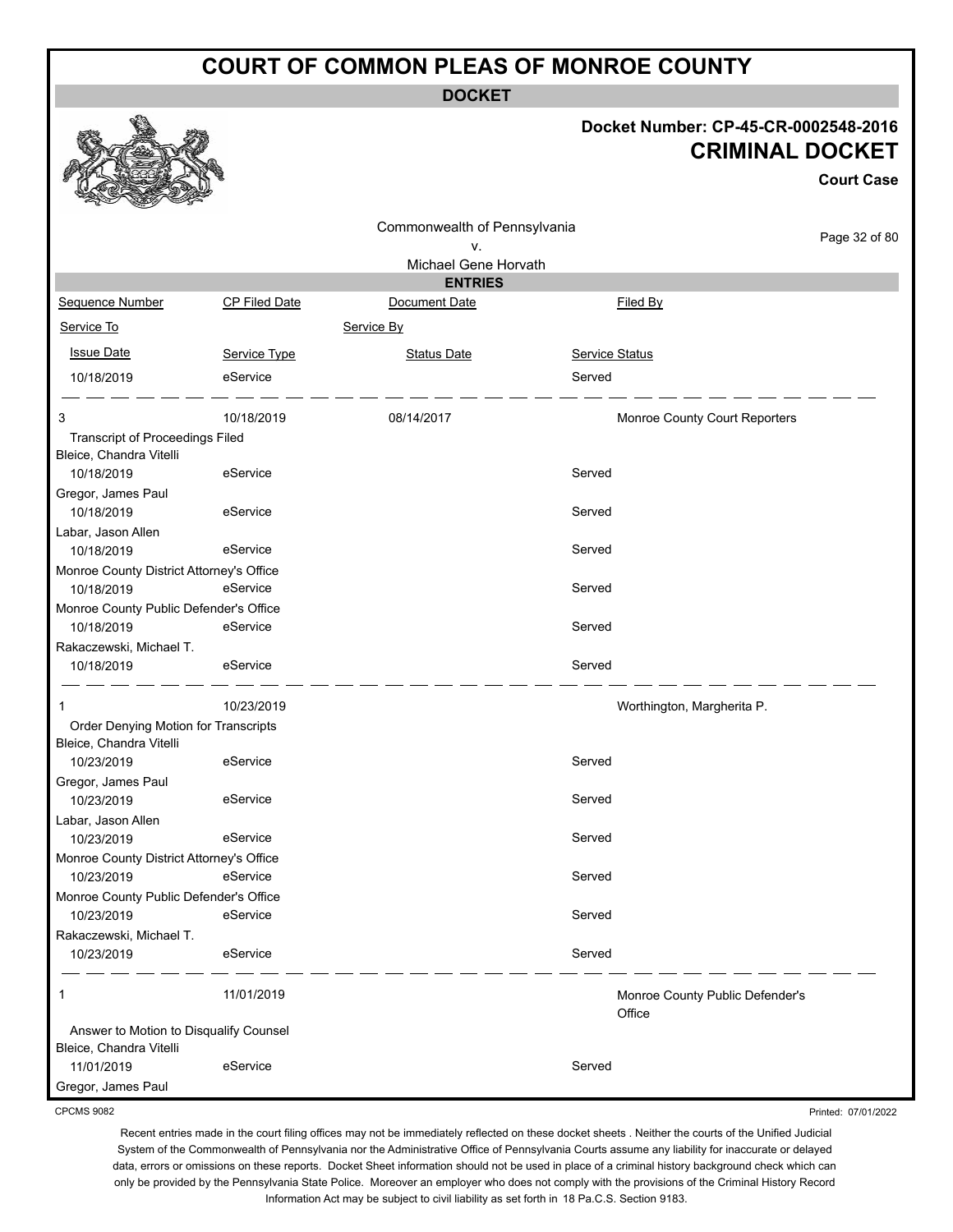**DOCKET**

#### **Docket Number: CP-45-CR-0002548-2016 CRIMINAL DOCKET**

**Court Case**

|                                          |                        | Commonwealth of Pennsylvania |                                             |               |
|------------------------------------------|------------------------|------------------------------|---------------------------------------------|---------------|
|                                          |                        | ν.                           |                                             | Page 33 of 80 |
|                                          |                        | Michael Gene Horvath         |                                             |               |
|                                          |                        | <b>ENTRIES</b>               |                                             |               |
| <b>Sequence Number</b>                   | CP Filed Date          | Document Date                | Filed By                                    |               |
| Service To                               |                        | Service By                   |                                             |               |
| <b>Issue Date</b>                        | Service Type           | <b>Status Date</b>           | <b>Service Status</b>                       |               |
| 11/01/2019                               | eService               |                              | Served                                      |               |
| Labar, Jason Allen                       |                        |                              |                                             |               |
| 11/01/2019                               | eService               |                              | Served                                      |               |
| Monroe County District Attorney's Office |                        |                              |                                             |               |
| 11/01/2019                               | eNotice                |                              | Notified                                    |               |
| Rakaczewski, Michael T.                  |                        |                              |                                             |               |
| 11/01/2019                               | eNotice                |                              | Notified                                    |               |
| 1                                        | 11/04/2019             |                              | Monroe County District Attorney's<br>Office |               |
| Motion to Reschedule Hearing             |                        |                              |                                             |               |
| Bleice, Chandra Vitelli                  |                        |                              |                                             |               |
| 11/04/2019                               | eService               |                              | Served                                      |               |
| Gregor, James Paul                       |                        |                              |                                             |               |
| 11/04/2019                               | eService               |                              | Served                                      |               |
| Labar, Jason Allen                       |                        |                              |                                             |               |
| 11/04/2019                               | eService               |                              | Served                                      |               |
| Monroe County Public Defender's Office   |                        |                              |                                             |               |
| 11/04/2019                               | eService               |                              | Served                                      |               |
| Rakaczewski, Michael T.                  |                        |                              |                                             |               |
| 11/04/2019                               | eService               |                              | Served                                      |               |
| 1                                        | 11/08/2019             | 11/07/2019                   | Worthington, Margherita P.                  |               |
| Order Granting Motion for Continuance    |                        |                              |                                             |               |
| Bleice, Chandra Vitelli                  |                        |                              |                                             |               |
| 11/08/2019                               | eService               |                              | Served                                      |               |
| Gregor, James Paul                       |                        |                              |                                             |               |
| 11/08/2019                               | eService               |                              | Served                                      |               |
| Labar. Jason Allen                       |                        |                              |                                             |               |
| 11/08/2019                               | eService               |                              | Served                                      |               |
| Monroe County Court Administration       |                        |                              |                                             |               |
| 11/08/2019                               | Clerk of Court's Boxes |                              |                                             |               |
| Monroe County District Attorney's Office |                        |                              |                                             |               |
| 11/08/2019                               | Clerk of Court's Boxes |                              |                                             |               |
| Monroe County District Attorney's Office |                        |                              |                                             |               |
| 11/08/2019                               | eService               |                              | Served                                      |               |
| Monroe County Probation                  |                        |                              |                                             |               |

CPCMS 9082

Printed: 07/01/2022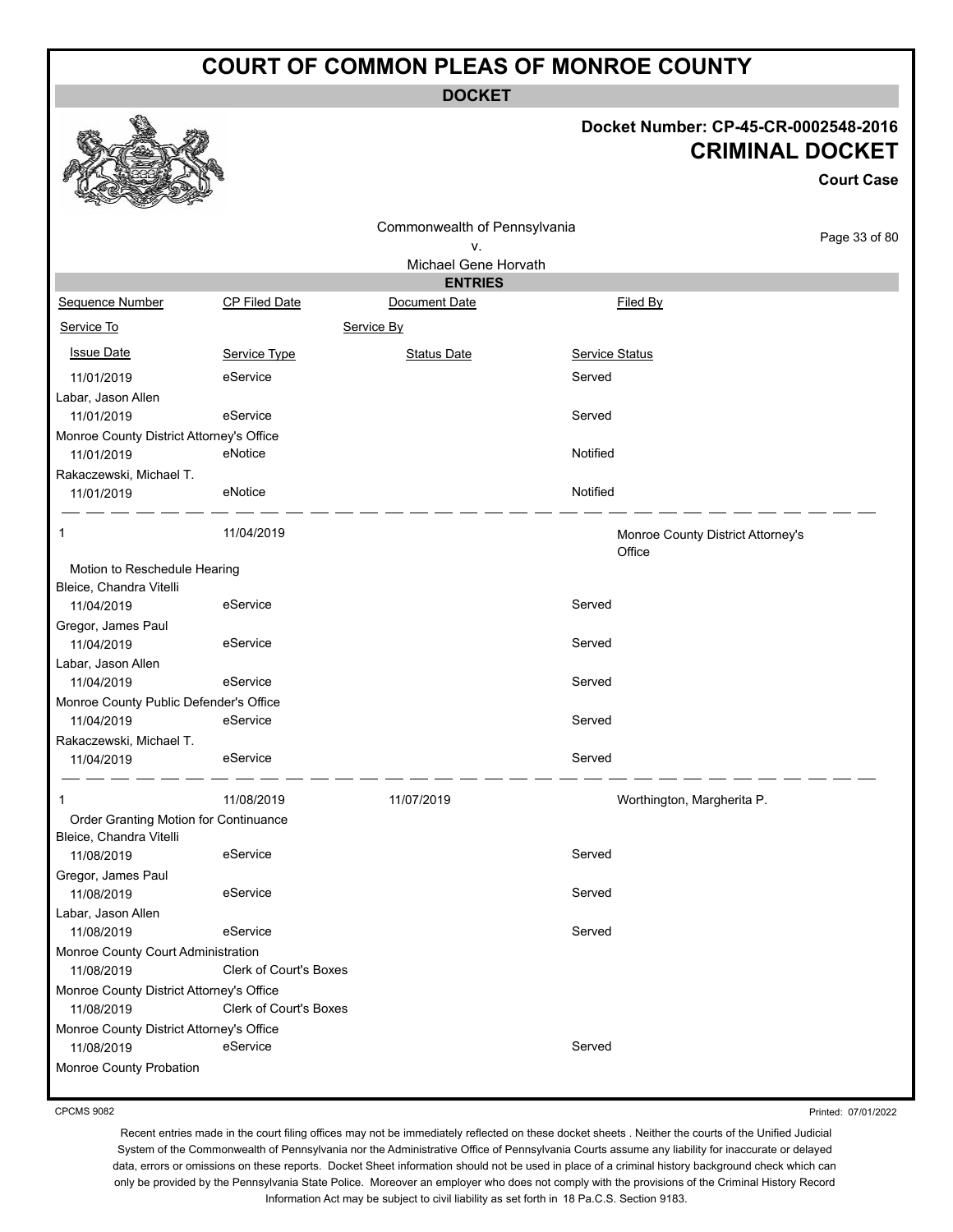**DOCKET**

#### **Docket Number: CP-45-CR-0002548-2016 CRIMINAL DOCKET**

**Court Case**

|                                                      |                               | Commonwealth of Pennsylvania<br>٧. |                            | Page 34 of 80 |
|------------------------------------------------------|-------------------------------|------------------------------------|----------------------------|---------------|
|                                                      |                               | Michael Gene Horvath               |                            |               |
|                                                      |                               | <b>ENTRIES</b>                     |                            |               |
| Sequence Number                                      | <b>CP Filed Date</b>          | Document Date                      | Filed By                   |               |
| Service To                                           |                               | Service By                         |                            |               |
| <b>Issue Date</b>                                    | Service Type                  | <b>Status Date</b>                 | Service Status             |               |
| 11/08/2019                                           | <b>Clerk of Court's Boxes</b> |                                    |                            |               |
| Monroe County Public Defender's Office               |                               |                                    |                            |               |
| 11/08/2019                                           | Clerk of Court's Boxes        |                                    |                            |               |
| Monroe County Public Defender's Office               |                               |                                    |                            |               |
| 11/08/2019                                           | eService                      |                                    | Served                     |               |
| Monroe County Sheriff<br>11/08/2019                  | <b>Clerk of Court's Boxes</b> |                                    |                            |               |
| Rakaczewski, Michael T.                              |                               |                                    |                            |               |
| 11/08/2019                                           | eService                      |                                    | Served                     |               |
| 1                                                    | 11/13/2019                    |                                    | Worthington, Margherita P. |               |
| Order Scheduling Hearing                             |                               |                                    |                            |               |
| Bleice, Chandra Vitelli                              |                               |                                    |                            |               |
| 11/14/2019                                           | eService                      |                                    | Served                     |               |
| Gregor, James Paul                                   |                               |                                    |                            |               |
| 11/14/2019                                           | eService                      |                                    | Served                     |               |
| Labar, Jason Allen                                   |                               |                                    |                            |               |
| 11/14/2019                                           | eService                      |                                    | Served                     |               |
| Monroe County Court Administration                   |                               |                                    |                            |               |
| 11/14/2019                                           | <b>Clerk of Court's Boxes</b> |                                    |                            |               |
| Monroe County District Attorney's Office             |                               |                                    |                            |               |
| 11/14/2019                                           | <b>Clerk of Court's Boxes</b> |                                    |                            |               |
| Monroe County District Attorney's Office             |                               |                                    |                            |               |
| 11/14/2019                                           | eService                      |                                    | Served                     |               |
| Monroe County Probation Department                   |                               |                                    |                            |               |
| 11/14/2019                                           | Clerk of Court's Boxes        |                                    |                            |               |
| Monroe County Public Defender's Office<br>11/14/2019 | Clerk of Court's Boxes        |                                    |                            |               |
| Monroe County Public Defender's Office               |                               |                                    |                            |               |
| 11/14/2019                                           | eService                      |                                    | Served                     |               |
| Monroe County Sheriff's Department                   |                               |                                    |                            |               |
| 11/14/2019                                           | Clerk of Court's Boxes        |                                    |                            |               |
| Rakaczewski, Michael T.                              |                               |                                    |                            |               |
| 11/14/2019                                           | eService                      |                                    | Served                     |               |

CPCMS 9082

Printed: 07/01/2022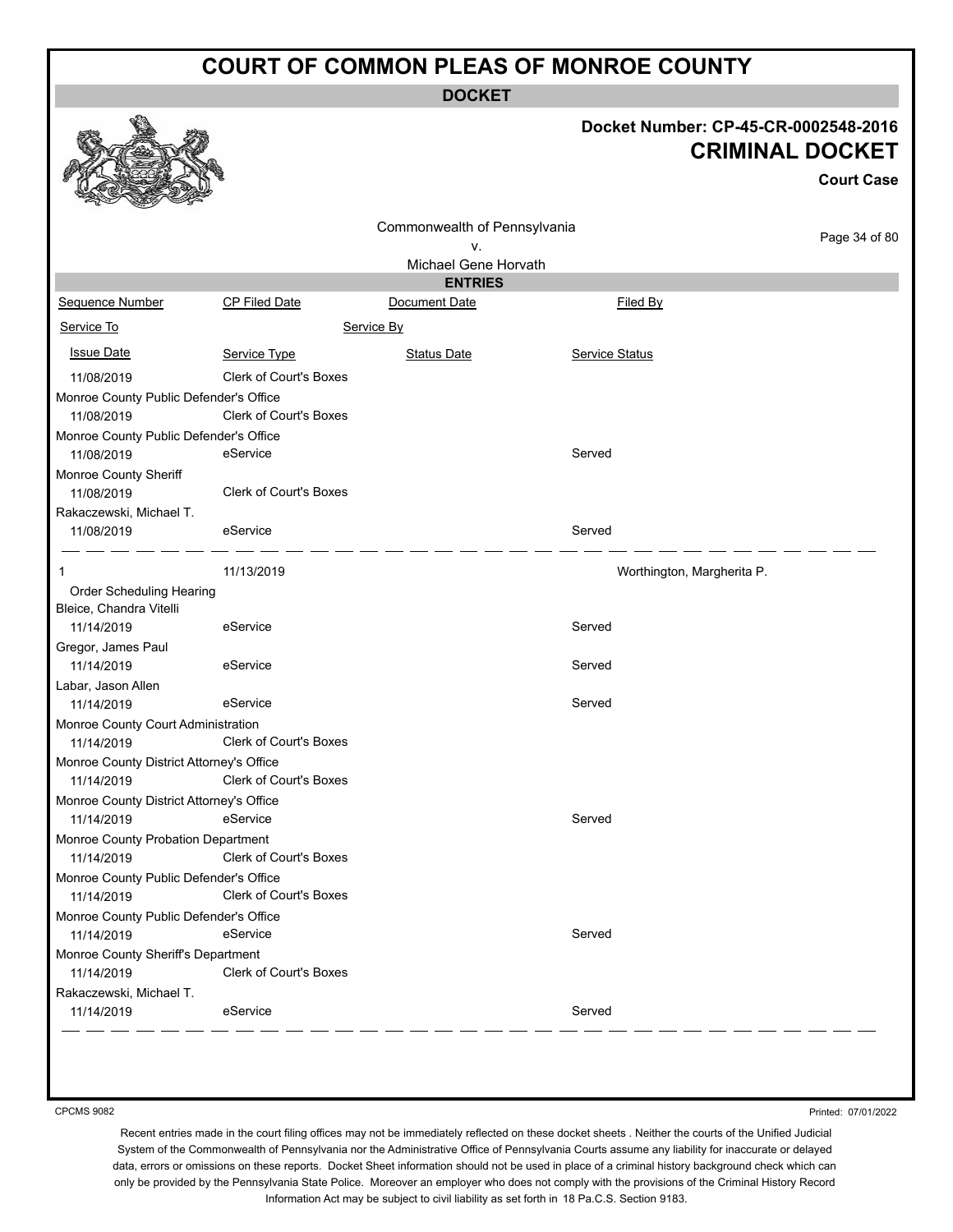**DOCKET**

Commonwealth of Pennsylvania

# **Docket Number: CP-45-CR-0002548-2016 CRIMINAL DOCKET**

**Court Case**

Page 35 of 80

|                                                                  |                        | ν.                   |                                             | ago oo or oo |
|------------------------------------------------------------------|------------------------|----------------------|---------------------------------------------|--------------|
|                                                                  |                        | Michael Gene Horvath |                                             |              |
|                                                                  |                        | <b>ENTRIES</b>       |                                             |              |
| Sequence Number                                                  | CP Filed Date          | Document Date        | Filed By                                    |              |
| Service To                                                       |                        | Service By           |                                             |              |
| <b>Issue Date</b>                                                | Service Type           | <b>Status Date</b>   | <b>Service Status</b>                       |              |
| 1                                                                | 01/06/2020             |                      | Monroe County Public Defender's<br>Office   |              |
| Motion to Withdraw as Defense Counsel<br>Bleice, Chandra Vitelli |                        |                      |                                             |              |
| 01/06/2020                                                       | eNotice                |                      | Notified                                    |              |
| Gregor, James Paul<br>01/06/2020                                 | eNotice                |                      | Notified                                    |              |
| Labar, Jason Allen                                               |                        |                      |                                             |              |
| 01/06/2020                                                       | eNotice                |                      | Notified                                    |              |
| Monroe County District Attorney's Office                         |                        |                      |                                             |              |
| 01/06/2020                                                       | eNotice                |                      | Notified                                    |              |
| Rakaczewski, Michael T.                                          |                        |                      |                                             |              |
| 01/06/2020                                                       | eNotice                |                      | Notified                                    |              |
| 2                                                                | 01/06/2020             |                      | Monroe County District Attorney's<br>Office |              |
| Entry of Appearance<br>Bleice, Chandra Vitelli                   |                        |                      |                                             |              |
| 01/06/2020                                                       | eService               |                      | Served                                      |              |
| Gregor, James Paul                                               |                        |                      |                                             |              |
| 01/06/2020                                                       | eService               |                      | Served                                      |              |
| Labar, Jason Allen                                               |                        |                      |                                             |              |
| 01/06/2020                                                       | eService               |                      | Served                                      |              |
| Monroe County Public Defender's Office                           |                        |                      |                                             |              |
| 01/06/2020                                                       | eService               |                      | Served                                      |              |
| Rakaczewski, Michael T.                                          |                        |                      |                                             |              |
| 01/06/2020                                                       | eService               |                      | Served                                      |              |
| 1                                                                | 01/07/2020             | 01/07/2020           | Worthington, Margherita P.                  |              |
| Order Scheduling Hearing                                         |                        |                      |                                             |              |
| Bleice, Chandra Vitelli                                          |                        |                      |                                             |              |
| 01/07/2020                                                       | eService               |                      | Served                                      |              |
| Gregor, James Paul                                               |                        |                      |                                             |              |
| 01/07/2020                                                       | eService               |                      | Served                                      |              |
| Labar, Jason Allen                                               |                        |                      |                                             |              |
| 01/07/2020                                                       | eService               |                      | Served                                      |              |
| Monroe County Court Administration                               |                        |                      |                                             |              |
| 01/07/2020                                                       | Clerk of Court's Boxes |                      |                                             |              |

CPCMS 9082

Recent entries made in the court filing offices may not be immediately reflected on these docket sheets . Neither the courts of the Unified Judicial System of the Commonwealth of Pennsylvania nor the Administrative Office of Pennsylvania Courts assume any liability for inaccurate or delayed data, errors or omissions on these reports. Docket Sheet information should not be used in place of a criminal history background check which can only be provided by the Pennsylvania State Police. Moreover an employer who does not comply with the provisions of the Criminal History Record Information Act may be subject to civil liability as set forth in 18 Pa.C.S. Section 9183.

Printed: 07/01/2022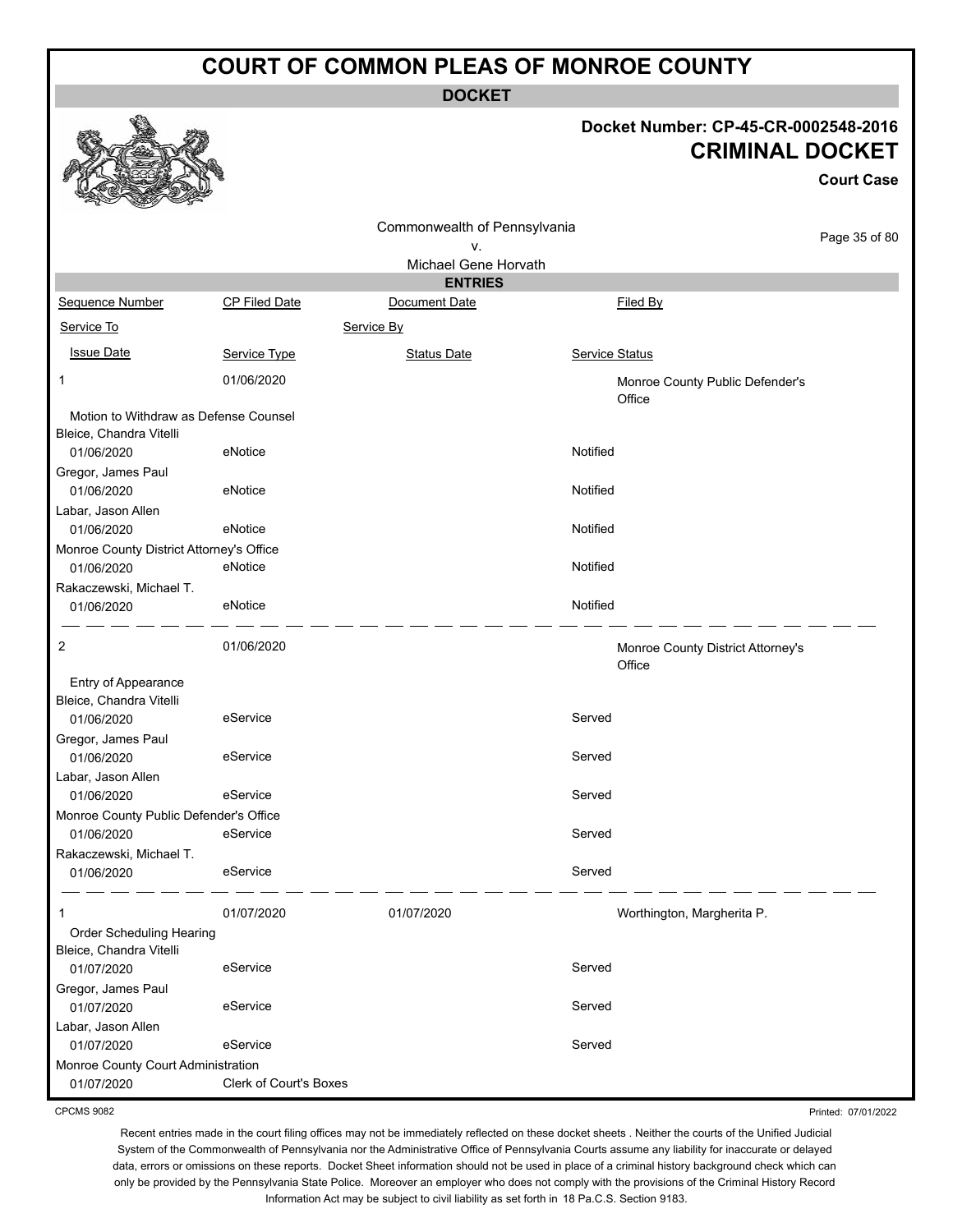**DOCKET**

**Docket Number: CP-45-CR-0002548-2016**

|                                                  |                               |                              |                | <b>CRIMINAL DOCKET</b><br><b>Court Case</b> |
|--------------------------------------------------|-------------------------------|------------------------------|----------------|---------------------------------------------|
|                                                  |                               | Commonwealth of Pennsylvania |                | Page 36 of 80                               |
|                                                  |                               | ۷.                           |                |                                             |
|                                                  |                               | Michael Gene Horvath         |                |                                             |
|                                                  |                               | <b>ENTRIES</b>               |                |                                             |
| Sequence Number                                  | <b>CP Filed Date</b>          | Document Date                | Filed By       |                                             |
| Service To                                       |                               | Service By                   |                |                                             |
| <b>Issue Date</b>                                | Service Type                  | <b>Status Date</b>           | Service Status |                                             |
| Monroe County District Attorney's Office         |                               |                              |                |                                             |
| 01/07/2020                                       | eService                      |                              | Served         |                                             |
| Monroe County Probation                          |                               |                              |                |                                             |
| 01/07/2020                                       | <b>Clerk of Court's Boxes</b> |                              |                |                                             |
| Monroe County Public Defender's Office           |                               |                              |                |                                             |
| 01/07/2020                                       | eService                      |                              | Served         |                                             |
| Monroe County Sheriff<br>01/07/2020              | Clerk of Court's Boxes        |                              |                |                                             |
| 1                                                | 01/27/2020                    |                              |                | Worthington, Margherita P.                  |
| Order Granting Motion for New Counsel            |                               |                              |                |                                             |
| Cherundolo, David Paul<br>01/27/2020             | <b>First Class</b>            |                              |                |                                             |
| Gregor, James Paul                               |                               |                              |                |                                             |
| 01/27/2020                                       | eService                      |                              | Served         |                                             |
| Horvath, Michael Gene                            |                               |                              |                |                                             |
| 01/27/2020                                       | <b>First Class</b>            |                              |                |                                             |
| Jackson, Janet                                   |                               |                              |                |                                             |
| 01/27/2020                                       | eService                      |                              | Served         |                                             |
| Labar, Jason Allen                               |                               |                              |                |                                             |
| 01/27/2020                                       | eService                      |                              | Served         |                                             |
| Mancuso, Michael                                 |                               |                              |                |                                             |
| 01/27/2020                                       | eService                      |                              | Served         |                                             |
| Monroe County Court Administration<br>01/27/2020 | Clerk of Court's Boxes        |                              |                |                                             |
| Monroe County District Attorney's Office         |                               |                              |                |                                             |
| 01/27/2020                                       | eService                      |                              | Served         |                                             |
| Monroe County Public Defender's Office           |                               |                              |                |                                             |
| 01/27/2020                                       | eService                      |                              | Served         |                                             |
| 1                                                | 01/28/2020                    |                              | Office         | Monroe County District Attorney's           |
| Motion to Withdraw                               |                               |                              |                |                                             |
| Gregor, James Paul                               |                               |                              |                |                                             |
| 01/28/2020                                       | eService                      |                              | Served         |                                             |
| Jackson, Janet<br>01/28/2020                     | eService                      |                              | Served         |                                             |
| Labar, Jason Allen                               |                               |                              |                |                                             |

CPCMS 9082

 $\mathcal{P}$ 

 $573$ 

ees

Printed: 07/01/2022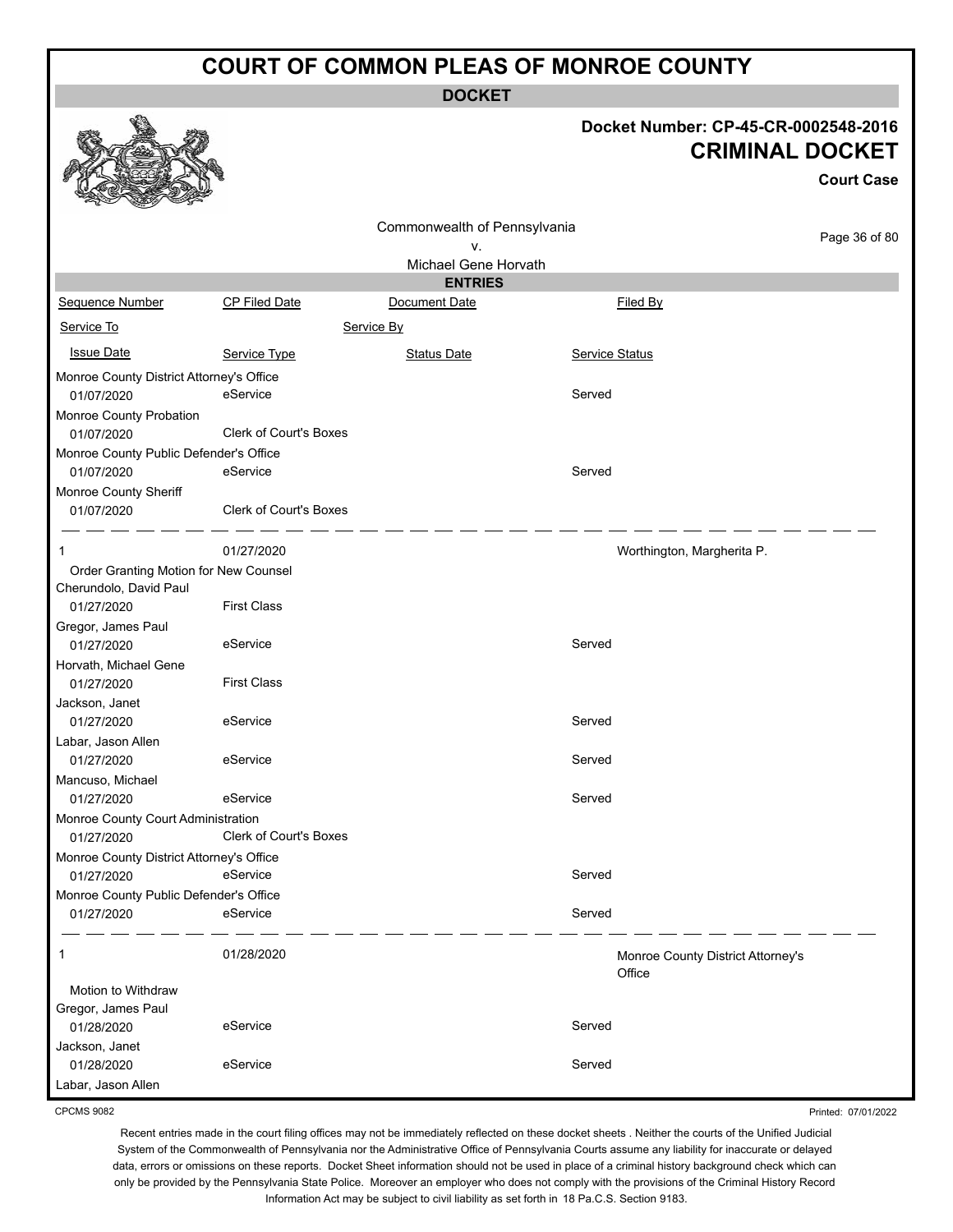**DOCKET**

#### **Docket Number: CP-45-CR-0002548-2016 CRIMINAL DOCKET**

**Court Case**

|                                          |                                                      | Commonwealth of Pennsylvania                                                         |                            |               |
|------------------------------------------|------------------------------------------------------|--------------------------------------------------------------------------------------|----------------------------|---------------|
|                                          |                                                      | v.                                                                                   |                            | Page 37 of 80 |
|                                          |                                                      | Michael Gene Horvath                                                                 |                            |               |
|                                          |                                                      | <b>ENTRIES</b>                                                                       |                            |               |
| Sequence Number                          | CP Filed Date                                        | Document Date                                                                        | Filed By                   |               |
| Service To                               |                                                      | Service By                                                                           |                            |               |
| <b>Issue Date</b>                        | Service Type                                         | <b>Status Date</b>                                                                   | Service Status             |               |
| 01/28/2020                               | eService                                             |                                                                                      | Served                     |               |
| Mancuso, Michael                         |                                                      |                                                                                      |                            |               |
| 01/28/2020                               | eService                                             |                                                                                      | Served                     |               |
| Monroe County Public Defender's Office   |                                                      |                                                                                      |                            |               |
| 01/28/2020                               | eService                                             |                                                                                      | Served                     |               |
| Rakaczewski, Michael T.                  |                                                      |                                                                                      |                            |               |
| 01/28/2020                               | eService                                             |                                                                                      | Served                     |               |
| 2                                        | 01/28/2020                                           |                                                                                      | Worthington, Margherita P. |               |
|                                          | Opinion & Order Denying Motion to Disqualify Counsel |                                                                                      |                            |               |
| Gregor, James Paul                       |                                                      |                                                                                      |                            |               |
| 01/28/2020                               | eService                                             |                                                                                      | Served                     |               |
| Jackson, Janet                           |                                                      |                                                                                      |                            |               |
| 01/28/2020                               | eService                                             |                                                                                      | Served                     |               |
| Labar, Jason Allen                       |                                                      |                                                                                      |                            |               |
| 01/28/2020                               | eService                                             |                                                                                      | Served                     |               |
| Mancuso, Michael                         |                                                      |                                                                                      |                            |               |
| 01/28/2020                               | eService                                             |                                                                                      | Served                     |               |
| Monroe County District Attorney's Office |                                                      |                                                                                      |                            |               |
| 01/28/2020                               | eService                                             |                                                                                      | Served                     |               |
| Monroe County Public Defender's Office   |                                                      |                                                                                      |                            |               |
| 01/28/2020                               | eService                                             |                                                                                      | Served                     |               |
| Rakaczewski, Michael T.                  |                                                      |                                                                                      |                            |               |
| 01/28/2020                               | eService                                             |                                                                                      | Served                     |               |
| 1                                        | 01/30/2020                                           |                                                                                      | Worthington, Margherita P. |               |
|                                          |                                                      | Order- Motion to Withdraw Previous Motion to DIsqualify Counsel is Dismissed as MOOT |                            |               |
| Gregor, James Paul                       |                                                      |                                                                                      |                            |               |
| 01/31/2020                               | eService                                             |                                                                                      | Served                     |               |
| Jackson, Janet                           |                                                      |                                                                                      |                            |               |
| 01/31/2020                               | eService                                             |                                                                                      | Served                     |               |
| Labar, Jason Allen                       |                                                      |                                                                                      |                            |               |
| 01/31/2020                               | eService                                             |                                                                                      | Served                     |               |
| Mancuso, Michael                         |                                                      |                                                                                      |                            |               |
| 01/31/2020                               | eService                                             |                                                                                      | Served                     |               |
| Monroe County District Attorney's Office |                                                      |                                                                                      |                            |               |
| 01/31/2020                               | eService                                             |                                                                                      | Served                     |               |

CPCMS 9082

Printed: 07/01/2022

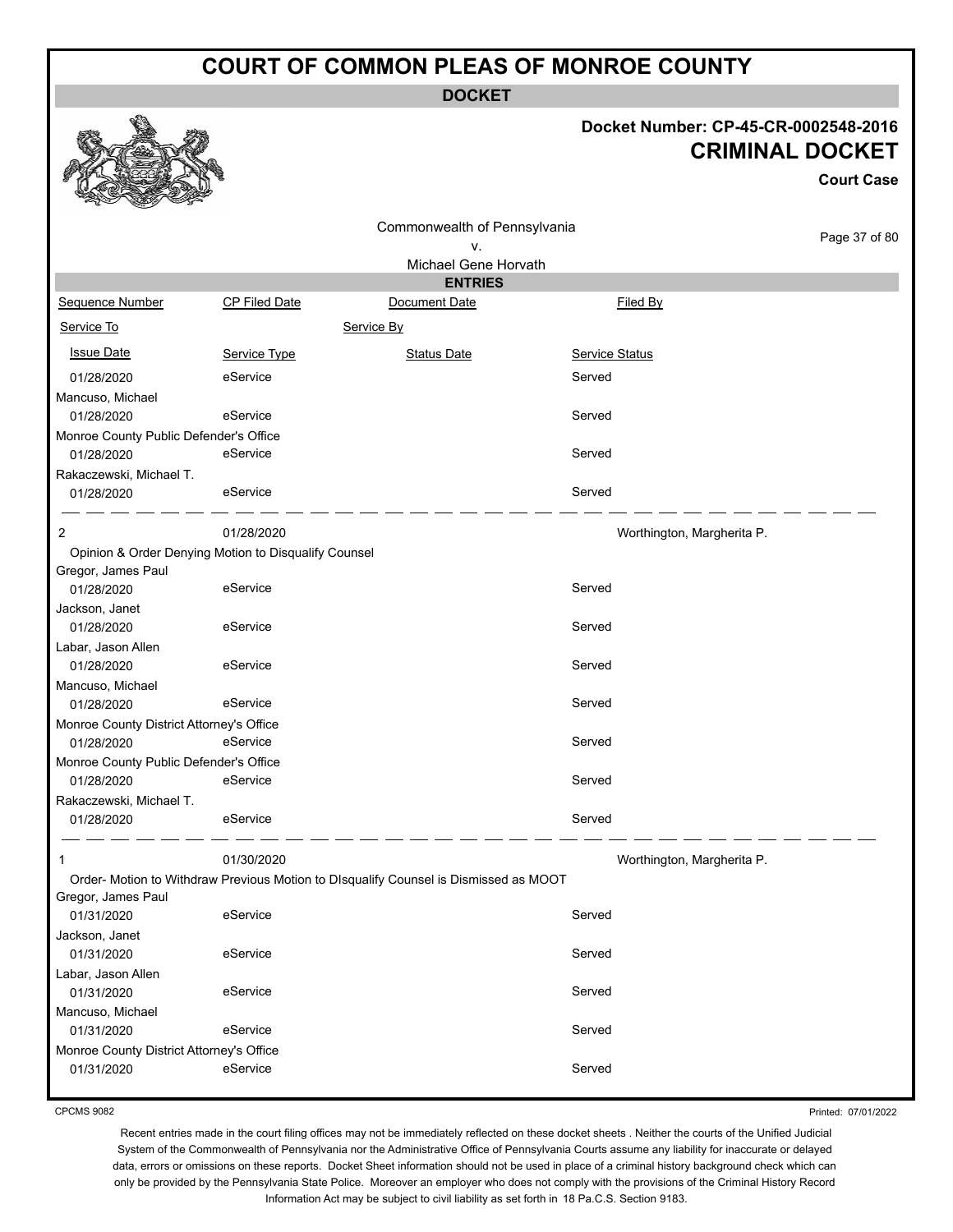**DOCKET**

#### **Docket Number: CP-45-CR-0002548-2016 CRIMINAL DOCKET**

**Court Case**

|                                          |                               | Commonwealth of Pennsylvania |                            |               |
|------------------------------------------|-------------------------------|------------------------------|----------------------------|---------------|
|                                          |                               | ۷.                           |                            | Page 38 of 80 |
|                                          |                               | Michael Gene Horvath         |                            |               |
|                                          |                               | <b>ENTRIES</b>               |                            |               |
| Sequence Number                          | <b>CP Filed Date</b>          | Document Date                | <b>Filed By</b>            |               |
| Service To                               |                               | Service By                   |                            |               |
| <b>Issue Date</b>                        | Service Type                  | <b>Status Date</b>           | Service Status             |               |
| Monroe County Public Defender's Office   |                               |                              |                            |               |
| 01/31/2020                               | eService                      |                              | Served                     |               |
| Rakaczewski, Michael T.                  |                               |                              |                            |               |
| 01/31/2020                               | eService                      |                              | Served                     |               |
| 1                                        | 02/13/2020                    |                              | Jackson, Janet             |               |
| Motion for Continuance                   |                               |                              |                            |               |
| Gregor, James Paul                       |                               |                              |                            |               |
| 02/13/2020                               | eService                      |                              | Served                     |               |
| Labar, Jason Allen                       |                               |                              |                            |               |
| 02/13/2020                               | eService                      |                              | Served                     |               |
| Mancuso, Michael                         |                               |                              |                            |               |
| 02/13/2020                               | eNotice                       |                              | Notified                   |               |
| Monroe County District Attorney's Office |                               |                              |                            |               |
| 02/13/2020                               | eNotice                       |                              | Notified                   |               |
| Monroe County Public Defender's Office   |                               |                              |                            |               |
| 02/13/2020                               | eService                      |                              | Served                     |               |
| Rakaczewski, Michael T.                  |                               |                              |                            |               |
| 02/13/2020                               | eNotice                       |                              | Notified                   |               |
| $\mathbf 1$                              | 02/14/2020                    | 02/14/2020                   | Worthington, Margherita P. |               |
| Order Scheduling Hearing                 |                               |                              |                            |               |
| Cherundolo, David Paul                   |                               |                              |                            |               |
| 02/14/2020                               | <b>First Class</b>            |                              |                            |               |
| Gregor, James Paul                       |                               |                              |                            |               |
| 02/14/2020                               | eService                      |                              | Served                     |               |
| Jackson, Janet                           |                               |                              |                            |               |
| 02/14/2020                               | <b>First Class</b>            |                              |                            |               |
| Jackson, Janet                           |                               |                              |                            |               |
| 02/14/2020                               | eService                      |                              | Served                     |               |
| Labar, Jason Allen<br>02/14/2020         | eService                      |                              | Served                     |               |
| Mancuso, Michael                         |                               |                              |                            |               |
| 02/14/2020                               | eService                      |                              | Served                     |               |
| Monroe County Court Administration       |                               |                              |                            |               |
| 02/14/2020                               | <b>Clerk of Court's Boxes</b> |                              |                            |               |
| Monroe County District Attorney's Office |                               |                              |                            |               |
|                                          |                               |                              |                            |               |

CPCMS 9082

Printed: 07/01/2022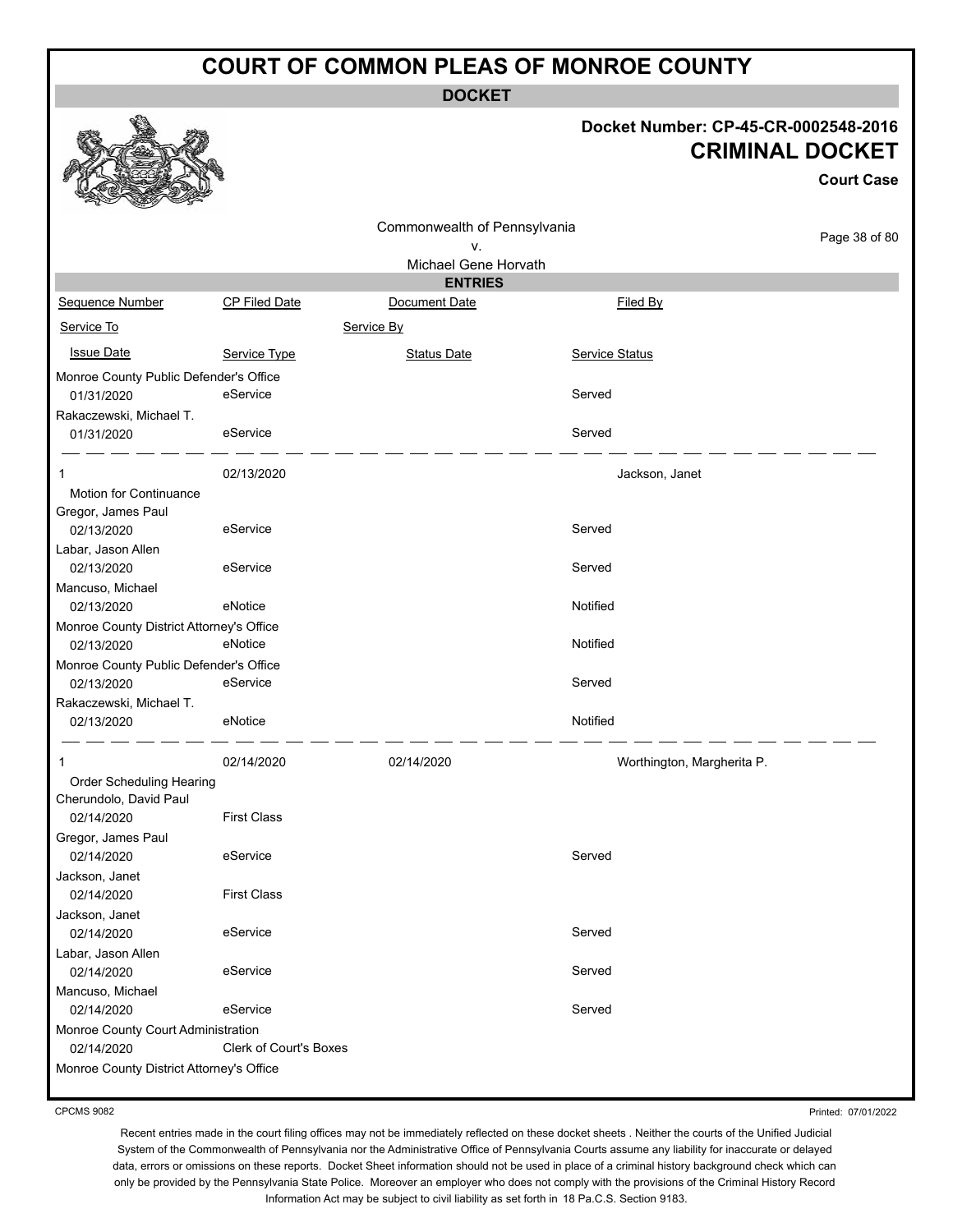**DOCKET**



#### **Docket Number: CP-45-CR-0002548-2016 CRIMINAL DOCKET**

**Court Case**

|                                                      |                               | Commonwealth of Pennsylvania |                            |               |
|------------------------------------------------------|-------------------------------|------------------------------|----------------------------|---------------|
|                                                      |                               | ۷.                           |                            | Page 39 of 80 |
|                                                      |                               | Michael Gene Horvath         |                            |               |
|                                                      |                               | <b>ENTRIES</b>               |                            |               |
| Sequence Number                                      | <b>CP Filed Date</b>          | Document Date                | Filed By                   |               |
| Service To                                           |                               | Service By                   |                            |               |
| <b>Issue Date</b>                                    | Service Type                  | <b>Status Date</b>           | Service Status             |               |
| 02/14/2020                                           | eService                      |                              | Served                     |               |
| Monroe County Probation                              |                               |                              |                            |               |
| 02/14/2020                                           | <b>Clerk of Court's Boxes</b> |                              |                            |               |
| Monroe County Public Defender's Office               |                               |                              |                            |               |
| 02/14/2020                                           | eService                      |                              | Served                     |               |
| Monroe County Sheriff                                |                               |                              |                            |               |
| 02/14/2020                                           | <b>Clerk of Court's Boxes</b> |                              |                            |               |
| Other                                                |                               |                              |                            |               |
| 02/14/2020                                           | <b>Clerk of Court's Boxes</b> |                              |                            |               |
| Rakaczewski, Michael T.                              |                               |                              |                            |               |
| 02/14/2020                                           | eService                      |                              | Served                     |               |
|                                                      |                               |                              |                            |               |
| $\mathbf 1$                                          | 02/21/2020                    | 02/20/2020                   | Worthington, Margherita P. |               |
| <b>Order After Pretrial Conference-Directives</b>    |                               |                              |                            |               |
| Cherundolo, David Paul                               |                               |                              |                            |               |
| 02/21/2020                                           | <b>First Class</b>            |                              |                            |               |
| Gregor, James Paul                                   |                               |                              |                            |               |
| 02/21/2020                                           | eService                      |                              | Served                     |               |
| Jackson, Janet                                       |                               |                              |                            |               |
| 02/21/2020                                           | eService                      |                              | Served                     |               |
| Labar, Jason Allen                                   |                               |                              |                            |               |
| 02/21/2020                                           | eService                      |                              | Served                     |               |
| Mancuso, Michael                                     |                               |                              |                            |               |
| 02/21/2020                                           | eService                      |                              | Served                     |               |
| Monroe County Court Administration                   |                               |                              |                            |               |
| 02/21/2020                                           | Clerk of Court's Boxes        |                              |                            |               |
| Monroe County District Attorney's Office             |                               |                              |                            |               |
| 02/21/2020 eService                                  |                               |                              | Served                     |               |
| Monroe County Public Defender's Office<br>02/21/2020 | eService                      |                              | Served                     |               |
|                                                      |                               |                              |                            |               |
| Monroe County Sheriff's Department<br>02/21/2020     | Clerk of Court's Boxes        |                              |                            |               |
|                                                      |                               |                              |                            |               |
| Other<br>02/21/2020                                  | Clerk of Court's Boxes        |                              |                            |               |
| Rakaczewski, Michael T.                              |                               |                              |                            |               |
| 02/21/2020                                           | eService                      |                              | Served                     |               |
|                                                      |                               |                              |                            |               |
|                                                      |                               |                              |                            |               |

CPCMS 9082

Printed: 07/01/2022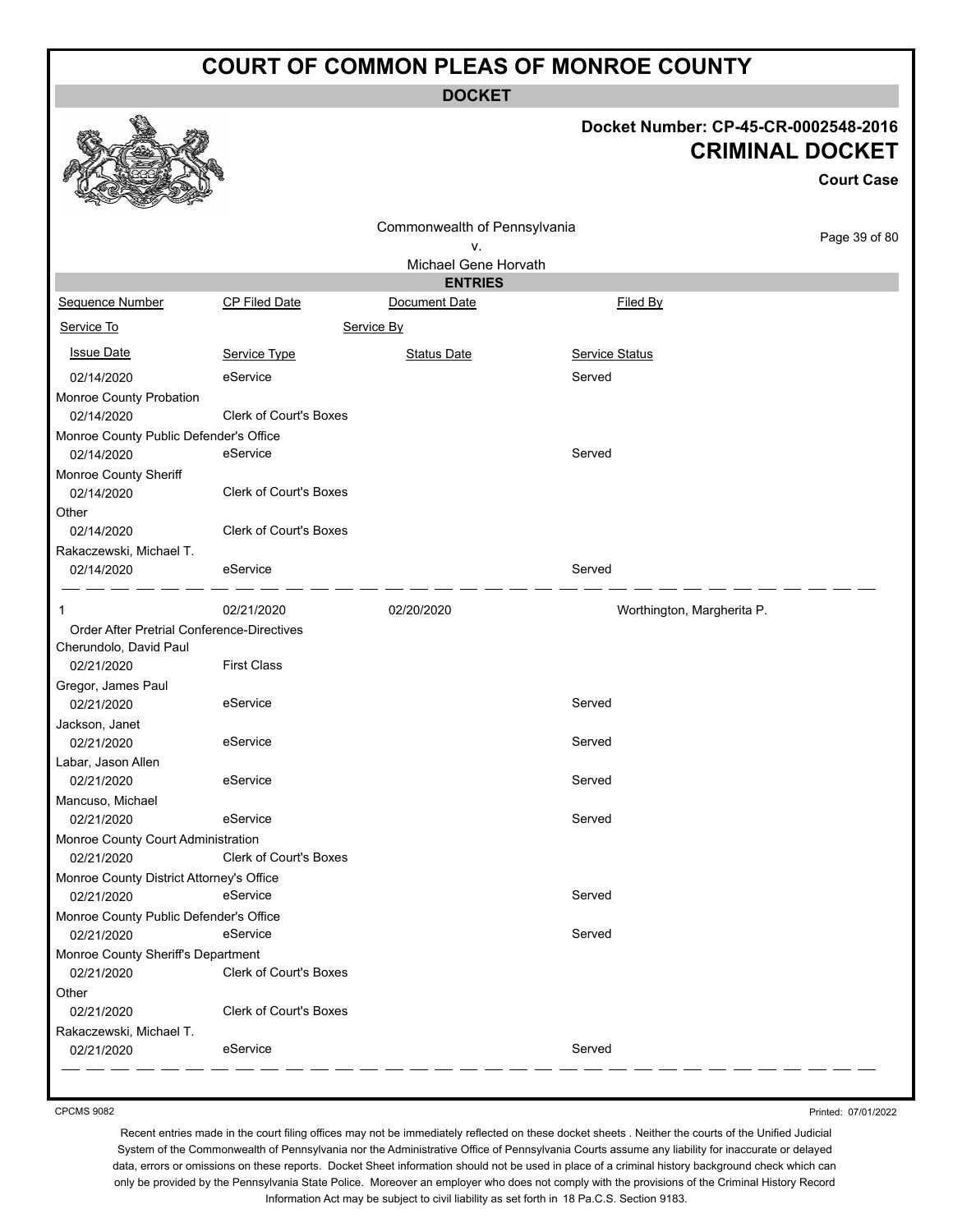**DOCKET**

#### **Docket Number: CP-45-CR-0002548-2016 CRIMINAL DOCKET**

**Court Case**

|                                          |                      | Commonwealth of Pennsylvania |                |               |
|------------------------------------------|----------------------|------------------------------|----------------|---------------|
|                                          |                      | ۷.                           |                | Page 40 of 80 |
|                                          |                      | Michael Gene Horvath         |                |               |
|                                          |                      | <b>ENTRIES</b>               |                |               |
| Sequence Number                          | <b>CP Filed Date</b> | Document Date                | Filed By       |               |
| Service To                               |                      | Service By                   |                |               |
| <b>Issue Date</b>                        | Service Type         | <b>Status Date</b>           | Service Status |               |
| 1                                        | 03/24/2020           |                              | Jackson, Janet |               |
| Motion for Payment of Cost               |                      |                              |                |               |
| Gregor, James Paul                       |                      |                              |                |               |
| 03/24/2020                               | eService             |                              | Served         |               |
| Labar, Jason Allen                       |                      |                              |                |               |
| 03/24/2020                               | eService             |                              | Served         |               |
| Mancuso, Michael<br>03/24/2020           | eNotice              |                              | Notified       |               |
| Monroe County District Attorney's Office |                      |                              |                |               |
| 03/24/2020                               | eNotice              |                              | Notified       |               |
| Monroe County Public Defender's Office   |                      |                              |                |               |
| 03/24/2020                               | eService             |                              | Served         |               |
| Rakaczewski, Michael T.                  |                      |                              |                |               |
| 03/24/2020                               | eNotice              |                              | Notified       |               |
| 1                                        | 04/03/2020           |                              | Jackson, Janet |               |
| Petition for Payment of Counsel Fee      |                      |                              |                |               |
| Gregor, James Paul                       |                      |                              |                |               |
| 04/03/2020                               | eService             |                              | Served         |               |
| Labar, Jason Allen<br>04/03/2020         | eService             |                              | Served         |               |
| Mancuso, Michael                         |                      |                              |                |               |
| 04/03/2020                               | eNotice              |                              | Notified       |               |
| Monroe County District Attorney's Office |                      |                              |                |               |
| 04/03/2020                               | eNotice              |                              | Notified       |               |
| Monroe County Public Defender's Office   |                      |                              |                |               |
| 04/03/2020                               | eService             |                              | Served         |               |
| Rakaczewski, Michael T.                  |                      |                              |                |               |
| 04/03/2020                               | eNotice              |                              | Notified       |               |
| 1                                        | 04/10/2020           |                              | Jackson, Janet |               |
| Petition for Payment of Costs            |                      |                              |                |               |
| Gregor, James Paul                       |                      |                              |                |               |
| 04/11/2020                               | eService             |                              | Served         |               |
| Labar, Jason Allen<br>04/11/2020         | eService             |                              | Served         |               |
| Mancuso, Michael                         |                      |                              |                |               |
|                                          |                      |                              |                |               |

CPCMS 9082

Recent entries made in the court filing offices may not be immediately reflected on these docket sheets . Neither the courts of the Unified Judicial System of the Commonwealth of Pennsylvania nor the Administrative Office of Pennsylvania Courts assume any liability for inaccurate or delayed data, errors or omissions on these reports. Docket Sheet information should not be used in place of a criminal history background check which can only be provided by the Pennsylvania State Police. Moreover an employer who does not comply with the provisions of the Criminal History Record Information Act may be subject to civil liability as set forth in 18 Pa.C.S. Section 9183.

Printed: 07/01/2022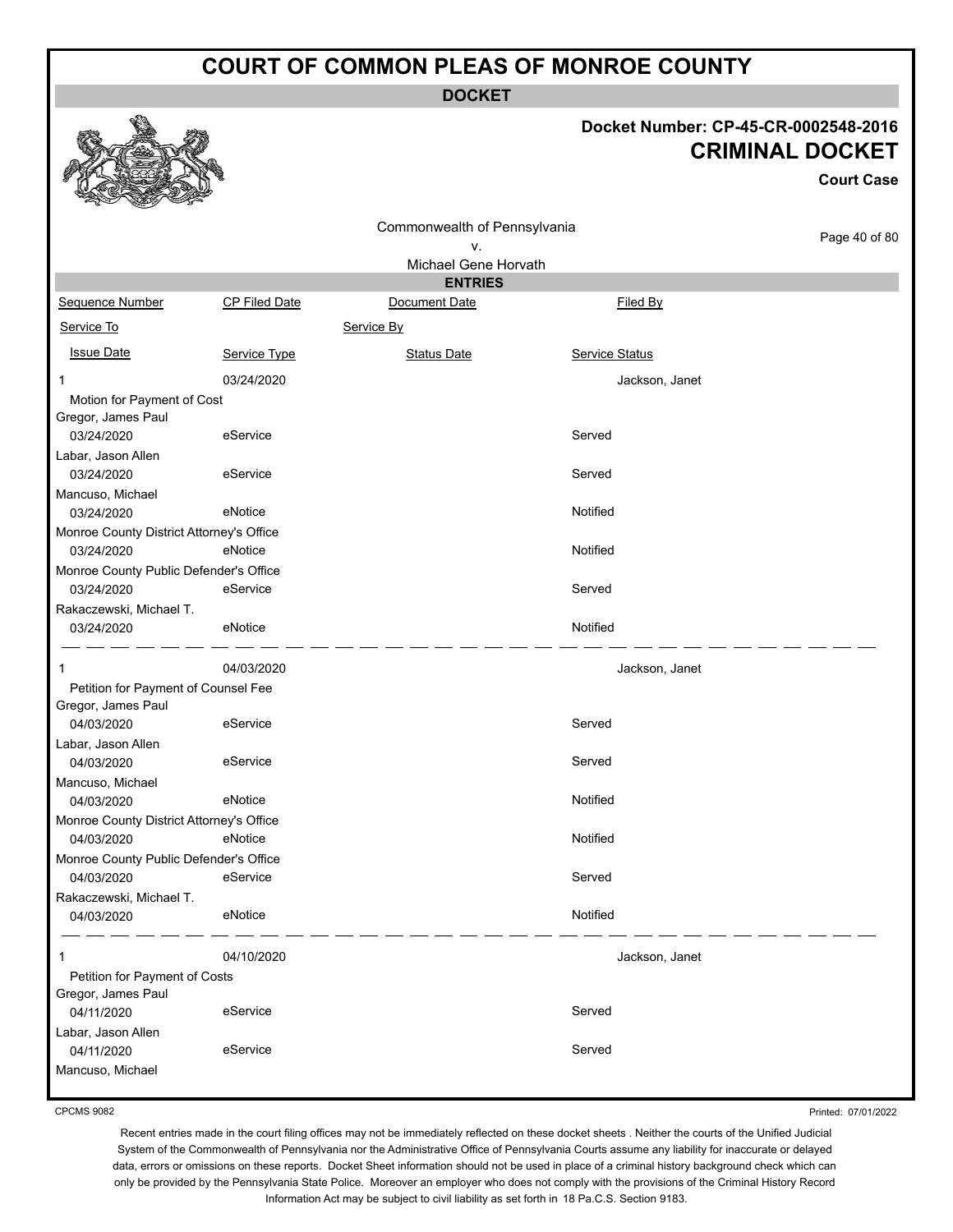**DOCKET**

#### **Docket Number: CP-45-CR-0002548-2016 CRIMINAL DOCKET**

**Court Case**

|                                          |               | Commonwealth of Pennsylvania |                       |               |
|------------------------------------------|---------------|------------------------------|-----------------------|---------------|
|                                          |               | ۷.                           |                       | Page 41 of 80 |
|                                          |               | Michael Gene Horvath         |                       |               |
|                                          |               | <b>ENTRIES</b>               |                       |               |
| Sequence Number                          | CP Filed Date | Document Date                | Filed By              |               |
| Service To                               |               | Service By                   |                       |               |
| <b>Issue Date</b>                        | Service Type  | <b>Status Date</b>           | <b>Service Status</b> |               |
| 04/11/2020                               | eService      |                              | Served                |               |
| Monroe County District Attorney's Office |               |                              |                       |               |
| 04/11/2020                               | eService      |                              | Served                |               |
| Monroe County Public Defender's Office   |               |                              |                       |               |
| 04/11/2020                               | eService      |                              | Served                |               |
| Rakaczewski, Michael T.                  |               |                              |                       |               |
| 04/11/2020                               | eService      |                              | Served                |               |
| 1                                        | 05/11/2020    |                              | Jackson, Janet        |               |
| <b>Motion for Counsel Fees</b>           |               |                              |                       |               |
| Gregor, James Paul                       |               |                              |                       |               |
| 05/12/2020                               | eService      |                              | Served                |               |
| Labar, Jason Allen                       |               |                              |                       |               |
| 05/12/2020                               | eService      |                              | Served                |               |
| Mancuso, Michael                         |               |                              |                       |               |
| 05/12/2020                               | eService      |                              | Served                |               |
| Monroe County District Attorney's Office |               |                              |                       |               |
| 05/12/2020                               | eService      |                              | Served                |               |
| Monroe County Public Defender's Office   |               |                              |                       |               |
| 05/12/2020                               | eService      |                              | Served                |               |
| Rakaczewski, Michael T.                  |               |                              |                       |               |
| 05/12/2020                               | eService      |                              | Served                |               |
| 1                                        | 05/27/2020    |                              | Jackson, Janet        |               |
| Motion for Payment                       |               |                              |                       |               |
| Gregor, James Paul                       |               |                              |                       |               |
| 05/27/2020                               | eService      |                              | Served                |               |
| Labar, Jason Allen                       |               |                              |                       |               |
| 05/27/2020                               | eService      |                              | Served                |               |
| Mancuso, Michael                         |               |                              |                       |               |
| 05/27/2020                               | eService      |                              | Served                |               |
| Monroe County District Attorney's Office |               |                              |                       |               |
| 05/27/2020                               | eService      |                              | Served                |               |
| Monroe County Public Defender's Office   |               |                              |                       |               |
| 05/27/2020                               | eService      |                              | Served                |               |
| Rakaczewski, Michael T.                  |               |                              |                       |               |
| 05/27/2020                               | eService      |                              | Served                |               |

CPCMS 9082

Printed: 07/01/2022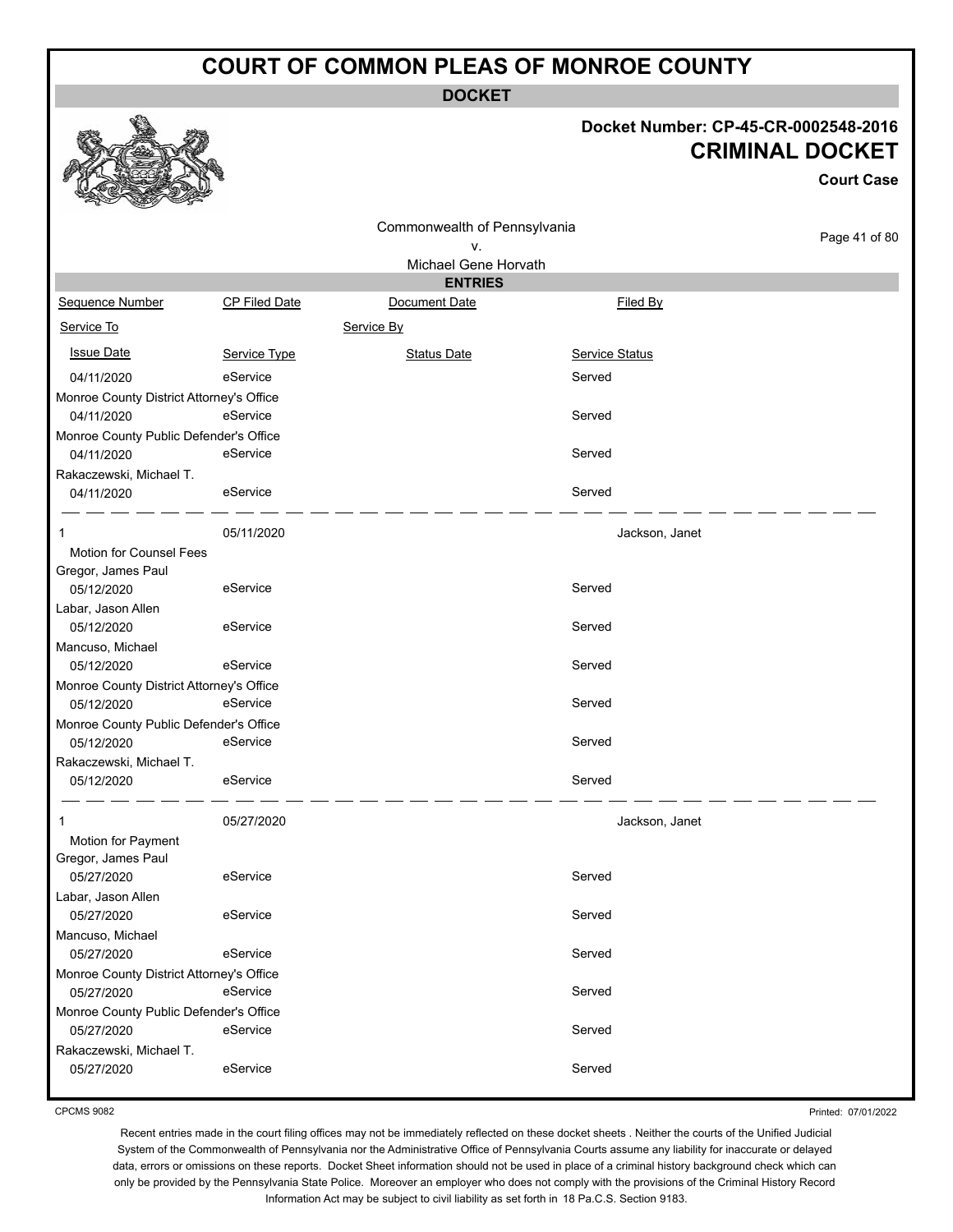**DOCKET**

#### **Docket Number: CP-45-CR-0002548-2016 CRIMINAL DOCKET**

**Court Case**

| $\sim$<br><b>SELENGER</b><br>$-2$                      |               |                              |                |               |
|--------------------------------------------------------|---------------|------------------------------|----------------|---------------|
|                                                        |               | Commonwealth of Pennsylvania |                |               |
|                                                        |               | ٧.                           |                | Page 42 of 80 |
|                                                        |               | Michael Gene Horvath         |                |               |
|                                                        |               | <b>ENTRIES</b>               |                |               |
| Sequence Number                                        | CP Filed Date | Document Date                | Filed By       |               |
| Service To                                             |               | Service By                   |                |               |
| <b>Issue Date</b>                                      | Service Type  | <b>Status Date</b>           | Service Status |               |
| 1                                                      | 06/09/2020    |                              | Jackson, Janet |               |
| Motion for Counsel Fees<br>Gregor, James Paul          |               |                              |                |               |
| 06/09/2020                                             | eService      |                              | Served         |               |
| Labar, Jason Allen                                     |               |                              |                |               |
| 06/09/2020                                             | eService      |                              | Served         |               |
| Mancuso, Michael                                       |               |                              |                |               |
| 06/09/2020                                             | eService      |                              | Served         |               |
| Monroe County District Attorney's Office               |               |                              |                |               |
| 06/09/2020                                             | eService      |                              | Served         |               |
| Monroe County Public Defender's Office                 |               |                              |                |               |
| 06/09/2020                                             | eService      |                              | Served         |               |
| Rakaczewski, Michael T.                                |               |                              |                |               |
| 06/09/2020                                             | eService      |                              | Served         |               |
| 1                                                      | 06/22/2020    |                              | Jackson, Janet |               |
| Motion for Payment                                     |               |                              |                |               |
| Gregor, James Paul                                     |               |                              |                |               |
| 06/22/2020                                             | eService      |                              | Served         |               |
| Labar, Jason Allen                                     |               |                              |                |               |
| 06/22/2020                                             | eService      |                              | Served         |               |
| Mancuso, Michael                                       | eService      |                              | Served         |               |
| 06/22/2020<br>Monroe County District Attorney's Office |               |                              |                |               |
| 06/22/2020                                             | eService      |                              | Served         |               |
| Monroe County Public Defender's Office                 |               |                              |                |               |
| 06/22/2020                                             | eService      |                              | Served         |               |
| Rakaczewski, Michael T.                                |               |                              |                |               |
| 06/22/2020                                             | eService      |                              | Served         |               |
|                                                        | 06/25/2020    |                              | Jackson, Janet |               |
| Motion for Payment                                     |               |                              |                |               |
| Gregor, James Paul                                     |               |                              |                |               |
| 06/25/2020                                             | eService      |                              | Served         |               |
| Labar, Jason Allen                                     |               |                              |                |               |
| 06/25/2020                                             | eService      |                              | Served         |               |
|                                                        |               |                              |                |               |

CPCMS 9082

Printed: 07/01/2022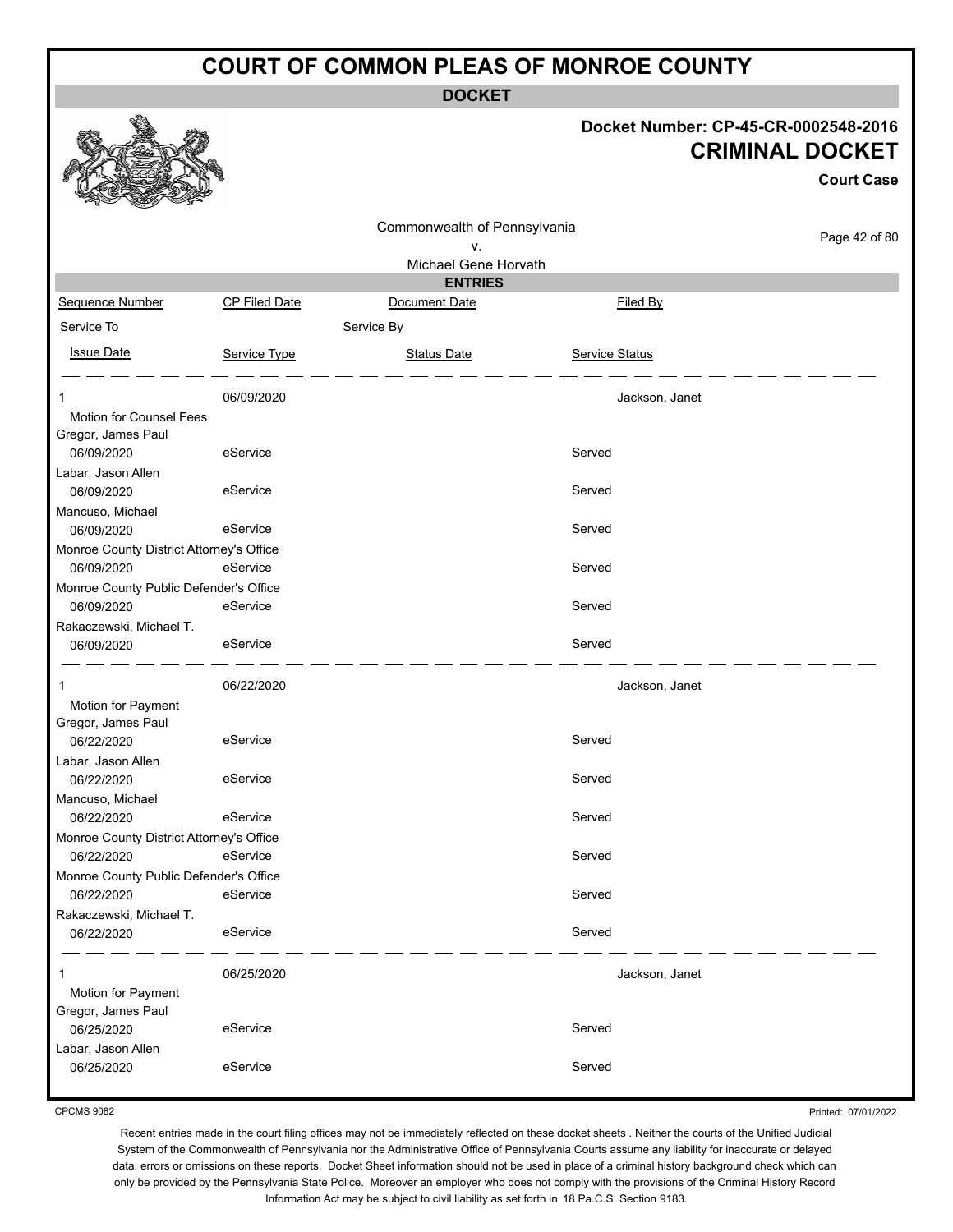**DOCKET**

#### **Docket Number: CP-45-CR-0002548-2016 CRIMINAL DOCKET**

|                                                                                 |               |                                    |                | <b>Court Case</b> |
|---------------------------------------------------------------------------------|---------------|------------------------------------|----------------|-------------------|
|                                                                                 |               | Commonwealth of Pennsylvania<br>V. |                | Page 43 of 80     |
|                                                                                 |               | Michael Gene Horvath               |                |                   |
|                                                                                 |               | <b>ENTRIES</b>                     |                |                   |
| Sequence Number                                                                 | CP Filed Date | Document Date                      | Filed By       |                   |
| Service To                                                                      |               | Service By                         |                |                   |
| <b>Issue Date</b>                                                               | Service Type  | <b>Status Date</b>                 | Service Status |                   |
| Mancuso, Michael<br>06/25/2020                                                  | eService      |                                    | Served         |                   |
| Monroe County District Attorney's Office<br>06/25/2020                          | eService      |                                    | Served         |                   |
| Monroe County Public Defender's Office<br>06/25/2020                            | eService      |                                    | Served         |                   |
| Rakaczewski, Michael T.<br>06/25/2020                                           | eService      |                                    | Served         |                   |
| 1                                                                               | 08/04/2020    |                                    | Jackson, Janet |                   |
| Motion for Counsel Fees<br>Gregor, James Paul<br>08/04/2020                     | eService      |                                    | Served         |                   |
| Labar, Jason Allen<br>08/04/2020                                                | eService      |                                    | Served         |                   |
| Mancuso, Michael<br>08/04/2020                                                  | eService      |                                    | Served         |                   |
| Monroe County District Attorney's Office<br>08/04/2020                          | eService      |                                    | Served         |                   |
| Monroe County Public Defender's Office                                          |               |                                    |                |                   |
| 08/04/2020                                                                      | eService      |                                    | Served         |                   |
| Rakaczewski, Michael T.<br>08/04/2020                                           | eService      |                                    | Served         |                   |
| $\overline{2}$<br>Petition for Payment of Costs<br>Gregor, James Paul           | 08/04/2020    |                                    | Jackson, Janet |                   |
| 08/04/2020                                                                      | eService      |                                    | Served         |                   |
| Labar, Jason Allen<br>08/04/2020                                                | eService      |                                    | Served         |                   |
| Mancuso, Michael<br>08/04/2020                                                  | eService      |                                    | Served         |                   |
| Monroe County District Attorney's Office<br>08/04/2020                          | eService      |                                    | Served         |                   |
| Monroe County Public Defender's Office<br>08/04/2020<br>Rakaczewski, Michael T. | eService      |                                    | Served         |                   |

CPCMS 9082

Printed: 07/01/2022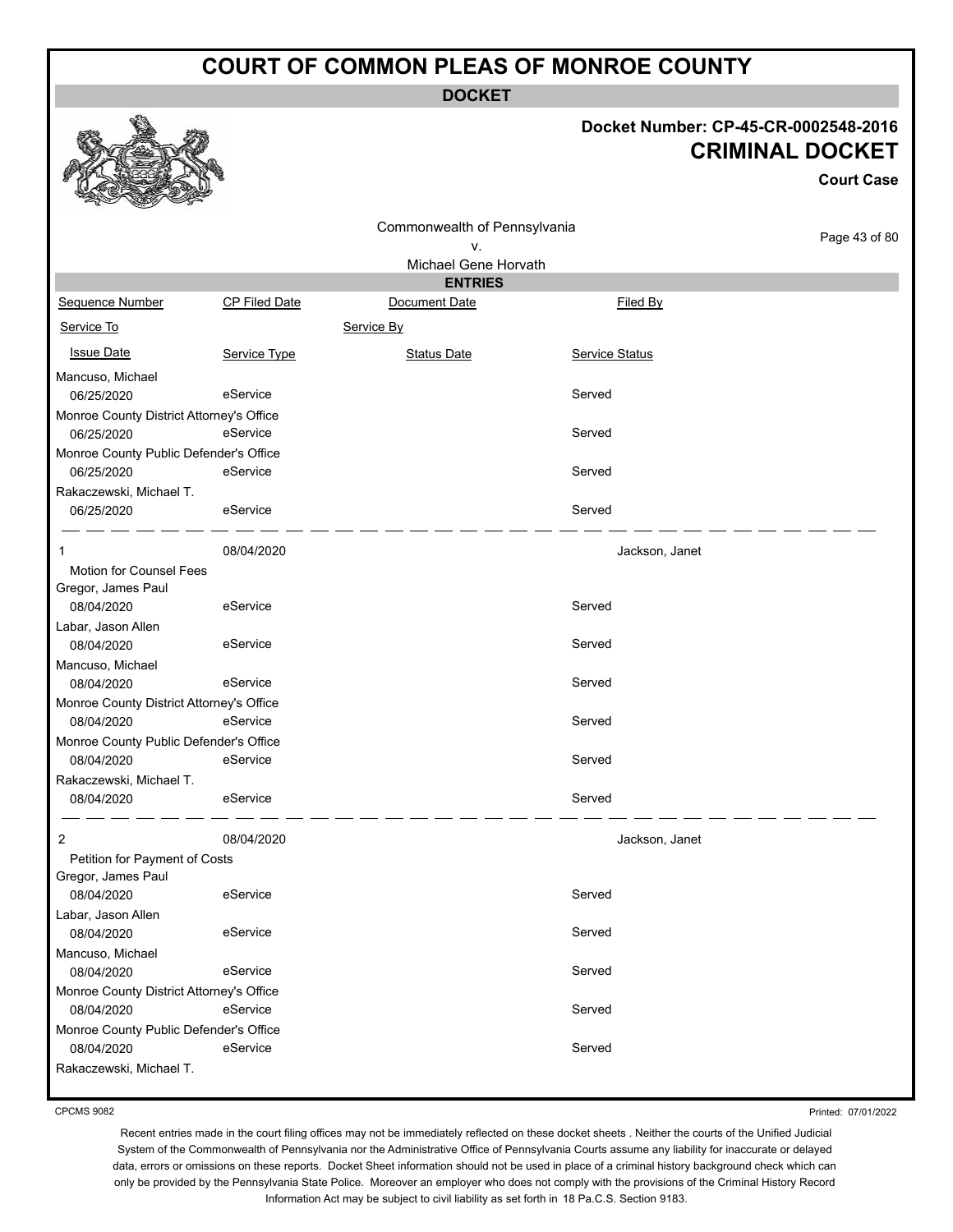**DOCKET**

## **Docket Number: CP-45-CR-0002548-2016 CRIMINAL DOCKET**

**Court Case**

|                                                  |                               | Commonwealth of Pennsylvania |                            |               |
|--------------------------------------------------|-------------------------------|------------------------------|----------------------------|---------------|
|                                                  |                               | ν.                           |                            | Page 44 of 80 |
|                                                  |                               | Michael Gene Horvath         |                            |               |
|                                                  |                               | <b>ENTRIES</b>               |                            |               |
| Sequence Number                                  | <b>CP Filed Date</b>          | Document Date                | Filed By                   |               |
| Service To                                       |                               | Service By                   |                            |               |
| <b>Issue Date</b>                                | Service Type                  | <b>Status Date</b>           | Service Status             |               |
| 08/04/2020                                       | eService                      |                              | Served                     |               |
| 1                                                | 08/19/2020                    |                              | Jackson, Janet             |               |
| Motion for Continuance<br>Gregor, James Paul     |                               |                              |                            |               |
| 08/19/2020                                       | eService                      |                              | Served                     |               |
| Labar, Jason Allen<br>08/19/2020                 | eService                      |                              | Served                     |               |
| Mancuso, Michael                                 |                               |                              |                            |               |
| 08/19/2020                                       | eNotice                       |                              | Notified                   |               |
| Monroe County District Attorney's Office         |                               |                              |                            |               |
| 08/19/2020                                       | eNotice                       |                              | Notified                   |               |
| Monroe County Public Defender's Office           |                               |                              |                            |               |
| 08/19/2020                                       | eService                      |                              | Served                     |               |
| Rakaczewski, Michael T.<br>08/19/2020            | eNotice                       |                              | Notified                   |               |
| 1                                                | 08/20/2020                    | 08/20/2020                   | Worthington, Margherita P. |               |
| Order Granting Motion for Continuance            |                               |                              |                            |               |
| Cherundolo, David Paul                           |                               |                              |                            |               |
| 08/20/2020                                       | <b>First Class</b>            |                              |                            |               |
| Gregor, James Paul<br>08/20/2020                 | eService                      |                              | Served                     |               |
| Jackson, Janet                                   |                               |                              |                            |               |
| 08/20/2020                                       | eService                      |                              | Served                     |               |
| Labar, Jason Allen                               |                               |                              |                            |               |
| 08/20/2020                                       | eService                      |                              | Served                     |               |
| Mancuso, Michael                                 |                               |                              |                            |               |
| 08/20/2020                                       | eService                      |                              | Served                     |               |
| Monroe County Court Administration               |                               |                              |                            |               |
| 08/20/2020                                       | Clerk of Court's Boxes        |                              |                            |               |
| Monroe County District Attorney's Office         |                               |                              |                            |               |
| 08/20/2020                                       | eService                      |                              | Served                     |               |
| Monroe County Probation Department<br>08/20/2020 | <b>Clerk of Court's Boxes</b> |                              |                            |               |
| Monroe County Public Defender's Office           |                               |                              |                            |               |
| 08/20/2020                                       | eService                      |                              | Served                     |               |
|                                                  |                               |                              |                            |               |

CPCMS 9082

Printed: 07/01/2022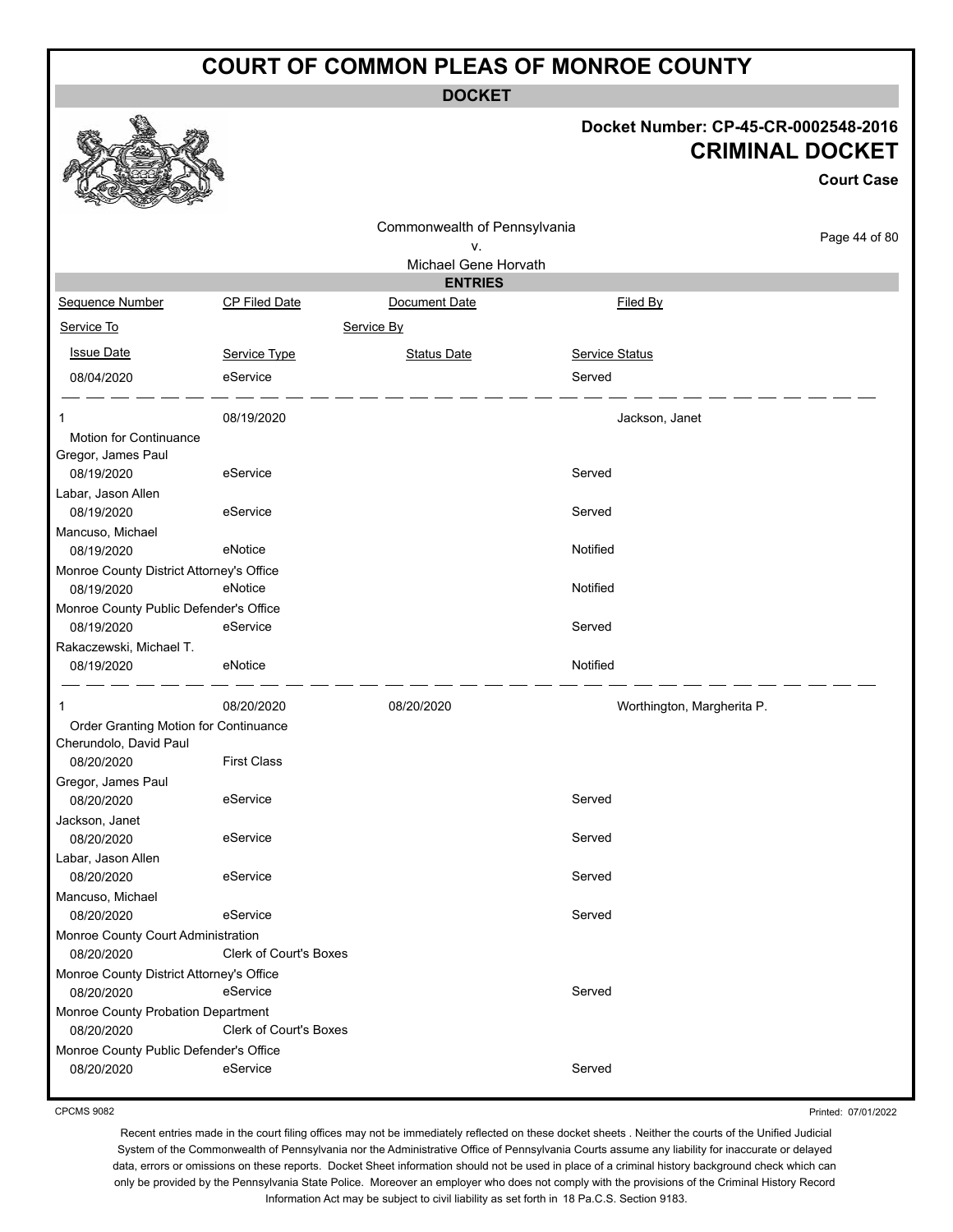**DOCKET**

|                                                           |                        | <b>DUUNEI</b>                          |                |                                                                                     |
|-----------------------------------------------------------|------------------------|----------------------------------------|----------------|-------------------------------------------------------------------------------------|
|                                                           |                        |                                        |                | Docket Number: CP-45-CR-0002548-2016<br><b>CRIMINAL DOCKET</b><br><b>Court Case</b> |
|                                                           |                        | Commonwealth of Pennsylvania           |                | Page 45 of 80                                                                       |
|                                                           |                        | ۷.                                     |                |                                                                                     |
|                                                           |                        | Michael Gene Horvath<br><b>ENTRIES</b> |                |                                                                                     |
| Sequence Number                                           | CP Filed Date          | Document Date                          | Filed By       |                                                                                     |
| Service To                                                |                        | Service By                             |                |                                                                                     |
|                                                           |                        |                                        |                |                                                                                     |
| <b>Issue Date</b>                                         | Service Type           | <b>Status Date</b>                     | Service Status |                                                                                     |
| Monroe County Sheriff's Department<br>08/20/2020<br>Other | Clerk of Court's Boxes |                                        |                |                                                                                     |
| 08/20/2020<br>Rakaczewski, Michael T.                     | Clerk of Court's Boxes |                                        |                |                                                                                     |
| 08/20/2020                                                | eService               |                                        | Served         |                                                                                     |
| Motion for Payment                                        | 08/25/2020             |                                        | Jackson, Janet |                                                                                     |
| Gregor, James Paul<br>08/25/2020                          | eService               |                                        | Served         |                                                                                     |
| Labar, Jason Allen<br>08/25/2020                          | eService               |                                        | Served         |                                                                                     |
| Mancuso, Michael<br>08/25/2020                            | eService               |                                        | Served         |                                                                                     |
| Monroe County District Attorney's Office                  |                        |                                        |                |                                                                                     |
| 08/25/2020                                                | eService               |                                        | Served         |                                                                                     |
| Monroe County Public Defender's Office                    |                        |                                        |                |                                                                                     |
| 08/25/2020                                                | eService               |                                        | Served         |                                                                                     |
| Rakaczewski, Michael T.                                   |                        |                                        |                |                                                                                     |
| 08/25/2020                                                | eService               |                                        | Served         |                                                                                     |
| 1<br>Motion for Counsel Fees                              | 08/31/2020             |                                        | Jackson, Janet |                                                                                     |
| Gregor, James Paul<br>08/31/2020                          | eService               |                                        | Served         |                                                                                     |
| Labar, Jason Allen                                        |                        |                                        |                |                                                                                     |
| 08/31/2020                                                | eService               |                                        | Served         |                                                                                     |
| Mancuso, Michael<br>08/31/2020                            | eService               |                                        | Served         |                                                                                     |
| Monroe County District Attorney's Office                  |                        |                                        |                |                                                                                     |
| 08/31/2020                                                | eService               |                                        | Served         |                                                                                     |
| Monroe County Public Defender's Office                    |                        |                                        |                |                                                                                     |
| 08/31/2020                                                | eService               |                                        | Served         |                                                                                     |
| Rakaczewski, Michael T.                                   |                        |                                        |                |                                                                                     |
| 08/31/2020                                                | eService               |                                        | Served         |                                                                                     |
|                                                           |                        |                                        |                |                                                                                     |

CPCMS 9082

Printed: 07/01/2022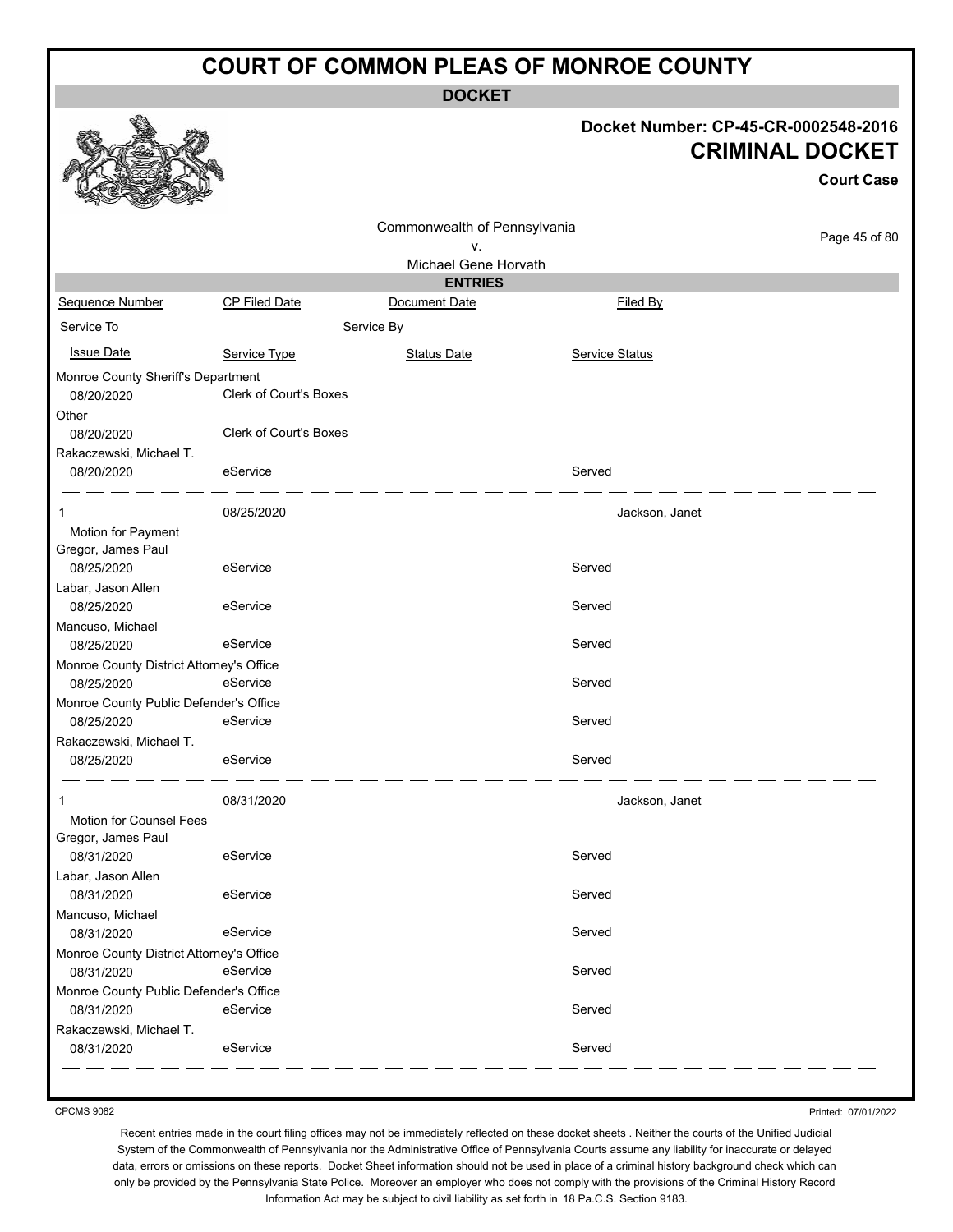**DOCKET**

#### **Docket Number: CP-45-CR-0002548-2016 CRIMINAL DOCKET**

**Court Case**

|                                                        |                      | Commonwealth of Pennsylvania    |                       |               |
|--------------------------------------------------------|----------------------|---------------------------------|-----------------------|---------------|
|                                                        |                      | ۷.                              |                       | Page 46 of 80 |
|                                                        |                      | Michael Gene Horvath            |                       |               |
| Sequence Number                                        | <b>CP Filed Date</b> | <b>ENTRIES</b><br>Document Date | Filed By              |               |
|                                                        |                      |                                 |                       |               |
| Service To                                             |                      | Service By                      |                       |               |
| <b>Issue Date</b>                                      | Service Type         | <b>Status Date</b>              | <b>Service Status</b> |               |
| 1                                                      | 09/28/2020           |                                 | Jackson, Janet        |               |
| Petition for Payment of Costs                          |                      |                                 |                       |               |
| Gregor, James Paul                                     |                      |                                 |                       |               |
| 09/28/2020                                             | eService             |                                 | Served                |               |
| Labar, Jason Allen<br>09/28/2020                       | eService             |                                 | Served                |               |
| Mancuso, Michael                                       |                      |                                 |                       |               |
| 09/28/2020                                             | eNotice              |                                 | Notified              |               |
| Monroe County District Attorney's Office               |                      |                                 |                       |               |
| 09/28/2020                                             | eNotice              |                                 | Notified              |               |
| Monroe County Public Defender's Office                 |                      |                                 |                       |               |
| 09/28/2020                                             | eService             |                                 | Served                |               |
| Rakaczewski, Michael T.                                |                      |                                 |                       |               |
| 09/28/2020                                             | eNotice              |                                 | Notified              |               |
| 1                                                      | 10/07/2020           |                                 | Jackson, Janet        |               |
| Motion for Counsel Fees                                |                      |                                 |                       |               |
| Gregor, James Paul                                     |                      |                                 |                       |               |
| 10/08/2020                                             | eService             |                                 | Served                |               |
| Labar, Jason Allen                                     |                      |                                 |                       |               |
| 10/08/2020                                             | eService             |                                 | Served                |               |
| Mancuso, Michael                                       |                      |                                 |                       |               |
| 10/08/2020                                             | eService             |                                 | Served                |               |
| Monroe County District Attorney's Office<br>10/08/2020 | eService             |                                 | Served                |               |
| Monroe County Public Defender's Office                 |                      |                                 |                       |               |
| 10/08/2020                                             | eService             |                                 | Served                |               |
| Rakaczewski, Michael T.                                |                      |                                 |                       |               |
| 10/08/2020                                             | eService             |                                 | Served                |               |
| 1                                                      | 10/29/2020           |                                 | Jackson, Janet        |               |
| Petition For Payment of Costs                          |                      |                                 |                       |               |
| Gregor, James Paul                                     |                      |                                 |                       |               |
| 10/29/2020                                             | eService             |                                 | Served                |               |
| Labar, Jason Allen                                     |                      |                                 |                       |               |
| 10/29/2020                                             | eService             |                                 | Served                |               |
| Mancuso, Michael                                       |                      |                                 |                       |               |

CPCMS 9082

Recent entries made in the court filing offices may not be immediately reflected on these docket sheets . Neither the courts of the Unified Judicial System of the Commonwealth of Pennsylvania nor the Administrative Office of Pennsylvania Courts assume any liability for inaccurate or delayed data, errors or omissions on these reports. Docket Sheet information should not be used in place of a criminal history background check which can only be provided by the Pennsylvania State Police. Moreover an employer who does not comply with the provisions of the Criminal History Record

Information Act may be subject to civil liability as set forth in 18 Pa.C.S. Section 9183.

Printed: 07/01/2022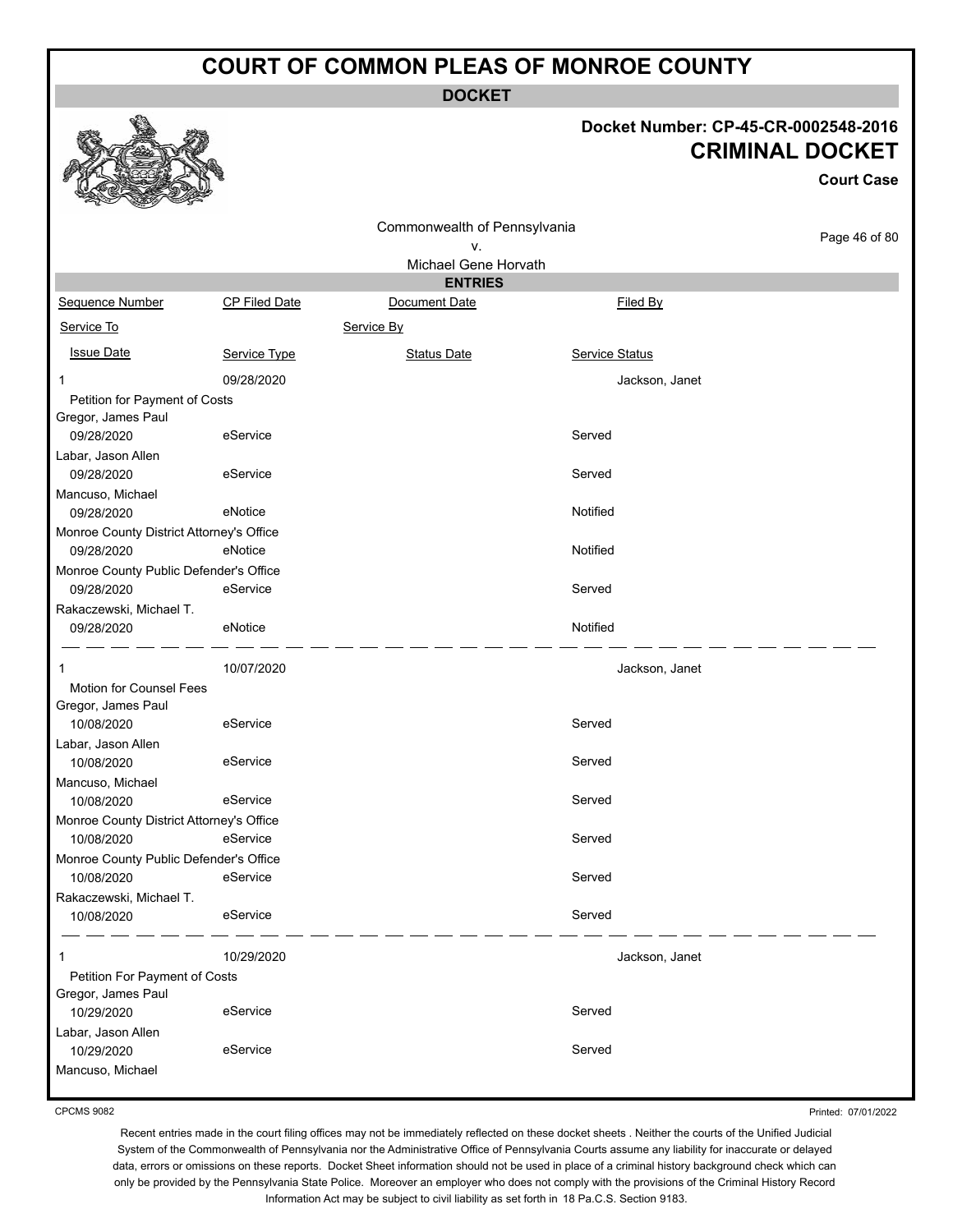**DOCKET**

#### **Docket Number: CP-45-CR-0002548-2016 CRIMINAL DOCKET**

**Court Case**

|                                          |                      | Commonwealth of Pennsylvania |                       |               |
|------------------------------------------|----------------------|------------------------------|-----------------------|---------------|
|                                          |                      | ۷.                           |                       | Page 47 of 80 |
|                                          |                      | Michael Gene Horvath         |                       |               |
|                                          |                      | <b>ENTRIES</b>               |                       |               |
| Sequence Number                          | <b>CP Filed Date</b> | Document Date                | Filed By              |               |
| Service To                               |                      | Service By                   |                       |               |
| <b>Issue Date</b>                        | Service Type         | <b>Status Date</b>           | <b>Service Status</b> |               |
| 10/29/2020                               | eService             |                              | Served                |               |
| Monroe County District Attorney's Office |                      |                              |                       |               |
| 10/29/2020                               | eService             |                              | Served                |               |
| Monroe County Public Defender's Office   |                      |                              |                       |               |
| 10/29/2020                               | eService             |                              | Served                |               |
| Rakaczewski, Michael T.                  |                      |                              |                       |               |
| 10/29/2020                               | eService             |                              | Served                |               |
| 1                                        | 11/17/2020           |                              | Jackson, Janet        |               |
| Petition for Payment of Costs            |                      |                              |                       |               |
| Gregor, James Paul                       |                      |                              |                       |               |
| 11/17/2020                               | eService             |                              | Served                |               |
| Labar, Jason Allen                       |                      |                              |                       |               |
| 11/17/2020                               | eService             |                              | Served                |               |
| Mancuso, Michael                         |                      |                              |                       |               |
| 11/17/2020                               | eService             |                              | Served                |               |
| Monroe County District Attorney's Office |                      |                              |                       |               |
| 11/17/2020                               | eService             |                              | Served                |               |
| Monroe County Public Defender's Office   |                      |                              |                       |               |
| 11/17/2020                               | eService             |                              | Served                |               |
| Rakaczewski, Michael T.                  |                      |                              |                       |               |
| 11/17/2020                               | eService             |                              | Served                |               |
| 1                                        | 11/30/2020           |                              | Jackson, Janet        |               |
| Motion for Counsel Fees                  |                      |                              |                       |               |
| Gregor, James Paul                       |                      |                              |                       |               |
| 11/30/2020                               | eService             |                              | Served                |               |
| Labar, Jason Allen                       |                      |                              |                       |               |
| 11/30/2020                               | eService             |                              | Served                |               |
| Mancuso, Michael                         |                      |                              |                       |               |
| 11/30/2020                               | eService             |                              | Served                |               |
| Monroe County District Attorney's Office |                      |                              |                       |               |
| 11/30/2020                               | eService             |                              | Served                |               |
| Monroe County Public Defender's Office   |                      |                              |                       |               |
| 11/30/2020                               | eService             |                              | Served                |               |
| Rakaczewski, Michael T.                  |                      |                              |                       |               |
| 11/30/2020                               | eService             |                              | Served                |               |
|                                          |                      |                              |                       |               |

CPCMS 9082

Printed: 07/01/2022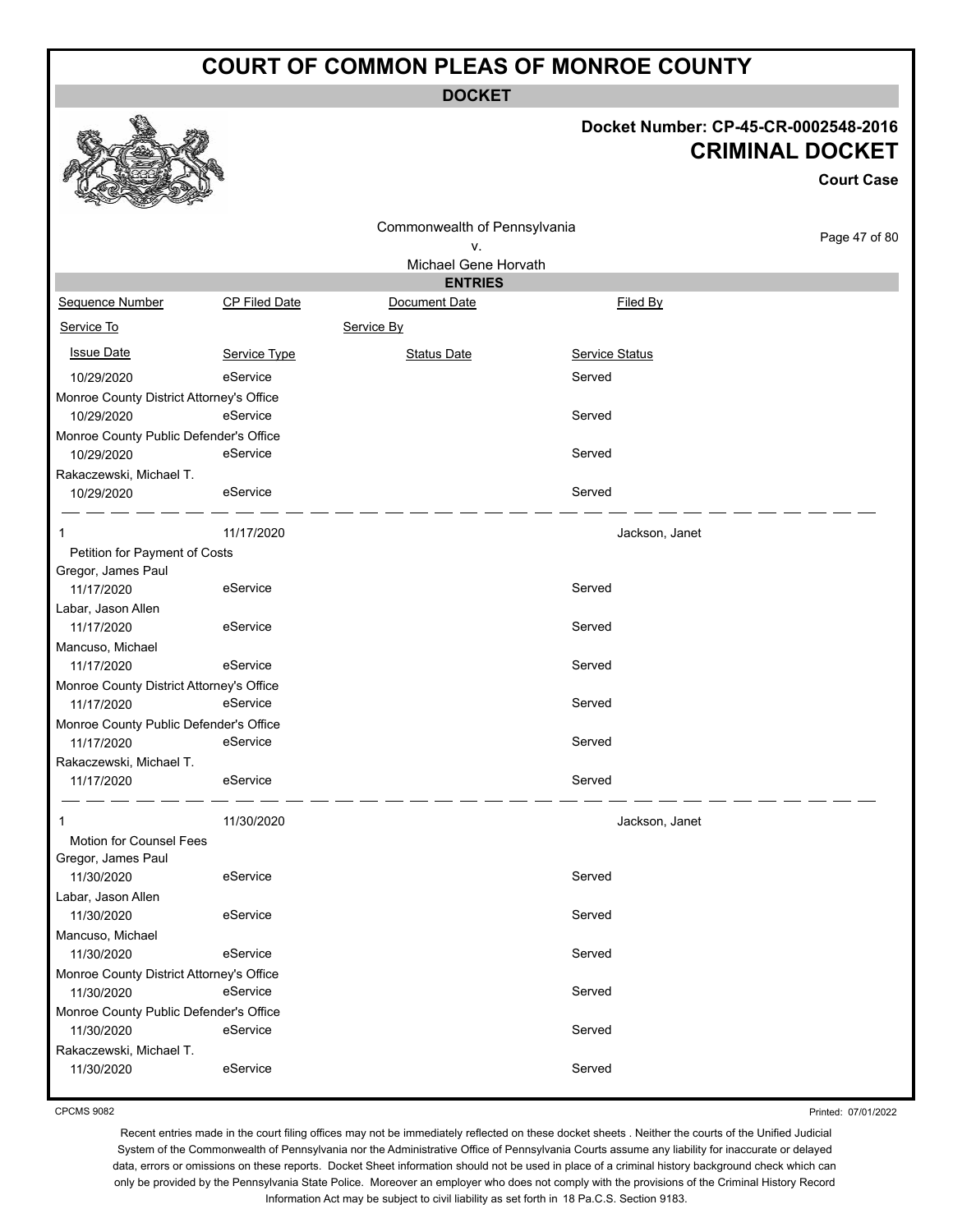**DOCKET**

|                                          |                               |                                                                                                    |                            | Docket Number: CP-45-CR-0002548-2016<br><b>CRIMINAL DOCKET</b><br><b>Court Case</b> |
|------------------------------------------|-------------------------------|----------------------------------------------------------------------------------------------------|----------------------------|-------------------------------------------------------------------------------------|
|                                          |                               |                                                                                                    |                            |                                                                                     |
|                                          |                               | Commonwealth of Pennsylvania                                                                       |                            |                                                                                     |
|                                          |                               | ٧.                                                                                                 |                            | Page 48 of 80                                                                       |
|                                          |                               | Michael Gene Horvath                                                                               |                            |                                                                                     |
|                                          |                               | <b>ENTRIES</b>                                                                                     |                            |                                                                                     |
| Sequence Number                          | <b>CP Filed Date</b>          | Document Date                                                                                      | Filed By                   |                                                                                     |
| Service To                               |                               | Service By                                                                                         |                            |                                                                                     |
|                                          |                               |                                                                                                    |                            |                                                                                     |
| <b>Issue Date</b>                        | Service Type                  | <b>Status Date</b>                                                                                 | <b>Service Status</b>      |                                                                                     |
| 1                                        | 12/07/2020                    |                                                                                                    | Worthington, Margherita P. |                                                                                     |
|                                          |                               | Order Directing Jury Questionnaire be Submitted/PreTrial Conference Scheduled/Jan. 2022 Trial Term |                            |                                                                                     |
| Cherundolo, David Paul                   |                               |                                                                                                    |                            |                                                                                     |
| 12/08/2020                               | <b>First Class</b>            |                                                                                                    |                            |                                                                                     |
| Gregor, James Paul                       |                               |                                                                                                    |                            |                                                                                     |
| 12/08/2020                               | eService                      |                                                                                                    | Served                     |                                                                                     |
| Jackson, Janet                           |                               |                                                                                                    |                            |                                                                                     |
| 12/08/2020                               | eService                      |                                                                                                    | Served                     |                                                                                     |
| Labar, Jason Allen                       |                               |                                                                                                    |                            |                                                                                     |
| 12/08/2020                               | eService                      |                                                                                                    | Served                     |                                                                                     |
| Mancuso, Michael                         |                               |                                                                                                    |                            |                                                                                     |
| 12/08/2020                               | eService                      |                                                                                                    | Served                     |                                                                                     |
| Monroe County Court Administration       |                               |                                                                                                    |                            |                                                                                     |
| 12/08/2020                               | Clerk of Court's Boxes        |                                                                                                    |                            |                                                                                     |
| Monroe County District Attorney's Office |                               |                                                                                                    |                            |                                                                                     |
| 12/08/2020                               | eService                      |                                                                                                    | Served                     |                                                                                     |
| Monroe County Public Defender's Office   |                               |                                                                                                    |                            |                                                                                     |
| 12/08/2020                               | eService                      |                                                                                                    | Served                     |                                                                                     |
| Monroe County Sheriff's Department       |                               |                                                                                                    |                            |                                                                                     |
| 12/08/2020                               | <b>Clerk of Court's Boxes</b> |                                                                                                    |                            |                                                                                     |
| Other                                    |                               |                                                                                                    |                            |                                                                                     |
| 12/08/2020                               | Clerk of Court's Boxes        |                                                                                                    |                            |                                                                                     |
| Rakaczewski, Michael T.                  |                               |                                                                                                    |                            |                                                                                     |
| 12/08/2020                               | eService                      |                                                                                                    | Served                     |                                                                                     |
| 1                                        | 01/13/2021                    |                                                                                                    | Jackson, Janet             |                                                                                     |
| Petition for Payment of Costs            |                               |                                                                                                    |                            |                                                                                     |
| Gregor, James Paul                       |                               |                                                                                                    |                            |                                                                                     |
| 01/13/2021                               | eService                      |                                                                                                    | Served                     |                                                                                     |
| Labar, Jason Allen                       |                               |                                                                                                    |                            |                                                                                     |
| 01/13/2021                               | eService                      |                                                                                                    | Served                     |                                                                                     |
| Mancuso, Michael                         |                               |                                                                                                    |                            |                                                                                     |
| 01/13/2021                               | eService                      |                                                                                                    | Served                     |                                                                                     |
| Monroe County District Attorney's Office |                               |                                                                                                    |                            |                                                                                     |
| 01/13/2021                               | eService                      |                                                                                                    | Served                     |                                                                                     |
| Monroe County Public Defender's Office   |                               |                                                                                                    |                            |                                                                                     |
|                                          |                               |                                                                                                    |                            |                                                                                     |

CPCMS 9082

Printed: 07/01/2022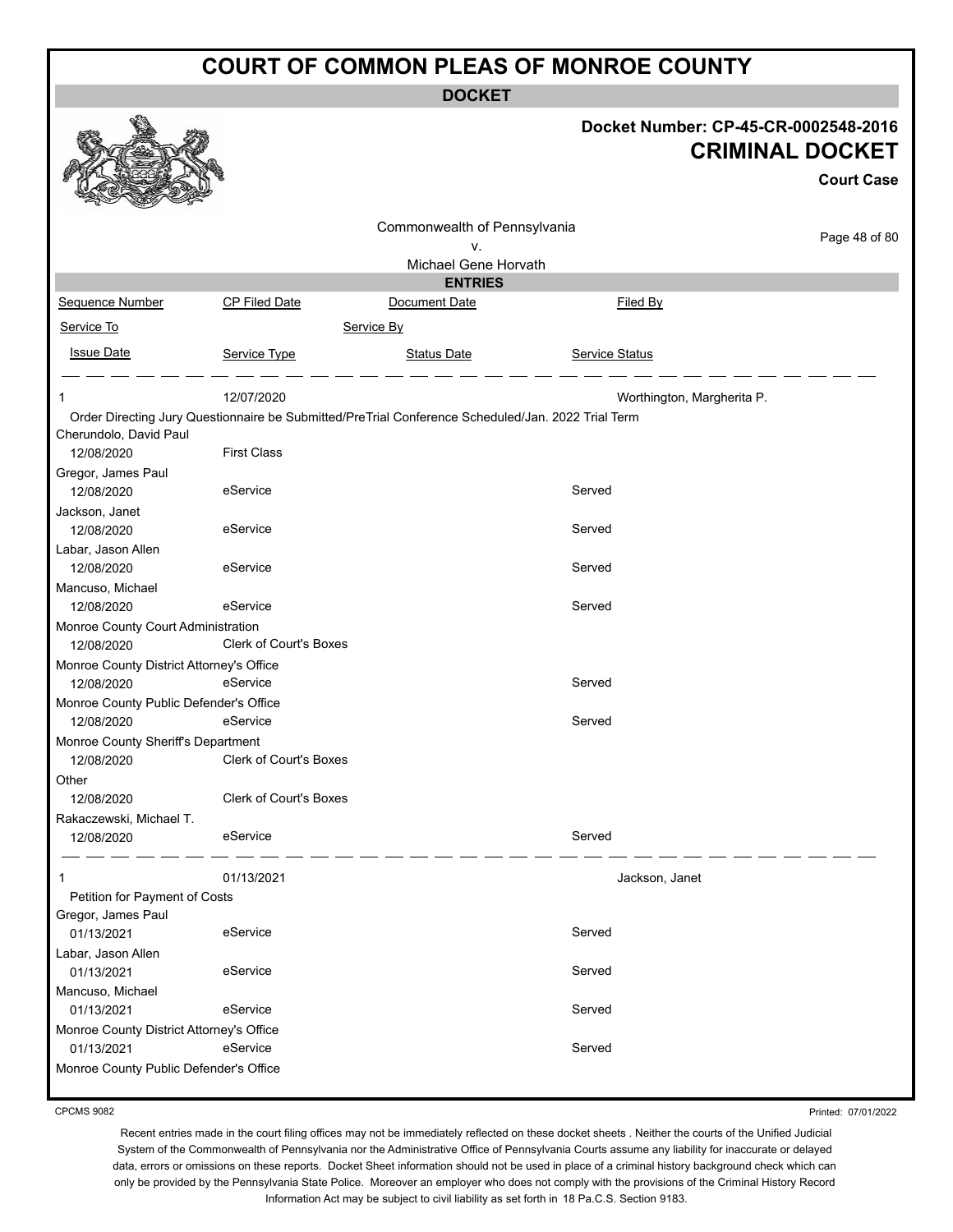**DOCKET**

# **Docket Number: CP-45-CR-0002548-2016 CRIMINAL DOCKET**

**Court Case**

Page 49 of 80 Commonwealth of Pennsylvania v. Michael Gene Horvath **ENTRIES** Sequence Number CP Filed Date Document Date **Document Date** Filed By Service To Service By **Issue Date Service Type** Service Type Status Date Service Status Date Service Status Service Status **Service Status** 01/13/2021 eService Served Rakaczewski, Michael T. 01/13/2021 eService Served 1 01/21/2021 Jackson, Janet Motion for Payment Gregor, James Paul 01/21/2021 eService entrance served Labar, Jason Allen 01/21/2021 eService entertainment of the Served Mancuso, Michael 01/21/2021 eService entertainment of the Served Monroe County District Attorney's Office 01/21/2021 eService entertainment of the Served Monroe County Public Defender's Office 01/21/2021 eService entertainment of the Served Rakaczewski, Michael T. 01/21/2021 eService entertainment of the Served 1 03/04/2021 Jackson, Janet Motion for Counsel Fees Gregor, James Paul 03/04/2021 eService Served Labar, Jason Allen 03/04/2021 eService Served Mancuso, Michael 03/04/2021 eService Served Monroe County District Attorney's Office 03/04/2021 eService Served Monroe County Public Defender's Office 03/04/2021 eService Served Rakaczewski, Michael T. 03/04/2021 eService entertainment of the Served 1 03/10/2021 Jackson, Janet Motion for Payment Gregor, James Paul

CPCMS 9082

Printed: 07/01/2022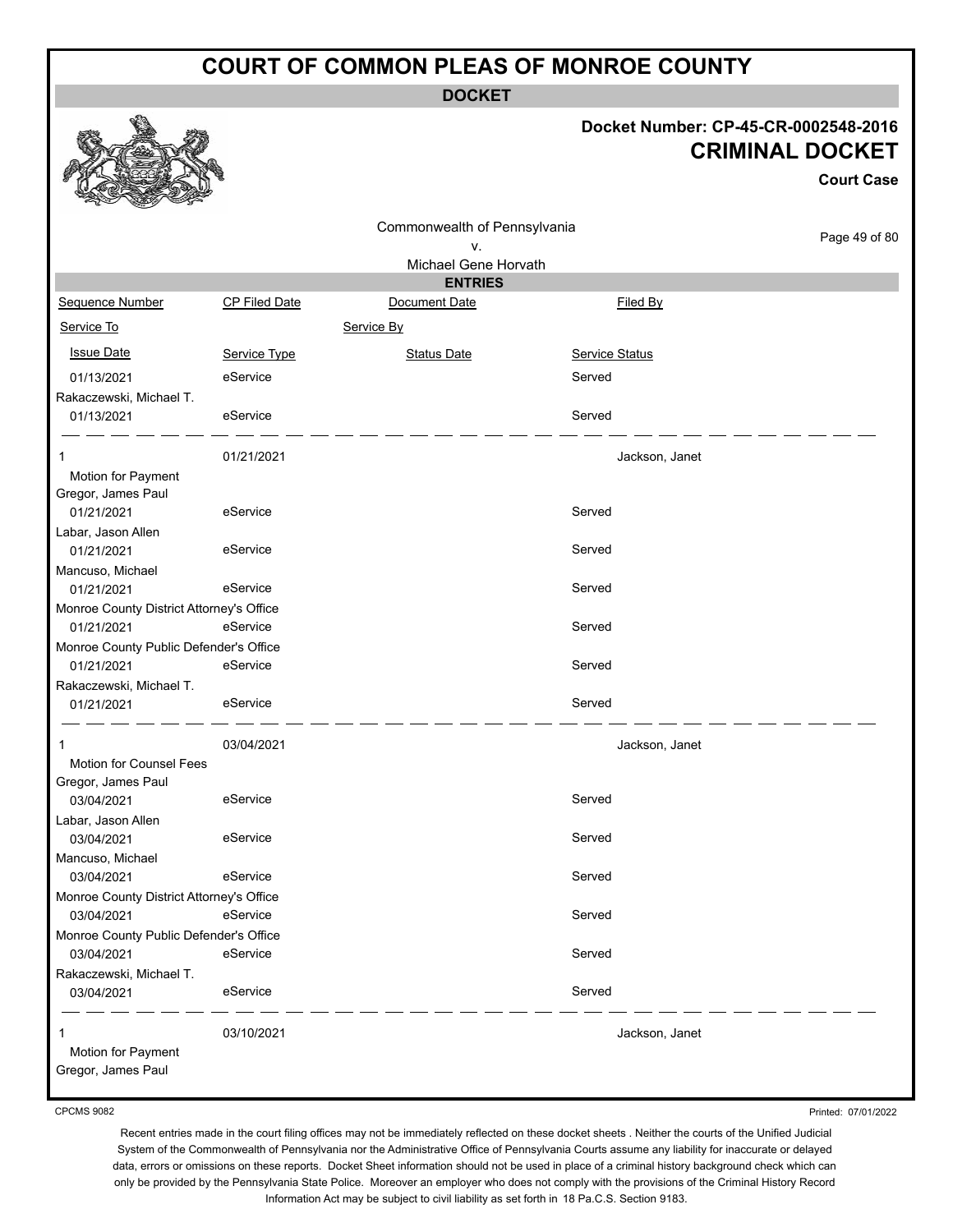**DOCKET**

#### **Docket Number: CP-45-CR-0002548-2016 CRIMINAL DOCKET**

**Court Case**

|                                                      |                      | Commonwealth of Pennsylvania                                               |                            | Page 50 of 80 |
|------------------------------------------------------|----------------------|----------------------------------------------------------------------------|----------------------------|---------------|
|                                                      |                      | ٧.                                                                         |                            |               |
|                                                      |                      | Michael Gene Horvath                                                       |                            |               |
|                                                      |                      | <b>ENTRIES</b>                                                             |                            |               |
| Sequence Number                                      | <b>CP Filed Date</b> | Document Date                                                              | Filed By                   |               |
| Service To                                           |                      | Service By                                                                 |                            |               |
| <b>Issue Date</b>                                    | Service Type         | <b>Status Date</b>                                                         | Service Status             |               |
| 03/10/2021                                           | eService             |                                                                            | Served                     |               |
| Labar, Jason Allen                                   |                      |                                                                            |                            |               |
| 03/10/2021                                           | eService             |                                                                            | Served                     |               |
| Mancuso, Michael                                     |                      |                                                                            |                            |               |
| 03/10/2021                                           | eService             |                                                                            | Served                     |               |
| Monroe County District Attorney's Office             |                      |                                                                            |                            |               |
| 03/10/2021                                           | eService             |                                                                            | Served                     |               |
| Monroe County Public Defender's Office<br>03/10/2021 | eService             |                                                                            | Served                     |               |
|                                                      |                      |                                                                            |                            |               |
| Rakaczewski, Michael T.<br>03/10/2021                | eService             |                                                                            | Served                     |               |
|                                                      |                      |                                                                            |                            |               |
|                                                      | 03/17/2021           |                                                                            | Jackson, Janet             |               |
|                                                      |                      | Ex Parte Petition For Approval of Engagement of Investigator and/or Expert |                            |               |
| Gregor, James Paul                                   |                      |                                                                            |                            |               |
| 03/17/2021                                           | eService             |                                                                            | Served                     |               |
| Labar, Jason Allen                                   |                      |                                                                            |                            |               |
| 03/17/2021                                           | eService             |                                                                            | Served                     |               |
| Mancuso, Michael<br>03/17/2021                       | eService             |                                                                            | Served                     |               |
| Monroe County District Attorney's Office             |                      |                                                                            |                            |               |
| 03/17/2021                                           | eService             |                                                                            | Served                     |               |
| Monroe County Public Defender's Office               |                      |                                                                            |                            |               |
| 03/17/2021                                           | eService             |                                                                            | Served                     |               |
| Rakaczewski, Michael T.                              |                      |                                                                            |                            |               |
| 03/17/2021                                           | eService             |                                                                            | Served                     |               |
|                                                      | 03/18/2021           | 03/18/2021                                                                 | Worthington, Margherita P. |               |
| Order Scheduling Hearing                             |                      |                                                                            |                            |               |
| Gregor, James Paul                                   |                      |                                                                            |                            |               |
| 03/18/2021                                           | eService             |                                                                            | Served                     |               |
| Jackson, Janet                                       |                      |                                                                            |                            |               |
| 03/18/2021                                           | eService             |                                                                            | Served                     |               |
| Labar, Jason Allen                                   |                      |                                                                            |                            |               |
| 03/18/2021                                           | eService             |                                                                            | Served                     |               |
| Mancuso, Michael                                     |                      |                                                                            |                            |               |
| 03/18/2021                                           | eService             |                                                                            | Served                     |               |

CPCMS 9082

Printed: 07/01/2022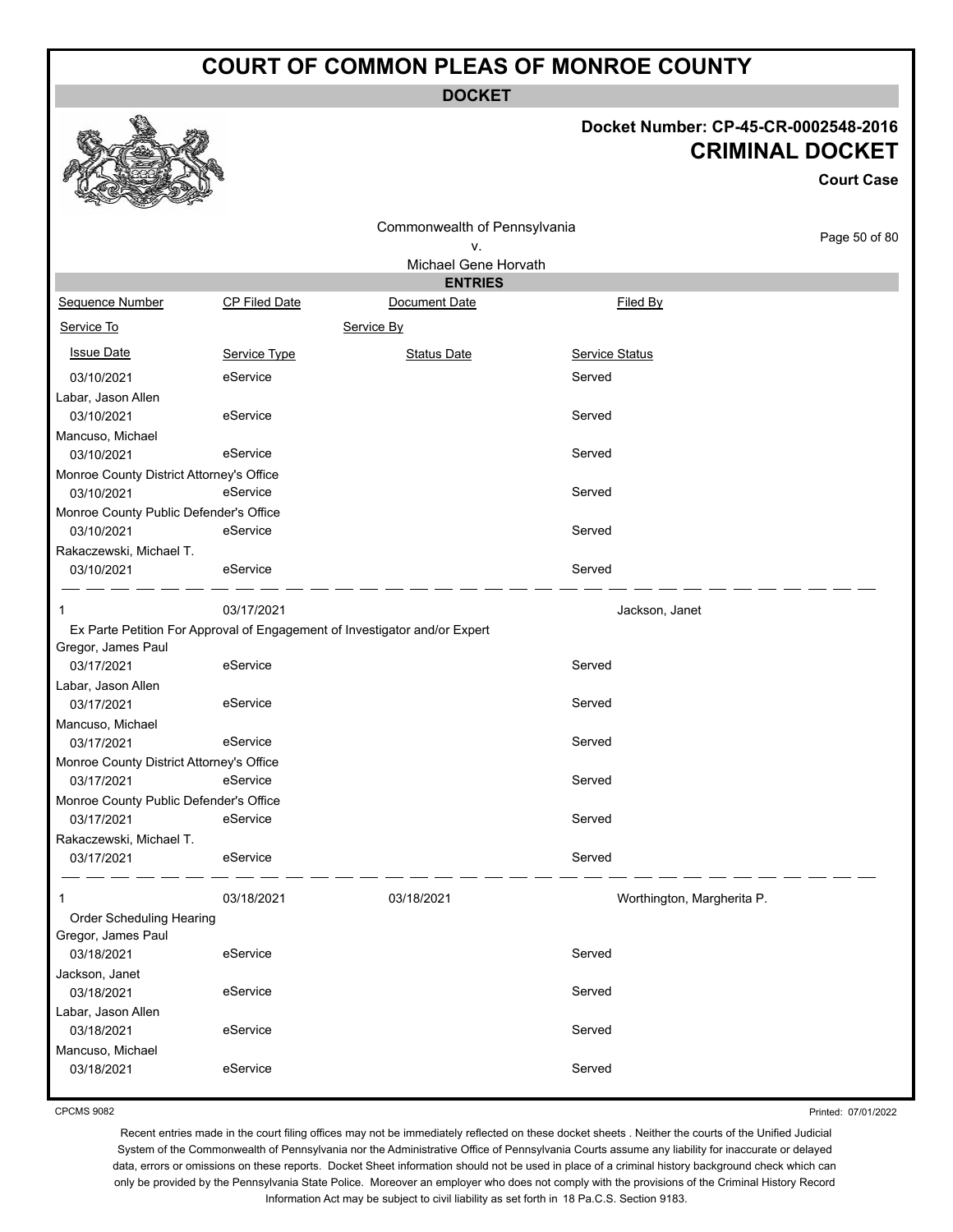**DOCKET**

| Docket Number: CP-45-CR-0002548-2016 |
|--------------------------------------|
| <b>CRIMINAL DOCKET</b>               |

**Court Case**

|                                          |                                                                       |                              |                            | GOULL GASE    |
|------------------------------------------|-----------------------------------------------------------------------|------------------------------|----------------------------|---------------|
|                                          |                                                                       | Commonwealth of Pennsylvania |                            |               |
|                                          |                                                                       | ٧.                           |                            | Page 51 of 80 |
|                                          |                                                                       | Michael Gene Horvath         |                            |               |
|                                          |                                                                       | <b>ENTRIES</b>               |                            |               |
| Sequence Number                          | CP Filed Date                                                         | Document Date                | Filed By                   |               |
| Service To                               | Service By                                                            |                              |                            |               |
| <b>Issue Date</b>                        | Service Type                                                          | <b>Status Date</b>           | Service Status             |               |
| Monroe County Court Administration       |                                                                       |                              |                            |               |
| 03/18/2021                               | Clerk of Court's Boxes                                                |                              |                            |               |
| Monroe County District Attorney's Office |                                                                       |                              |                            |               |
| 03/18/2021                               | eService                                                              |                              | Served                     |               |
| Monroe County Public Defender's Office   |                                                                       |                              |                            |               |
| 03/18/2021                               | eService                                                              |                              | Served                     |               |
| Rakaczewski, Michael T.                  |                                                                       |                              |                            |               |
| 03/18/2021                               | eService                                                              |                              | Served                     |               |
| 1                                        | 03/22/2021                                                            |                              | Jackson, Janet             |               |
|                                          | Motion For Continuance of Trial Date And For Amended Scheduling Order |                              |                            |               |
| Gregor, James Paul                       |                                                                       |                              |                            |               |
| 03/22/2021                               | eService                                                              |                              | Served                     |               |
| Labar, Jason Allen                       |                                                                       |                              |                            |               |
| 03/22/2021                               | eService                                                              |                              | Served                     |               |
| Mancuso, Michael                         |                                                                       |                              |                            |               |
| 03/22/2021                               | eNotice                                                               |                              | Notified                   |               |
| Monroe County District Attorney's Office |                                                                       |                              |                            |               |
| 03/22/2021                               | eNotice                                                               |                              | Notified                   |               |
| Monroe County Public Defender's Office   |                                                                       |                              |                            |               |
| 03/22/2021                               | eService                                                              |                              | Served                     |               |
| Rakaczewski, Michael T.                  |                                                                       |                              |                            |               |
|                                          | eNotice                                                               |                              | Notified                   |               |
| 03/22/2021                               |                                                                       |                              |                            |               |
| 1                                        | 03/23/2021                                                            | 03/23/2021                   | Worthington, Margherita P. |               |
| Order Scheduling Hearing                 |                                                                       |                              |                            |               |
| Cherundolo, David Paul                   |                                                                       |                              |                            |               |
| 03/23/2021                               | <b>First Class</b>                                                    |                              |                            |               |
| Gregor, James Paul                       |                                                                       |                              |                            |               |
| 03/23/2021                               | eService                                                              |                              | Served                     |               |
| Jackson, Janet                           |                                                                       |                              |                            |               |
| 03/23/2021                               | eService                                                              |                              | Served                     |               |
| Labar, Jason Allen                       |                                                                       |                              |                            |               |
| 03/23/2021                               | eService                                                              |                              | Served                     |               |
| Mancuso, Michael                         |                                                                       |                              |                            |               |
| 03/23/2021                               | eService                                                              |                              | Served                     |               |
| Monroe County Court Administration       |                                                                       |                              |                            |               |
|                                          |                                                                       |                              |                            |               |

CPCMS 9082

Printed: 07/01/2022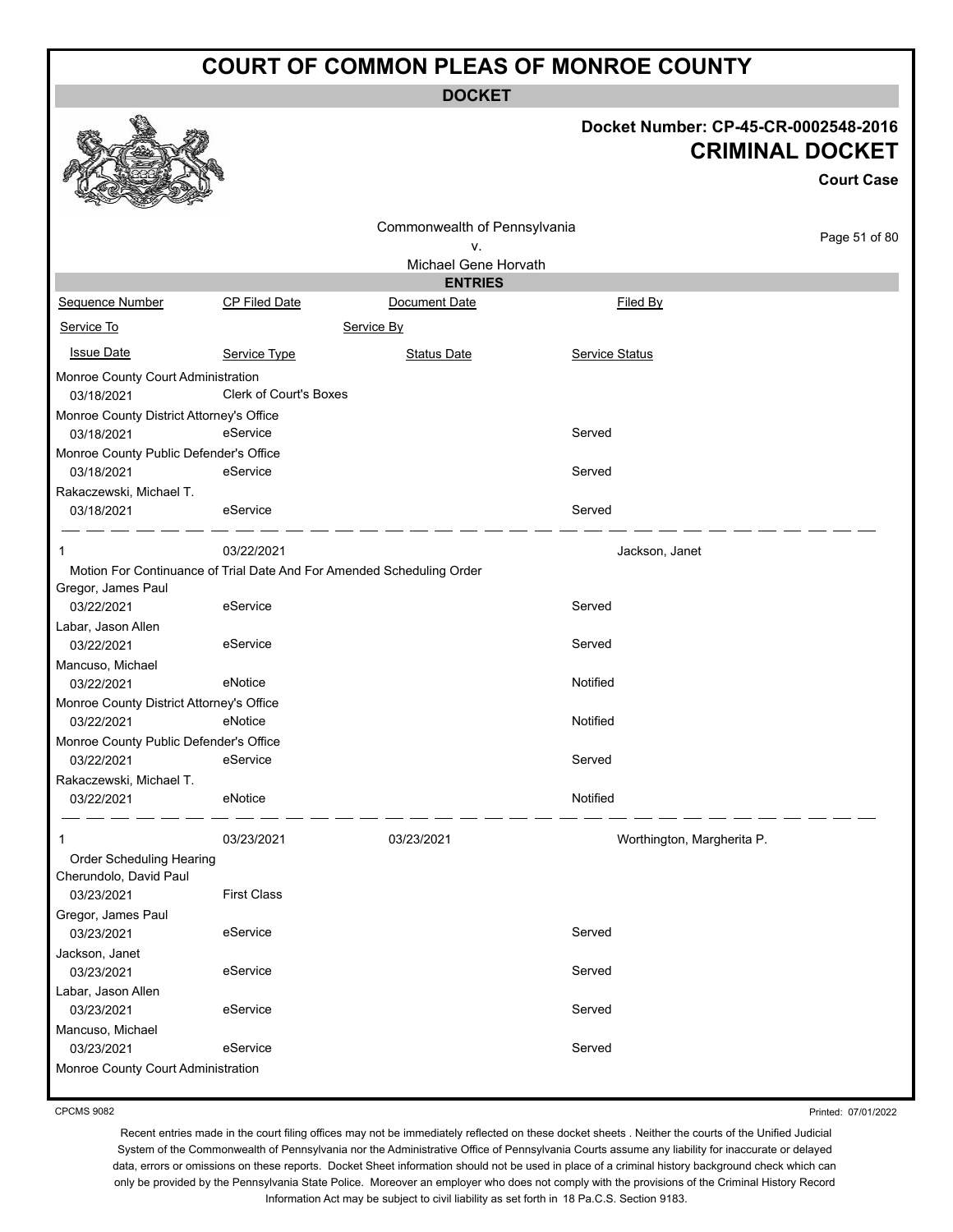**DOCKET**

## **Docket Number: CP-45-CR-0002548-2016 CRIMINAL DOCKET**

**Court Case**

|                                                  |                               | Commonwealth of Pennsylvania                                                                      |                            |               |
|--------------------------------------------------|-------------------------------|---------------------------------------------------------------------------------------------------|----------------------------|---------------|
|                                                  |                               | ν.                                                                                                |                            | Page 52 of 80 |
|                                                  |                               | Michael Gene Horvath                                                                              |                            |               |
|                                                  |                               | <b>ENTRIES</b>                                                                                    |                            |               |
| Sequence Number                                  | <b>CP Filed Date</b>          | Document Date                                                                                     | Filed By                   |               |
| Service To                                       |                               | Service By                                                                                        |                            |               |
| <b>Issue Date</b>                                | Service Type                  | <b>Status Date</b>                                                                                | Service Status             |               |
| 03/23/2021                                       | <b>Clerk of Court's Boxes</b> |                                                                                                   |                            |               |
| Monroe County District Attorney's Office         |                               |                                                                                                   |                            |               |
| 03/23/2021                                       | eService                      |                                                                                                   | Served                     |               |
| Monroe County Public Defender's Office           |                               |                                                                                                   |                            |               |
| 03/23/2021                                       | eService                      |                                                                                                   | Served                     |               |
| Monroe County Sheriff's Department<br>03/23/2021 | Clerk of Court's Boxes        |                                                                                                   |                            |               |
| Rakaczewski, Michael T.                          |                               |                                                                                                   |                            |               |
| 03/23/2021                                       | eService                      |                                                                                                   | Served                     |               |
| -1                                               | 03/29/2021                    |                                                                                                   | Jackson, Janet             |               |
|                                                  |                               | Ex Parte Petition For Approval of Engagement of Lic. Clinical Psych. As Consultant/Expert Witness |                            |               |
| Gregor, James Paul                               |                               |                                                                                                   |                            |               |
| 03/29/2021                                       | eService                      |                                                                                                   | Served                     |               |
| Labar, Jason Allen                               |                               |                                                                                                   |                            |               |
| 03/29/2021                                       | eService                      |                                                                                                   | Served                     |               |
| Mancuso, Michael                                 |                               |                                                                                                   |                            |               |
| 03/29/2021                                       | eService                      |                                                                                                   | Served                     |               |
| Monroe County District Attorney's Office         |                               |                                                                                                   |                            |               |
| 03/29/2021                                       | eService                      |                                                                                                   | Served                     |               |
| Monroe County Public Defender's Office           |                               |                                                                                                   |                            |               |
| 03/29/2021                                       | eService                      |                                                                                                   | Served                     |               |
| Rakaczewski, Michael T.                          |                               |                                                                                                   |                            |               |
| 03/29/2021                                       | eService                      |                                                                                                   | Served                     |               |
| 2                                                | 03/29/2021                    | 03/29/2021                                                                                        | Worthington, Margherita P. |               |
| Order Scheduling Hearing                         |                               |                                                                                                   |                            |               |
| Cherundolo, David Paul                           |                               |                                                                                                   |                            |               |
| 03/29/2021                                       | <b>First Class</b>            |                                                                                                   |                            |               |
| Gregor, James Paul                               |                               |                                                                                                   |                            |               |
| 03/29/2021                                       | eService                      |                                                                                                   | Served                     |               |
| Jackson, Janet                                   |                               |                                                                                                   |                            |               |
| 03/29/2021                                       | eService                      |                                                                                                   | Served                     |               |
| Labar, Jason Allen                               |                               |                                                                                                   |                            |               |
| 03/29/2021                                       | eService                      |                                                                                                   | Served                     |               |
| Mancuso, Michael                                 |                               |                                                                                                   |                            |               |
| 03/29/2021                                       | eService                      |                                                                                                   | Served                     |               |
|                                                  |                               |                                                                                                   |                            |               |

CPCMS 9082

Printed: 07/01/2022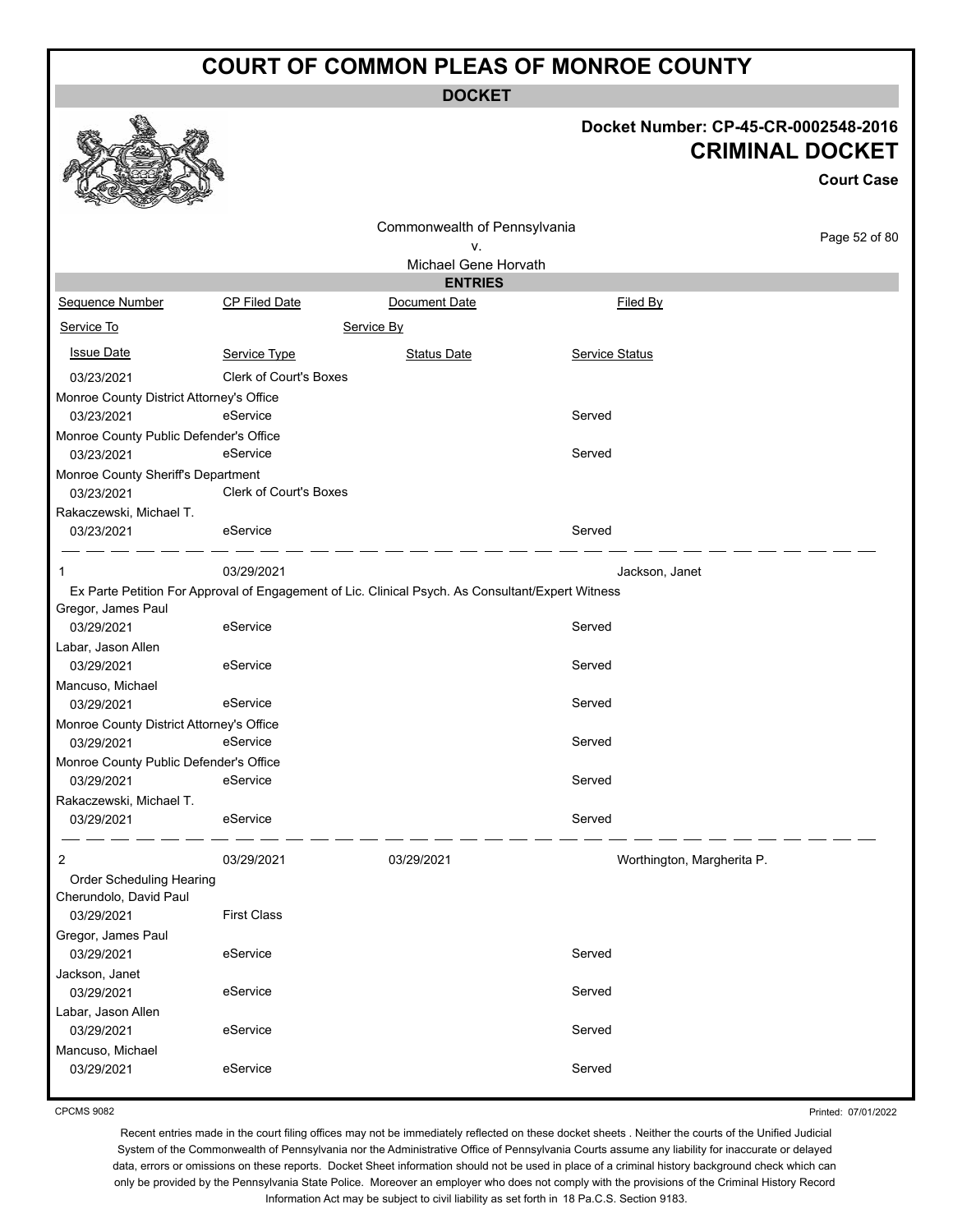**DOCKET**

#### **Docket Number: CP-45-CR-0002548-2016 CRIMINAL DOCKET**

|                                                                                 |                               |                                    |                       | <b>Court Case</b> |
|---------------------------------------------------------------------------------|-------------------------------|------------------------------------|-----------------------|-------------------|
|                                                                                 |                               | Commonwealth of Pennsylvania<br>٧. |                       | Page 53 of 80     |
|                                                                                 |                               | Michael Gene Horvath               |                       |                   |
|                                                                                 |                               | <b>ENTRIES</b>                     |                       |                   |
| Sequence Number                                                                 | <b>CP Filed Date</b>          | Document Date                      | <b>Filed By</b>       |                   |
| Service To                                                                      |                               | Service By                         |                       |                   |
| <b>Issue Date</b>                                                               | Service Type                  | <b>Status Date</b>                 | <b>Service Status</b> |                   |
| Monroe County Court Administration<br>03/29/2021                                | <b>Clerk of Court's Boxes</b> |                                    |                       |                   |
| Monroe County District Attorney's Office<br>03/29/2021                          | eService                      |                                    | Served                |                   |
| Monroe County Public Defender's Office<br>03/29/2021<br>Rakaczewski, Michael T. | eService                      |                                    | Served                |                   |
| 03/29/2021                                                                      | eService                      |                                    | Served                |                   |
| 1                                                                               | 04/08/2021                    |                                    | Jackson, Janet        |                   |
| Petition For Payment of Costs                                                   |                               |                                    |                       |                   |
| Gregor, James Paul<br>04/08/2021                                                | eService                      |                                    | Served                |                   |
| Labar, Jason Allen<br>04/08/2021                                                | eService                      |                                    | Served                |                   |
| Mancuso, Michael<br>04/08/2021                                                  | eService                      |                                    | Served                |                   |
| Monroe County District Attorney's Office<br>04/08/2021                          | eService                      |                                    | Served                |                   |
| Monroe County Public Defender's Office                                          |                               |                                    |                       |                   |
| 04/08/2021                                                                      | eService                      |                                    | Served                |                   |
| Rakaczewski, Michael T.                                                         |                               |                                    |                       |                   |
| 04/08/2021                                                                      | eService                      |                                    | Served                |                   |
| 1                                                                               | 04/15/2021                    |                                    | Jackson, Janet        |                   |
| Petition For Payment of Costs<br>Gregor, James Paul                             |                               |                                    |                       |                   |
| 04/15/2021                                                                      | eService                      |                                    | Served                |                   |
| Labar, Jason Allen                                                              |                               |                                    |                       |                   |
| 04/15/2021<br>Mancuso, Michael                                                  | eService                      |                                    | Served                |                   |
| 04/15/2021                                                                      | eService                      |                                    | Served                |                   |
| Monroe County District Attorney's Office                                        |                               |                                    |                       |                   |
| 04/15/2021                                                                      | eService                      |                                    | Served                |                   |
| Monroe County Public Defender's Office<br>04/15/2021                            | eService                      |                                    | Served                |                   |
| Rakaczewski, Michael T.                                                         |                               |                                    |                       |                   |

CPCMS 9082

Printed: 07/01/2022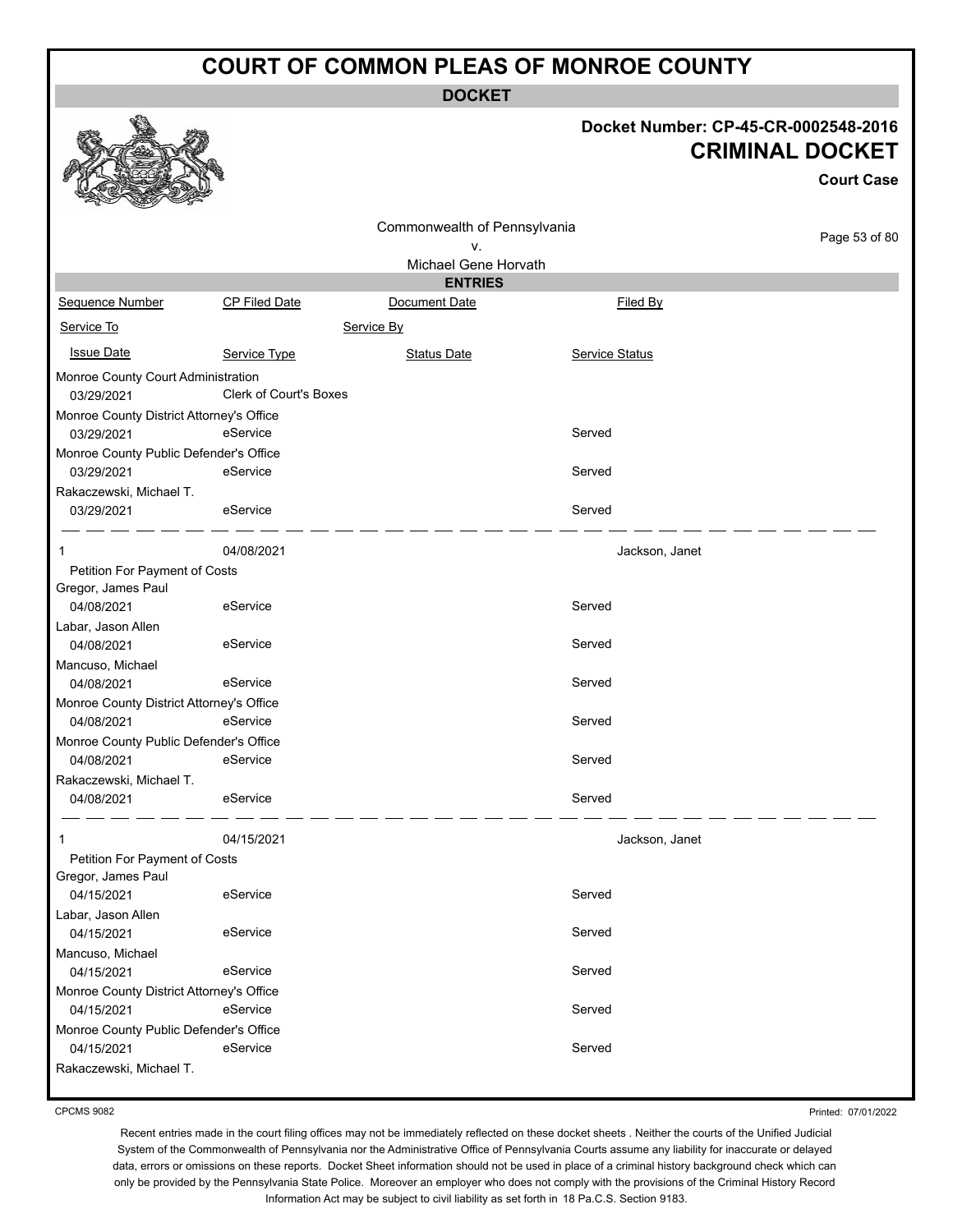**DOCKET**

| Docket Number: CP-45-CR-0002548-2016 |
|--------------------------------------|
| <b>CRIMINAL DOCKET</b>               |
| <b>Court Case</b>                    |

| n<br><b>READY</b><br>Contraction of the Contraction |                                                      |                                        |                            |               |
|-----------------------------------------------------|------------------------------------------------------|----------------------------------------|----------------------------|---------------|
|                                                     |                                                      | Commonwealth of Pennsylvania           |                            | Page 54 of 80 |
|                                                     |                                                      | ν.                                     |                            |               |
|                                                     |                                                      | Michael Gene Horvath<br><b>ENTRIES</b> |                            |               |
| Sequence Number                                     | CP Filed Date                                        | Document Date                          | Filed By                   |               |
| Service To                                          |                                                      | Service By                             |                            |               |
|                                                     |                                                      |                                        |                            |               |
| <b>Issue Date</b>                                   | Service Type                                         | <b>Status Date</b>                     | Service Status             |               |
| 04/15/2021                                          | eService                                             |                                        | Served                     |               |
|                                                     | 04/27/2021                                           |                                        | Worthington, Margherita P. |               |
|                                                     | Order Scheduling Hearing/Memorandum of law Scheduled |                                        |                            |               |
| Cherundolo, David Paul                              |                                                      |                                        |                            |               |
| 04/28/2021                                          | <b>First Class</b>                                   |                                        |                            |               |
| Gregor, James Paul                                  |                                                      |                                        |                            |               |
| 04/28/2021                                          | eService                                             |                                        | Served                     |               |
| Jackson, Janet                                      |                                                      |                                        |                            |               |
| 04/28/2021                                          | eService                                             |                                        | Served                     |               |
| Labar, Jason Allen<br>04/28/2021                    |                                                      |                                        | Served                     |               |
|                                                     | eService                                             |                                        |                            |               |
| Mancuso, Michael<br>04/28/2021                      | eService                                             |                                        | Served                     |               |
| Monroe County Court Administration                  |                                                      |                                        |                            |               |
| 04/28/2021                                          | <b>Clerk of Court's Boxes</b>                        |                                        |                            |               |
| Monroe County District Attorney's Office            |                                                      |                                        |                            |               |
| 04/28/2021                                          | eService                                             |                                        | Served                     |               |
| Monroe County Public Defender's Office              |                                                      |                                        |                            |               |
| 04/28/2021                                          | eService                                             |                                        | Served                     |               |
| Monroe County Sheriff's Department                  |                                                      |                                        |                            |               |
| 04/28/2021                                          | Clerk of Court's Boxes                               |                                        |                            |               |
| Other                                               |                                                      |                                        |                            |               |
| 04/28/2021                                          | <b>Clerk of Court's Boxes</b>                        |                                        |                            |               |
| Rakaczewski, Michael T.                             |                                                      |                                        |                            |               |
| 04/28/2021                                          | eService                                             |                                        | Served                     |               |
|                                                     | 05/12/2021                                           |                                        | Jackson, Janet             |               |
| Petition For Payment of Costs                       |                                                      |                                        |                            |               |
| Cherundolo, David Paul                              |                                                      |                                        |                            |               |
| 05/12/2021                                          | eService                                             |                                        | Served                     |               |
| Gregor, James Paul                                  |                                                      |                                        |                            |               |
| 05/12/2021                                          | eService                                             |                                        | Served                     |               |
| Labar, Jason Allen                                  |                                                      |                                        |                            |               |
| 05/12/2021                                          | eService                                             |                                        | Served                     |               |
| Mancuso, Michael                                    |                                                      |                                        |                            |               |
| 05/12/2021                                          | eService                                             |                                        | Served                     |               |
|                                                     |                                                      |                                        |                            |               |

CPCMS 9082

Printed: 07/01/2022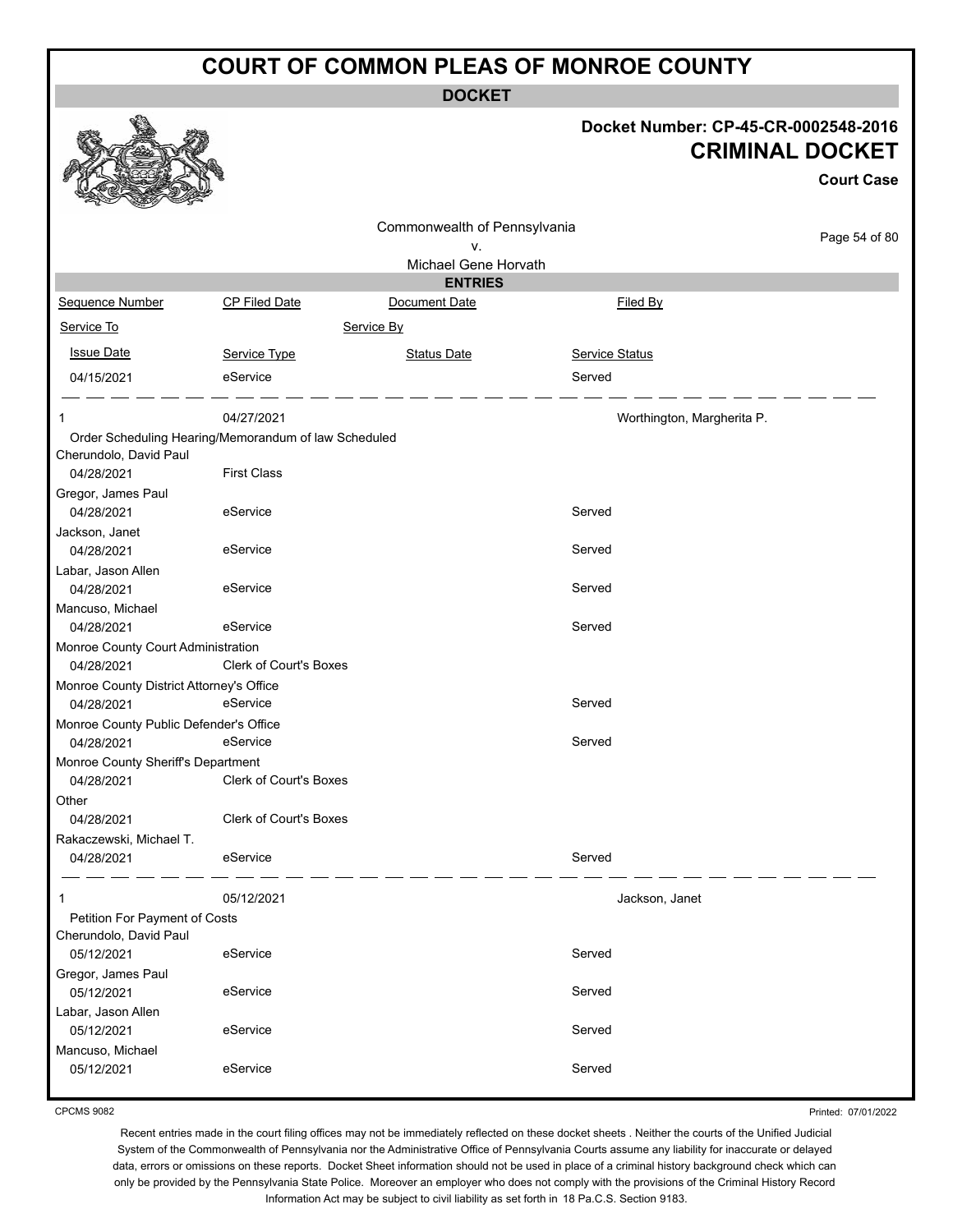**DOCKET**

#### **Docket Number: CP-45-CR-0002548-2016 CRIMINAL DOCKET**

|                                                        |                      |                                        |                | <b>CRIMINAL DOCKET</b><br><b>Court Case</b> |
|--------------------------------------------------------|----------------------|----------------------------------------|----------------|---------------------------------------------|
|                                                        |                      | Commonwealth of Pennsylvania           |                | Page 55 of 80                               |
|                                                        |                      | ٧.                                     |                |                                             |
|                                                        |                      | Michael Gene Horvath<br><b>ENTRIES</b> |                |                                             |
| Sequence Number                                        | <b>CP Filed Date</b> | Document Date                          | Filed By       |                                             |
| Service To                                             |                      | Service By                             |                |                                             |
|                                                        |                      |                                        |                |                                             |
| <b>Issue Date</b>                                      | Service Type         | <b>Status Date</b>                     | Service Status |                                             |
| Monroe County District Attorney's Office<br>05/12/2021 | eService             |                                        | Served         |                                             |
| Monroe County Public Defender's Office                 |                      |                                        |                |                                             |
| 05/12/2021                                             | eService             |                                        | Served         |                                             |
| Rakaczewski, Michael T.<br>05/12/2021                  | eService             |                                        | Served         |                                             |
| 1                                                      | 06/07/2021           |                                        | Jackson, Janet |                                             |
| Petition for Payment of Costs                          |                      |                                        |                |                                             |
| Cherundolo, David Paul<br>06/07/2021                   | eService             |                                        | Served         |                                             |
| Gregor, James Paul                                     |                      |                                        |                |                                             |
| 06/07/2021                                             | eService             |                                        | Served         |                                             |
| Labar, Jason Allen<br>06/07/2021                       | eService             |                                        | Served         |                                             |
| Mancuso, Michael                                       |                      |                                        |                |                                             |
| 06/07/2021                                             | eService             |                                        | Served         |                                             |
| Monroe County District Attorney's Office               |                      |                                        |                |                                             |
| 06/07/2021                                             | eService             |                                        | Served         |                                             |
| Monroe County Public Defender's Office                 |                      |                                        |                |                                             |
| 06/07/2021                                             | eService             |                                        | Served         |                                             |
| Rakaczewski, Michael T.                                |                      |                                        |                |                                             |
| 06/07/2021                                             | eService             |                                        | Served         |                                             |
|                                                        | 07/21/2021           |                                        | Jackson, Janet |                                             |
| Petition For Payment of Costs                          |                      |                                        |                |                                             |
| Cherundolo, David Paul<br>07/21/2021                   | eService             |                                        | Served         |                                             |
| Gregor, James Paul                                     |                      |                                        |                |                                             |
| 07/21/2021                                             | eService             |                                        | Served         |                                             |
| Labar, Jason Allen                                     |                      |                                        |                |                                             |
| 07/21/2021                                             | eService             |                                        | Served         |                                             |
| Mancuso, Michael                                       |                      |                                        |                |                                             |
| 07/21/2021                                             | eService             |                                        | Served         |                                             |
| Monroe County District Attorney's Office               |                      |                                        |                |                                             |
| 07/21/2021                                             | eService             |                                        | Served         |                                             |
| Monroe County Public Defender's Office                 |                      |                                        |                |                                             |

CPCMS 9082

**a A** a

Printed: 07/01/2022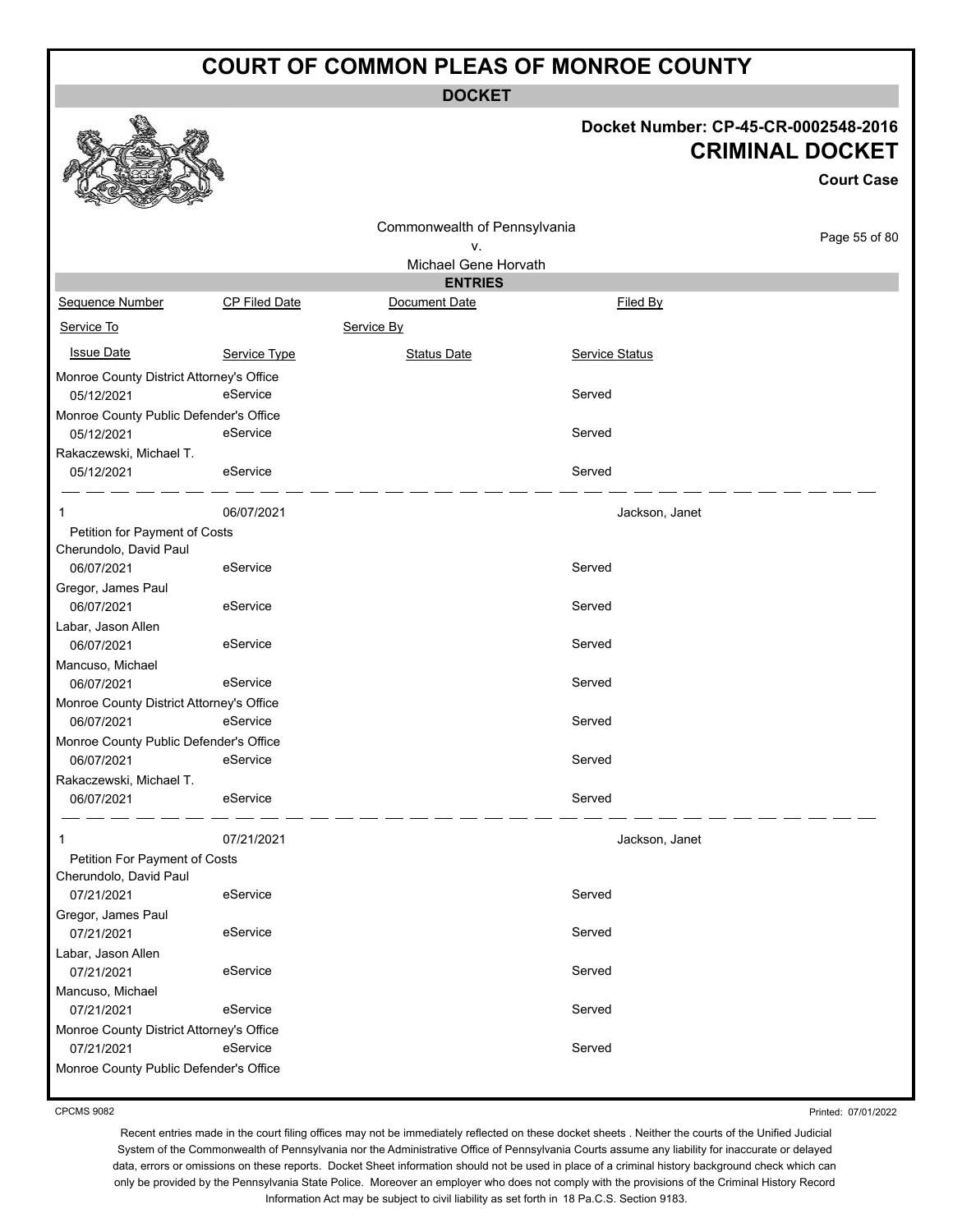**DOCKET**

#### **Docket Number: CP-45-CR-0002548-2016 CRIMINAL DOCKET**

**Court Case**

|                                          |               | Commonwealth of Pennsylvania<br>٧. |                       | Page 56 of 80 |
|------------------------------------------|---------------|------------------------------------|-----------------------|---------------|
|                                          |               | Michael Gene Horvath               |                       |               |
|                                          |               | <b>ENTRIES</b>                     |                       |               |
| Sequence Number                          | CP Filed Date | Document Date                      | Filed By              |               |
| Service To                               |               | Service By                         |                       |               |
| <b>Issue Date</b>                        | Service Type  | <b>Status Date</b>                 | <b>Service Status</b> |               |
| 07/21/2021                               | eService      |                                    | Served                |               |
| Rakaczewski, Michael T.                  |               |                                    |                       |               |
| 07/21/2021                               | eService      |                                    | Served                |               |
| -1                                       | 08/02/2021    |                                    | Jackson, Janet        |               |
| Petition For Payment of Counsel Fees     |               |                                    |                       |               |
| Cherundolo, David Paul                   |               |                                    |                       |               |
| 08/02/2021                               | eService      |                                    | Served                |               |
| Gregor, James Paul                       |               |                                    |                       |               |
| 08/02/2021                               | eService      |                                    | Served                |               |
| Labar, Jason Allen                       |               |                                    |                       |               |
| 08/02/2021                               | eService      |                                    | Served                |               |
| Mancuso, Michael                         |               |                                    |                       |               |
| 08/02/2021                               | eService      |                                    | Served                |               |
| Monroe County District Attorney's Office |               |                                    |                       |               |
| 08/02/2021                               | eService      |                                    | Served                |               |
| Monroe County Public Defender's Office   |               |                                    |                       |               |
| 08/02/2021                               | eService      |                                    | Served                |               |
| Rakaczewski, Michael T.                  |               |                                    |                       |               |
| 08/02/2021                               | eService      |                                    | Served                |               |
| 1                                        | 08/12/2021    |                                    | Jackson, Janet        |               |
| Petition For Payment of Costs            |               |                                    |                       |               |
| Cherundolo, David Paul                   |               |                                    |                       |               |
| 08/12/2021                               | eService      |                                    | Served                |               |
| Gregor, James Paul                       |               |                                    |                       |               |
| 08/12/2021                               | eService      |                                    | Served                |               |
| Labar, Jason Allen                       |               |                                    |                       |               |
| 08/12/2021                               | eService      |                                    | Served                |               |
| Mancuso, Michael                         |               |                                    |                       |               |
| 08/12/2021                               | eService      |                                    | Served                |               |
| Monroe County District Attorney's Office |               |                                    |                       |               |
| 08/12/2021                               | eService      |                                    | Served                |               |
| Monroe County Public Defender's Office   |               |                                    |                       |               |
| 08/12/2021                               | eService      |                                    | Served                |               |
| Rakaczewski, Michael T.                  | eService      |                                    |                       |               |
| 08/12/2021                               |               |                                    | Served                |               |

CPCMS 9082

Printed: 07/01/2022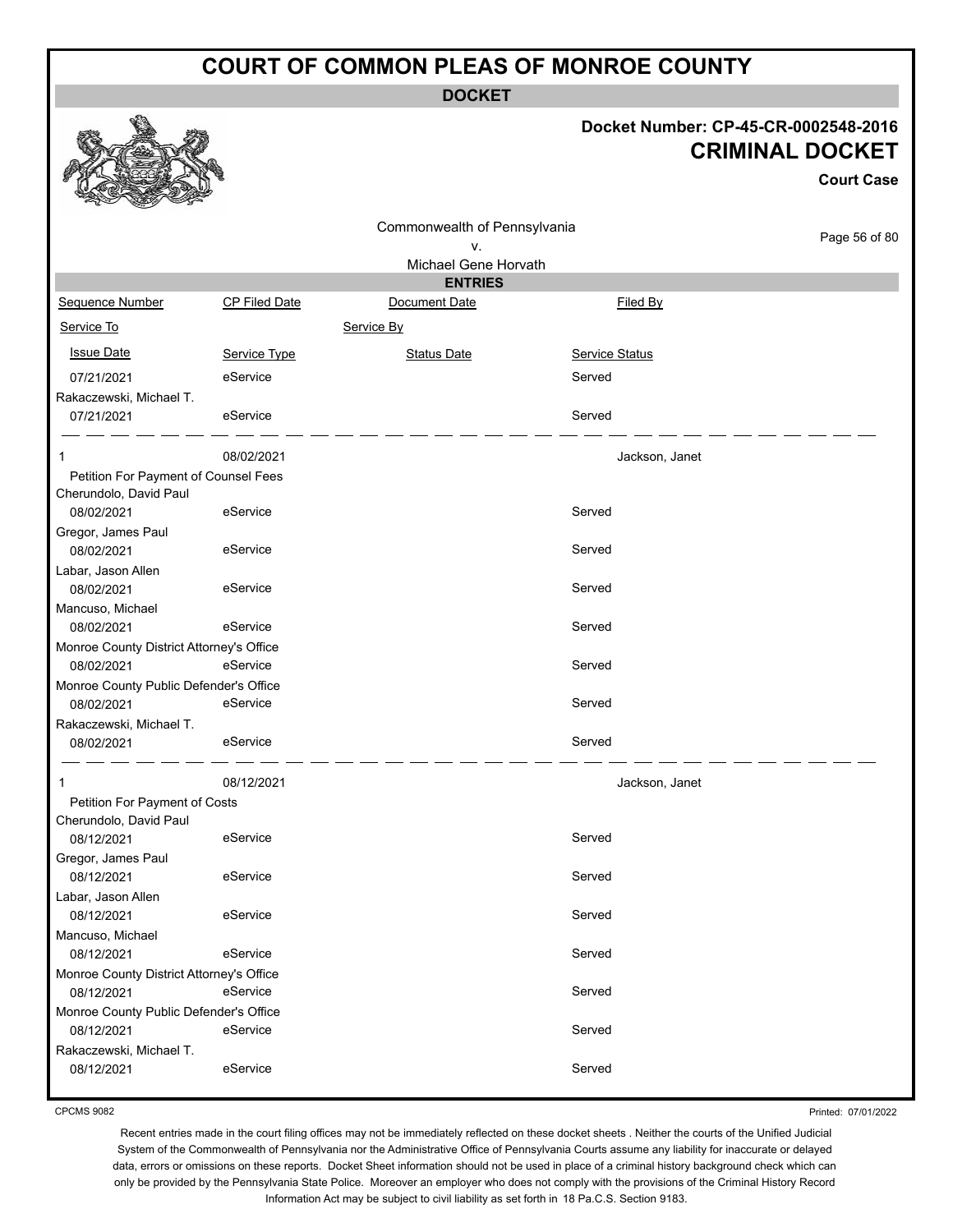**DOCKET**

#### **Docket Number: CP-45-CR-0002548-2016 CRIMINAL DOCKET**

**Court Case**

|                                          |               | Commonwealth of Pennsylvania |                |               |
|------------------------------------------|---------------|------------------------------|----------------|---------------|
|                                          |               | ۷.                           |                | Page 57 of 80 |
|                                          |               | Michael Gene Horvath         |                |               |
|                                          |               | <b>ENTRIES</b>               |                |               |
| Sequence Number                          | CP Filed Date | Document Date                | Filed By       |               |
| Service To                               |               | Service By                   |                |               |
| <b>Issue Date</b>                        | Service Type  | <b>Status Date</b>           | Service Status |               |
|                                          |               |                              |                |               |
| 1                                        | 09/03/2021    |                              | Jackson, Janet |               |
| Motion for Counsel Fees                  |               |                              |                |               |
| Cherundolo, David Paul                   |               |                              |                |               |
| 09/03/2021                               | eService      |                              | Served         |               |
| Gregor, James Paul                       |               |                              |                |               |
| 09/03/2021                               | eService      |                              | Served         |               |
| Labar, Jason Allen                       |               |                              |                |               |
| 09/03/2021                               | eService      |                              | Served         |               |
| Mancuso, Michael                         |               |                              |                |               |
| 09/03/2021                               | eService      |                              | Served         |               |
| Monroe County District Attorney's Office |               |                              |                |               |
| 09/03/2021                               | eService      |                              | Served         |               |
| Monroe County Public Defender's Office   |               |                              |                |               |
| 09/03/2021                               | eService      |                              | Served         |               |
| Rakaczewski, Michael T.                  |               |                              |                |               |
| 09/03/2021                               | eService      |                              | Served         |               |
|                                          |               |                              |                |               |
| 1<br><b>Motion for Counsel Fees</b>      | 09/14/2021    |                              | Jackson, Janet |               |
| Cherundolo, David Paul                   |               |                              |                |               |
| 09/14/2021                               | eService      |                              | Served         |               |
| Gregor, James Paul                       |               |                              |                |               |
| 09/14/2021                               | eService      |                              | Served         |               |
| Labar, Jason Allen                       |               |                              |                |               |
| 09/14/2021                               | eService      |                              | Served         |               |
| Mancuso, Michael                         |               |                              |                |               |
| 09/14/2021                               | eService      |                              | Served         |               |
| Monroe County District Attorney's Office |               |                              |                |               |
| 09/14/2021                               | eService      |                              | Served         |               |
| Monroe County Public Defender's Office   |               |                              |                |               |
| 09/14/2021                               | eService      |                              | Served         |               |
| Rakaczewski, Michael T.                  |               |                              |                |               |
| 09/14/2021                               | eService      |                              | Served         |               |
| 1                                        | 10/05/2021    |                              | Jackson, Janet |               |
| Motion for Payment                       |               |                              |                |               |
|                                          |               |                              |                |               |

CPCMS 9082

Printed: 07/01/2022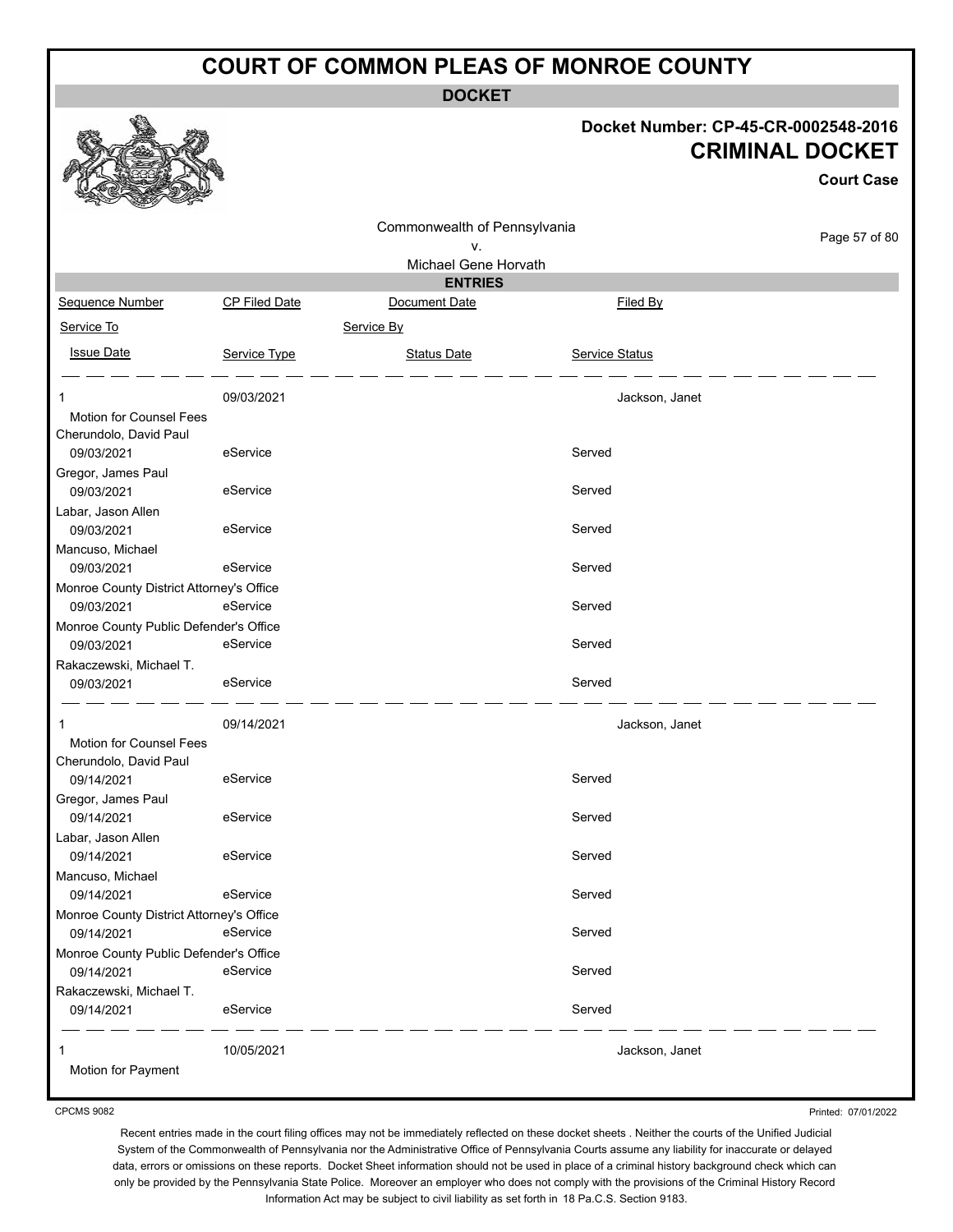**DOCKET**

#### **Docket Number: CP-45-CR-0002548-2016 CRIMINAL DOCKET**

**Court Case**

|                                                         |               | Commonwealth of Pennsylvania |                       |               |
|---------------------------------------------------------|---------------|------------------------------|-----------------------|---------------|
|                                                         |               | ٧.                           |                       | Page 58 of 80 |
|                                                         |               | Michael Gene Horvath         |                       |               |
|                                                         |               | <b>ENTRIES</b>               |                       |               |
| Sequence Number                                         | CP Filed Date | Document Date                | Filed By              |               |
| Service To                                              |               | Service By                   |                       |               |
| <b>Issue Date</b>                                       | Service Type  | <b>Status Date</b>           | <b>Service Status</b> |               |
| Cherundolo, David Paul<br>10/05/2021                    | eService      |                              | Served                |               |
| Gregor, James Paul<br>10/05/2021                        | eService      |                              | Served                |               |
| Labar, Jason Allen                                      |               |                              |                       |               |
| 10/05/2021                                              | eService      |                              | Served                |               |
| Mancuso, Michael<br>10/05/2021                          | eService      |                              | Served                |               |
| Monroe County District Attorney's Office                |               |                              |                       |               |
| 10/05/2021                                              | eService      |                              | Served                |               |
| Monroe County Public Defender's Office<br>10/05/2021    | eService      |                              | Served                |               |
| Rakaczewski, Michael T.                                 |               |                              |                       |               |
| 10/05/2021                                              | eService      |                              | Served                |               |
| 1                                                       | 10/07/2021    |                              | Jackson, Janet        |               |
| Motion for Payment                                      |               |                              |                       |               |
| Cherundolo, David Paul                                  |               |                              |                       |               |
| 10/07/2021                                              | eService      |                              | Served                |               |
| Gregor, James Paul                                      |               |                              |                       |               |
| 10/07/2021                                              | eService      |                              | Served                |               |
| Labar, Jason Allen                                      |               |                              |                       |               |
| 10/07/2021                                              | eService      |                              | Served                |               |
| Mancuso, Michael                                        |               |                              |                       |               |
| 10/07/2021                                              | eService      |                              | Served                |               |
| Monroe County District Attorney's Office                |               |                              |                       |               |
| 10/07/2021                                              | eService      |                              | Served                |               |
| Monroe County Public Defender's Office                  |               |                              |                       |               |
| 10/07/2021                                              | eService      |                              | Served                |               |
| Rakaczewski, Michael T.                                 |               |                              |                       |               |
| 10/07/2021                                              | eService      |                              | Served                |               |
| 1                                                       | 11/10/2021    |                              | Jackson, Janet        |               |
| Petition for Payment of Costs<br>Cherundolo, David Paul |               |                              |                       |               |
| 11/12/2021                                              | eService      |                              | Served                |               |
| Gregor, James Paul                                      |               |                              |                       |               |
|                                                         |               |                              |                       |               |

CPCMS 9082

Printed: 07/01/2022

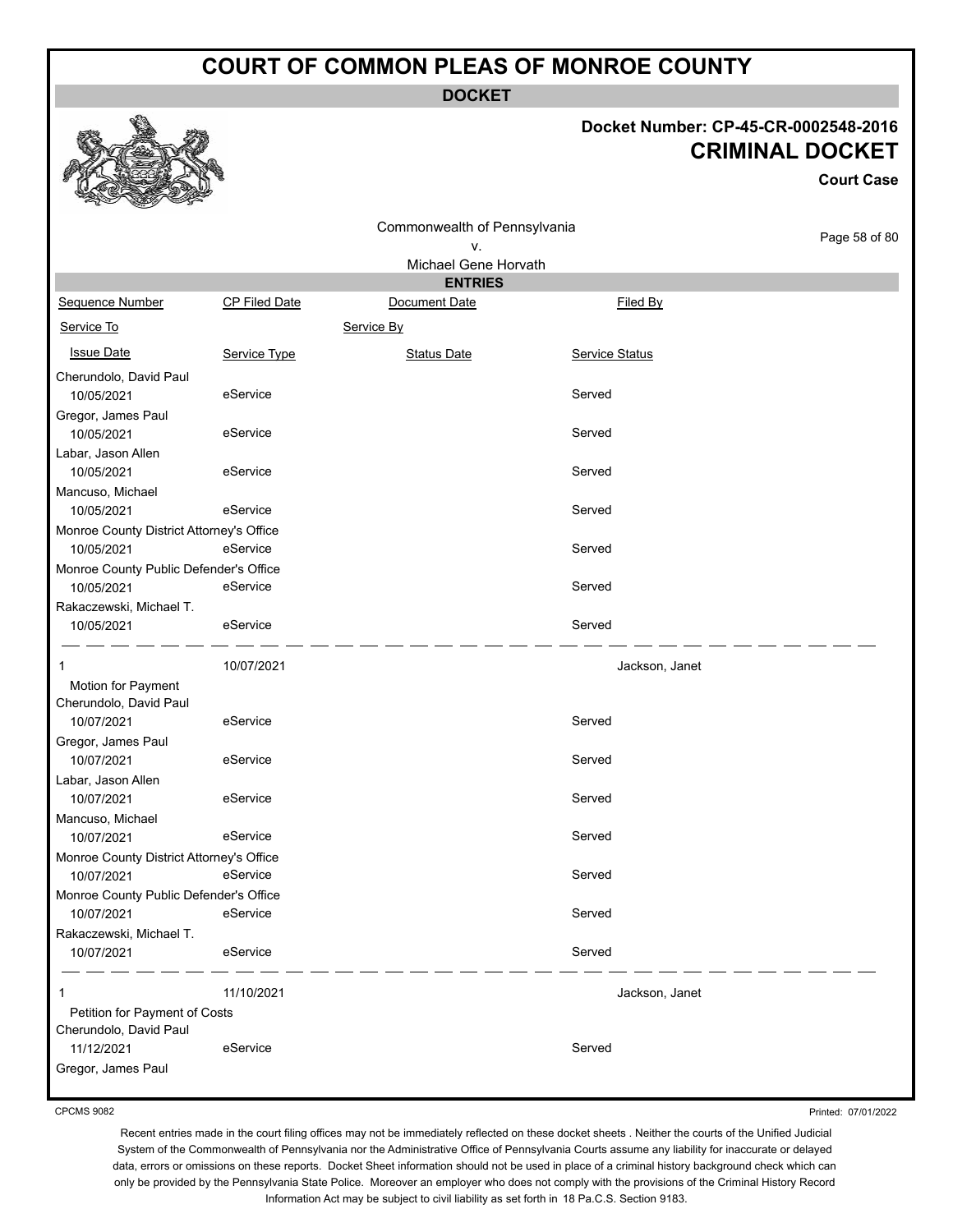**DOCKET**

#### **Docket Number: CP-45-CR-0002548-2016 CRIMINAL DOCKET**

**Court Case**

|                                                        |               | Commonwealth of Pennsylvania |                |               |
|--------------------------------------------------------|---------------|------------------------------|----------------|---------------|
|                                                        |               | ν.                           |                | Page 59 of 80 |
|                                                        |               | Michael Gene Horvath         |                |               |
|                                                        |               | <b>ENTRIES</b>               |                |               |
| Sequence Number                                        | CP Filed Date | Document Date                | Filed By       |               |
| Service To                                             |               | Service By                   |                |               |
| <b>Issue Date</b>                                      | Service Type  | <b>Status Date</b>           | Service Status |               |
| 11/12/2021                                             | eService      |                              | Served         |               |
| Labar, Jason Allen                                     |               |                              |                |               |
| 11/12/2021                                             | eService      |                              | Served         |               |
| Mancuso, Michael                                       |               |                              |                |               |
| 11/12/2021                                             | eService      |                              | Served         |               |
| Monroe County District Attorney's Office               |               |                              |                |               |
| 11/12/2021                                             | eService      |                              | Served         |               |
| Monroe County Public Defender's Office                 |               |                              |                |               |
| 11/12/2021                                             | eService      |                              | Served         |               |
| Rakaczewski, Michael T.                                |               |                              |                |               |
| 11/12/2021                                             | eService      |                              | Served         |               |
| 1                                                      | 11/23/2021    |                              | Jackson, Janet |               |
| <b>Motion for Counsel Fees</b>                         |               |                              |                |               |
| Cherundolo, David Paul                                 |               |                              |                |               |
| 11/23/2021                                             | eService      |                              | Served         |               |
| Gregor, James Paul                                     |               |                              |                |               |
| 11/23/2021                                             | eService      |                              | Served         |               |
| Labar, Jason Allen                                     |               |                              |                |               |
| 11/23/2021                                             | eService      |                              | Served         |               |
| Mancuso, Michael                                       | eService      |                              | Served         |               |
| 11/23/2021                                             |               |                              |                |               |
| Monroe County District Attorney's Office<br>11/23/2021 | eService      |                              | Served         |               |
| Monroe County Public Defender's Office                 |               |                              |                |               |
| 11/23/2021                                             | eService      |                              | Served         |               |
| Rakaczewski, Michael T.                                |               |                              |                |               |
| 11/23/2021                                             | eService      |                              | Served         |               |
|                                                        |               |                              |                |               |
| 1                                                      | 12/07/2021    |                              | Jackson, Janet |               |
| Petition For Payment of Fees<br>Cherundolo, David Paul |               |                              |                |               |
| 12/07/2021                                             | eService      |                              | Served         |               |
| Gregor, James Paul                                     |               |                              |                |               |
| 12/07/2021                                             | eService      |                              | Served         |               |
| Labar, Jason Allen                                     |               |                              |                |               |
| 12/07/2021                                             | eService      |                              | Served         |               |
|                                                        |               |                              |                |               |

CPCMS 9082

Printed: 07/01/2022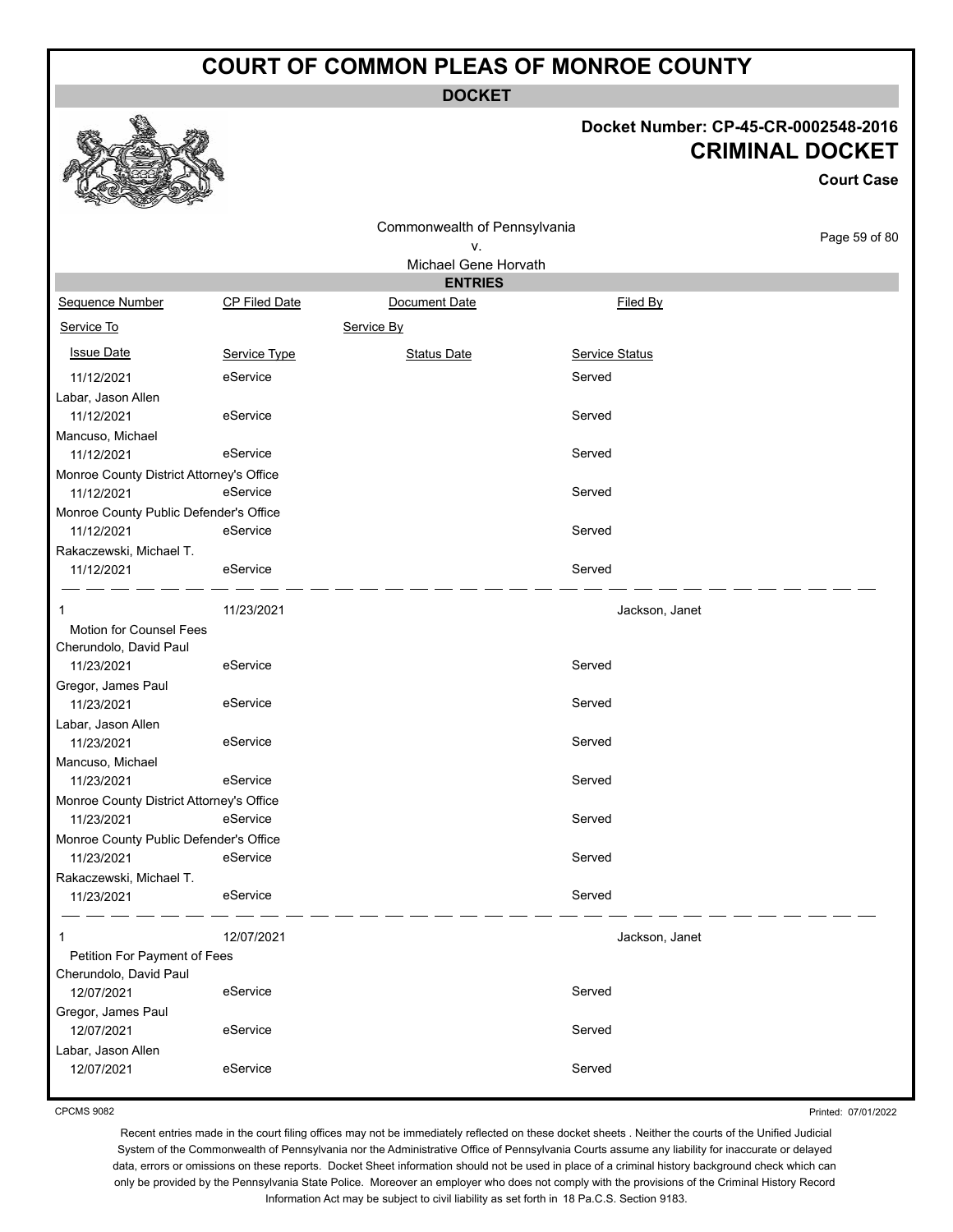**DOCKET**

#### **Docket Number: CP-45-CR-0002548-2016 CRIMINAL DOCKET**

|                                                        |                      |                                    |                       | <b>Court Case</b> |
|--------------------------------------------------------|----------------------|------------------------------------|-----------------------|-------------------|
|                                                        |                      | Commonwealth of Pennsylvania<br>ν. |                       | Page 60 of 80     |
|                                                        |                      | Michael Gene Horvath               |                       |                   |
|                                                        |                      | <b>ENTRIES</b>                     |                       |                   |
| Sequence Number                                        | <b>CP Filed Date</b> | Document Date                      | Filed By              |                   |
| Service To                                             |                      | Service By                         |                       |                   |
| <b>Issue Date</b>                                      | Service Type         | <b>Status Date</b>                 | <b>Service Status</b> |                   |
| Mancuso, Michael                                       |                      |                                    |                       |                   |
| 12/07/2021                                             | eService             |                                    | Served                |                   |
| Monroe County District Attorney's Office               |                      |                                    |                       |                   |
| 12/07/2021                                             | eService             |                                    | Served                |                   |
| Monroe County Public Defender's Office                 |                      |                                    |                       |                   |
| 12/07/2021                                             | eService             |                                    | Served                |                   |
| Rakaczewski, Michael T.                                |                      |                                    |                       |                   |
| 12/07/2021                                             | eService             |                                    | Served                |                   |
| 1                                                      | 12/16/2021           |                                    | Jackson, Janet        |                   |
| <b>Motion for Counsel Fees</b>                         |                      |                                    |                       |                   |
| Cherundolo, David Paul                                 |                      |                                    |                       |                   |
| 12/17/2021                                             | eService             |                                    | Served                |                   |
| Gregor, James Paul                                     |                      |                                    |                       |                   |
| 12/17/2021                                             | eService             |                                    | Served                |                   |
| Labar, Jason Allen                                     |                      |                                    |                       |                   |
| 12/17/2021                                             | eService             |                                    | Served                |                   |
| Mancuso, Michael                                       |                      |                                    |                       |                   |
| 12/17/2021                                             | eService             |                                    | Served                |                   |
| Monroe County District Attorney's Office<br>12/17/2021 | eService             |                                    | Served                |                   |
| Monroe County Public Defender's Office                 |                      |                                    |                       |                   |
| 12/17/2021                                             | eService             |                                    | Served                |                   |
| Rakaczewski, Michael T.                                |                      |                                    |                       |                   |
| 12/17/2021                                             | eService             |                                    | Served                |                   |
|                                                        |                      |                                    |                       |                   |
| 1                                                      | 12/30/2021           |                                    | Jackson, Janet        |                   |
| Motion for Continuance                                 |                      |                                    |                       |                   |
| Cherundolo, David Paul<br>01/03/2022                   | eService             |                                    | Served                |                   |
| Gregor, James Paul                                     |                      |                                    |                       |                   |
| 01/03/2022                                             | eService             |                                    | Served                |                   |
| Labar, Jason Allen                                     |                      |                                    |                       |                   |
| 01/03/2022                                             | eService             |                                    | Served                |                   |
| Mancuso, Michael                                       |                      |                                    |                       |                   |
| 01/03/2022                                             | eNotice              |                                    | Notified              |                   |
| Monroe County District Attorney's Office               |                      |                                    |                       |                   |

CPCMS 9082

Printed: 07/01/2022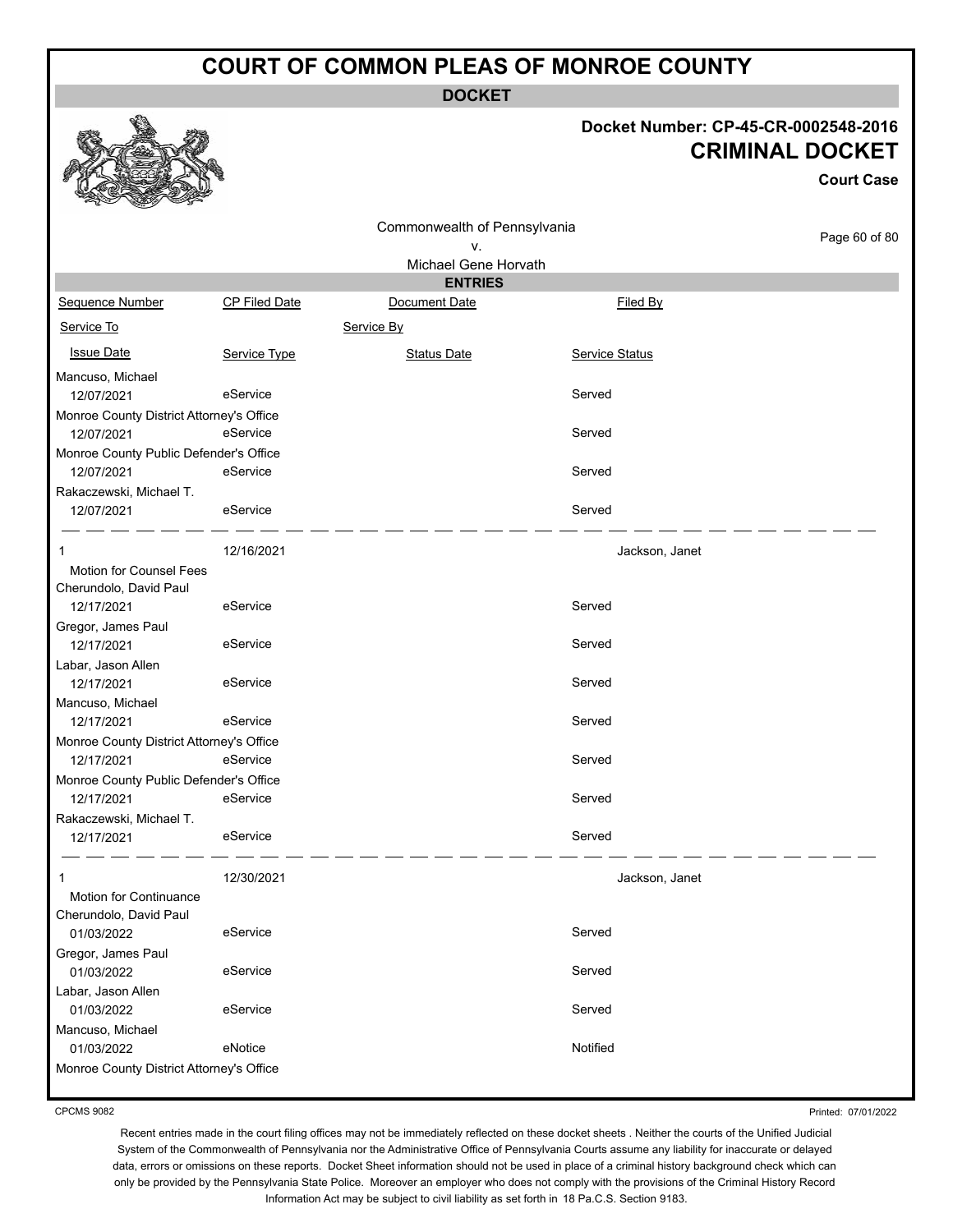**DOCKET**

#### **Docket Number: CP-45-CR-0002548-2016 CKET**

**Court Case**

61 of 80

|                                                  |                               |                                                                                     | Docket Number: CP-45-CR-000254 | <b>CRIMINAL DOC</b> |
|--------------------------------------------------|-------------------------------|-------------------------------------------------------------------------------------|--------------------------------|---------------------|
|                                                  |                               |                                                                                     |                                | Cou                 |
|                                                  |                               | Commonwealth of Pennsylvania                                                        |                                |                     |
|                                                  |                               | ν.                                                                                  |                                | Page                |
|                                                  |                               | Michael Gene Horvath                                                                |                                |                     |
|                                                  |                               | <b>ENTRIES</b>                                                                      |                                |                     |
| Sequence Number                                  | <b>CP Filed Date</b>          | Document Date                                                                       | <b>Filed By</b>                |                     |
| Service To                                       |                               | Service By                                                                          |                                |                     |
| <b>Issue Date</b>                                | Service Type                  | <b>Status Date</b>                                                                  | <b>Service Status</b>          |                     |
| 01/03/2022                                       | eNotice                       |                                                                                     | Notified                       |                     |
| Monroe County Public Defender's Office           |                               |                                                                                     |                                |                     |
| 01/03/2022                                       | eService                      |                                                                                     | Served                         |                     |
| Rakaczewski, Michael T.                          |                               |                                                                                     |                                |                     |
| 01/03/2022                                       | eNotice                       |                                                                                     | Notified                       |                     |
| 1                                                | 01/03/2022                    |                                                                                     | Worthington, Margherita P.     |                     |
| Order Denying Motion for Continuance             |                               |                                                                                     |                                |                     |
| Cherundolo, David Paul                           |                               |                                                                                     |                                |                     |
| 01/03/2022                                       | eService                      |                                                                                     | Served                         |                     |
| Gregor, James Paul                               |                               |                                                                                     |                                |                     |
| 01/03/2022                                       | eService                      |                                                                                     | Served                         |                     |
| Jackson, Janet                                   |                               |                                                                                     |                                |                     |
| 01/03/2022                                       | eService                      |                                                                                     | Served                         |                     |
| Labar, Jason Allen                               |                               |                                                                                     |                                |                     |
| 01/03/2022                                       | eService                      |                                                                                     | Served                         |                     |
| Mancuso, Michael                                 |                               |                                                                                     |                                |                     |
| 01/03/2022                                       | eService                      |                                                                                     | Served                         |                     |
| Monroe County Court Administration<br>01/03/2022 | <b>Clerk of Court's Boxes</b> |                                                                                     |                                |                     |
| Monroe County District Attorney's Office         |                               |                                                                                     |                                |                     |
| 01/03/2022                                       | eService                      |                                                                                     | Served                         |                     |
| Monroe County Public Defender's Office           |                               |                                                                                     |                                |                     |
| 01/03/2022                                       | eService                      |                                                                                     | Served                         |                     |
| Rakaczewski, Michael T.                          |                               |                                                                                     |                                |                     |
| 01/03/2022                                       | eService                      |                                                                                     | Served                         |                     |
| 1                                                | 01/05/2022                    |                                                                                     | Jackson, Janet                 |                     |
|                                                  |                               | Ex Parte Petition to Subst. Previously Approved Budget to Engage Alt Expert Witness |                                |                     |
| Cherundolo, David Paul                           |                               |                                                                                     |                                |                     |
| 01/06/2022                                       | eService                      |                                                                                     | Served                         |                     |
| Gregor, James Paul                               |                               |                                                                                     |                                |                     |
| 01/06/2022                                       | eService                      |                                                                                     | Served                         |                     |
| Labar, Jason Allen                               |                               |                                                                                     |                                |                     |
| 01/06/2022                                       | eService                      |                                                                                     | Served                         |                     |
| Mancuso, Michael                                 |                               |                                                                                     |                                |                     |
| 01/06/2022                                       | eService                      |                                                                                     | Served                         |                     |

CPCMS 9082

Printed: 07/01/2022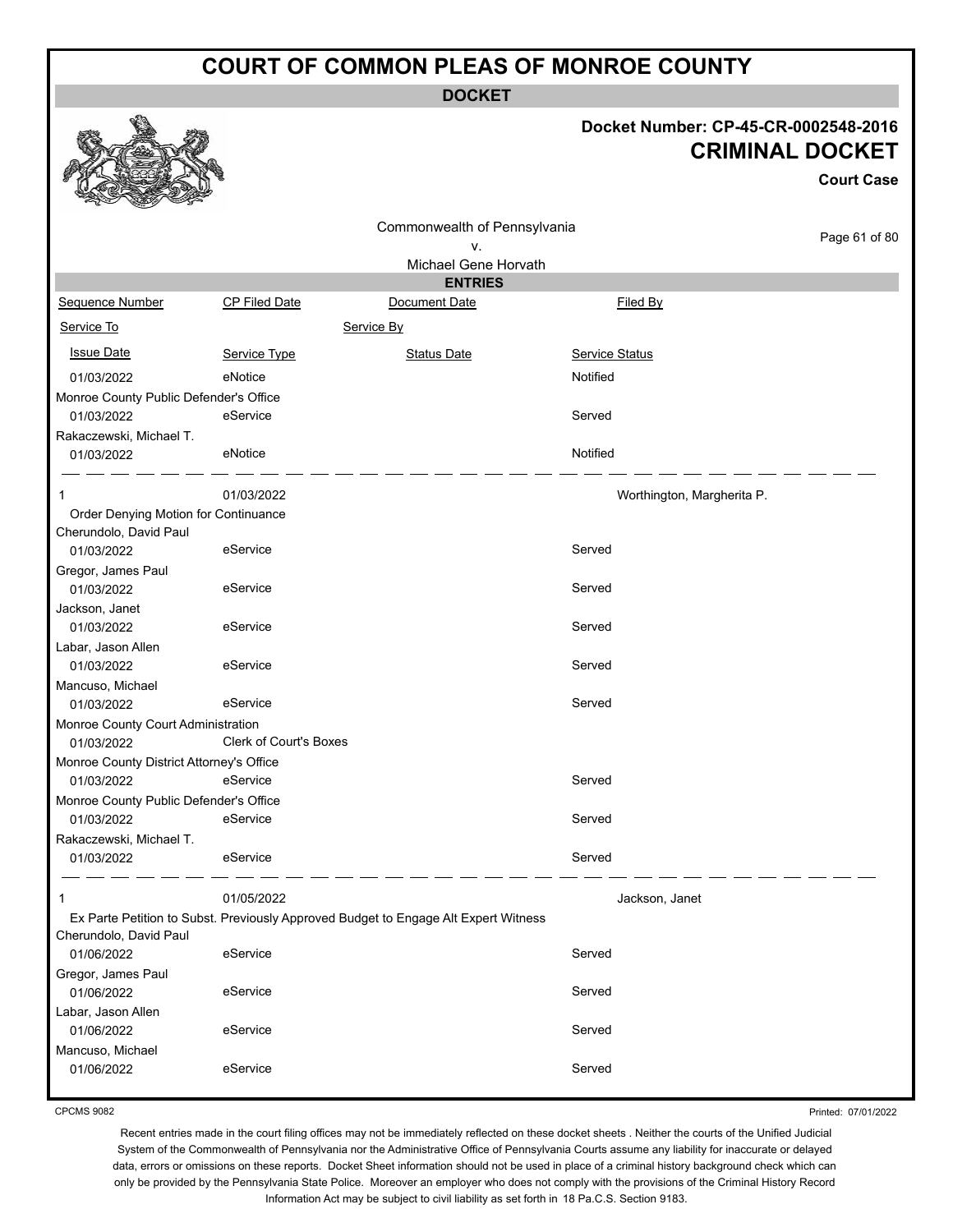**DOCKET**

#### **Docket Number: CP-45-CR-0002548-2016 CRIMINAL DOCKET**

|                                                        |                               |                                                                           |                            | <b>Court Case</b> |
|--------------------------------------------------------|-------------------------------|---------------------------------------------------------------------------|----------------------------|-------------------|
|                                                        |                               | Commonwealth of Pennsylvania<br>v.                                        |                            | Page 62 of 80     |
|                                                        |                               | Michael Gene Horvath                                                      |                            |                   |
|                                                        |                               | <b>ENTRIES</b>                                                            |                            |                   |
| Sequence Number                                        | <b>CP Filed Date</b>          | Document Date                                                             | Filed By                   |                   |
| Service To                                             |                               | Service By                                                                |                            |                   |
| <b>Issue Date</b>                                      | Service Type                  | <b>Status Date</b>                                                        | Service Status             |                   |
| Monroe County District Attorney's Office<br>01/06/2022 | eService                      |                                                                           | Served                     |                   |
| Monroe County Public Defender's Office<br>01/06/2022   | eService                      |                                                                           | Served                     |                   |
| Rakaczewski, Michael T.<br>01/06/2022                  | eService                      |                                                                           | Served                     |                   |
| 1                                                      | 01/07/2022                    |                                                                           | Worthington, Margherita P. |                   |
| Cherundolo, David Paul                                 |                               | Order Granting Ex Parte Petition to Substitute Previously Approved Budget |                            |                   |
| 01/11/2022                                             | eService                      |                                                                           | Served                     |                   |
| Gregor, James Paul<br>01/11/2022                       | eService                      |                                                                           | Served                     |                   |
| Jackson, Janet<br>01/11/2022                           | eService                      |                                                                           | Served                     |                   |
| Labar, Jason Allen<br>01/11/2022                       | eService                      |                                                                           | Served                     |                   |
| Mancuso, Michael<br>01/11/2022                         | eService                      |                                                                           | Served                     |                   |
| Monroe County Court Administration                     |                               |                                                                           |                            |                   |
| 01/11/2022                                             | <b>Clerk of Court's Boxes</b> |                                                                           |                            |                   |
| Monroe County District Attorney's Office               |                               |                                                                           |                            |                   |
| 01/11/2022<br>Monroe County Public Defender's Office   | eService                      |                                                                           | Served                     |                   |
| 01/11/2022                                             | eService                      |                                                                           | Served                     |                   |
| Rakaczewski, Michael T.                                |                               |                                                                           |                            |                   |
| 01/11/2022                                             | eService                      |                                                                           | Served                     |                   |
| 1                                                      | 01/24/2022                    |                                                                           | Jackson, Janet             |                   |
| <b>Motion for Transcripts</b>                          |                               |                                                                           |                            |                   |
| Cherundolo, David Paul                                 | eService                      |                                                                           | Served                     |                   |
| 01/24/2022                                             |                               |                                                                           |                            |                   |
| Gregor, James Paul<br>01/24/2022                       | eService                      |                                                                           | Served                     |                   |
| Labar, Jason Allen                                     |                               |                                                                           |                            |                   |
| 01/24/2022                                             | eService                      |                                                                           | Served                     |                   |
| Mancuso, Michael                                       |                               |                                                                           |                            |                   |

CPCMS 9082

Recent entries made in the court filing offices may not be immediately reflected on these docket sheets . Neither the courts of the Unified Judicial System of the Commonwealth of Pennsylvania nor the Administrative Office of Pennsylvania Courts assume any liability for inaccurate or delayed data, errors or omissions on these reports. Docket Sheet information should not be used in place of a criminal history background check which can only be provided by the Pennsylvania State Police. Moreover an employer who does not comply with the provisions of the Criminal History Record Information Act may be subject to civil liability as set forth in 18 Pa.C.S. Section 9183.

Printed: 07/01/2022

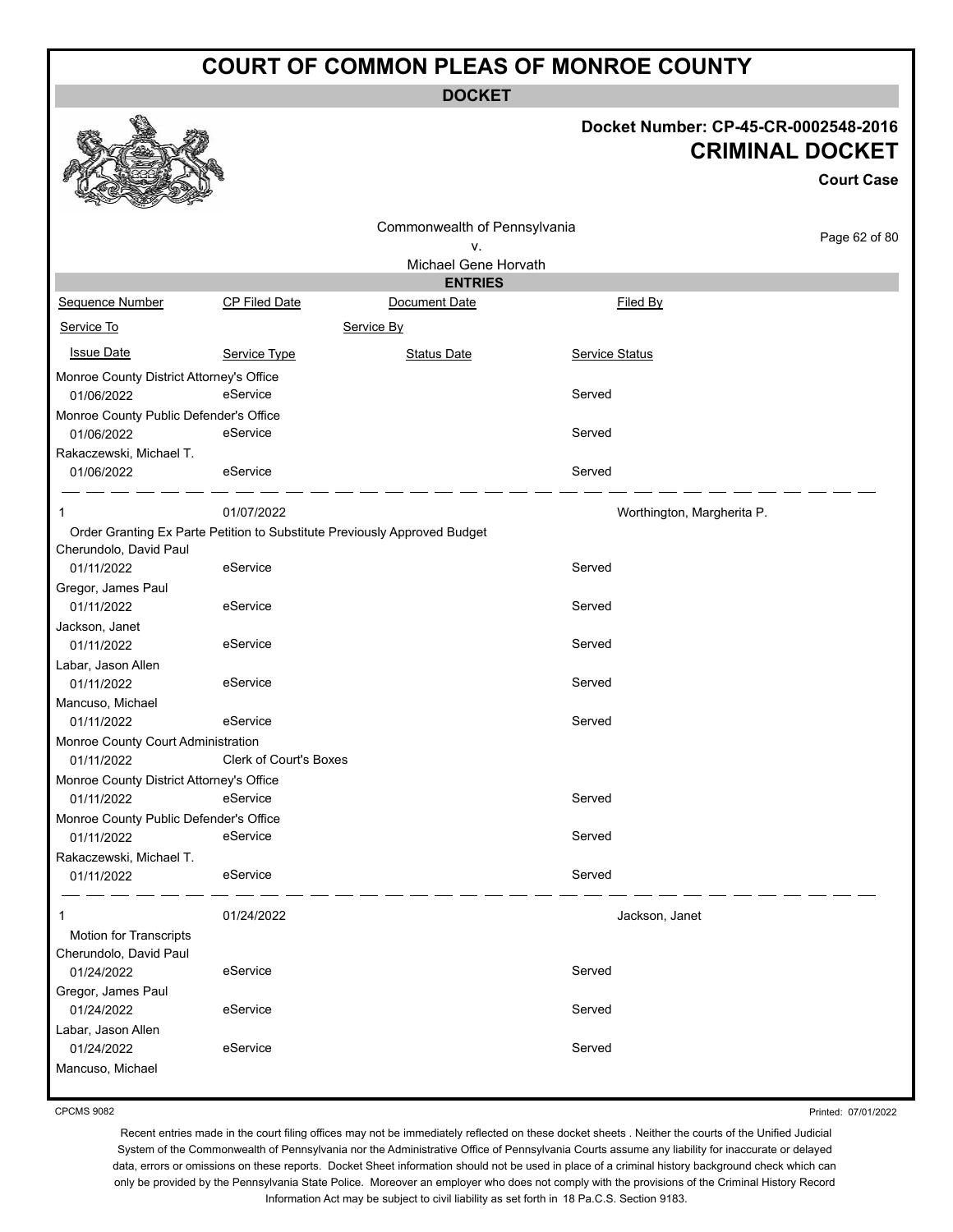**DOCKET**

#### **Docket Number: CP-45-CR-0002548-2016 CRIMINAL DOCKET**

**Court Case**

|                                          |                      | Commonwealth of Pennsylvania |                       |               |
|------------------------------------------|----------------------|------------------------------|-----------------------|---------------|
|                                          |                      | ۷.                           |                       | Page 63 of 80 |
|                                          |                      | Michael Gene Horvath         |                       |               |
|                                          |                      | <b>ENTRIES</b>               |                       |               |
| Sequence Number                          | <b>CP Filed Date</b> | Document Date                | Filed By              |               |
| Service To                               |                      | Service By                   |                       |               |
| <b>Issue Date</b>                        | Service Type         | <b>Status Date</b>           | <b>Service Status</b> |               |
| 01/24/2022                               | eNotice              |                              | Notified              |               |
| Monroe County District Attorney's Office |                      |                              |                       |               |
| 01/24/2022                               | eNotice              |                              | Notified              |               |
| Monroe County Public Defender's Office   |                      |                              |                       |               |
| 01/24/2022                               | eService             |                              | Served                |               |
| Rakaczewski, Michael T.                  |                      |                              |                       |               |
| 01/24/2022                               | eNotice              |                              | Notified              |               |
| 2                                        | 01/24/2022           |                              | Jackson, Janet        |               |
| Motion for Transcripts                   |                      |                              |                       |               |
| Cherundolo, David Paul                   |                      |                              |                       |               |
| 01/24/2022                               | eService             |                              | Served                |               |
| Gregor, James Paul                       |                      |                              |                       |               |
| 01/24/2022                               | eService             |                              | Served                |               |
| Labar, Jason Allen                       |                      |                              |                       |               |
| 01/24/2022                               | eService             |                              | Served                |               |
| Mancuso, Michael                         |                      |                              |                       |               |
| 01/24/2022                               | eNotice              |                              | Notified              |               |
| Monroe County District Attorney's Office |                      |                              |                       |               |
| 01/24/2022                               | eNotice              |                              | Notified              |               |
| Monroe County Public Defender's Office   |                      |                              |                       |               |
| 01/24/2022                               | eService             |                              | Served                |               |
| Rakaczewski, Michael T.                  |                      |                              |                       |               |
| 01/24/2022                               | eNotice              |                              | Notified              |               |
| 3                                        | 01/24/2022           |                              | Jackson, Janet        |               |
| Motion for Transcripts                   |                      |                              |                       |               |
| Cherundolo, David Paul                   |                      |                              |                       |               |
| 01/24/2022                               | eService             |                              | Served                |               |
| Gregor, James Paul                       |                      |                              |                       |               |
| 01/24/2022                               | eService             |                              | Served                |               |
| Labar, Jason Allen                       |                      |                              |                       |               |
| 01/24/2022                               | eService             |                              | Served                |               |
| Mancuso, Michael                         |                      |                              |                       |               |
| 01/24/2022                               | eNotice              |                              | Notified              |               |
| Monroe County District Attorney's Office |                      |                              |                       |               |
| 01/24/2022                               | eNotice              |                              | Notified              |               |

CPCMS 9082

Printed: 07/01/2022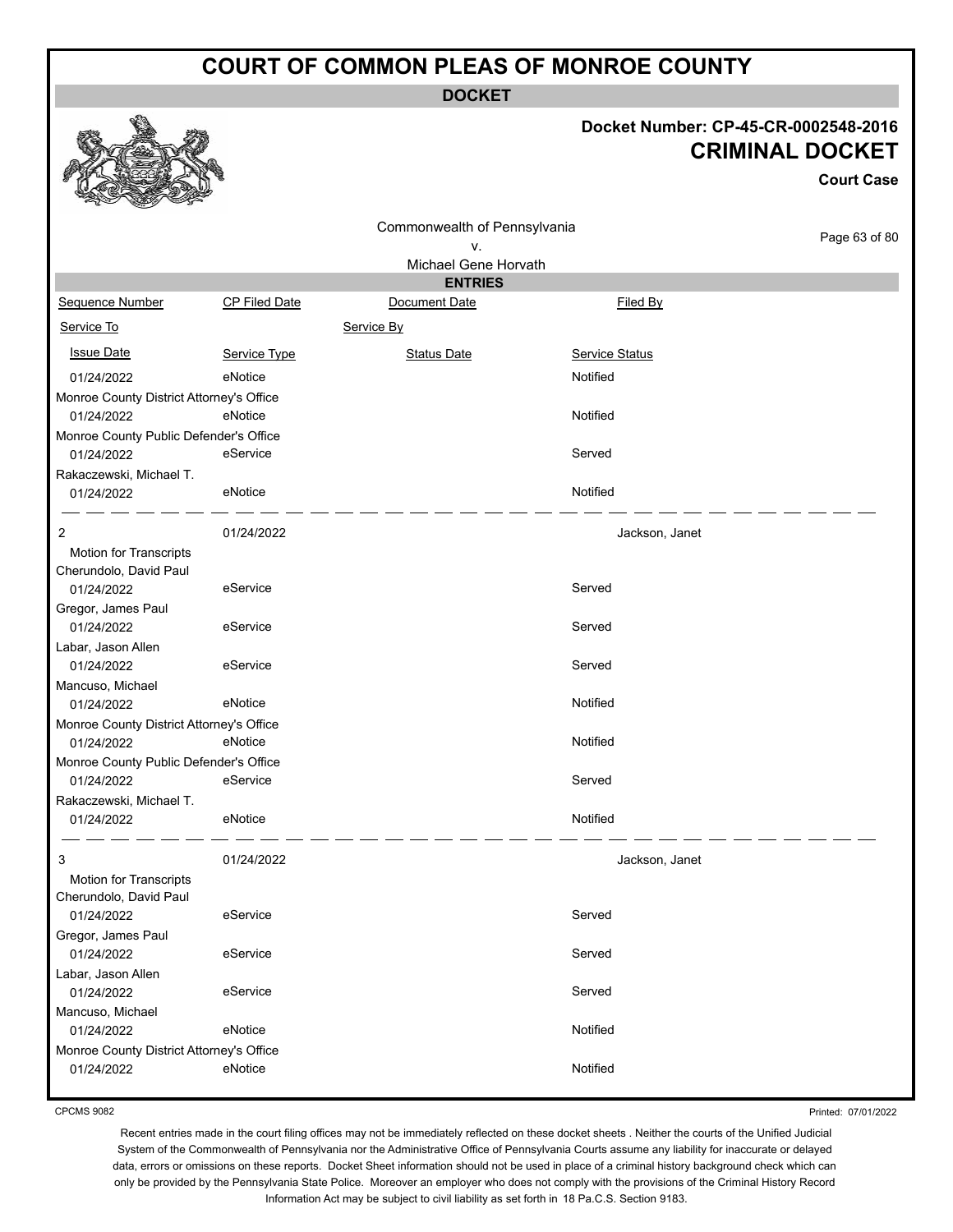**DOCKET**

| Docket Number: CP-45-CR-0002548-2016 |
|--------------------------------------|
| <b>CRIMINAL DOCKET</b>               |

**Court Case**

|                                          |               |                              |                       | <b>Court Case</b> |
|------------------------------------------|---------------|------------------------------|-----------------------|-------------------|
|                                          |               | Commonwealth of Pennsylvania |                       |                   |
|                                          |               | v.                           |                       | Page 64 of 80     |
|                                          |               | Michael Gene Horvath         |                       |                   |
|                                          |               | <b>ENTRIES</b>               |                       |                   |
| Sequence Number                          | CP Filed Date | Document Date                | Filed By              |                   |
| Service To                               |               | Service By                   |                       |                   |
| <b>Issue Date</b>                        | Service Type  | <b>Status Date</b>           | <b>Service Status</b> |                   |
| Monroe County Public Defender's Office   |               |                              |                       |                   |
| 01/24/2022                               | eService      |                              | Served                |                   |
| Rakaczewski, Michael T.                  | eNotice       |                              | Notified              |                   |
| 01/24/2022                               |               |                              |                       |                   |
| 4                                        | 01/24/2022    |                              | Jackson, Janet        |                   |
| Motion for Transcripts                   |               |                              |                       |                   |
| Cherundolo, David Paul                   |               |                              |                       |                   |
| 01/24/2022                               | eService      |                              | Served                |                   |
| Gregor, James Paul                       |               |                              |                       |                   |
| 01/24/2022                               | eService      |                              | Served                |                   |
| Labar, Jason Allen<br>01/24/2022         | eService      |                              | Served                |                   |
| Mancuso, Michael                         |               |                              |                       |                   |
| 01/24/2022                               | eNotice       |                              | Notified              |                   |
| Monroe County District Attorney's Office |               |                              |                       |                   |
| 01/24/2022                               | eNotice       |                              | Notified              |                   |
| Monroe County Public Defender's Office   |               |                              |                       |                   |
| 01/24/2022                               | eService      |                              | Served                |                   |
| Rakaczewski, Michael T.                  |               |                              |                       |                   |
| 01/24/2022                               | eNotice       |                              | Notified              |                   |
| 5                                        | 01/24/2022    |                              | Jackson, Janet        |                   |
| Motion for Transcripts                   |               |                              |                       |                   |
| Cherundolo, David Paul                   |               |                              |                       |                   |
| 01/24/2022                               | eService      |                              | Served                |                   |
| Gregor, James Paul                       |               |                              |                       |                   |
| 01/24/2022                               | eService      |                              | Served                |                   |
| Labar, Jason Allen                       |               |                              |                       |                   |
| 01/24/2022<br>Mancuso, Michael           | eService      |                              | Served                |                   |
| 01/24/2022                               | eNotice       |                              | Notified              |                   |
| Monroe County District Attorney's Office |               |                              |                       |                   |
| 01/24/2022                               | eNotice       |                              | Notified              |                   |
| Monroe County Public Defender's Office   |               |                              |                       |                   |
| 01/24/2022                               | eService      |                              | Served                |                   |
| Rakaczewski, Michael T.                  |               |                              |                       |                   |

CPCMS 9082

Printed: 07/01/2022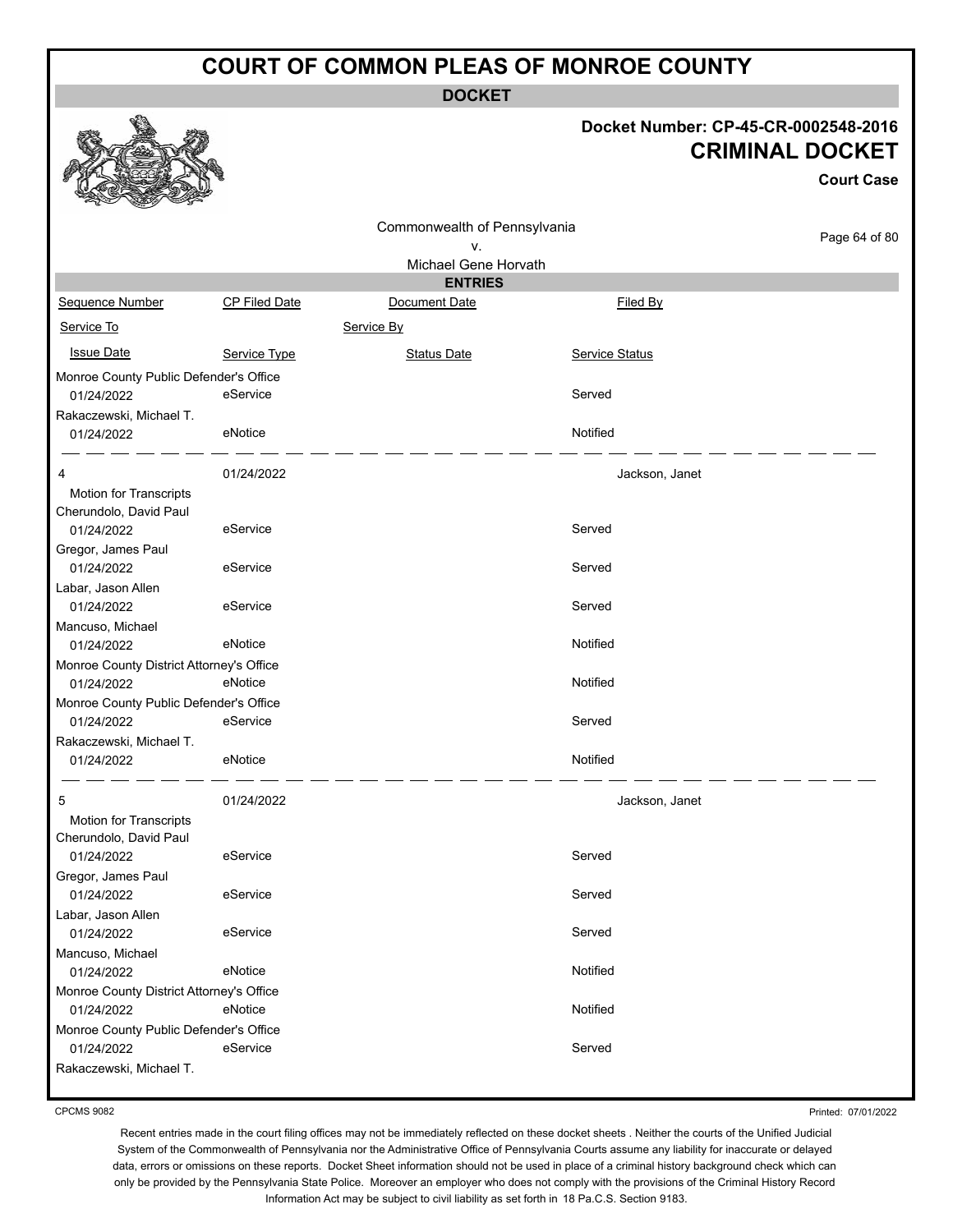**DOCKET**

#### **Docket Number: CP-45-CR-0002548-2016 CRIMINAL DOCKET**

**Court Case**

| v<br><b>Change of Contract of South Property</b><br>$-2$ |               |                              |                            |               |  |  |
|----------------------------------------------------------|---------------|------------------------------|----------------------------|---------------|--|--|
|                                                          |               | Commonwealth of Pennsylvania |                            |               |  |  |
|                                                          |               | ٧.                           |                            | Page 65 of 80 |  |  |
| Michael Gene Horvath                                     |               |                              |                            |               |  |  |
|                                                          |               | <b>ENTRIES</b>               |                            |               |  |  |
| Sequence Number                                          | CP Filed Date | Document Date                | Filed By                   |               |  |  |
| Service To                                               |               | Service By                   |                            |               |  |  |
| <b>Issue Date</b>                                        | Service Type  | <b>Status Date</b>           | <b>Service Status</b>      |               |  |  |
| 01/24/2022                                               | eNotice       |                              | Notified                   |               |  |  |
| 6                                                        | 01/24/2022    |                              | Jackson, Janet             |               |  |  |
| Motion for Transcripts                                   |               |                              |                            |               |  |  |
| Cherundolo, David Paul                                   |               |                              |                            |               |  |  |
| 01/24/2022                                               | eService      |                              | Served                     |               |  |  |
| Gregor, James Paul                                       |               |                              |                            |               |  |  |
| 01/24/2022                                               | eService      |                              | Served                     |               |  |  |
| Labar, Jason Allen                                       |               |                              |                            |               |  |  |
| 01/24/2022                                               | eService      |                              | Served                     |               |  |  |
| Mancuso, Michael<br>01/24/2022                           | eNotice       |                              | Notified                   |               |  |  |
| Monroe County District Attorney's Office                 |               |                              |                            |               |  |  |
| 01/24/2022                                               | eNotice       |                              | Notified                   |               |  |  |
| Monroe County Public Defender's Office                   |               |                              |                            |               |  |  |
| 01/24/2022                                               | eService      |                              | Served                     |               |  |  |
| Rakaczewski, Michael T.                                  |               |                              |                            |               |  |  |
| 01/24/2022                                               | eNotice       |                              | Notified                   |               |  |  |
| 1                                                        | 01/25/2022    | 01/25/2022                   | Worthington, Margherita P. |               |  |  |
| Order to Transcribe Notes of Testimony                   |               |                              |                            |               |  |  |
| Cherundolo, David Paul                                   |               |                              |                            |               |  |  |
| 01/25/2022                                               | eService      |                              | Served                     |               |  |  |
| Gregor, James Paul                                       |               |                              |                            |               |  |  |
| 01/25/2022                                               | eService      |                              | Served                     |               |  |  |
| Jackson, Janet                                           |               |                              | Served                     |               |  |  |
| 01/25/2022                                               | eService      |                              |                            |               |  |  |
| Labar, Jason Allen<br>01/25/2022                         | eService      |                              | Served                     |               |  |  |
| Mancuso, Michael                                         |               |                              |                            |               |  |  |
| 01/25/2022                                               | eService      |                              | Served                     |               |  |  |
| Monroe County District Attorney's Office                 |               |                              |                            |               |  |  |
| 01/25/2022                                               | eService      |                              | Served                     |               |  |  |
| Monroe County Public Defender's Office                   |               |                              |                            |               |  |  |
| 01/25/2022                                               | eService      |                              | Served                     |               |  |  |
| Rakaczewski, Michael T.                                  |               |                              |                            |               |  |  |
| 01/25/2022                                               | eService      |                              | Served                     |               |  |  |
|                                                          |               |                              |                            |               |  |  |

CPCMS 9082

Printed: 07/01/2022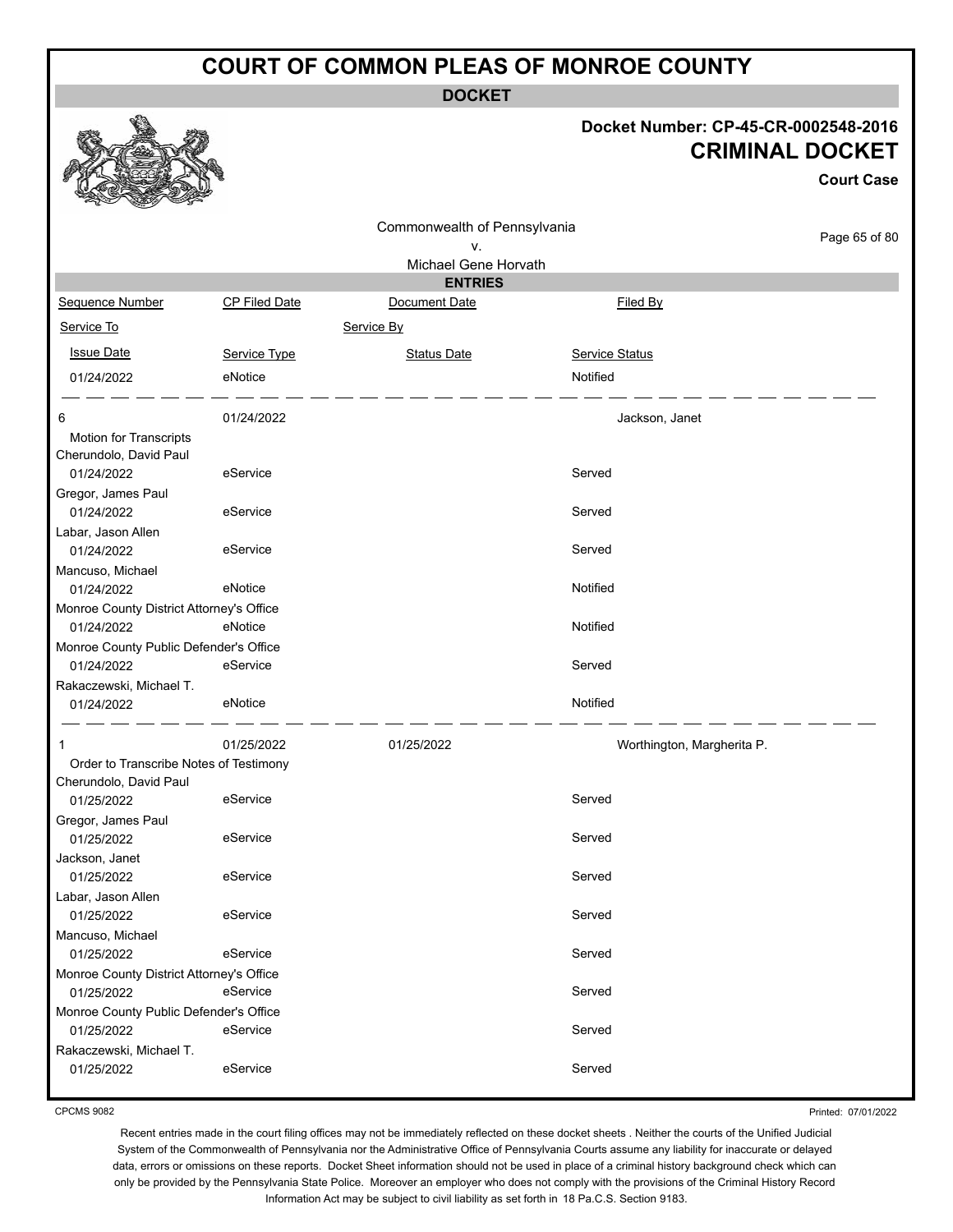**DOCKET**

|                                          |                        | ו שטש                        |                            |                                                                                     |
|------------------------------------------|------------------------|------------------------------|----------------------------|-------------------------------------------------------------------------------------|
|                                          |                        |                              |                            | Docket Number: CP-45-CR-0002548-2016<br><b>CRIMINAL DOCKET</b><br><b>Court Case</b> |
|                                          |                        | Commonwealth of Pennsylvania |                            |                                                                                     |
|                                          |                        | ٧.                           |                            | Page 66 of 80                                                                       |
|                                          |                        | Michael Gene Horvath         |                            |                                                                                     |
|                                          |                        | <b>ENTRIES</b>               |                            |                                                                                     |
| Sequence Number                          | <b>CP Filed Date</b>   | Document Date                | Filed By                   |                                                                                     |
| Service To                               |                        | Service By                   |                            |                                                                                     |
| <b>Issue Date</b>                        | Service Type           | <b>Status Date</b>           | <b>Service Status</b>      |                                                                                     |
| Monroe County Court Administration       |                        |                              |                            |                                                                                     |
| 01/26/2022                               | Clerk of Court's Boxes |                              |                            |                                                                                     |
|                                          |                        |                              |                            |                                                                                     |
| 2                                        | 01/25/2022             | 01/25/2022                   | Worthington, Margherita P. |                                                                                     |
| Order to Transcribe Notes of Testimony   |                        |                              |                            |                                                                                     |
| Cherundolo, David Paul                   |                        |                              |                            |                                                                                     |
| 01/25/2022                               | eService               |                              | Served                     |                                                                                     |
| Gregor, James Paul                       |                        |                              |                            |                                                                                     |
| 01/25/2022                               | eService               |                              | Served                     |                                                                                     |
| Jackson, Janet<br>01/25/2022             | eService               |                              | Served                     |                                                                                     |
| Labar, Jason Allen                       |                        |                              |                            |                                                                                     |
| 01/25/2022                               | eService               |                              | Served                     |                                                                                     |
| Mancuso, Michael                         |                        |                              |                            |                                                                                     |
| 01/25/2022                               | eService               |                              | Served                     |                                                                                     |
| Monroe County District Attorney's Office |                        |                              |                            |                                                                                     |
| 01/25/2022                               | eService               |                              | Served                     |                                                                                     |
| Monroe County Public Defender's Office   |                        |                              |                            |                                                                                     |
| 01/25/2022                               | eService               |                              | Served                     |                                                                                     |
| Rakaczewski, Michael T.                  |                        |                              |                            |                                                                                     |
| 01/25/2022                               | eService               |                              | Served                     |                                                                                     |
| 1                                        | 02/01/2022             |                              | Office                     | Monroe County District Attorney's                                                   |
| Motion For Hearing - Waiver Jury Trial   |                        |                              |                            |                                                                                     |
| Cherundolo, David Paul                   |                        |                              |                            |                                                                                     |
| 02/01/2022                               | eNotice                |                              | Notified                   |                                                                                     |
| Gregor, James Paul<br>02/01/2022         | eNotice                |                              | Notified                   |                                                                                     |
| Jackson, Janet                           |                        |                              |                            |                                                                                     |
| 02/01/2022                               | eNotice                |                              | Notified                   |                                                                                     |
| Labar, Jason Allen                       |                        |                              |                            |                                                                                     |
| 02/01/2022                               | eNotice                |                              | Notified                   |                                                                                     |
| Mancuso, Michael                         |                        |                              |                            |                                                                                     |
| 02/01/2022                               | eService               |                              | Served                     |                                                                                     |
| Monroe County Public Defender's Office   |                        |                              |                            |                                                                                     |
| 02/01/2022                               | eNotice                |                              | Notified                   |                                                                                     |
| Rakaczewski, Michael T.                  |                        |                              |                            |                                                                                     |

CPCMS 9082

Recent entries made in the court filing offices may not be immediately reflected on these docket sheets . Neither the courts of the Unified Judicial System of the Commonwealth of Pennsylvania nor the Administrative Office of Pennsylvania Courts assume any liability for inaccurate or delayed data, errors or omissions on these reports. Docket Sheet information should not be used in place of a criminal history background check which can only be provided by the Pennsylvania State Police. Moreover an employer who does not comply with the provisions of the Criminal History Record Information Act may be subject to civil liability as set forth in 18 Pa.C.S. Section 9183.

Printed: 07/01/2022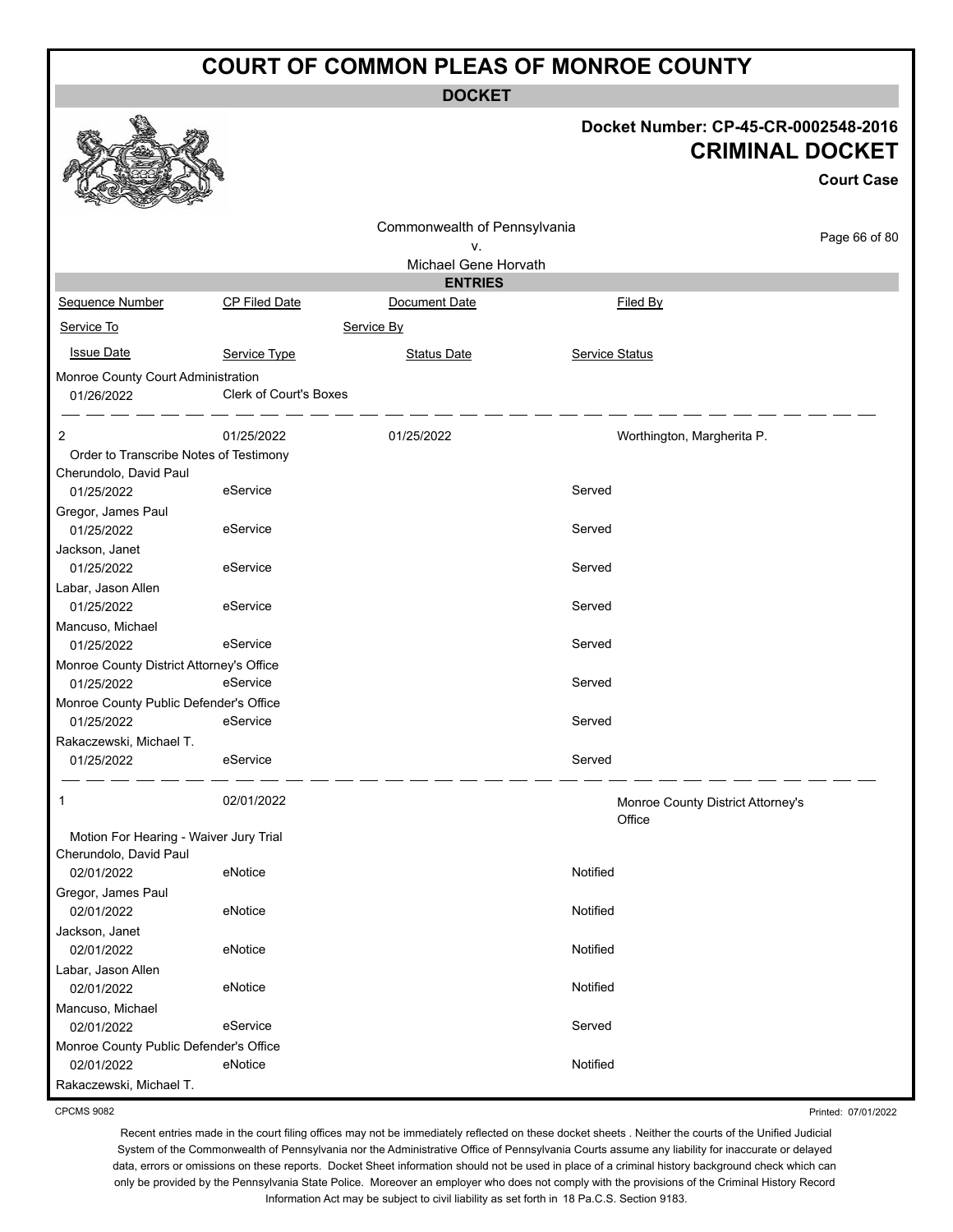**DOCKET**

#### **Docket Number: CP-45-CR-0002548-2016 CRIMINAL DOCKET**

**Court Case**

| ឃ<br><b>Contract of Second Second</b><br>All Property |                               |                              |                |                               |  |  |
|-------------------------------------------------------|-------------------------------|------------------------------|----------------|-------------------------------|--|--|
|                                                       |                               | Commonwealth of Pennsylvania |                |                               |  |  |
|                                                       |                               | ٧.                           |                | Page 67 of 80                 |  |  |
| Michael Gene Horvath                                  |                               |                              |                |                               |  |  |
|                                                       |                               | <b>ENTRIES</b>               |                |                               |  |  |
| Sequence Number                                       | <b>CP Filed Date</b>          | Document Date                | Filed By       |                               |  |  |
| Service To                                            |                               | Service By                   |                |                               |  |  |
| <b>Issue Date</b>                                     | Service Type                  | <b>Status Date</b>           | Service Status |                               |  |  |
| 02/01/2022                                            | eService                      |                              | Served         |                               |  |  |
| 3                                                     | 02/01/2022                    | 02/01/2022                   |                | Worthington, Margherita P.    |  |  |
| Order Scheduling Hearing                              |                               |                              |                |                               |  |  |
| Cherundolo, David Paul                                |                               |                              |                |                               |  |  |
| 02/01/2022                                            | eService                      |                              | Served         |                               |  |  |
| Gregor, James Paul                                    |                               |                              |                |                               |  |  |
| 02/01/2022                                            | eService                      |                              | Served         |                               |  |  |
| Jackson, Janet                                        |                               |                              |                |                               |  |  |
| 02/01/2022                                            | eService                      |                              | Served         |                               |  |  |
| Labar, Jason Allen                                    |                               |                              |                |                               |  |  |
| 02/01/2022                                            | eService                      |                              | Served         |                               |  |  |
| Mancuso, Michael                                      |                               |                              |                |                               |  |  |
| 02/01/2022                                            | eService                      |                              | Served         |                               |  |  |
| Monroe County Court Administration                    |                               |                              |                |                               |  |  |
| 02/01/2022                                            | <b>Clerk of Court's Boxes</b> |                              |                |                               |  |  |
| Monroe County District Attorney's Office              |                               |                              |                |                               |  |  |
| 02/01/2022                                            | eService                      |                              | Served         |                               |  |  |
| Monroe County Probation Department<br>02/01/2022      | <b>Clerk of Court's Boxes</b> |                              |                |                               |  |  |
|                                                       |                               |                              |                |                               |  |  |
| Monroe County Public Defender's Office<br>02/01/2022  | eService                      |                              | Served         |                               |  |  |
| Monroe County Sheriff's Department                    |                               |                              |                |                               |  |  |
| 02/01/2022                                            | <b>Clerk of Court's Boxes</b> |                              |                |                               |  |  |
| Rakaczewski, Michael T.                               |                               |                              |                |                               |  |  |
| 02/01/2022                                            | eService                      |                              | Served         |                               |  |  |
|                                                       | 02/03/2022                    |                              |                | Monroe County Court Reporters |  |  |
| Notice of Completion of Transcript                    |                               |                              |                |                               |  |  |
| Cherundolo, David Paul                                |                               |                              |                |                               |  |  |
| 02/03/2022                                            | eService                      |                              | Served         |                               |  |  |
| Gregor, James Paul                                    |                               |                              |                |                               |  |  |
| 02/03/2022                                            | eService                      |                              | Served         |                               |  |  |
| Jackson, Janet                                        |                               |                              |                |                               |  |  |
| 02/03/2022                                            | eService                      |                              | Served         |                               |  |  |
| Labar, Jason Allen                                    |                               |                              |                |                               |  |  |
| 02/03/2022                                            | eService                      |                              | Served         |                               |  |  |

CPCMS 9082

Printed: 07/01/2022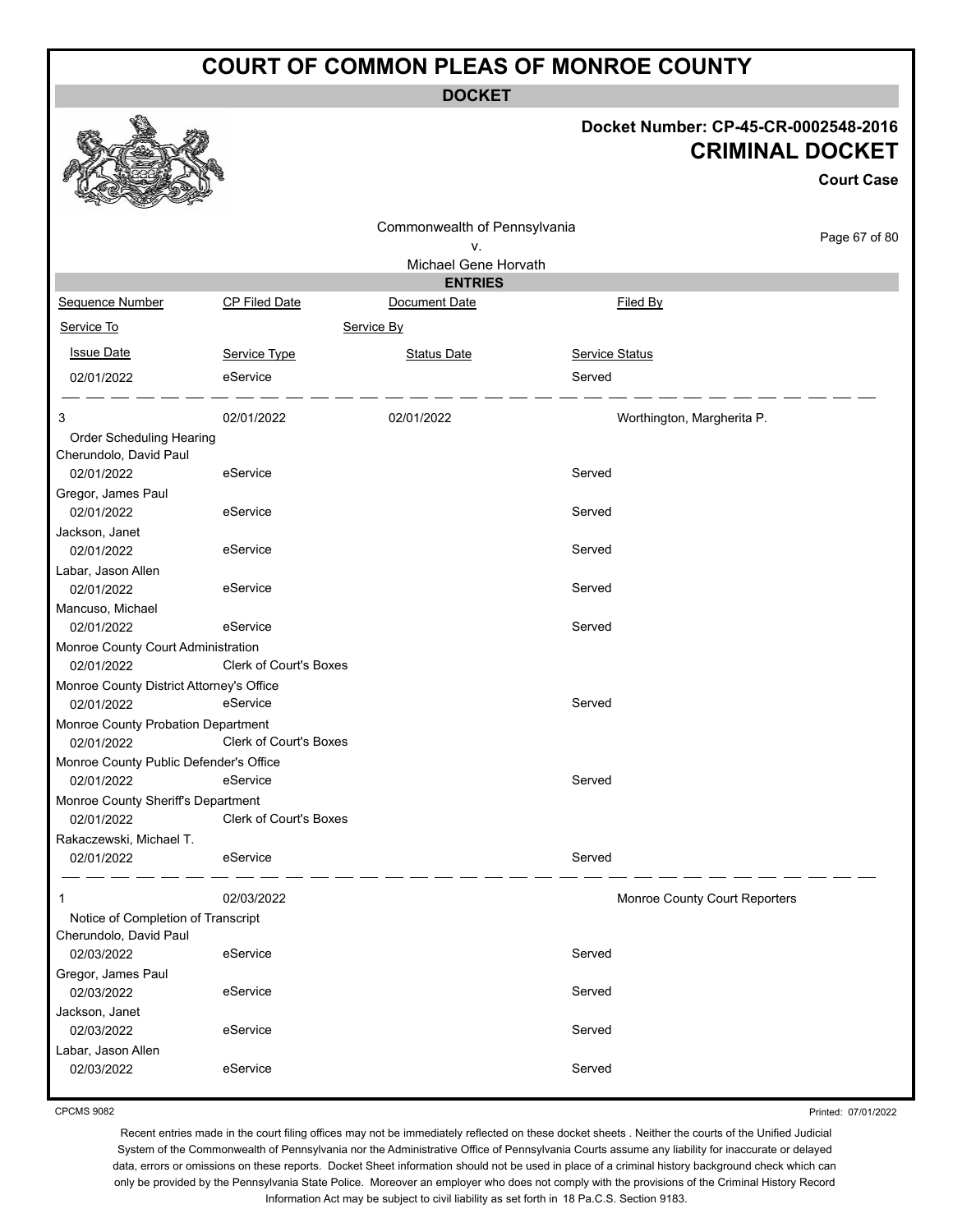**DOCKET**

#### **Docket Number: CP-45-CR-0002548-2016 CRIMINAL DOCKET**

**Court Case**

|                                          |               | Commonwealth of Pennsylvania |                               |               |
|------------------------------------------|---------------|------------------------------|-------------------------------|---------------|
|                                          |               | v.                           |                               | Page 68 of 80 |
|                                          |               | Michael Gene Horvath         |                               |               |
|                                          |               | <b>ENTRIES</b>               |                               |               |
| Sequence Number                          | CP Filed Date | Document Date                | Filed By                      |               |
| Service To                               |               | Service By                   |                               |               |
| <b>Issue Date</b>                        | Service Type  | <b>Status Date</b>           | <b>Service Status</b>         |               |
| Mancuso, Michael                         |               |                              |                               |               |
| 02/03/2022                               | eService      |                              | Served                        |               |
| Monroe County District Attorney's Office |               |                              |                               |               |
| 02/03/2022                               | eService      |                              | Served                        |               |
| Monroe County Public Defender's Office   |               |                              |                               |               |
| 02/03/2022                               | eService      |                              | Served                        |               |
| Rakaczewski, Michael T.                  |               |                              |                               |               |
| 02/03/2022                               | eService      |                              | Served                        |               |
| 2                                        | 02/03/2022    |                              | Monroe County Court Reporters |               |
| Notice of Completion of Transcript       |               |                              |                               |               |
| Cherundolo, David Paul                   |               |                              |                               |               |
| 02/03/2022                               | eService      |                              | Served                        |               |
| Gregor, James Paul                       |               |                              |                               |               |
| 02/03/2022                               | eService      |                              | Served                        |               |
| Jackson, Janet                           |               |                              |                               |               |
| 02/03/2022                               | eService      |                              | Served                        |               |
| Labar, Jason Allen                       |               |                              |                               |               |
| 02/03/2022                               | eService      |                              | Served                        |               |
| Mancuso, Michael                         |               |                              |                               |               |
| 02/03/2022                               | eService      |                              | Served                        |               |
| Monroe County District Attorney's Office |               |                              |                               |               |
| 02/03/2022                               | eService      |                              | Served                        |               |
| Monroe County Public Defender's Office   |               |                              |                               |               |
| 02/03/2022                               | eService      |                              | Served                        |               |
| Rakaczewski, Michael T.                  |               |                              |                               |               |
| 02/03/2022                               | eService      |                              | Served                        |               |
|                                          |               |                              |                               |               |
| 3                                        | 02/03/2022    | 09/06/2019                   | Monroe County Court Reporters |               |
| <b>Transcript of Proceedings Filed</b>   |               |                              |                               |               |
| Cherundolo, David Paul                   |               |                              |                               |               |
| 02/03/2022                               | eService      |                              | Served                        |               |
| Gregor, James Paul                       |               |                              |                               |               |
| 02/03/2022                               | eService      |                              | Served                        |               |
| Jackson, Janet                           |               |                              |                               |               |
| 02/03/2022                               | eService      |                              | Served                        |               |
| Labar, Jason Allen                       |               |                              |                               |               |
|                                          |               |                              |                               |               |

CPCMS 9082

Printed: 07/01/2022

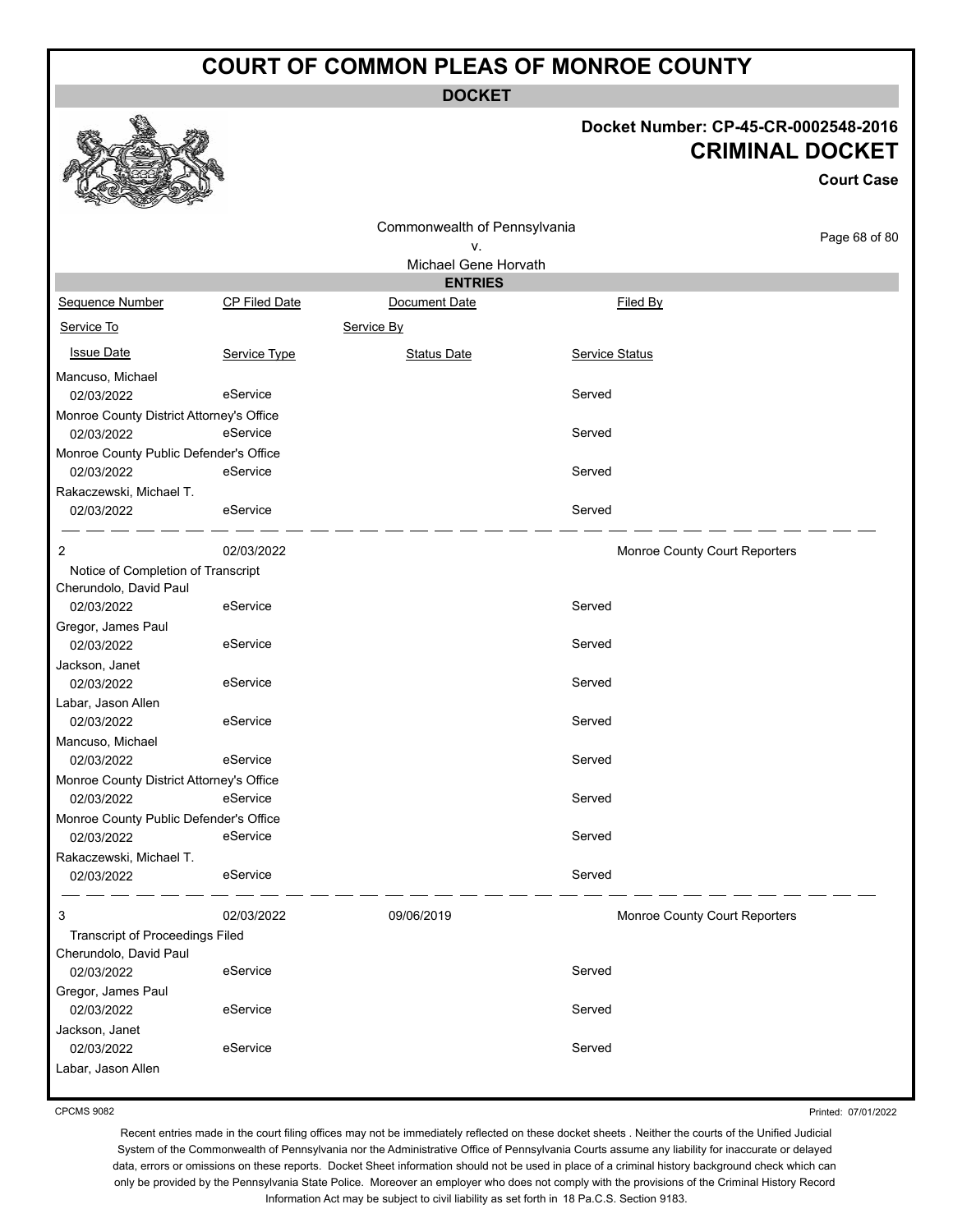**DOCKET**

#### **Docket Number: CP-45-CR-0002548-2016 CRIMINAL DOCKET**

**Court Case**

|                                          |                               | Commonwealth of Pennsylvania |                            | Page 69 of 80 |
|------------------------------------------|-------------------------------|------------------------------|----------------------------|---------------|
|                                          |                               | ۷.<br>Michael Gene Horvath   |                            |               |
|                                          |                               | <b>ENTRIES</b>               |                            |               |
| Sequence Number                          | CP Filed Date                 | Document Date                | Filed By                   |               |
| Service To                               |                               | Service By                   |                            |               |
| <b>Issue Date</b>                        | Service Type                  | <b>Status Date</b>           | Service Status             |               |
| 02/03/2022                               | eService                      |                              | Served                     |               |
| Mancuso, Michael                         |                               |                              |                            |               |
| 02/03/2022                               | eService                      |                              | Served                     |               |
| Monroe County District Attorney's Office |                               |                              |                            |               |
| 02/03/2022                               | eService                      |                              | Served                     |               |
| Monroe County Public Defender's Office   |                               |                              |                            |               |
| 02/03/2022                               | eService                      |                              | Served                     |               |
| Rakaczewski, Michael T.                  |                               |                              |                            |               |
| 02/03/2022                               | eService                      |                              | Served                     |               |
| 1                                        | 02/07/2022                    | 02/07/2022                   | Worthington, Margherita P. |               |
| Order Granting Motion for Continuance    |                               |                              |                            |               |
| Cherundolo, David Paul                   |                               |                              |                            |               |
| 02/07/2022                               | eService                      |                              | Served                     |               |
| Gregor, James Paul                       |                               |                              |                            |               |
| 02/07/2022                               | eService                      |                              | Served                     |               |
| Jackson, Janet                           |                               |                              |                            |               |
| 02/07/2022                               | eService                      |                              | Served                     |               |
| Labar, Jason Allen                       |                               |                              |                            |               |
| 02/07/2022                               | eService                      |                              | Served                     |               |
| Mancuso, Michael                         |                               |                              |                            |               |
| 02/07/2022                               | eService                      |                              | Served                     |               |
| Monroe County Court Administration       |                               |                              |                            |               |
| 02/07/2022                               | <b>Clerk of Court's Boxes</b> |                              |                            |               |
| Monroe County District Attorney's Office |                               |                              |                            |               |
| 02/07/2022                               | eService                      |                              | Served                     |               |
| Monroe County Probation Department       |                               |                              |                            |               |
| 02/07/2022                               | <b>Clerk of Court's Boxes</b> |                              |                            |               |
| Monroe County Public Defender's Office   |                               |                              |                            |               |
| 02/07/2022                               | eService                      |                              | Served                     |               |
| Monroe County Sheriff's Department       |                               |                              |                            |               |
| 02/07/2022                               | Clerk of Court's Boxes        |                              |                            |               |
| Rakaczewski, Michael T.                  |                               |                              |                            |               |
| 02/07/2022                               | eService                      |                              | Served                     |               |
|                                          | 02/14/2022                    |                              | Worthington, Margherita P. |               |
| Order Scheduling Non-Jury Hearing        |                               |                              |                            |               |

CPCMS 9082

Recent entries made in the court filing offices may not be immediately reflected on these docket sheets . Neither the courts of the Unified Judicial System of the Commonwealth of Pennsylvania nor the Administrative Office of Pennsylvania Courts assume any liability for inaccurate or delayed data, errors or omissions on these reports. Docket Sheet information should not be used in place of a criminal history background check which can only be provided by the Pennsylvania State Police. Moreover an employer who does not comply with the provisions of the Criminal History Record Information Act may be subject to civil liability as set forth in 18 Pa.C.S. Section 9183.

Printed: 07/01/2022

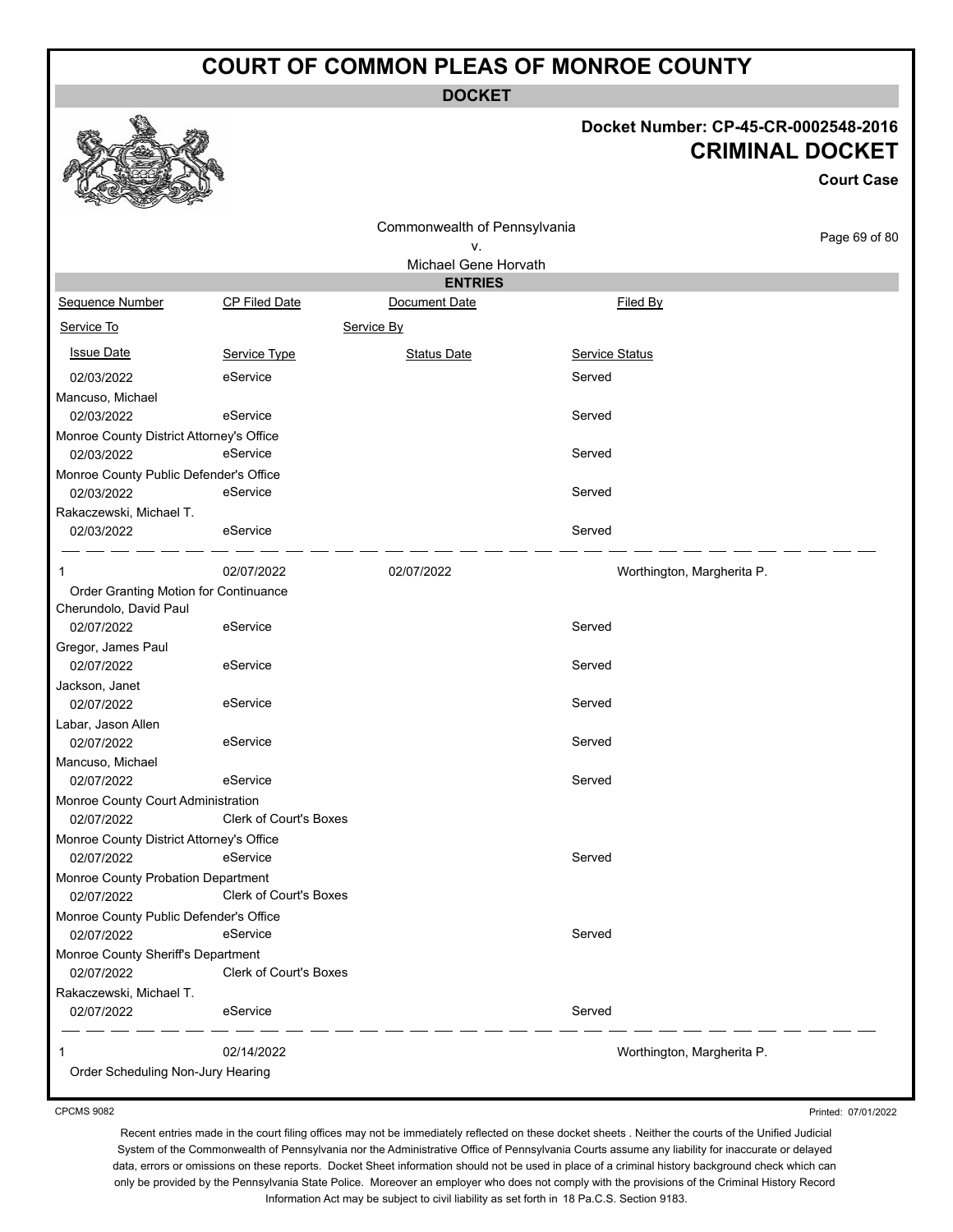**DOCKET**

#### **Docket Number: CP-45-CR-0002548-2016 CRIMINAL DOCKET**

**Court Case**

|                                                          |                               | Commonwealth of Pennsylvania |                       |               |
|----------------------------------------------------------|-------------------------------|------------------------------|-----------------------|---------------|
|                                                          |                               | ٧.                           |                       | Page 70 of 80 |
|                                                          |                               | Michael Gene Horvath         |                       |               |
|                                                          |                               | <b>ENTRIES</b>               |                       |               |
| Sequence Number                                          | <b>CP Filed Date</b>          | Document Date                | Filed By              |               |
| Service To                                               |                               | Service By                   |                       |               |
| <b>Issue Date</b>                                        | Service Type                  | <b>Status Date</b>           | <b>Service Status</b> |               |
| Cherundolo, David Paul<br>02/18/2022                     | eService                      |                              | Served                |               |
| Gregor, James Paul<br>02/18/2022                         | eService                      |                              | Served                |               |
| Jackson, Janet<br>02/18/2022                             | eService                      |                              | Served                |               |
| Labar, Jason Allen<br>02/18/2022                         | eService                      |                              | Served                |               |
| Mancuso, Michael<br>02/18/2022                           | eService                      |                              | Served                |               |
| Monroe County Court Administration                       |                               |                              |                       |               |
| 02/18/2022                                               | <b>Clerk of Court's Boxes</b> |                              |                       |               |
| Monroe County District Attorney's Office                 |                               |                              |                       |               |
| 02/18/2022                                               | eService                      |                              | Served                |               |
| Monroe County Public Defender's Office                   |                               |                              |                       |               |
| 02/18/2022                                               | eService                      |                              | Served                |               |
| Monroe County Sheriff's Department<br>02/18/2022         | Clerk of Court's Boxes        |                              |                       |               |
|                                                          |                               |                              |                       |               |
| Other<br>02/18/2022                                      | Clerk of Court's Boxes        |                              |                       |               |
| Rakaczewski, Michael T.                                  |                               |                              |                       |               |
| 02/18/2022                                               | eService                      |                              | Served                |               |
| 1                                                        | 02/15/2022                    |                              | Jackson, Janet        |               |
| <b>Motion for Counsel Fees</b><br>Cherundolo, David Paul |                               |                              |                       |               |
| 02/15/2022                                               | eService                      |                              | Served                |               |
| Gregor, James Paul<br>02/15/2022                         | eService                      |                              | Served                |               |
| Labar, Jason Allen                                       |                               |                              |                       |               |
| 02/15/2022                                               | eService                      |                              | Served                |               |
| Mancuso, Michael<br>02/15/2022                           | eService                      |                              | Served                |               |
| Monroe County District Attorney's Office                 |                               |                              |                       |               |
| 02/15/2022                                               | eService                      |                              | Served                |               |
| Monroe County Public Defender's Office                   |                               |                              |                       |               |
| 02/15/2022                                               | eService                      |                              | Served                |               |

CPCMS 9082

Printed: 07/01/2022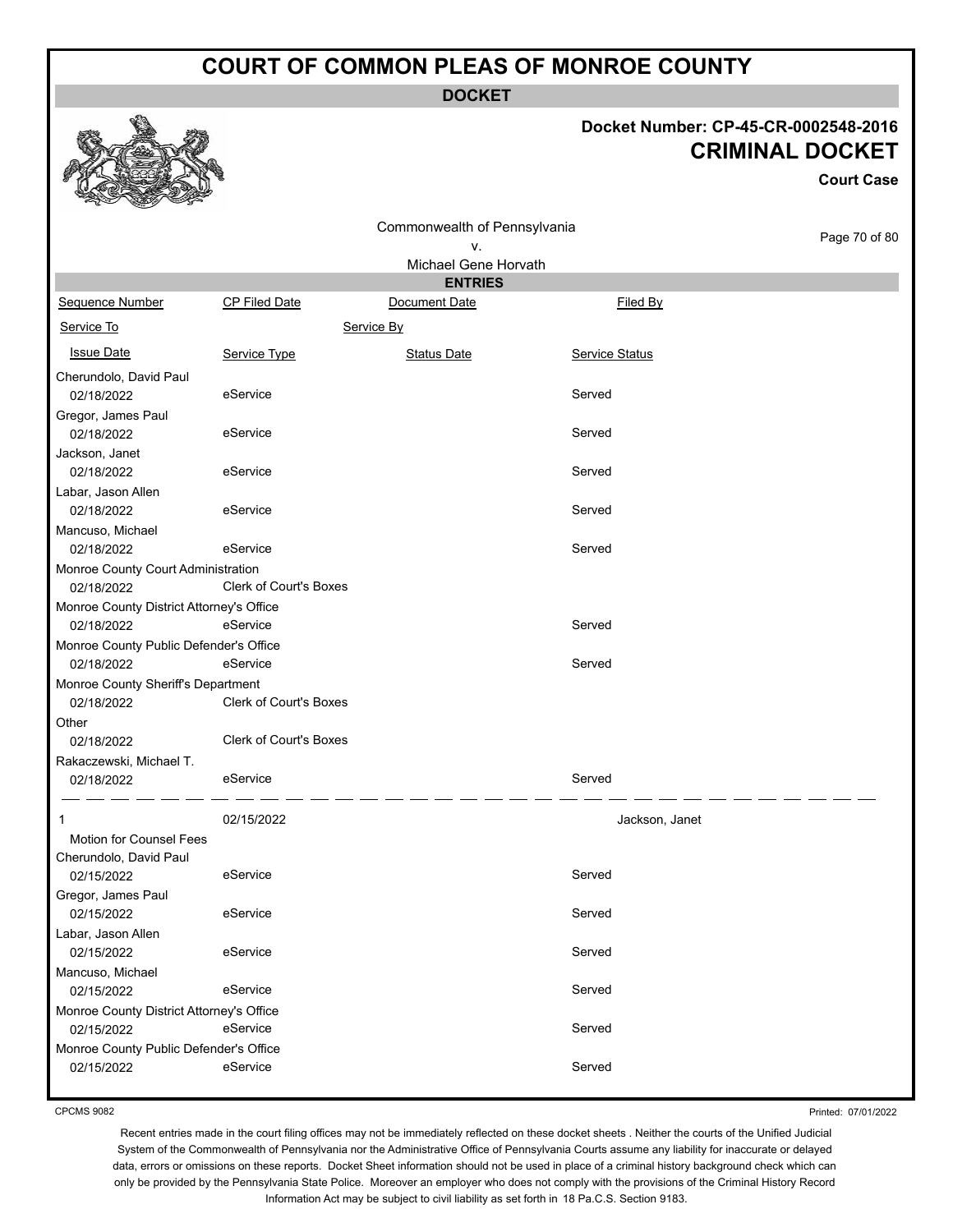**DOCKET**

#### **Docket Number: CP-45-CR-0002548-2016 CRIMINAL DOCKET**

**Court Case**

|                      | v.                                                                                                                                                                                                                                                                                                     |                | Page 71 of 80                                                                                                                                                                   |
|----------------------|--------------------------------------------------------------------------------------------------------------------------------------------------------------------------------------------------------------------------------------------------------------------------------------------------------|----------------|---------------------------------------------------------------------------------------------------------------------------------------------------------------------------------|
|                      |                                                                                                                                                                                                                                                                                                        |                |                                                                                                                                                                                 |
|                      | <b>ENTRIES</b>                                                                                                                                                                                                                                                                                         |                |                                                                                                                                                                                 |
| <b>CP Filed Date</b> | Document Date                                                                                                                                                                                                                                                                                          | Filed By       |                                                                                                                                                                                 |
|                      | Service By                                                                                                                                                                                                                                                                                             |                |                                                                                                                                                                                 |
|                      | <b>Status Date</b>                                                                                                                                                                                                                                                                                     |                |                                                                                                                                                                                 |
|                      |                                                                                                                                                                                                                                                                                                        |                |                                                                                                                                                                                 |
| eService             |                                                                                                                                                                                                                                                                                                        | Served         |                                                                                                                                                                                 |
|                      |                                                                                                                                                                                                                                                                                                        |                |                                                                                                                                                                                 |
| 02/15/2022           |                                                                                                                                                                                                                                                                                                        | Jackson, Janet |                                                                                                                                                                                 |
|                      |                                                                                                                                                                                                                                                                                                        |                |                                                                                                                                                                                 |
|                      |                                                                                                                                                                                                                                                                                                        |                |                                                                                                                                                                                 |
|                      |                                                                                                                                                                                                                                                                                                        |                |                                                                                                                                                                                 |
|                      |                                                                                                                                                                                                                                                                                                        |                |                                                                                                                                                                                 |
|                      |                                                                                                                                                                                                                                                                                                        |                |                                                                                                                                                                                 |
|                      |                                                                                                                                                                                                                                                                                                        |                |                                                                                                                                                                                 |
|                      |                                                                                                                                                                                                                                                                                                        |                |                                                                                                                                                                                 |
|                      |                                                                                                                                                                                                                                                                                                        |                |                                                                                                                                                                                 |
|                      |                                                                                                                                                                                                                                                                                                        |                |                                                                                                                                                                                 |
| eService             |                                                                                                                                                                                                                                                                                                        | Served         |                                                                                                                                                                                 |
|                      |                                                                                                                                                                                                                                                                                                        |                |                                                                                                                                                                                 |
| eService             |                                                                                                                                                                                                                                                                                                        | Served         |                                                                                                                                                                                 |
|                      |                                                                                                                                                                                                                                                                                                        |                |                                                                                                                                                                                 |
| eService             |                                                                                                                                                                                                                                                                                                        | Served         |                                                                                                                                                                                 |
|                      |                                                                                                                                                                                                                                                                                                        |                |                                                                                                                                                                                 |
|                      |                                                                                                                                                                                                                                                                                                        |                |                                                                                                                                                                                 |
|                      |                                                                                                                                                                                                                                                                                                        |                |                                                                                                                                                                                 |
| eService             |                                                                                                                                                                                                                                                                                                        | Served         |                                                                                                                                                                                 |
|                      |                                                                                                                                                                                                                                                                                                        |                |                                                                                                                                                                                 |
| eService             |                                                                                                                                                                                                                                                                                                        | Served         |                                                                                                                                                                                 |
|                      |                                                                                                                                                                                                                                                                                                        |                |                                                                                                                                                                                 |
| eService             |                                                                                                                                                                                                                                                                                                        | Served         |                                                                                                                                                                                 |
|                      |                                                                                                                                                                                                                                                                                                        |                |                                                                                                                                                                                 |
|                      |                                                                                                                                                                                                                                                                                                        |                |                                                                                                                                                                                 |
|                      |                                                                                                                                                                                                                                                                                                        |                |                                                                                                                                                                                 |
|                      |                                                                                                                                                                                                                                                                                                        |                |                                                                                                                                                                                 |
|                      |                                                                                                                                                                                                                                                                                                        |                |                                                                                                                                                                                 |
|                      |                                                                                                                                                                                                                                                                                                        |                |                                                                                                                                                                                 |
|                      |                                                                                                                                                                                                                                                                                                        |                |                                                                                                                                                                                 |
|                      |                                                                                                                                                                                                                                                                                                        |                |                                                                                                                                                                                 |
|                      | Service Type<br>eService<br>eService<br>eService<br>eService<br>Monroe County District Attorney's Office<br>Monroe County Public Defender's Office<br>02/15/2022<br>eService<br>Monroe County District Attorney's Office<br>eService<br>Monroe County Public Defender's Office<br>eService<br>eService |                | Commonwealth of Pennsylvania<br>Michael Gene Horvath<br><b>Service Status</b><br>Served<br>Served<br>Served<br>Served<br>Jackson, Janet<br>Served<br>Served<br>Served<br>Served |

CPCMS 9082

Printed: 07/01/2022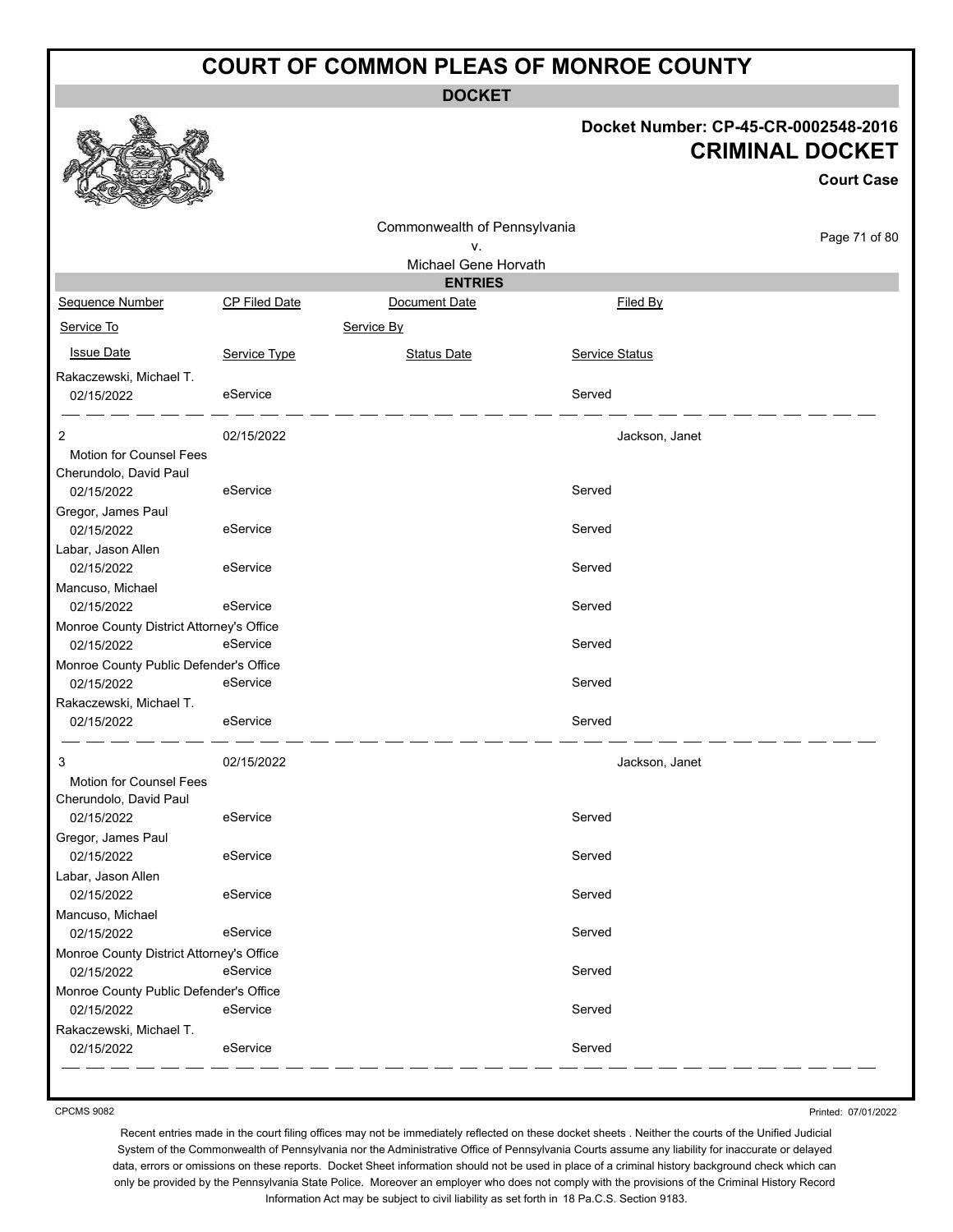**DOCKET**

#### **Docket Number: CP-45-CR-0002548-2016 CRIMINAL DOCKET**

**Court Case**

|                                                                |                                            | Commonwealth of Pennsylvania |                               |               |
|----------------------------------------------------------------|--------------------------------------------|------------------------------|-------------------------------|---------------|
|                                                                |                                            | ۷.                           |                               | Page 72 of 80 |
|                                                                |                                            | Michael Gene Horvath         |                               |               |
|                                                                |                                            | <b>ENTRIES</b>               |                               |               |
| Sequence Number                                                | <b>CP Filed Date</b>                       | Document Date                | Filed By                      |               |
| Service To                                                     |                                            | Service By                   |                               |               |
| <b>Issue Date</b>                                              | Service Type                               | <b>Status Date</b>           | <b>Service Status</b>         |               |
| 1                                                              | 02/17/2022                                 |                              | Worthington, Margherita P.    |               |
| Order Approving Waiver of Jury Trial<br>Cherundolo, David Paul |                                            |                              |                               |               |
| 02/25/2022                                                     | eService                                   |                              | Served                        |               |
| Gregor, James Paul                                             |                                            |                              |                               |               |
| 02/25/2022                                                     | eService                                   |                              | Served                        |               |
| Horvath, Michael Gene<br>02/25/2022                            | <b>First Class</b>                         |                              |                               |               |
| Jackson, Janet                                                 |                                            |                              |                               |               |
| 02/25/2022                                                     | eService                                   |                              | Served                        |               |
| Labar, Jason Allen                                             |                                            |                              |                               |               |
| 02/25/2022                                                     | eService                                   |                              | Served                        |               |
| Mancuso, Michael                                               |                                            |                              |                               |               |
| 02/25/2022                                                     | eService                                   |                              | Served                        |               |
| Monroe County District Attorney's Office                       |                                            |                              |                               |               |
| 02/25/2022                                                     | eService                                   |                              | Served                        |               |
| Monroe County Public Defender's Office                         |                                            |                              |                               |               |
| 02/25/2022                                                     | eService                                   |                              | Served                        |               |
| Rakaczewski, Michael T.<br>02/25/2022                          | eService                                   |                              | Served                        |               |
|                                                                |                                            |                              |                               |               |
| $\overline{c}$                                                 | 02/17/2022                                 |                              | Monroe County Court Reporters |               |
|                                                                | Form A: Notice of Completion of Transcript |                              |                               |               |
| Cherundolo, David Paul                                         |                                            |                              |                               |               |
| 02/17/2022                                                     | eService                                   |                              | Served                        |               |
| Gregor, James Paul                                             |                                            |                              |                               |               |
| 02/17/2022                                                     | eService                                   |                              | Served                        |               |
| Jackson, Janet<br>02/17/2022                                   | eService                                   |                              | Served                        |               |
| Labar, Jason Allen                                             |                                            |                              |                               |               |
| 02/17/2022                                                     | eService                                   |                              | Served                        |               |
| Mancuso, Michael                                               |                                            |                              |                               |               |
| 02/17/2022                                                     | eService                                   |                              | Served                        |               |
| Monroe County District Attorney's Office                       |                                            |                              |                               |               |
| 02/17/2022                                                     | eService                                   |                              | Served                        |               |
| Monroe County Public Defender's Office                         |                                            |                              |                               |               |
| 02/17/2022                                                     | eService                                   |                              | Served                        |               |
|                                                                |                                            |                              |                               |               |

CPCMS 9082

Printed: 07/01/2022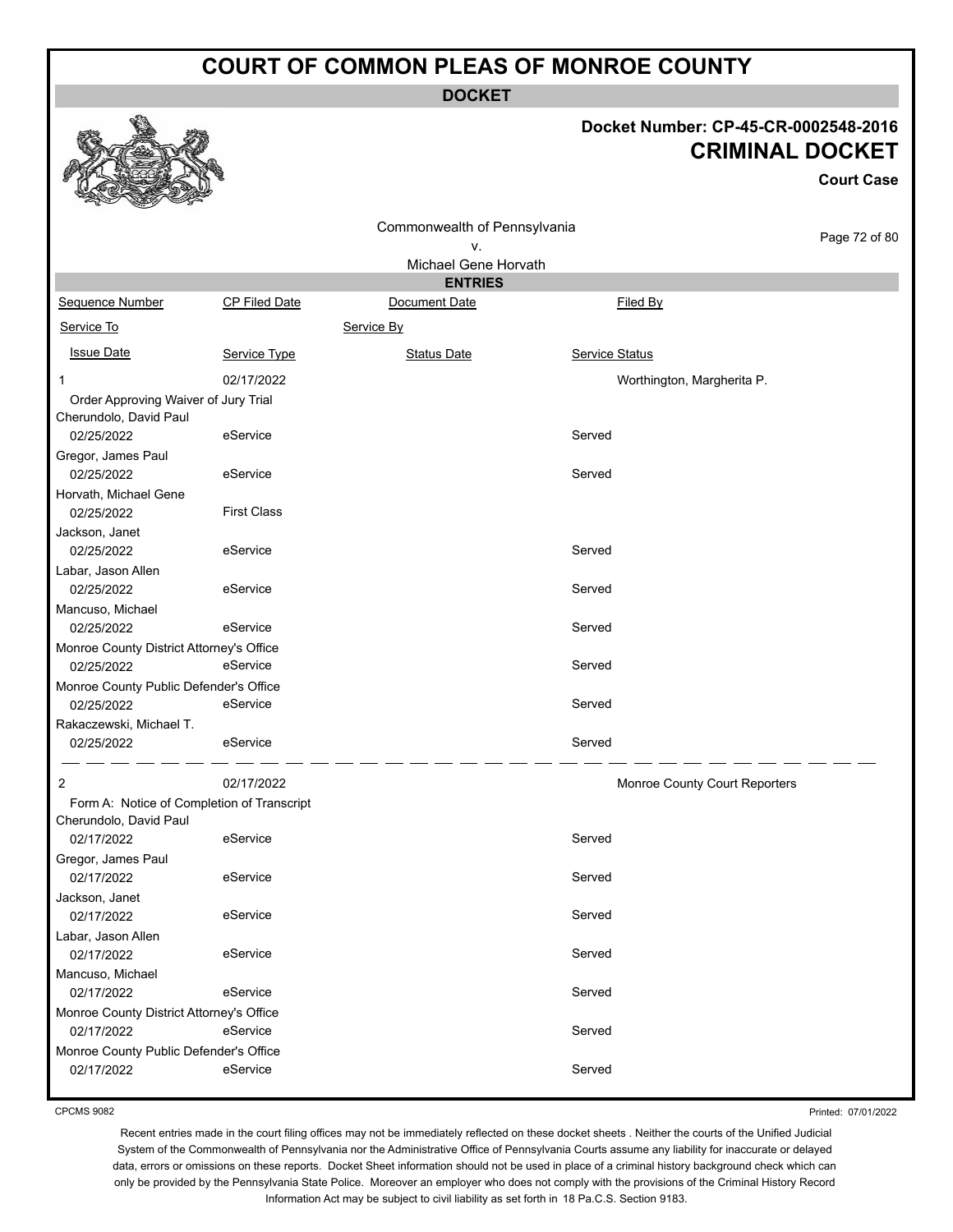**DOCKET**

## **Docket Number: CP-45-CR-0002548-2016 CRIMINAL DOCKET**

**Court Case**

|                                                        |                      |                                        |                               | Court Case    |
|--------------------------------------------------------|----------------------|----------------------------------------|-------------------------------|---------------|
|                                                        |                      | Commonwealth of Pennsylvania<br>٧.     |                               | Page 73 of 80 |
|                                                        |                      | Michael Gene Horvath<br><b>ENTRIES</b> |                               |               |
| Sequence Number                                        | <b>CP Filed Date</b> | Document Date                          | Filed By                      |               |
|                                                        |                      |                                        |                               |               |
| Service To                                             |                      | Service By                             |                               |               |
| <b>Issue Date</b>                                      | Service Type         | <b>Status Date</b>                     | Service Status                |               |
| Rakaczewski, Michael T.                                |                      |                                        |                               |               |
| 02/17/2022                                             | eService             |                                        | Served                        |               |
| 3                                                      | 02/17/2022           |                                        | Monroe County Court Reporters |               |
| Transcript of Proceedings Filed                        |                      |                                        |                               |               |
| Cherundolo, David Paul                                 |                      |                                        |                               |               |
| 02/17/2022                                             | eService             |                                        | Served                        |               |
| Gregor, James Paul                                     | eService             |                                        |                               |               |
| 02/17/2022                                             |                      |                                        | Served                        |               |
| Jackson, Janet<br>02/17/2022                           | eService             |                                        | Served                        |               |
| Labar, Jason Allen                                     |                      |                                        |                               |               |
| 02/17/2022                                             | eService             |                                        | Served                        |               |
| Mancuso, Michael                                       |                      |                                        |                               |               |
| 02/17/2022                                             | eService             |                                        | Served                        |               |
| Monroe County District Attorney's Office               |                      |                                        |                               |               |
| 02/17/2022                                             | eService             |                                        | Served                        |               |
| Monroe County Public Defender's Office                 |                      |                                        |                               |               |
| 02/17/2022                                             | eService             |                                        | Served                        |               |
| Rakaczewski, Michael T.                                |                      |                                        |                               |               |
| 02/17/2022                                             | eService             |                                        | Served                        |               |
| 5                                                      | 02/17/2022           |                                        | Worthington, Margherita P.    |               |
| Order/Waiver of Jury Trial                             |                      |                                        |                               |               |
| Cherundolo, David Paul                                 |                      |                                        |                               |               |
| 02/18/2022                                             | eService             |                                        | Served                        |               |
| Gregor, James Paul                                     |                      |                                        |                               |               |
| 02/18/2022                                             | eService             |                                        | Served                        |               |
| Horvath, Michael Gene                                  |                      |                                        |                               |               |
| 02/18/2022                                             | <b>First Class</b>   |                                        |                               |               |
| Jackson, Janet                                         |                      |                                        |                               |               |
| 02/18/2022                                             | eService             |                                        | Served                        |               |
| Labar, Jason Allen                                     | eService             |                                        |                               |               |
| 02/18/2022                                             |                      |                                        | Served                        |               |
| Mancuso, Michael                                       | eService             |                                        | Served                        |               |
| 02/18/2022<br>Monroe County District Attorney's Office |                      |                                        |                               |               |
|                                                        |                      |                                        |                               |               |

CPCMS 9082

Printed: 07/01/2022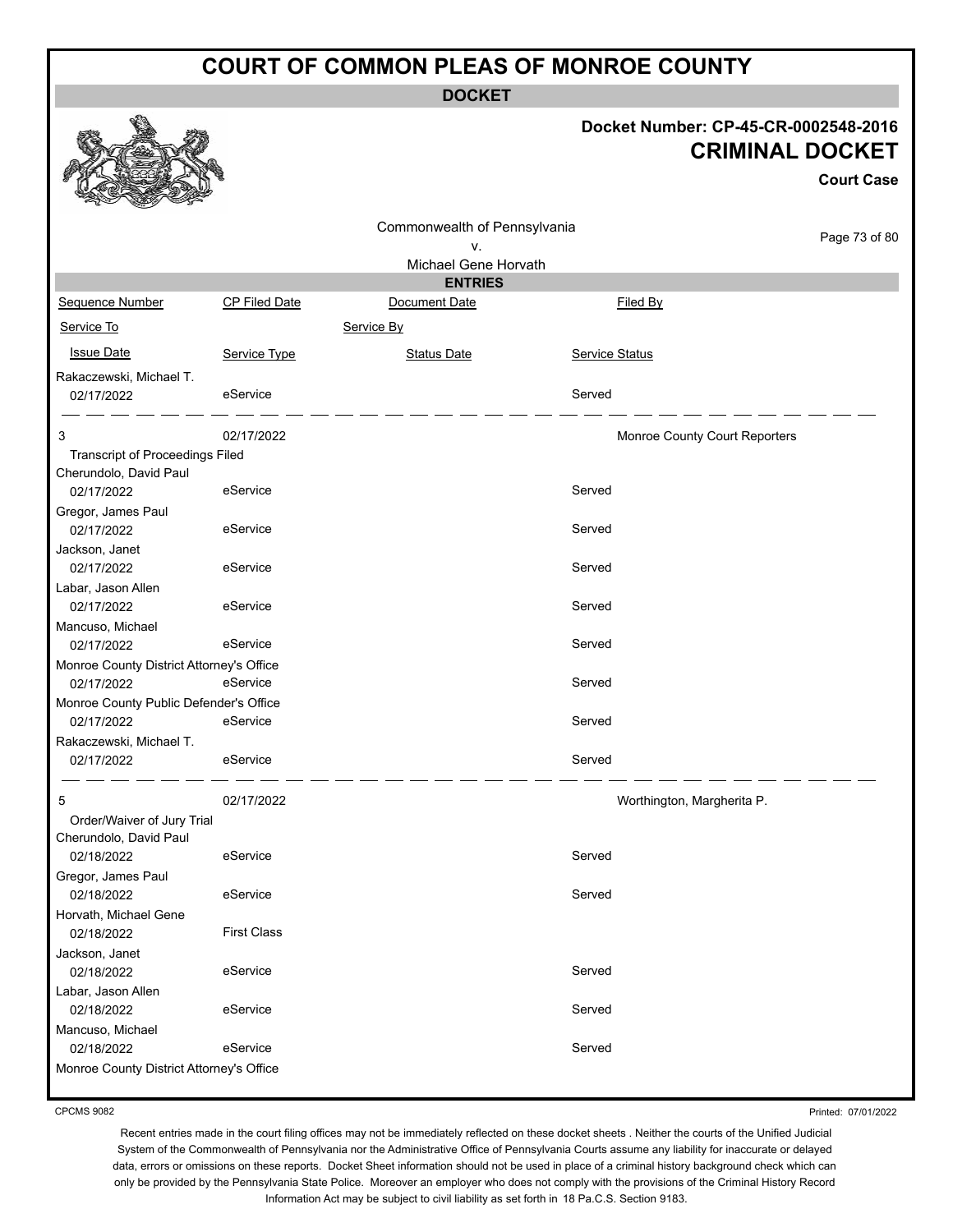**DOCKET**

### **Docket Number: CP-45-CR-0002548-2016 CRIMINAL DOCKET**

|                                                 |                      |                              |                               | Docket Number: CP-45-CR-0002548-2016<br><b>CRIMINAL DOCKET</b><br><b>Court Case</b> |
|-------------------------------------------------|----------------------|------------------------------|-------------------------------|-------------------------------------------------------------------------------------|
|                                                 |                      | Commonwealth of Pennsylvania |                               |                                                                                     |
|                                                 |                      | ۷.                           |                               | Page 74 of 80                                                                       |
|                                                 |                      | Michael Gene Horvath         |                               |                                                                                     |
|                                                 |                      | <b>ENTRIES</b>               |                               |                                                                                     |
| Sequence Number                                 | <b>CP Filed Date</b> | Document Date                | Filed By                      |                                                                                     |
| Service To                                      |                      | Service By                   |                               |                                                                                     |
| <b>Issue Date</b>                               | Service Type         | <b>Status Date</b>           | Service Status                |                                                                                     |
| 02/18/2022                                      | eService             |                              | Served                        |                                                                                     |
| Monroe County Public Defender's Office          |                      |                              |                               |                                                                                     |
| 02/18/2022                                      | eService             |                              | Served                        |                                                                                     |
| Rakaczewski, Michael T.                         |                      |                              |                               |                                                                                     |
| 02/18/2022                                      | eService             |                              | Served                        |                                                                                     |
| 1                                               | 02/22/2022           |                              | Monroe County Court Reporters |                                                                                     |
| Notice of Completion of Transcript              |                      |                              |                               |                                                                                     |
| Cherundolo, David Paul<br>02/22/2022            | eService             |                              | Served                        |                                                                                     |
| Gregor, James Paul<br>02/22/2022                | eService             |                              | Served                        |                                                                                     |
| Jackson, Janet                                  |                      |                              |                               |                                                                                     |
| 02/22/2022                                      | eService             |                              | Served                        |                                                                                     |
| Labar, Jason Allen                              |                      |                              |                               |                                                                                     |
| 02/22/2022                                      | eService             |                              | Served                        |                                                                                     |
| Mancuso, Michael                                |                      |                              |                               |                                                                                     |
| 02/22/2022                                      | eService             |                              | Served                        |                                                                                     |
| Monroe County District Attorney's Office        |                      |                              |                               |                                                                                     |
| 02/22/2022                                      | eService             |                              | Served                        |                                                                                     |
| Monroe County Public Defender's Office          |                      |                              |                               |                                                                                     |
| 02/22/2022                                      | eService             |                              | Served                        |                                                                                     |
| Rakaczewski, Michael T.                         |                      |                              |                               |                                                                                     |
| 02/22/2022                                      | eService             |                              | Served                        |                                                                                     |
| 2                                               | 02/22/2022           |                              | Monroe County Court Reporters |                                                                                     |
| Transcript of Proceedings Filed on Sep. 30 2019 |                      |                              |                               |                                                                                     |
| Cherundolo, David Paul                          |                      |                              |                               |                                                                                     |
| 02/22/2022                                      | eService             |                              | Served                        |                                                                                     |
| Gregor, James Paul<br>02/22/2022                | eService             |                              | Served                        |                                                                                     |
| Jackson, Janet                                  |                      |                              |                               |                                                                                     |
| 02/22/2022                                      | eService             |                              | Served                        |                                                                                     |
| Labar, Jason Allen                              |                      |                              |                               |                                                                                     |
| 02/22/2022                                      | eService             |                              | Served                        |                                                                                     |
| Mancuso, Michael<br>02/22/2022                  | eService             |                              | Served                        |                                                                                     |

CPCMS 9082

Printed: 07/01/2022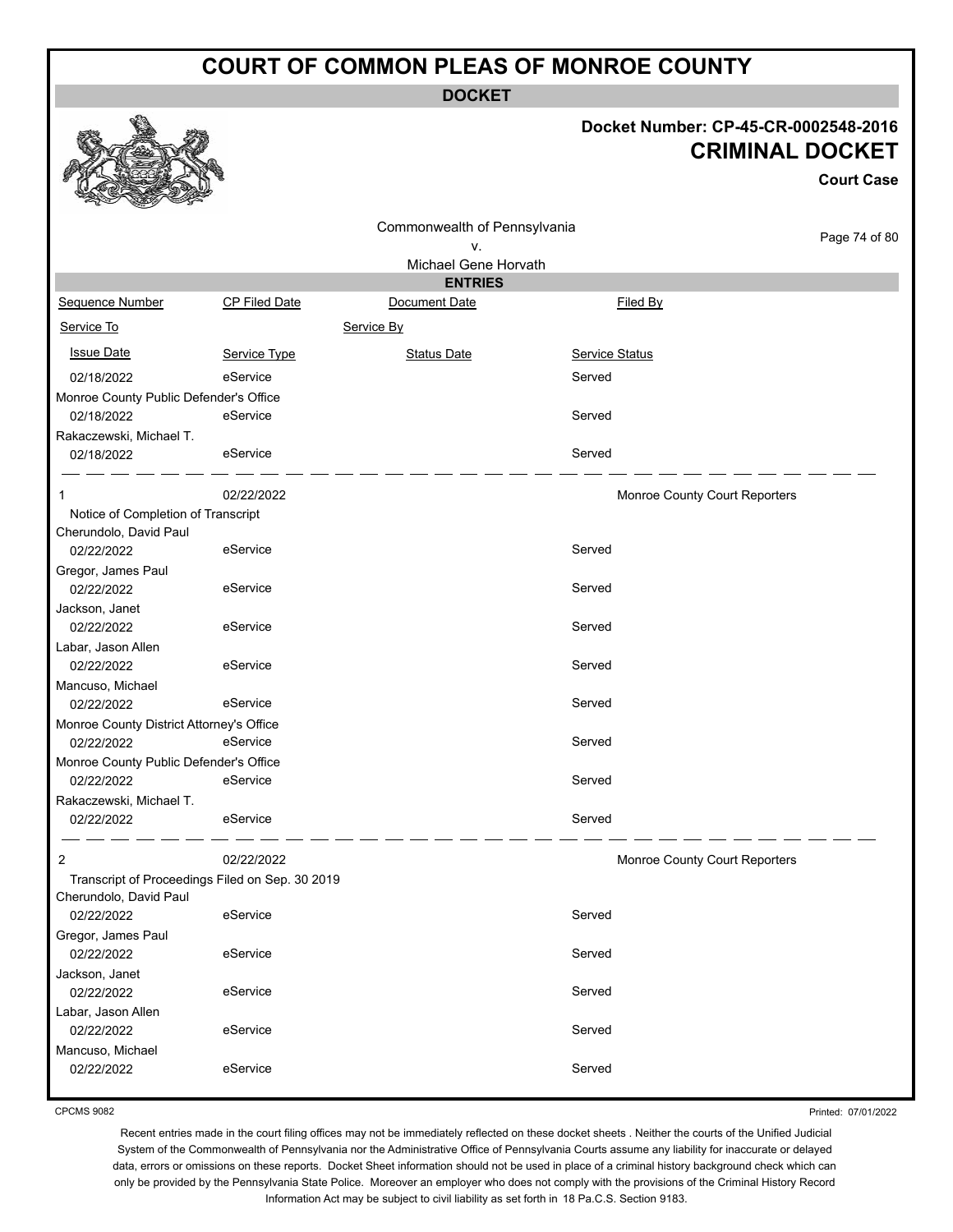**DOCKET**

### **Docket Number: CP-45-CR-0002548-2016 CRIMINAL DOCKET**

|                                          |                      | <b>URIMINAL DOUKET</b>       |                            |                   |  |  |
|------------------------------------------|----------------------|------------------------------|----------------------------|-------------------|--|--|
|                                          |                      |                              |                            | <b>Court Case</b> |  |  |
|                                          |                      | Commonwealth of Pennsylvania | Page 75 of 80              |                   |  |  |
|                                          |                      | ٧.                           |                            |                   |  |  |
|                                          |                      | Michael Gene Horvath         |                            |                   |  |  |
|                                          |                      | <b>ENTRIES</b>               |                            |                   |  |  |
| Sequence Number                          | <b>CP Filed Date</b> | Document Date                | Filed By                   |                   |  |  |
| Service To                               |                      | Service By                   |                            |                   |  |  |
| <b>Issue Date</b>                        | Service Type         | <b>Status Date</b>           | <b>Service Status</b>      |                   |  |  |
| Monroe County District Attorney's Office |                      |                              |                            |                   |  |  |
| 02/22/2022                               | eService             |                              | Served                     |                   |  |  |
| Monroe County Public Defender's Office   |                      |                              |                            |                   |  |  |
| 02/22/2022                               | eService             |                              | Served                     |                   |  |  |
| Rakaczewski, Michael T.                  |                      |                              |                            |                   |  |  |
| 02/22/2022                               | eService             |                              | Served                     |                   |  |  |
| 1                                        | 03/14/2022           |                              | Jackson, Janet             |                   |  |  |
| Petition For Payment of Costs            |                      |                              |                            |                   |  |  |
| Cherundolo, David Paul                   |                      |                              |                            |                   |  |  |
| 03/14/2022                               | eService             |                              | Served                     |                   |  |  |
| Gregor, James Paul<br>03/14/2022         | eService             |                              | Served                     |                   |  |  |
| Labar, Jason Allen                       |                      |                              |                            |                   |  |  |
| 03/14/2022                               | eService             |                              | Served                     |                   |  |  |
| Mancuso, Michael                         |                      |                              |                            |                   |  |  |
| 03/14/2022                               | eService             |                              | Served                     |                   |  |  |
| Monroe County District Attorney's Office |                      |                              |                            |                   |  |  |
| 03/14/2022                               | eService             |                              | Served                     |                   |  |  |
| Monroe County Public Defender's Office   |                      |                              |                            |                   |  |  |
| 03/14/2022                               | eService             |                              | Served                     |                   |  |  |
| Rakaczewski, Michael T.                  |                      |                              |                            |                   |  |  |
| 03/14/2022                               | eService             |                              | Served                     |                   |  |  |
| 1                                        | 03/18/2022           | 03/18/2022                   | Worthington, Margherita P. |                   |  |  |
| Order Granting Motion for Continuance    |                      |                              |                            |                   |  |  |
| Cherundolo, David Paul                   |                      |                              |                            |                   |  |  |
| 03/18/2022                               | eService             |                              | Served                     |                   |  |  |
| Gregor, James Paul                       |                      |                              |                            |                   |  |  |
| 03/18/2022                               | eService             |                              | Served                     |                   |  |  |
| Jackson, Janet                           |                      |                              | Served                     |                   |  |  |
| 03/18/2022                               | eService             |                              |                            |                   |  |  |
| Labar, Jason Allen<br>03/18/2022         | eService             |                              | Served                     |                   |  |  |
| Mancuso, Michael                         |                      |                              |                            |                   |  |  |
| 03/18/2022                               | eService             |                              | Served                     |                   |  |  |
| Monroe County Court Administration       |                      |                              |                            |                   |  |  |
|                                          |                      |                              |                            |                   |  |  |

CPCMS 9082

**RAA** 

Printed: 07/01/2022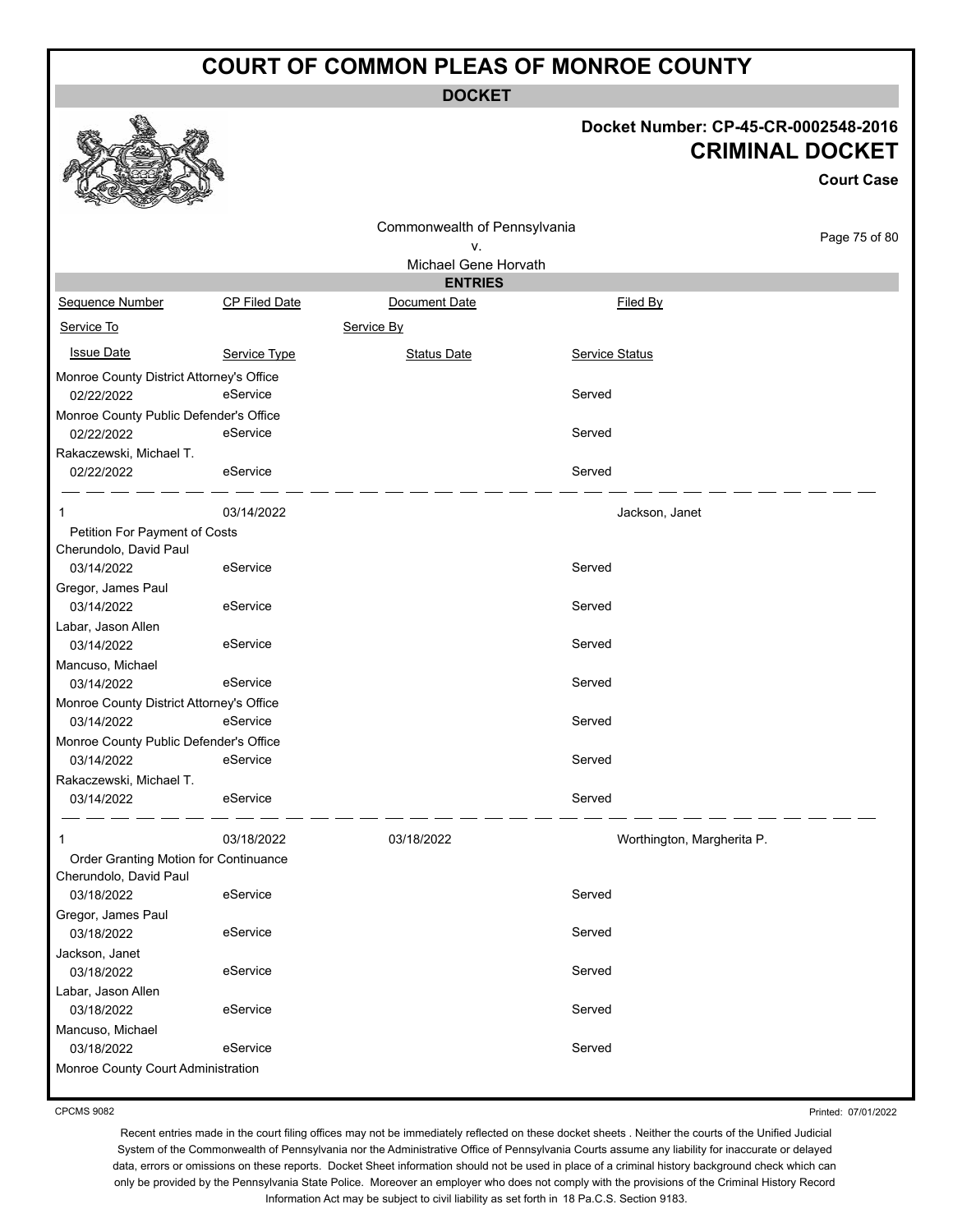**DOCKET**

## **Docket Number: CP-45-CR-0002548-2016 CRIMINAL DOCKET**

**Court Case**

|                                             |                               | Commonwealth of Pennsylvania |                            | Page 76 of 80 |  |  |  |
|---------------------------------------------|-------------------------------|------------------------------|----------------------------|---------------|--|--|--|
|                                             |                               | ٧.<br>Michael Gene Horvath   |                            |               |  |  |  |
| <b>ENTRIES</b>                              |                               |                              |                            |               |  |  |  |
| Sequence Number                             | <b>CP Filed Date</b>          | Document Date                | Filed By                   |               |  |  |  |
| Service To                                  |                               | Service By                   |                            |               |  |  |  |
| <b>Issue Date</b>                           | Service Type                  | <b>Status Date</b>           | Service Status             |               |  |  |  |
| 03/18/2022                                  | <b>Clerk of Court's Boxes</b> |                              |                            |               |  |  |  |
| Monroe County District Attorney's Office    |                               |                              |                            |               |  |  |  |
| 03/18/2022                                  | eService                      |                              | Served                     |               |  |  |  |
| Monroe County Probation Department          |                               |                              |                            |               |  |  |  |
| 03/18/2022                                  | Clerk of Court's Boxes        |                              |                            |               |  |  |  |
| Monroe County Public Defender's Office      |                               |                              |                            |               |  |  |  |
| 03/18/2022                                  | eService                      |                              | Served                     |               |  |  |  |
| Monroe County Sheriff's Department          |                               |                              |                            |               |  |  |  |
| 03/18/2022                                  | Clerk of Court's Boxes        |                              |                            |               |  |  |  |
| Rakaczewski, Michael T.                     |                               |                              |                            |               |  |  |  |
| 03/18/2022                                  | eService                      |                              | Served                     |               |  |  |  |
|                                             |                               |                              |                            |               |  |  |  |
| 1                                           | 04/07/2022                    | 04/06/2022                   | Worthington, Margherita P. |               |  |  |  |
| Order Scheduling Final Pre-Trial Conference |                               |                              |                            |               |  |  |  |
| Cherundolo, David Paul<br>04/07/2022        | eService                      |                              | Served                     |               |  |  |  |
| Gregor, James Paul                          |                               |                              |                            |               |  |  |  |
| 04/07/2022                                  | eService                      |                              | Served                     |               |  |  |  |
| Jackson, Janet                              |                               |                              |                            |               |  |  |  |
| 04/07/2022                                  | eService                      |                              | Served                     |               |  |  |  |
| Labar, Jason Allen                          |                               |                              |                            |               |  |  |  |
| 04/07/2022                                  | eService                      |                              | Served                     |               |  |  |  |
| Mancuso, Michael                            |                               |                              |                            |               |  |  |  |
| 04/07/2022                                  | eService                      |                              | Served                     |               |  |  |  |
| Monroe County Court Administration          |                               |                              |                            |               |  |  |  |
| 04/07/2022                                  | <b>Clerk of Court's Boxes</b> |                              |                            |               |  |  |  |
| Monroe County District Attorney's Office    |                               |                              |                            |               |  |  |  |
| 04/07/2022                                  | eService                      |                              | Served                     |               |  |  |  |
| Monroe County Public Defender's Office      |                               |                              |                            |               |  |  |  |
| 04/07/2022                                  | eService                      |                              | Served                     |               |  |  |  |
| Rakaczewski, Michael T.                     |                               |                              |                            |               |  |  |  |
| 04/07/2022                                  | eService                      |                              | Served                     |               |  |  |  |
| 1                                           | 04/22/2022                    |                              | Jackson, Janet             |               |  |  |  |
| <b>Motion for Counsel Fees</b>              |                               |                              |                            |               |  |  |  |
| Cherundolo, David Paul                      |                               |                              |                            |               |  |  |  |
| 04/22/2022                                  | eService                      |                              | Served                     |               |  |  |  |
|                                             |                               |                              |                            |               |  |  |  |

CPCMS 9082

Printed: 07/01/2022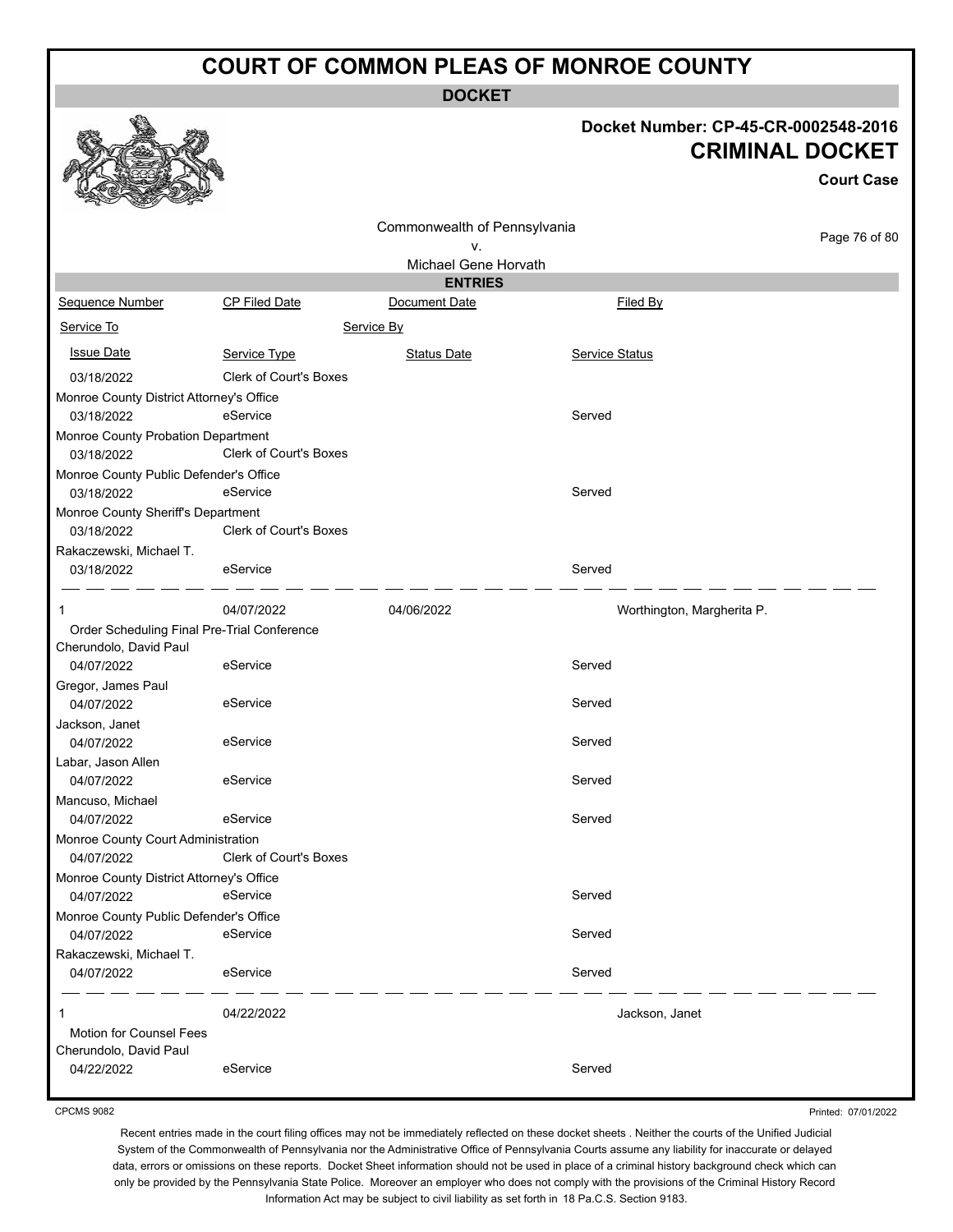**DOCKET**

### **Docket Number: CP-45-CR-0002548-2016 CRIMINAL DOCKET**

**Court Case**

|                                          |                               | Commonwealth of Pennsylvania |                            |               |
|------------------------------------------|-------------------------------|------------------------------|----------------------------|---------------|
|                                          |                               | v.                           |                            | Page 77 of 80 |
|                                          |                               | Michael Gene Horvath         |                            |               |
|                                          |                               | <b>ENTRIES</b>               |                            |               |
| Sequence Number                          | CP Filed Date                 | Document Date                | Filed By                   |               |
| Service To                               |                               | Service By                   |                            |               |
| <b>Issue Date</b>                        | Service Type                  | <b>Status Date</b>           | <b>Service Status</b>      |               |
| Gregor, James Paul<br>04/22/2022         | eService                      |                              | Served                     |               |
| Labar, Jason Allen<br>04/22/2022         | eService                      |                              | Served                     |               |
| Mancuso, Michael                         |                               |                              |                            |               |
| 04/22/2022                               | eService                      |                              | Served                     |               |
| Monroe County District Attorney's Office |                               |                              |                            |               |
| 04/22/2022                               | eService                      |                              | Served                     |               |
| Monroe County Public Defender's Office   |                               |                              |                            |               |
| 04/22/2022                               | eService                      |                              | Served                     |               |
| Rakaczewski, Michael T.                  |                               |                              |                            |               |
| 04/22/2022                               | eService                      |                              | Served                     |               |
| 1                                        | 05/05/2022                    | 05/05/2022                   | Worthington, Margherita P. |               |
| Order Scheduling Hearing                 |                               |                              |                            |               |
| Cherundolo, David Paul                   |                               |                              |                            |               |
| 05/05/2022                               | eService                      |                              | Served                     |               |
| Gregor, James Paul                       |                               |                              |                            |               |
| 05/05/2022                               | eService                      |                              | Served                     |               |
| Jackson, Janet<br>05/05/2022             | eService                      |                              | Served                     |               |
| Labar, Jason Allen                       |                               |                              |                            |               |
| 05/05/2022                               | eService                      |                              | Served                     |               |
| Mancuso, Michael                         |                               |                              |                            |               |
| 05/05/2022                               | eService                      |                              | Served                     |               |
| Monroe County Court Administration       |                               |                              |                            |               |
| 05/05/2022                               | <b>Clerk of Court's Boxes</b> |                              |                            |               |
| Monroe County District Attorney's Office |                               |                              |                            |               |
| 05/05/2022                               | eService                      |                              | Served                     |               |
| Monroe County Public Defender's Office   |                               |                              |                            |               |
| 05/05/2022                               | eService                      |                              | Served                     |               |
| Rakaczewski, Michael T.                  |                               |                              |                            |               |
| 05/05/2022                               | eService                      |                              | Served                     |               |
| 1                                        | 06/06/2022                    | 06/06/2022                   | Worthington, Margherita P. |               |
| Order Scheduling Hearing                 |                               |                              |                            |               |
| Cherundolo, David Paul                   |                               |                              |                            |               |

CPCMS 9082

Printed: 07/01/2022

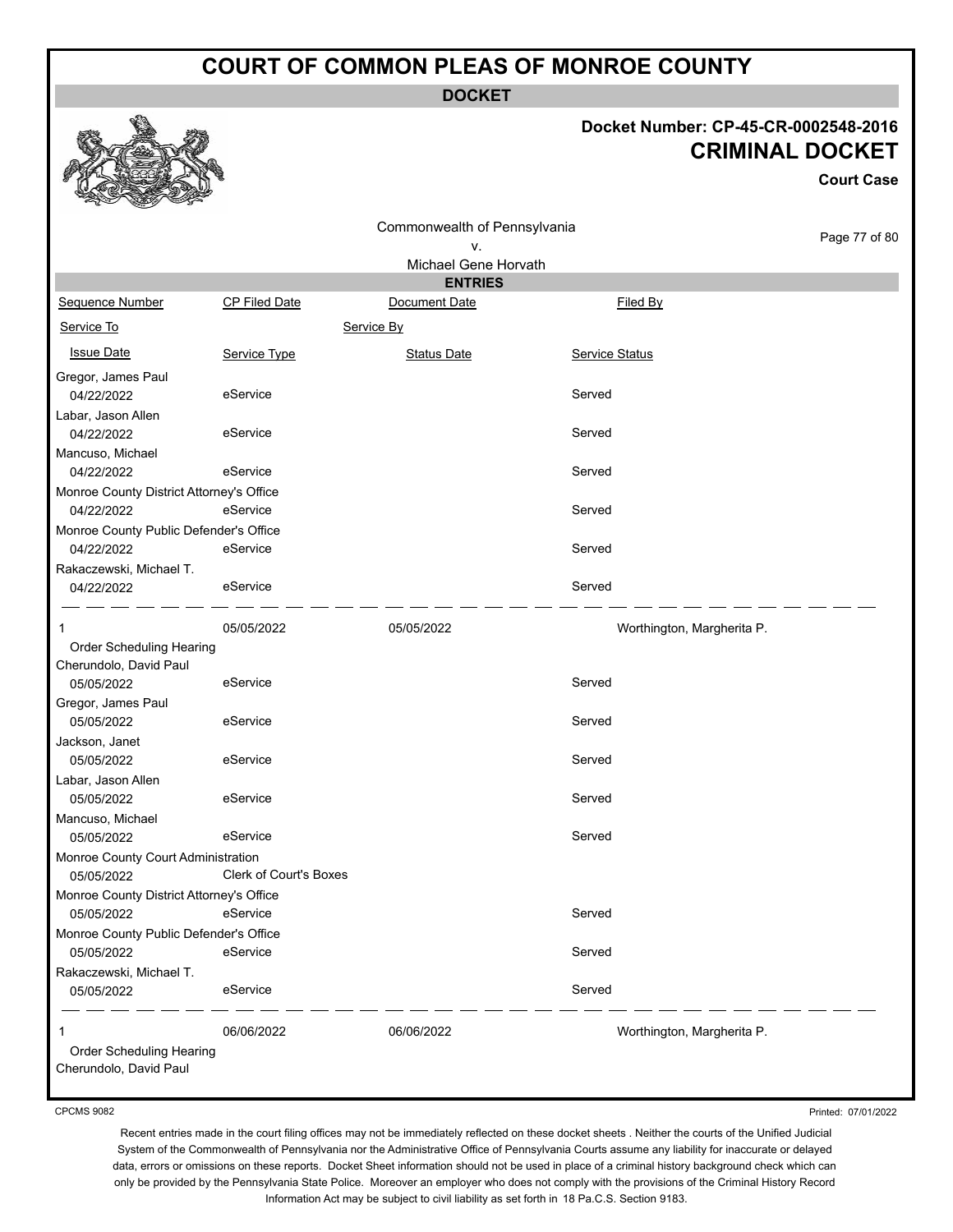**DOCKET**

## **Docket Number: CP-45-CR-0002548-2016 CRIMINAL DOCKET**

**Court Case**

Printed: 07/01/2022

|                                          |                               | Commonwealth of Pennsylvania<br>ν. |                | Page 78 of 80 |
|------------------------------------------|-------------------------------|------------------------------------|----------------|---------------|
|                                          |                               | Michael Gene Horvath               |                |               |
|                                          |                               | <b>ENTRIES</b>                     |                |               |
| Sequence Number                          | CP Filed Date                 | Document Date                      | Filed By       |               |
| Service To                               |                               | Service By                         |                |               |
| <b>Issue Date</b>                        | Service Type                  | <b>Status Date</b>                 | Service Status |               |
| 06/06/2022                               | eService                      |                                    | Served         |               |
| Gregor, James Paul                       |                               |                                    |                |               |
| 06/06/2022                               | eService                      |                                    | Served         |               |
| Jackson, Janet                           |                               |                                    |                |               |
| 06/06/2022                               | eService                      |                                    | Served         |               |
| Labar, Jason Allen                       |                               |                                    |                |               |
| 06/06/2022                               | eService                      |                                    | Served         |               |
| Mancuso, Michael                         |                               |                                    |                |               |
| 06/06/2022                               | eService                      |                                    | Served         |               |
| Monroe County Correctional Facility      |                               |                                    |                |               |
| 06/06/2022                               | <b>Clerk of Court's Boxes</b> |                                    |                |               |
| Monroe County Court Administration       |                               |                                    |                |               |
| 06/06/2022                               | <b>Clerk of Court's Boxes</b> |                                    |                |               |
| Monroe County District Attorney's Office |                               |                                    |                |               |
| 06/06/2022                               | eService                      |                                    | Served         |               |
| Monroe County Probation Department       |                               |                                    |                |               |
| 06/06/2022                               | Clerk of Court's Boxes        |                                    |                |               |
| Monroe County Public Defender's Office   |                               |                                    |                |               |
| 06/06/2022                               | eService                      |                                    | Served         |               |
| Monroe County Sheriff's Department       |                               |                                    |                |               |
| 06/06/2022                               | Clerk of Court's Boxes        |                                    |                |               |
| Rakaczewski, Michael T.                  |                               |                                    |                |               |
| 06/06/2022                               | eService                      |                                    | Served         |               |
|                                          |                               |                                    |                |               |
| 1                                        | 06/10/2022                    |                                    | Jackson, Janet |               |
| Petition For Payment of Counsel Fees     |                               |                                    | Jackson, Janet |               |
| Cherundolo, David Paul                   |                               |                                    |                |               |
| 06/10/2022                               | eService                      |                                    | Served         |               |
| Gregor, James Paul                       |                               |                                    |                |               |
| 06/10/2022                               | eService                      |                                    | Served         |               |
| Labar, Jason Allen                       |                               |                                    |                |               |
| 06/10/2022                               | eService                      |                                    | Served         |               |
| Mancuso, Michael                         |                               |                                    |                |               |
| 06/10/2022                               | eService                      |                                    | Served         |               |
| Monroe County District Attorney's Office |                               |                                    |                |               |
| 06/10/2022                               | eService                      |                                    | Served         |               |
| Monroe County Public Defender's Office   |                               |                                    |                |               |

CPCMS 9082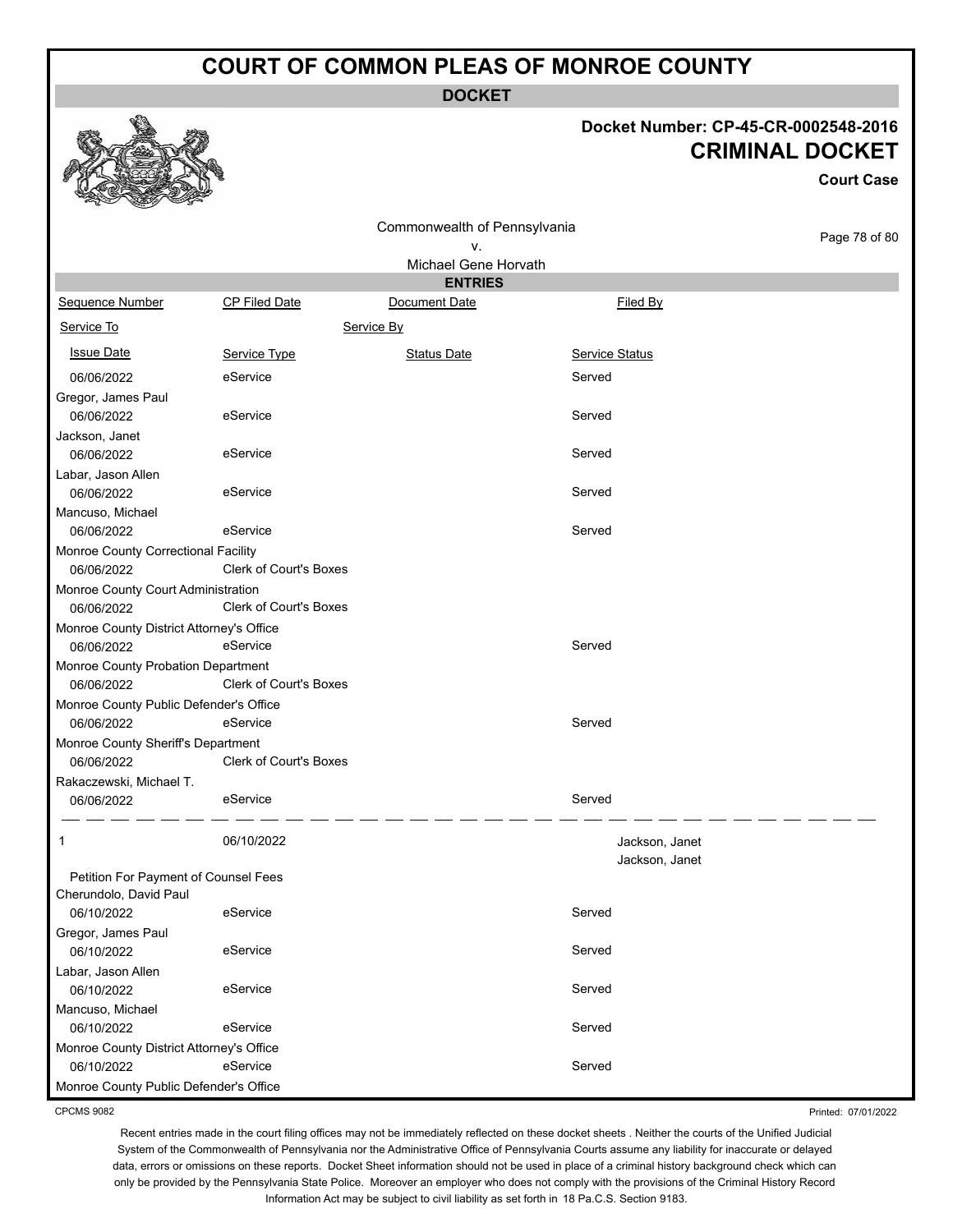**DOCKET**

## **Docket Number: CP-45-CR-0002548-2016 CRIMINAL DOCKET**

**Court Case**

| no<br><b>Controller</b><br>All All Lot    |                               |                                 |                            |               |
|-------------------------------------------|-------------------------------|---------------------------------|----------------------------|---------------|
|                                           |                               | Commonwealth of Pennsylvania    |                            | Page 79 of 80 |
|                                           |                               | ٧.                              |                            |               |
|                                           |                               | Michael Gene Horvath            |                            |               |
| Sequence Number                           | CP Filed Date                 | <b>ENTRIES</b><br>Document Date | Filed By                   |               |
|                                           |                               |                                 |                            |               |
| Service To                                |                               | Service By                      |                            |               |
| <b>Issue Date</b>                         | Service Type                  | <b>Status Date</b>              | Service Status             |               |
| 06/10/2022                                | eService                      |                                 | Served                     |               |
| Rakaczewski, Michael T.                   |                               |                                 |                            |               |
| 06/10/2022                                | eService                      |                                 | Served                     |               |
| 1                                         | 06/17/2022                    |                                 | Worthington, Margherita P. |               |
| Order Verdict Guilty/Sentencing Scheduled |                               |                                 |                            |               |
| Cherundolo, David Paul                    |                               |                                 |                            |               |
| 06/23/2022                                | eService                      |                                 | Served                     |               |
| Gregor, James Paul                        |                               |                                 |                            |               |
| 06/23/2022                                | eService                      |                                 | Served                     |               |
| Jackson, Janet                            |                               |                                 |                            |               |
| 06/23/2022                                | eService                      |                                 | Served                     |               |
| Labar, Jason Allen                        |                               |                                 |                            |               |
| 06/23/2022                                | eService                      |                                 | Served                     |               |
| Mancuso, Michael                          |                               |                                 |                            |               |
| 06/23/2022                                | eService                      |                                 | Served                     |               |
| Monroe County Court Administration        |                               |                                 |                            |               |
| 06/23/2022                                | <b>Clerk of Court's Boxes</b> |                                 |                            |               |
| Monroe County District Attorney's Office  |                               |                                 |                            |               |
| 06/23/2022                                | eService                      |                                 | Served                     |               |
| Monroe County Probation Department        |                               |                                 |                            |               |
| 06/23/2022                                | <b>Clerk of Court's Boxes</b> |                                 |                            |               |
| Monroe County Public Defender's Office    |                               |                                 |                            |               |
| 06/23/2022                                | eService                      |                                 | Served                     |               |
| Monroe County Sheriff                     |                               |                                 |                            |               |
| 06/23/2022                                | <b>Clerk of Court's Boxes</b> |                                 |                            |               |
| Rakaczewski, Michael T.                   |                               |                                 |                            |               |
| 06/23/2022                                | eService                      |                                 | Served                     |               |
|                                           |                               |                                 |                            |               |

CPCMS 9082

Printed: 07/01/2022